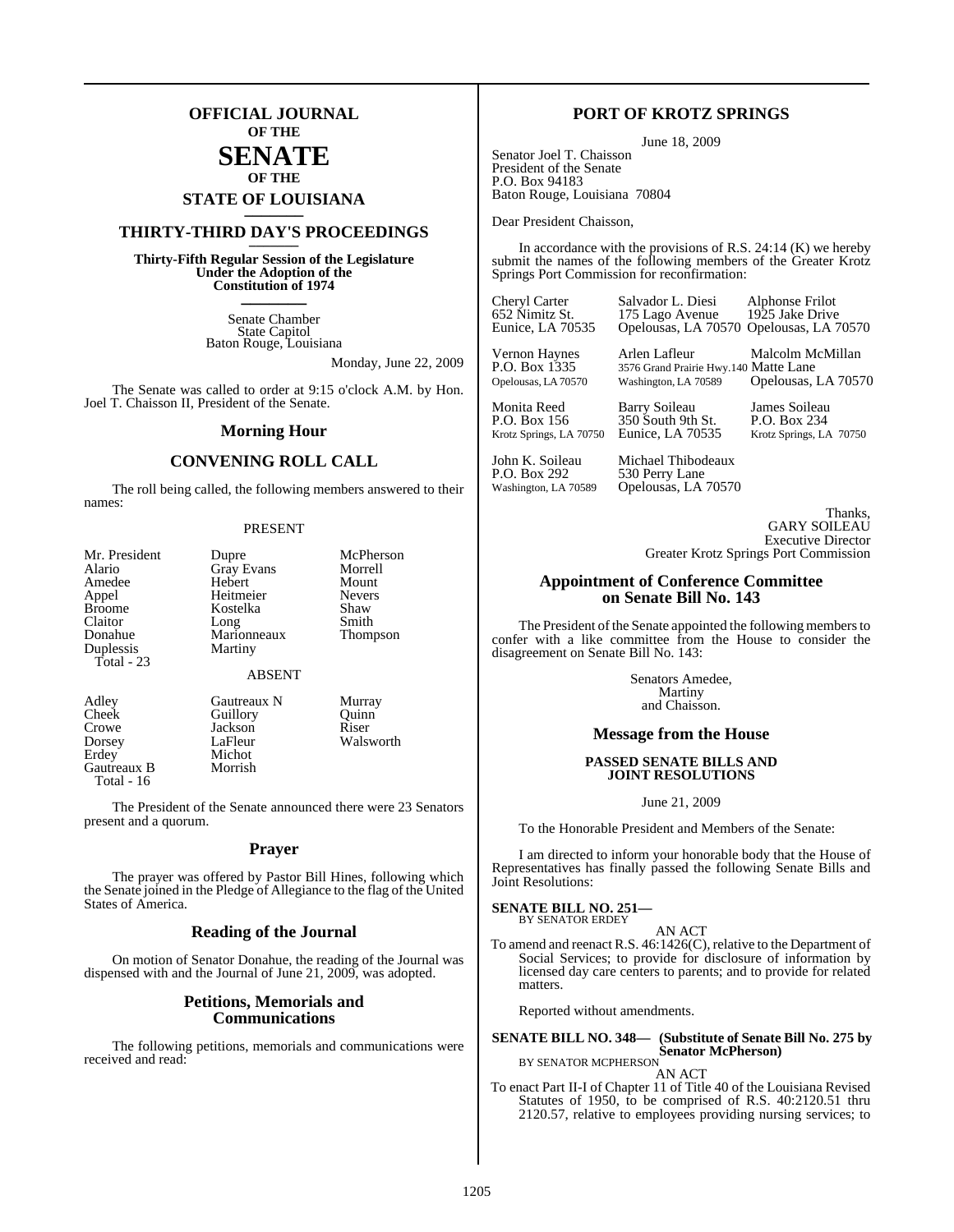provide for certified nurse aides in nursing facilities; to provide for state registration of certified nurse aides in nursing homes and skilled nursing facility units; to provide for medical staffing agencies; to provide for minimum requirements to maintain certification; to provide for rules and regulations; to provide for complaint investigations and restricted registrations; and to provide for related matters.

Reported without amendments.

### **SENATE BILL NO. 162—**

BY SENATOR MARIONNEAUX AN ACT

To provide forthe continuation of parishwide economic development districts; and to provide for related matters.

Reported without amendments.

### **SENATE BILL NO. 93—** BY SENATOR THOMPSON

AN ACT

To enact Part I-A of Chapter 4 of Title 40 of the Louisiana Revised Statutes of 1950, to be comprised of R.S. 40:651 through 654, relative to food safety; to provide for definitions; to provide for written plans for food processing and food recalls; to provide for required reporting and testing of adulterated food by food processing plants; to provide for rules and regulations; and to provide for related matters.

Reported without amendments.

### **SENATE BILL NO. 292—** BY SENATOR N. GAUTREAUX

AN ACT

To amend and reenact R.S. 4:185(A), relative to amusements and sports; to provide for certain investments of monies in the Horsemen's Bookkeeper Account; to provide for an effective date; and to provide for related matters.

Reported without amendments.

**SENATE BILL NO. 212—** BY SENATOR CLAITOR

AN ACT

To amend and reenact R.S. 18:134(A), relative to registrars of voters; to provide for office hours of registrars of voters; and to provide for related matters.

Reported without amendments.

### **SENATE BILL NO. 23—** BY SENATOR DORSEY

AN ACT

To amend and reenact R.S. 33:9097.1(F)(1) and (F)(3)(b), relative to neighborhood improvement districts; to provide relative to the Concord Estates Crime Prevention District; to increase the parcel fee; to extend the term of the imposition of the parcel fee; and to provide for related matters.

Reported without amendments.

SENATE BILL NO. 285---<br>BY SENATOR NEVERS AND REPRESENTATIVE HUTTER AND<br>BY SENATOR NEVERS AND REPRESENTATIVE HUTTER AND<br>CLAITOR, CROWE, DONAHUE, DORSEY, DUPLESSIS, ERDEY, B.<br>GAUTREAUX, GRAY EVANS, GUILLORY, HEBERT, JACKSON,

# **Page 2 SENATE 33rd DAY'S PROCEEDINGS**

AN ACT

To enact Chapter 25-A of Title 17 of the Louisiana Revised Statutes of 1950, to be comprised ofR.S. 17:3161 through 3169, relative to educational institutions and programs; to provide for a comprehensive system of articulation and transfer of credit between and among public secondary and postsecondary educational institutions; to provide for the creation of a statewide articulation and transfer council and its membership, powers, and duties; to provide for a statewide articulation agreement; to provide for a common core curriculum; to provide relative to the length of degree programs; to provide for the transfer of specified courses and associate degrees; to provide relative to admission of transfer students to four-year colleges and universities; to provide for a statewide course numbering system; to provide relative to course levels and designations; to provide relative to accreditation of educational institutions; to provide for voluntary participation of certain independent colleges and universities; to provide relative to a comprehensive student information system; to provide for implementation timelines; to provide for reporting requirements; to provide for program rules; and to provide for related matters.

Reported without amendments.

### **SENATE BILL NO. 256—**

BY SENATORS MURRAY AND DORSEY AN ACT

To amend and reenact R.S. 25:799(D)(2)(b) and (F), and to enact R.S. 25:799(I), (J), and (K), relative to the French Quarter-Marigny Historic Area Management District; to provide relative to powers; to authorize the levying of taxes and parcel fees; to provide for a budget; and to provide for related matters.

Reported with amendments.

### **SENATE BILL NO. 94—**

BY SENATORS DONAHUE, APPEL, CROWE, DORSEY, DUPLESSIS,<br>MORRELL, SMITH AND WALSWORTH AND REPRESENTATIVES<br>HENRY BURNS, CHAMPAGNE, FOIL, LITTLE, MILLS, PERRY,<br>ROBIDEAUX, SIMON, SMILEY, JANE SMITH AND THIBAUT AN ACT

To amend and reenact R.S.  $17.15(E)$  and to enact R.S.  $14.81.2(F)$ , relative to molestation of a juvenile; to provide for the crime of molestation of a juvenile involving an educator; to provide for penalties; to provide for definitions; to provide for reporting of criminal history; and to provide for related matters.

Reported with amendments.

### **SENATE BILL NO. 137—** BY SENATOR JACKSON

- AN ACT
- To amend and reenact R.S. 36:477(C)(1) and R.S. 46:1404 and to repeal R.S. 36:474(A)(10), relative to child care facilities and child-placing agencies; to provide for the transfer of functions related to the licensure of child care facilities and child- placing agencies from the secretary of the Department of Social Services to the office of community services within the Department of Social Services; to provide for the functions of the office of community services with the Department of Social Services; to provide for the licensure of child care facilities and childplacing agencies; and to provide for related matters.

Reported with amendments.

### **SENATE BILL NO. 130—**

BY SENATORS HEBERT, DUPRE, N. GAUTREAUX, MORRELL AND MORRISH AND REPRESENTATIVE KLECKLEY AN ACT

To amend and reenact R.S.  $22:2303(A)(1)$  and  $(2)$  and  $(D)(1)$ , relative to the Louisiana Citizens Property Insurance Corporation; to provide with respect to the powers, duties,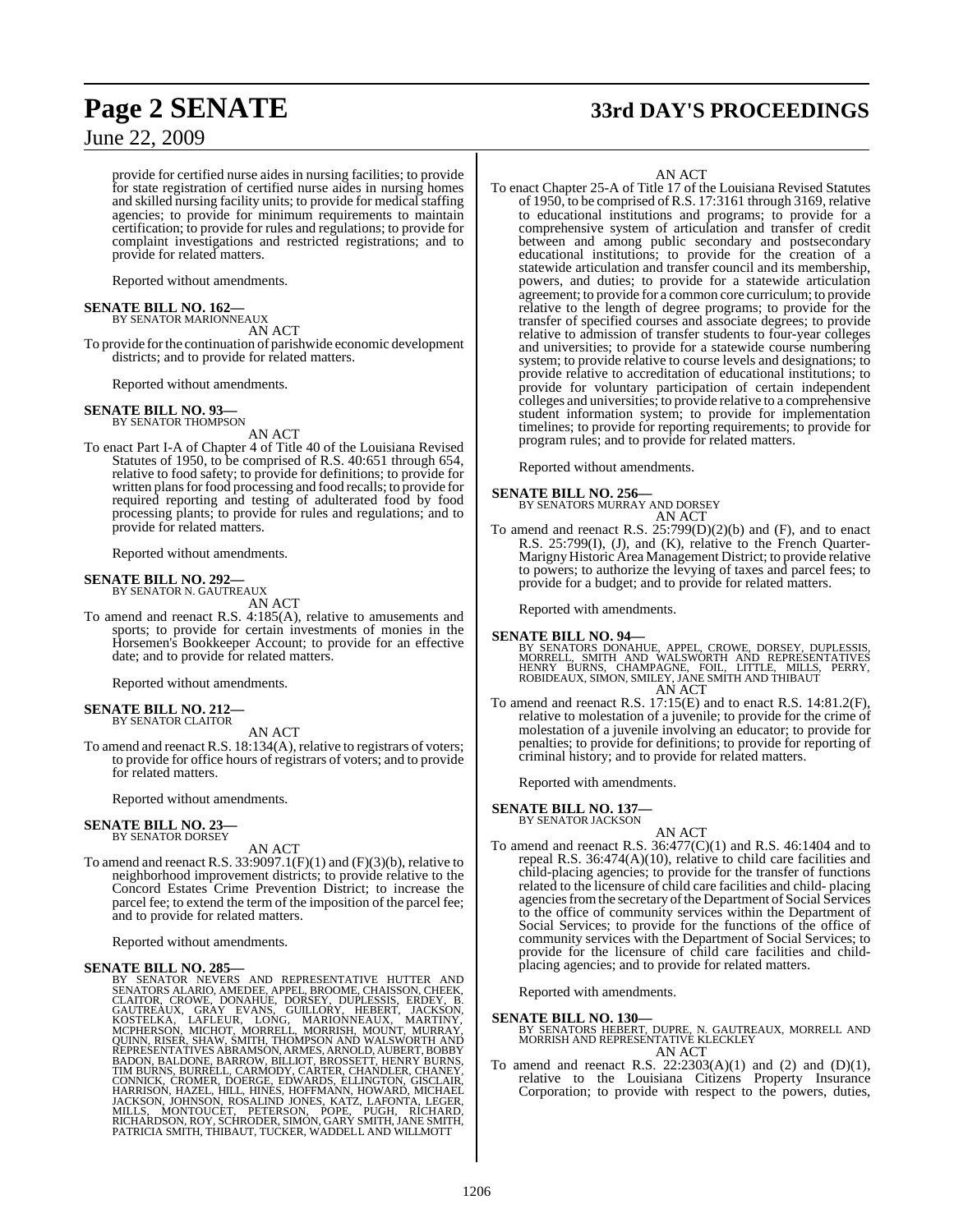# **33rd DAY'S PROCEEDINGS Page 3 SENATE**

# June 22, 2009

functions and responsibilities of the corporation; to provide for the determination of rates charged by the corporation; and to provide for related matters.

Reported with amendments.

### **SENATE BILL NO. 107—** BY SENATOR CHEEK

AN ACT

To enact Chapter 10 of Title 29 of the Louisiana Revised Statutes of 1950, to be comprised ofR.S. 29:781 through 792, and to repeal R.S. 29:735.2(A), relative to emergency volunteer health practitioners; to provide for definitions; to provide for the regulation of health services during a declared emergency; to provide for volunteer health practitioner registration systems; to provide for administrative sanctions; to provide for a limitation of liability for volunteer health practitioners; and to provide for related matters.

Reported with amendments.

### **SENATE BILL NO. 156—** BY SENATOR LAFLEUR

AN ACT

To amend and reenact R.S. 22:1545(C), 1546(D), 1547(A), the introductory paragraph of R.S. 22:1547(I), R.S. 22:1551(C),  $1571(A)(1)$ ,  $(\dot{B})$ ,  $(\ddot{C})(4)$ , and  $(E)$ , and  $1573(B)$ ,  $(C)$ ,  $(D)$ ,  $(E)$  and the introductory paragraph of R.S.  $22:1573(I)(1)(a)$  and R.S. 44:4.1(B)(10) and to repeal R.S. 22:1545(F), 1546(B)(3),  $1553(\hat{C})$ ,  $1572$ , and  $1573(\hat{F})(2)$ , relative to insurance producers; to provide for exemptions to prelicensing education requirements; to provide for the fingerprinting and criminal history check of applicants; to provide for confidentiality; to provide for application for license; to provide for lines of authority for licenses; to provide for exemptions from licensing examinations; to provide for prelicensing requirements; to provide for prelicensing and continuing education programs; to abolish the Insurance Education Advisory Council; to repeal certain temporary licenses; to provide for continuing education requirements; and to provide for related matters.

Reported with amendments.

### **SENATE BILL NO. 191—** BY SENATOR ALARIO

AN ACT

To amend and reenact R.S. 44:4.1(B)(24) and to enact R.S. 40:2020, relative to the authority of the Department of Health and Hospitals to conduct certain mortality reviews; to provide for legislative intent; to provide for definitions and duties; to provide for records; to provide for confidentiality; to provide for a public records exception; and to provide for related matters.

Reported with amendments.

### **SENATE BILL NO. 223—**

BY SENATORS CLAITOR, APPEL, CROWE, KOSTELKA, LONG, MICHOT, SMITHAND WALSWORTHAND REPRESENTATIVESHENRY BURNS, TIM BURNS, CHAMPAGNE, CONNICK, CORTEZ, DOVE, FOIL,<br>LITTLE, PERRY, PUGH, ROBIDEAUX, SIMON, SMILEY, JANE SMITH,<br>PATRICIA SMITH AND THIBAUT

AN ACT

To amend and reenact R.S.  $17:416(A)(1)(c)(i)$ , (ii), and (vi) and  $(3)(e)$ , and to enact R.S. 17:252 $(C)$ , relative to the discipline of pupils; to provide relative to circumstances under which pupils may be removed from the classroom; to require principals to provide parental notification when a pupil is removed from the classroom; to allow principals to provide feedback and guidance to teachers; to authorize school boards to adopt policies relative to parental attendance at certain intervention sessions and consequences for parents who fail to comply; to require that certain students be assigned and required to complete missed school work under certain circumstances; and to provide for related matters.

Reported with amendments.

### **SENATE BILL NO. 214—**

BY SENATOR MORRISH

AN ACT To amend and reenact R.S. 22:1892(A)(3), relative to insurance; to authorize the commissioner of insurance to extend the time period for the filing of certain claims on policies covering damage that occurs during certain declared emergencies or disasters; and to provide for related matters.

Reported with amendments.

SENATE BILL NO. 259—<br>
BY SENATORS KOSTELKA, ADLEY, ALARIO, AMEDEE, APPEL,<br>
BROOME, CHAISSON, CHEEK, CLAITOR, CROWE, DONAHUE,<br>
DORSEY, DUPLESSIS, DUPRE, ERDEY, B. GAUTREAUX, N.<br>
GAUTREAUX, HEBERT, HEITMEIER, JACKSON, LAFLEU THOMPSON AND WALSWORTH AN ACT

To amend and reenact R.S. 17:183.1, 183.2, and 183.3, and to repeal R.S. 17:183.4, 183.6, 183.7, 183.8, and 183.9, relative to curricula; to provide relative to high school career option programs; to provide relative to career major programs; to provide relative to a career diploma; to provide relative to program, course, and curriculum approval; to provide for waivers; to provide relative to program participation eligibility criteria; to provide relative to individual graduation plans; to provide for an effective date; and to provide for related matters.

Reported with amendments.

**SENATE BILL NO. 254—** BY SENATOR MURRAY

AN ACT To amend and reenact R.S. 14:35.3(A) and (B)(2), relative to the crime of domestic abuse battery; to provide for definitions; and to provide for related matters.

Reported with amendments.

### **SENATE BILL NO. 273** BY SENATOR MARTINY

AN ACT

To enact R.S. 27:306(C)(5), relative to the Video Draw Poker Devices Control Law; to provide relative to licenses for truck stop facilities; to provide for an effective date; and to provide for related matters.

Reported with amendments.

### **SENATE BILL NO. 282—** BY SENATOR HEBERT

AN ACT

To enact R.S. 22:1879, relative to a consumer health provider information system; to provide for a database concerning health care related information; to provide for duties of the Department of Insurance; and to provide for related matters.

Reported with amendments.

**SENATE BILL NO. 309—** BY SENATORS GRAY EVANS AND DORSEY

AN ACT

To enact R.S. 17:17.5, relative to physical fitness; to provide for physical fitness assessments in schools; to provide for continuation of a program conducting fitness assessments; to provide a plan for statewide implementation of such assessments; to provide for legislative intent; to provide for program participants; to provide relative to the results from such assessments; to provide for reports; to provide for rules and guidelines; to provide for funding; and to provide for related matters.

Reported with amendments.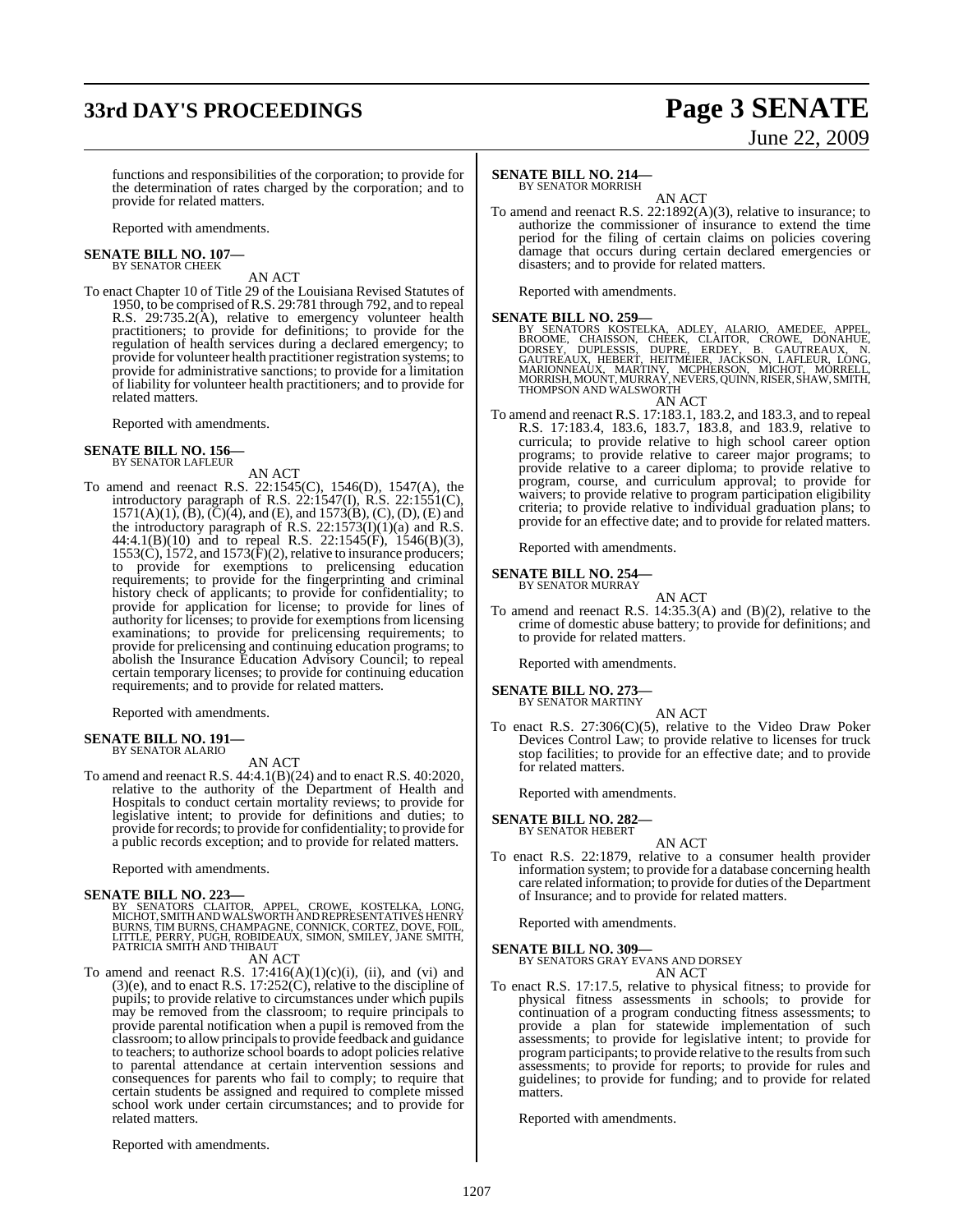### **SENATE BILL NO. 347— (Substitute of Senate Bill No. 243 by Senator Mount)**

BY SENATOR MOUNT AN ACT

To enact R.S. 14:92(E)(3), relative to delinquency; to provide for contributing to the delinquency of a juvenile; to provide for penalties; and to provide for related matters.

Reported with amendments.

## **SENATE BILL NO. 32—** BY SENATOR CHAISSON

AN ACT

To amend and reenact R.S. 15:1098.7(D), relative to the authority of the governing authority of the parish of St. John the Baptist; to expend an annual tax of one mill for a period of twenty years to fund the cost of housing juveniles; to permit the expenditure of such funds on hand and to be received for operation and maintenance cost and for construction and/or renovation of a facility to house the juvenile probation officers, judges, counselors, and other personnel associated with juvenile services; to provide for an effective date; and to provide for related matters.

Reported with amendments.

### **SENATE BILL NO. 82—** BY SENATOR LAFLEUR

AN ACT

To amend and reenact R.S. 40:1472.1, the introductory paragraph of 1472.2(7), 1472.6(A), 1472.7(A), and 1472.12(A), and to enact R.S. 40:1472.3(L), 1472.4(B)(2), and 1472.5(I), relative to public health and safety; to provide with respect to the regulation of explosives; to provide for the purchase and storage of commercially manufactured black powder; to provide for use in antique devices; to provide exceptions; and to provide for related matters.

Reported with amendments.

### **SENATE BILL NO. 224—** BY SENATOR N. GAUTREAUX

AN ACT

To enact Subpart B-42 of Part IV of Chapter 1 of Title 33 of the Louisiana Revised Statutes of 1950, to be comprised of R.S. 33:130.790 through 130.793, inclusive; to provide relative to local governmental subdivisions; to authorize the creation of sustainable energy financing districts; to provide terms, conditions, procedures, and requirements; to provide for the powers and duties of the districts; to authorize certain financing concerning property within the district; to provide for property assessment and collection of such assessments within the district; and to provide for related matters.

Reported with amendments.

**SENATE BILL NO. 304—** BY SENATOR HEBERT AND REPRESENTATIVES BARRAS, CHAMPAGNE, SAM JONES, MILLS, MONTOUCET AND PERRY AN ACT

To provide for the membership of the transportation policy committee of certain metropolitan planning organizations; and to provide for related matters.

Reported with amendments.

Respectfully submitted, ALFRED W. SPEER Clerk of the House of Representatives

# **Page 4 SENATE 33rd DAY'S PROCEEDINGS**

### **Message from the House**

### **DISAGREEMENT TO HOUSE BILL**

June 21, 2009

To the Honorable President and Members of the Senate:

I am directed to inform your honorable body that the House of Representatives has refused to concur in the proposed Senate Amendment(s) to House Bill No. 599 by Representative Hill, and ask the President to appoint on the part of the Senate a committee to confer with a like committee from the House on the disagreement.

> Respectfully submitted, ALFRED W. SPEER Clerk of the House of Representatives

### **Message from the House**

### **HOUSE CONFEREES APPOINTED**

June 21, 2009

To the Honorable President and Members of the Senate:

I am directed to inform your honorable body that the Speaker of the House of Representatives has appointed the following members, on the part of the House of Representatives, to confer, with a like committee from the Senate, on the disagreement to House Bill No. 599 by Representative Hill:

Representatives Hill, Richmond and Foil.

Respectfully submitted, ALFRED W. SPEER Clerk of the House of Representatives

### **Message from the House**

### **HOUSE CONFEREES APPOINTED**

June 21, 2009

To the Honorable President and Members of the Senate:

I am directed to inform your honorable body that the Speaker of the House of Representatives has appointed the following members, on the part of the House of Representatives, to confer, with a like committee from the Senate, on the disagreement to House Bill No. 404 by Representative Kleckley:

Representatives Kleckley, Roy and Cortez.

Respectfully submitted, ALFRED W. SPEER Clerk of the House of Representatives

### **Message from the House**

### **HOUSE CONFEREES APPOINTED**

June 21, 2009

To the Honorable President and Members of the Senate:

I am directed to inform your honorable body that the Speaker of the House of Representatives has appointed the following members,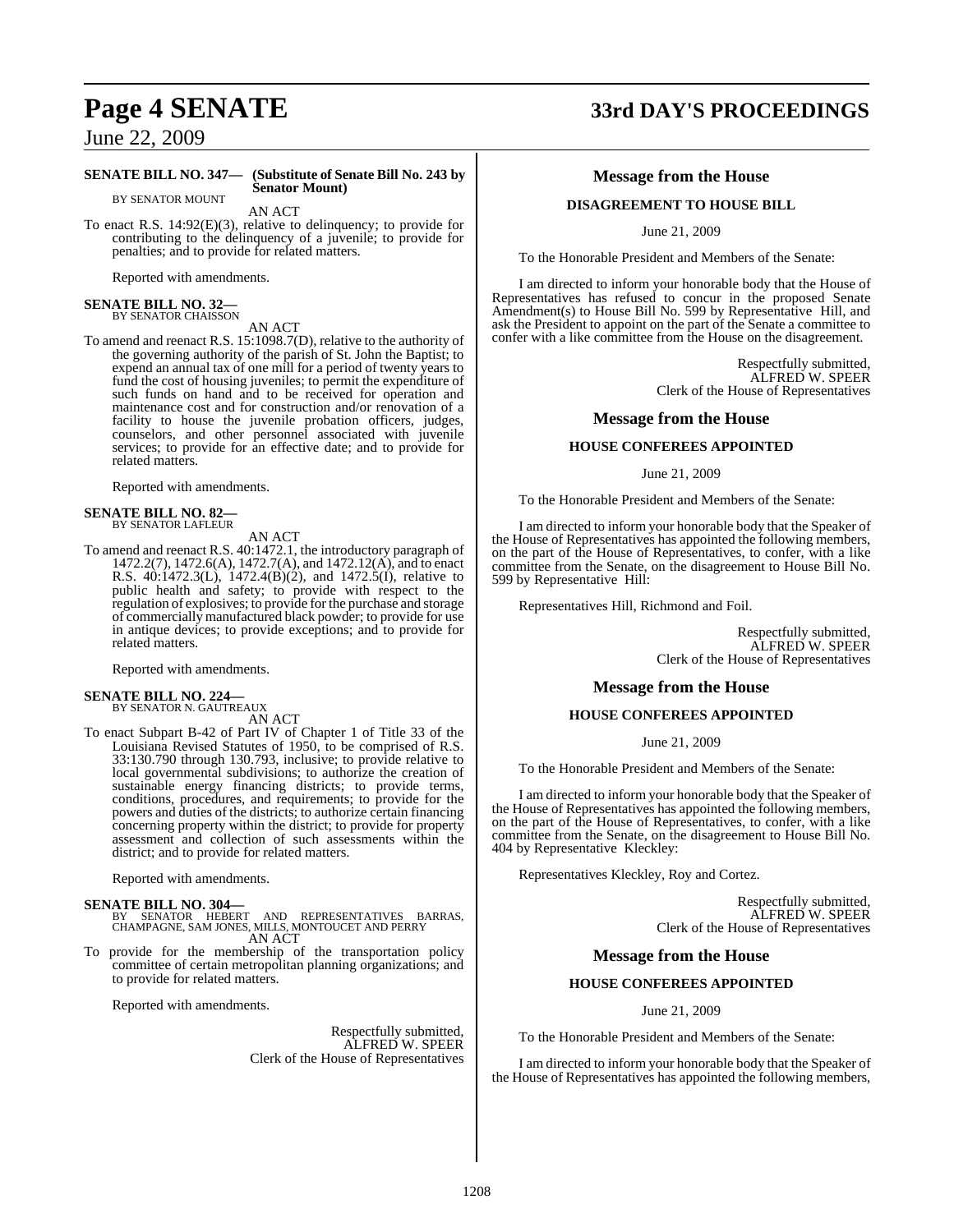# **33rd DAY'S PROCEEDINGS Page 5 SENATE**

### on the part of the House of Representatives, to confer, with a like committee from the Senate, on the disagreement to House Bill No. 729 by Representative Billiot:

Representatives Billiot, Arnold and Ponti.

Respectfully submitted, ALFRED W. SPEER Clerk of the House of Representatives

### **Introduction of Senate Resolutions**

Senator Thompson asked for and obtained a suspension of the rules to read Senate Resolutions a first and second time.

### **SENATE RESOLUTION NO. 114—** BY SENATOR THOMPSON

A RESOLUTION

To urge and request the Senate Committee on Agriculture, Forestry, Aquaculture and Rural Development to study the security rights of a lessee farmer to crops on the land of another.

On motion of Senator Thompson the resolution was read by title and adopted.

# **SENATE RESOLUTION NO. 115—** BY SENATOR KOSTELKA

A RESOLUTION

To commend Super 1 Foods of Ruston, Louisiana, on being named a Distinguished Partner in Education by the Louisiana Department of Education in 2009.

On motion of Senator Kostelka the resolution was read by title and adopted.

### **SENATE RESOLUTION NO. 116—** BY SENATOR DONAHUE

A RESOLUTION

To urge and request the Board of Supervisors of Louisiana State University and Agricultural and Mechanical College to submit all of its existing business plans and all supporting data for the development of a replacement for the Medical Center of Louisiana at New Orleans to the office of the president of the Louisiana Senate by 3:00 pm on Tuesday, June 23, 2009.

On motion of Senator Donahue the resolution was read by title and adopted.

### **SENATE RESOLUTION NO. 117—** BY SENATOR KOSTELKA

A RESOLUTION

To commend Trinity United Methodist Church on being named a Distinguished Partner in Education by the Louisiana Department of Education in 2009.

On motion of Senator Kostelka the resolution was read by title and adopted.

### **Rules Suspended**

Senator Mount asked for and obtained a suspension of the rules to advance to the order of:

### **House Bills and Joint Resolutions on Third Reading and Final Passage**

**HOUSE BILL NO. 118—** BY REPRESENTATIVE JANE SMITH AN ACT

To amend and reenact Code of Criminal Procedure Article 682, relative to the appointment of a substitute for a recused district attorney; to remove requirement that the substitute attorney be from the same judicial district as the district attorney who has been recused; and to provide for related matters.

# June 22, 2009

### **Floor Amendments Sent Up**

Senator Hebert sent up floor amendments.

### **SENATE FLOOR AMENDMENTS**

Amendments proposed by Senator Hebert to Engrossed House Bill No. 118 by Representative Jane Smith

### AMENDMENT NO. 1

On page 1, line 2, after "Article 682" insert "and to enact R.S.  $16:2(G)$ "

AMENDMENT NO. 2

On page 1, line 5, after "recused;" insert "to provide for duties and recusal of district attorneys;"

### AMENDMENT NO. 3

On page 1, after line 18, insert the following:

"Section 2. R.S. 16:2(G) is hereby enacted to read as follows: §2. Duty of district attorney to act as counsel for parish boards and commissions

\* \* \* G. Notwithstanding any provision of law to the contrary, the governing authority of the parish of Iberia or any municipal or parish board may employ or retain its own attorney to represent it, if such governing authority or board finds it necessary in certain circumstances and approves such employment or retention by a majority vote.

On motion of Senator Hebert, the amendments were adopted.

The bill was read by title. Senator Martiny moved the final passage of the amended bill.

### **ROLL CALL**

The roll was called with the following result:

### YEAS

| Mr. President<br>Adley<br>Alario<br>Amedee<br>Appel<br>Broome<br>Cheek<br>Claitor<br>Crowe<br>Donahue<br>Dorsey<br>Duplessis<br>Total - 36<br>Total - 0 | Dupre<br>Erdey<br>Gautreaux B<br>Gautreaux N<br><b>Gray Evans</b><br>Guillory<br>Hebert<br>Heitmeier<br>Jackson<br>Kostelka<br>Long<br>Marionneaux<br><b>NAYS</b><br><b>ABSENT</b> | Martiny<br>McPherson<br>Michot<br>Morrell<br>Morrish<br>Mount<br>Murray<br><b>Nevers</b><br>Shaw<br>Smith<br>Thompson<br>Walsworth |
|---------------------------------------------------------------------------------------------------------------------------------------------------------|------------------------------------------------------------------------------------------------------------------------------------------------------------------------------------|------------------------------------------------------------------------------------------------------------------------------------|
| LaFleur                                                                                                                                                 | Ouinn                                                                                                                                                                              | Riser                                                                                                                              |
| Total - 3                                                                                                                                               |                                                                                                                                                                                    |                                                                                                                                    |

The Chair declared the amended bill was passed and ordered it returned to the House. Senator Martiny moved to reconsider the vote by which the bill was passed and laid the motion on the table.

**HOUSE BILL NO. 171—** BY REPRESENTATIVE HILL

AN ACT

To amend and reenact R.S. 15:574.4(H)(4)(r) and Code of Criminal Procedure Article 895(A)(13), relative to persons on probation and parole; to authorize law enforcement officers to conduct searches of convicted sex offenders while on probation or parole; and to provide for related matters.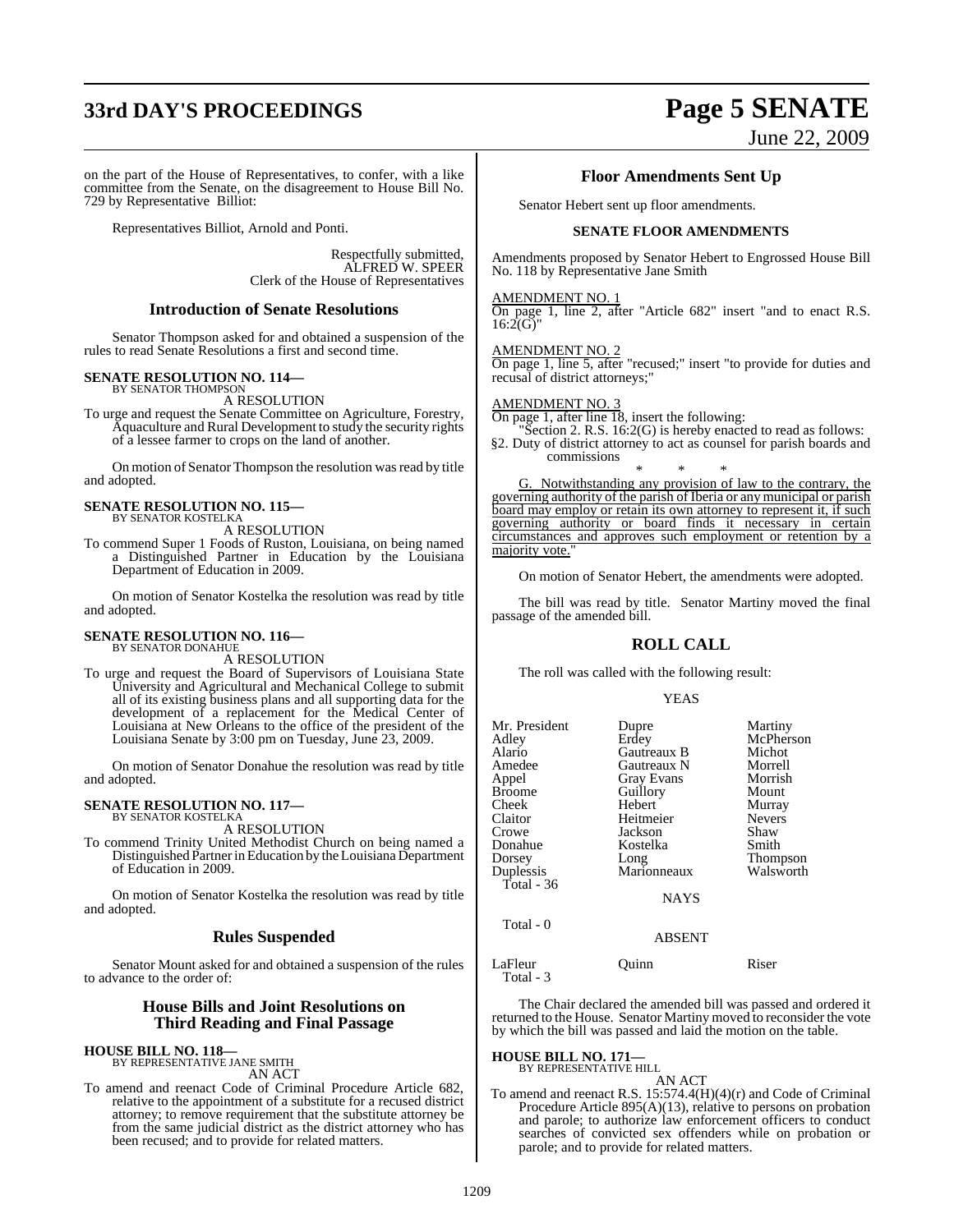### **Floor Amendments Sent Up**

Senator Martiny sent up floor amendments.

### **SENATE FLOOR AMENDMENTS**

Amendments proposed by Senator Martiny to Engrossed House Bill No. 171 by Representative Hill

AMENDMENT NO. 1

On page 2, line 10, after "officer" insert the following: ", duly commissioned in the parish or municipality where the sex offender resides or is domiciled,

AMENDMENT NO. 2

On page 2, line 13, after "activity" insert "for which the person has not been charged or arrested"

### AMENDMENT NO. 3

On page 3, line 2, after "officer" insert ", duly commissioned in the parish or municipality where the sex offender resides or is domiciled,"

AMENDMENT NO. 4 On page 3, line 5, after "activity" insert "for which the person has not been charged or arrested"

On motion of Senator Martiny, the amendments were adopted.

The bill was read by title. Senator Martiny moved the final passage of the amended bill.

### **ROLL CALL**

The roll was called with the following result:

### **YEAS**

| Mr. President<br>Adley<br>Alario<br>Amedee<br>Appel<br><b>Broome</b><br>Cheek<br>Claitor<br>Crowe | Erdey<br>Gautreaux B<br>Gray Evans<br>Guillory<br>Hebert<br>Heitmeier<br>Jackson<br>Kostelka<br>Long | McPherson<br>Michot<br>Morrish<br>Mount<br>Murray<br><b>Nevers</b><br>Shaw<br>Smith |
|---------------------------------------------------------------------------------------------------|------------------------------------------------------------------------------------------------------|-------------------------------------------------------------------------------------|
| Dorsey<br>Dupre<br>Total - 32                                                                     | Marionneaux<br>Martiny                                                                               | <b>Thompson</b><br>Walsworth                                                        |
|                                                                                                   | <b>NAYS</b>                                                                                          |                                                                                     |
| Morrell                                                                                           |                                                                                                      |                                                                                     |

Total - 1

### ABSENT

Donahue Gautreaux N Quinn<br>
Duplessis LaFleur Riser Duplessis LaFleur Riser Total - 6

The Chair declared the amended bill was passed and ordered it returned to the House. Senator Martiny moved to reconsider the vote by which the bill was passed and laid the motion on the table.

### **HOUSE BILL NO. 276—** BY REPRESENTATIVE FANNIN

AN ACT

To amend and reenact R.S. 40:1730.26(2), relative to the state uniform construction code; to provide for oversight by the legislature with regards to the updated state uniform construction code; and to provide for related matters.

The bill was read by title. Senator Long moved the final passage of the bill.

### **Page 6 SENATE 33rd DAY'S PROCEEDINGS**

### **ROLL CALL**

The roll was called with the following result:

Kostelka

### YEAS

Mr. President Duplessis Michot<br>Adley Dupre Morrisl Alario Erdey Mount Amedee Gray Evans Murray<br>Appel Hebert Nevers Appel Hebert Nevers Broome Heitmeier Shaw<br>Cheek Kostelka Smith Claitor Long Thompson<br>Crowe Marionneaux Thompson Crowe Marionneaux<br>
Donahue McPherson Total - 28

Morrell Total - 1 McPherson

**NAYS** 

### ABSENT

Dorsey Jackson Riser<br>
Gautreaux B LaFleur Walsworth Gautreaux B LaFleur<br>Gautreaux N Martiny Gautreaux N Martin<br>
Guillory Ouinn Guillory Total -  $10$ 

Morrish<br>Mount

The Chair declared the bill was passed and ordered it returned to the House. Senator Long moved to reconsider the vote by which the bill was passed and laid the motion on the table.

### **HOUSE BILL NO. 367—**

BY REPRESENTATIVES DOVE, BALDONE, AND HARRISON AND SENATORS DUPRE AND B. GAUTREAUX AN ACT

To enact R.S. 33:2481.3, relative to the municipal police civil service; to provide relative to the position of police chief in the city of Houma; to provide that such position is in the unclassified service; to provide relative to the appointment, supervision, and discharge of any person in any such position; to provide relative to qualifications; to provide relative to resignation from and return to the classified service; and to provide for related matters.

### **Floor Amendments Sent Up**

Senator Dupre sent up floor amendments.

### **SENATE FLOOR AMENDMENTS**

Amendments proposed by Senator Dupre to Reengrossed House Bill No. 367 by Representative Dove

AMENDMENT NO. 1 On page 1, line 15, change "are" to "is"

AMENDMENT NO. 2 On page 2, line 11, change "to" to "in"

On motion of Senator Dupre, the amendments were adopted.

### **Floor Amendments Sent Up**

Senator Dupre sent up floor amendments.

### **SENATE FLOOR AMENDMENTS**

Amendments proposed by Senator Dupre to Reengrossed House Bill No. 367 by Representative Dove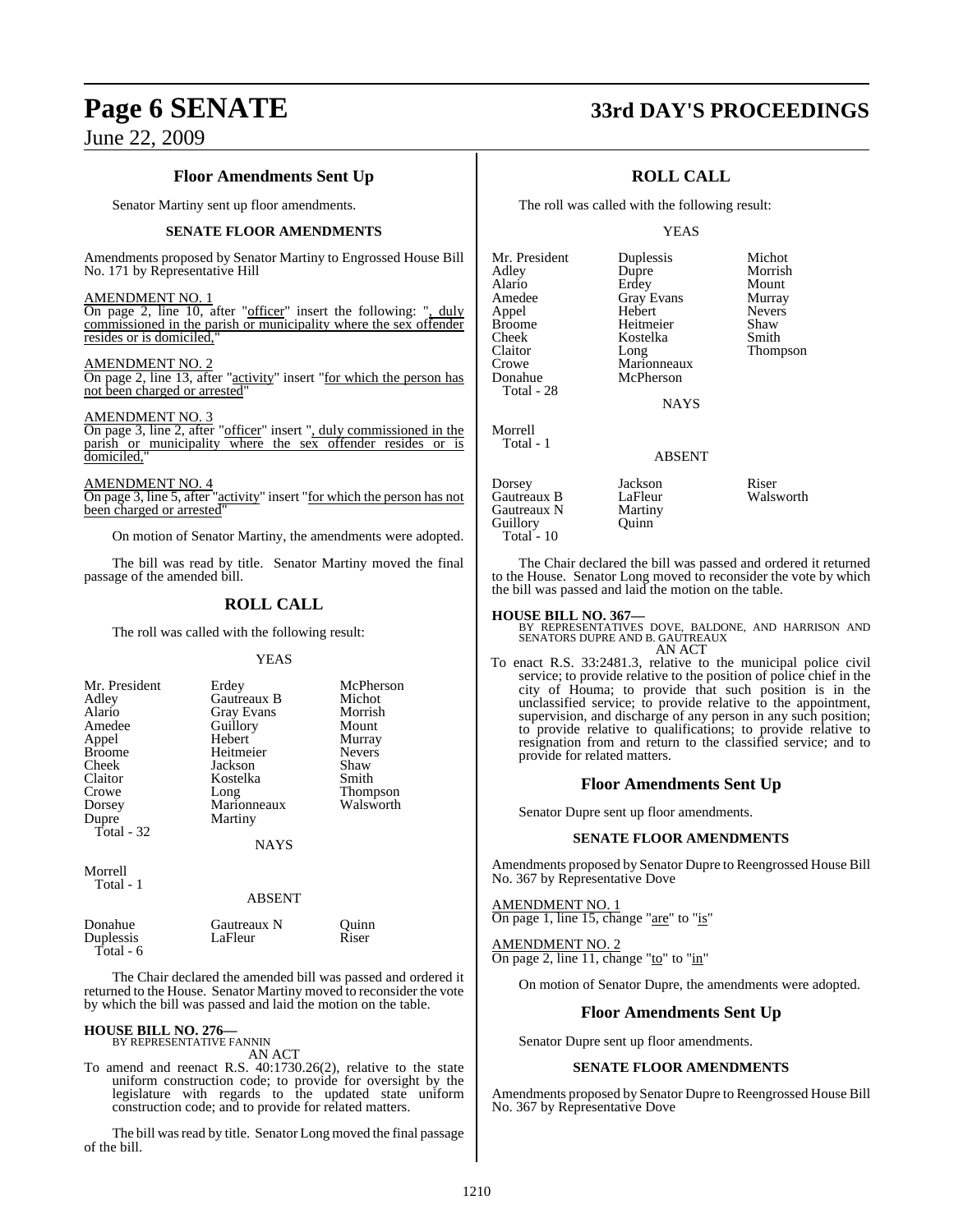# **33rd DAY'S PROCEEDINGS Page 7 SENATE**

# June 22, 2009

### AMENDMENT NO. 1

On page 1, delete lines 14 through 19 and insert

A. Notwithstanding any provision of law to the contrary, the position of chief of police for the city of Houma is in the unclassified service, and the right of selection, appointment, supervision, and discharge for such position is vested in the president of the parish of Terrebonne. The chief of police shall have not less than five years of <u>full time law enforcement experience and shall have successfully</u> completed a certified training program approved by the Council on Peace Officers Standards and Training. The appointment of the chief of police shall be subject to the approval of the parish governing authority. Any person appointed to the position of chief of police shall meet all qualifications and requirements as provided in the parish compensation plan in effect at the time of his appointment.

B. Any person who resigns from a position in the classified service to be appointed chief of police shall not forfeit his seniority accumulated to the date of his resignation, but he shall not accumulate seniority during the time he is not in the classified service. If any such person resigns from the position of chief of police or is terminated for any reason other than malfeasance in office, he shall be eligible to be reemployed to the same position in the classified service in which he was employed immediately preceding his resignation from the classified service. If the position has been filled or no longer exists, then his former employer shall employ him to a comparable position.

The provisions of this Section shall be null and void on July  $1, 20\overline{12}$ .

### AMENDMENT NO. 2

On page 2, delete lines 1 through 11

On motion of Senator Dupre, the amendments were adopted.

The bill was read by title. Senator Dupre moved the final passage of the amended bill.

### **ROLL CALL**

The roll was called with the following result:

### YEAS

| Mr. President<br>Adley<br>Alario<br>Appel<br><b>Broome</b><br>Cheek<br>Crowe<br>Dorsey<br>Duplessis<br>Total - 25 | Dupre<br>Erdey<br>Guillory<br>Hebert<br>Heitmeier<br>Kostelka<br>Long<br>Martiny<br>McPherson<br><b>NAYS</b> | Michot<br>Morrish<br>Murray<br><b>Nevers</b><br>Shaw<br>Smith<br>Thompson |
|-------------------------------------------------------------------------------------------------------------------|--------------------------------------------------------------------------------------------------------------|---------------------------------------------------------------------------|
| Claitor<br>Total - 3                                                                                              | Donahue<br><b>ABSENT</b>                                                                                     | Morrell                                                                   |
| Amedee<br>Gautreaux B<br>Gautreaux N<br><b>Gray Evans</b><br>Total - 11                                           | Jackson<br>LaFleur<br>Marionneaux<br>Mount                                                                   | Ouinn<br>Riser<br>Walsworth                                               |

TheChair declared the amended bill, which requires a two thirds vote, failed to pass.

### **Notice Regarding Vote**

Senator B. Gautreaux stated he appeared as absent on the vote on House Bill No. 367. He had intended to vote yea on the bill. He asked that the Official Journal so state.

### **HOUSE BILL NO. 420—**

BY REPRESENTATIVE RICHARD

AN ACT To amend and reenact R.S. 18:59(A), 103(A), 109, 115(A)(1) and (F)(2)(d), 151(B), 152(C)(1), 175, 196(A)(1), 423(E), 427(A),  $428(A)$ , (B), and (C),  $431(B)(5)$ ,  $433(A)(3)$ , (B)(4), (G)(1) and (2)(introductory paragraph),  $(H)(1)$ (introductory paragraph),  $(I)$ , and (J),  $465(E)(\hat{1})$ ,  $562(\hat{A})(2)$ ,  $566.2(C)$ ,  $1253(\hat{E})$ ,  $1254(\hat{A})$  and (C), 1255(A), 1272(A), 1275.1(B), 1275.8, 1306(A)(2) and (3) and (B)(1), 1307(B)(2), 1308(C), 1309(A)(3), (B)(1), (C), (D)(1), (E)(2), (I), and (J),  $1315(C)(2)$  and  $(3)(a)$ ,  $1363(A)$ , 1373, 1400.3(D), 1505.1(D), and 1505.2(H)(6)(a)(introductory paragraph),  $(Q)(3)(a)(ii)$ , and  $(R)(3)(a)(ii)$ , to enact R.S. 18:1253(F), 1254(E), 1309(K), and 1363(H), and to repeal R.S. 18:433(A)(2) and 1372, relative to the Louisiana Election Code; to revise the system of laws comprising the Louisiana Election Code; to provide relative to deputy registrars of voters; to provide relative to the registration of voters; to provide relative to changes in registrations; to provide relative to records used for the conduct of the registrar's office; to provide relative to the duties of registrars; to provide relative to reports and lists produced by the Department of State; to provide relative to the inactive list of voters; to provide relative to allocation of voting machines for precincts; to provide relative to parish boards of election supervisors; to provide relative to watchers; to provide relative to law enforcement officers; to provide relative to courses of instruction conducted by the clerk; to provide relative to election commissioners; to provide relative to nominating petitions; to provide relative to procedures and requirements for voting; to provide relative to provisional voting; to provide relative to nominations for candidates for presidential electors; to provide relative to application for voting and voting absentee by mail; to provide relative to early voting; to provide relative to election expenses; to provide relative to congressional elections; to provide relative to early voting commissioners; to provide relative to challenges of absentee by mail and early voting ballots; to provide relative to the preparation and testing of voting machines; and to provide for related matters.

### **Floor Amendments Sent Up**

Senator Kostelka sent up floor amendments.

### **SENATE FLOOR AMENDMENTS**

Amendments proposed by Senator Kostelka to Reengrossed House Bill No. 420 by Representative Richard

AMENDMENT NO. 1 On page 6, line 6 change "will" to "shall"

AMENDMENT NO. 2 On page 21, line 6, delete "Federal Savings and Loan Insurance Corporation,"

AMENDMENT NO. 3 On page 21, on lines 20 and 21, delete "Federal Savings and Loan Insurance Corporation,"

On motion of Senator Kostelka, the amendments were adopted.

### **Floor Amendments Sent Up**

Senator Heitmeier sent up floor amendments.

### **SENATE FLOOR AMENDMENTS**

Amendments proposed by Senator Heitmeier to Reengrossed House Bill No. 420 by Representative Richard

AMENDMENT NO. 1

On page 1, line 5, between " $(J)$ ," and " $465(E)(1)$ " insert " $463(A)(2)(a)(vii)$ "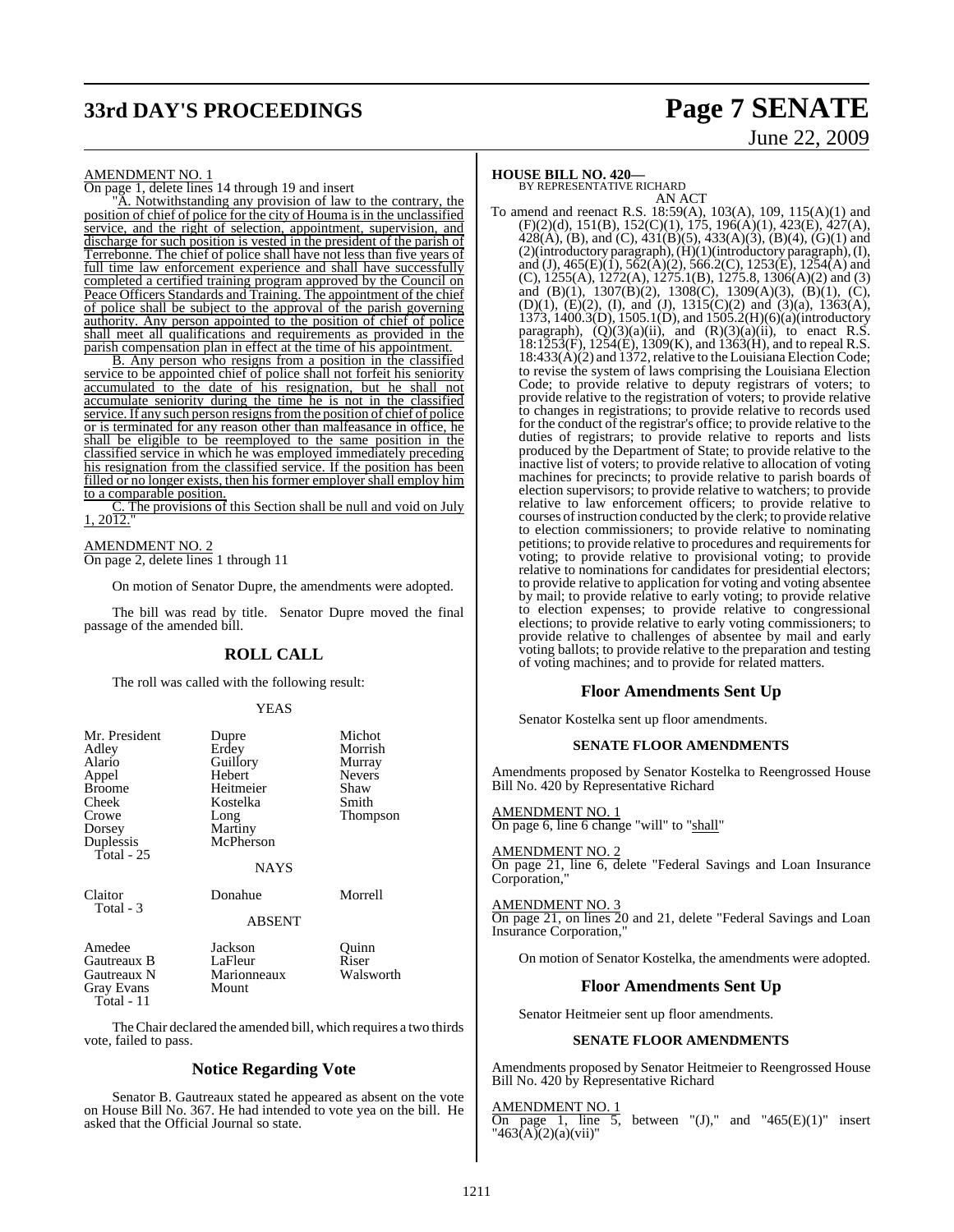### AMENDMENT NO. 2

On page 1, line 9, change "R.S. 18:1253(F)" to "R.S. 18:463(A)(2)(a)(viii), 492(A)(7), 1253(F)"

### AMENDMENT NO. 3

On page 1, line 20, between "commissioners;" and "to" insert "to provide qualifications for candidacy for public office, notice of candidacy, and grounds for objection to candidacy;"

### AMENDMENT NO.

On page 2, line 12, between " $(J)$ ," and " $465(E)(1)$ " insert  $"463(A)(2)(a)(vii)"$ 

### AMENDMENT NO. 5

On page 2, line 16, change "R.S. 18:1253(F)" to "R.S. 18:463(A)(2)(a)(viii), 492(A)(7), 1253(F)"

### AMENDMENT NO. 6

On page 11, between lines 14 and 15, insert the following: "§463. Notice of candidacy; financial statements; political advertising; penalties A.  $*$  \* \*

(2)(a) The notice of candidacy also shall include a certificate, signed by the candidate, certifying all of the following: \* \* \*

(vii) **That he has either filed his federal and state income tax returns, filed for an extension of time for filing either or both tax returns, or is not required to file either or both returns.**

**(viii)** That all of the statements contained in it are true and correct. \* \* \*"

### AMENDMENT NO. 7

On page 11, after line 29, add the following: "§492. Grounds for an objection to candidacy

A. An action objecting to the candidacy of a person who qualified as a candidate in a primary election shall be based on one or more of the following grounds:

\* \* \* **(7) The defendant falsely certified on his notice of candidacy that he has filed his federal and state income tax returns, filed for an extension of time for filing either or both tax returns as provided in R.S. 18:463(A)(2), or is not required to file either or both returns.** \* \* \*"

Senator Heitmeier moved adoption of the amendments.

Senator Donahue objected.

### **ROLL CALL**

The roll was called with the following result:

### YEAS

| Mr. President<br>Alario<br>Appel<br>Dorsey<br>Duplessis<br>Dupre<br>Total - $17$ | Gautreaux B<br><b>Gray Evans</b><br>Heitmeier<br>Kostelka<br>Marionneaux<br>Morrell<br><b>NAYS</b> | Murray<br>Shaw<br>Smith<br>Thompson<br>Walsworth |
|----------------------------------------------------------------------------------|----------------------------------------------------------------------------------------------------|--------------------------------------------------|
| Adley<br><b>Broome</b><br>Cheek<br>Total - 9                                     | Claitor<br>Crowe<br>Donahue<br><b>ABSENT</b>                                                       | Hebert<br>Long<br>Michot                         |
| Amedee<br>Erdey<br>Gautreaux N                                                   | LaFleur<br>Martiny<br>McPherson                                                                    | <b>Nevers</b><br>Ouinn<br>Riser                  |

# **Page 8 SENATE 33rd DAY'S PROCEEDINGS**

Guillory Morrish Jackson Total - 13

The Chair declared the amendments were adopted.

The bill was read by title. Senator Donahue moved the final passage of the amended bill.

### **ROLL CALL**

The roll was called with the following result:

YEAS

| Mr. President<br>Adley<br>Alario<br>Amedee | Duplessis<br>Dupre<br>Gautreaux B<br>Gray Evans | Michot<br>Morrell<br>Morrish<br>Mount |
|--------------------------------------------|-------------------------------------------------|---------------------------------------|
| Appel                                      | Guillory                                        | Murray                                |
| Broome                                     | Hebert                                          | <b>Nevers</b>                         |
| Cheek                                      | Heitmeier                                       | Shaw                                  |
| Claitor                                    | Long                                            | Smith                                 |
| Crowe                                      | Marionneaux                                     | Thompson                              |
| Donahue                                    | Martiny                                         | Walsworth                             |
| Dorsey                                     | McPherson                                       |                                       |
| Total - 32                                 |                                                 |                                       |
|                                            | <b>NAYS</b>                                     |                                       |
| Total - 0                                  |                                                 |                                       |
|                                            | <b>ABSENT</b>                                   |                                       |

Erdey Kostelka Riser<br>Gautreaux N LaFleur Gautreaux N Jackson Quinn Total - 7

The Chair declared the amended bill was passed and ordered it returned to the House. Senator Donahue moved to reconsider the vote by which the bill was passed and laid the motion on the table.

### **HOUSE BILL NO. 518—**

BY REPRESENTATIVE AUSTIN BADON

AN ACT To amend and reenact R.S. 48:756(C) and to enact R.S. 48:756(G), relative to the Parish Transportation Fund; to provide for definitions of certain terms relative to the distribution formula; to exempt certain transit systems with a limited number of bus waivers from certain reporting requirements; and to provide for related matters.

The bill was read by title. Senator McPherson moved the final passage of the bill.

### **ROLL CALL**

The roll was called with the following result:

### YEAS

| Mr. President | Erdey             | McPherson     |
|---------------|-------------------|---------------|
| Adley         | Gautreaux B       | Michot        |
| Alario        | Gautreaux N       | Morrish       |
| Amedee        | <b>Gray Evans</b> | Mount         |
| Appel         | Guillory          | Murray        |
| Cheek         | Hebert            | <b>Nevers</b> |
| Crowe         | Heitmeier         | Smith         |
| Donahue       | Jackson           | Thompson      |
| Duplessis     | Long              | Walsworth     |
| Dupre         | Martiny           |               |
| Total - 29    |                   |               |

1212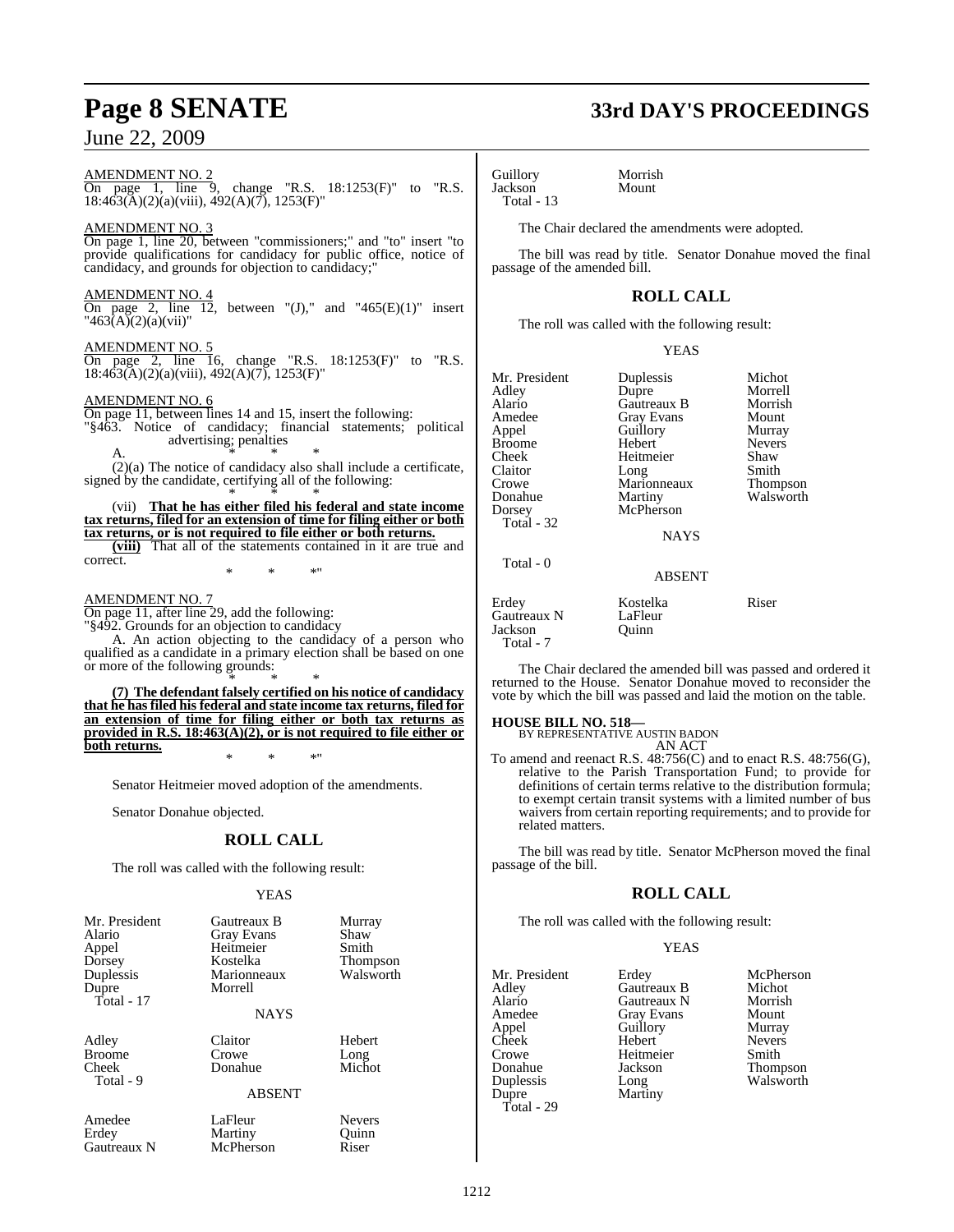# **33rd DAY'S PROCEEDINGS Page 9 SENATE**

### **NAYS**

| <b>Broome</b> |  |
|---------------|--|
| Claitor       |  |
| Total - 6     |  |

Dorsey Morrell<br>Marionneaux Shaw Marionneaux

ABSENT

Kostelka Quinn LaFleur Riser Total - 4

The Chair declared the bill was passed and ordered it returned to the House. Senator McPherson moved to reconsider the vote by which the bill was passed and laid the motion on the table.

### **HOUSE BILL NO. 523—** BY REPRESENTATIVE ERNST

AN ACT

To amend and reenact R.S. 14:95.2.1(A), to enact R.S. 14:95.2.1(D), and to repeal R.S. 40:1379.3(N)(9), relative to illegal carrying of a firearm at a parade; to provide for increased penalties for illegal carrying of a firearm at a parade; to remove element of the crime requiring that the firearm be used in the commission of a crime of violence; to provide for exceptions; to repeal prohibition regarding a concealed weapon being carried at a parade or demonstration; and to provide for related matters.

The bill was read by title. Senator Martiny moved the final passage of the bill.

### **ROLL CALL**

The roll was called with the following result:

### **YEAS**

| Mr. President   | Dupre                | Morrell          |
|-----------------|----------------------|------------------|
| Adley<br>Alario | Erdey<br>Gautreaux B | Morrish<br>Mount |
| Amedee          | <b>Gray Evans</b>    | Murray           |
| Appel           | Guillory             | <b>Nevers</b>    |
| Broome          | Heitmeier            | Shaw             |
| Cheek           | Jackson              | Smith            |
| Claitor         | Long                 | Thompson         |
| Donahue         | Marionneaux          | Walsworth        |
| Dorsey          | Martiny              |                  |
| Duplessis       | Michot               |                  |
| Total - 31      |                      |                  |
|                 | <b>NAYS</b>          |                  |
| Total - 0       |                      |                  |
|                 | <b>ABSENT</b>        |                  |
| Crowe           | Kostelka             | Quinn            |
| Gautreaux N     | LaFleur              | Riser            |
| Hebert          | McPherson            |                  |
| Total - 8       |                      |                  |

The Chair declared the bill was passed and ordered it returned to the House. Senator Martiny moved to reconsider the vote by which the bill was passed and laid the motion on the table.

### **HOUSE BILL NO. 578—**

BY REPRESENTATIVES RICHMOND, ABRAMSON, ARNOLD,<br>BALDONE, BARRAS, BARROW, BILLIOT, BURRELL, DANAHAY,<br>DIXON,GALLOT,HARDY,HENDERSON,HINES,HOFFMANN,HONEY,<br>GIRODJACKSON,MICHAELJACKSON,ROSALINDJONES,LAFONTA,<br>MILLS,NOWLIN,PERRY,RI STIAES, AND WILLIAMS

### AN ACT

To amend and reenact R.S. 47:297(K) and (O) and 287.752, to enact R.S. 47:287.786, and to repeal R.S. 47:287.748, relative to state income tax credits to reduce recidivism of persons released from custody in Louisiana; to provide for and increase the individual and corporation income tax credits for the employment of

# June 22, 2009

certain persons convicted of certain crimes; and to provide for related matters.

### **Floor Amendments Sent Up**

Senator Claitor sent up floor amendments.

### **SENATE FLOOR AMENDMENTS**

Amendments proposed by Senator Claitor to Reengrossed House Bill No. 578 by Representative Richmond

### AMENDMENT NO. 1

On page 1, line 15, after "offense" delete the remainder of the line and insert "at the"

### AMENDMENT NO. 2

On page 2, line 22, after "offense" delete the remainder of the line and at the beginning of line 23 delete "age"

### AMENDMENT NO. 3

On page 4, line 24, after "offense" delete the remainder of the line and insert "at the time of initial"

### AMENDMENT NO. 4

On page 5, line 12, after "offense" delete the remainder of the line and insert "at the time of initial"

On motion of Senator Claitor, the amendments were adopted.

The bill was read by title. Senator Jackson moved the final passage of the amended bill.

### **ROLL CALL**

The roll was called with the following result:

### YEAS

| Mr. President<br>Adley<br>Alario<br>Amedee<br>Appel<br>Broome<br>Cheek<br>Claitor<br>Crowe<br>Dorsey<br>Duplessis<br>Dupre<br>Total - 34 | Erdey<br>Gautreaux B<br>Gautreaux N<br><b>Gray Evans</b><br>Guillory<br>Hebert<br>Heitmeier<br>Jackson<br>Long<br>Marionneaux<br>Martiny<br>McPherson<br><b>NAYS</b> | Michot<br>Morrell<br>Morrish<br>Mount<br>Murray<br><b>Nevers</b><br>Shaw<br>Smith<br>Thompson<br>Walsworth |
|------------------------------------------------------------------------------------------------------------------------------------------|----------------------------------------------------------------------------------------------------------------------------------------------------------------------|------------------------------------------------------------------------------------------------------------|
| Total - 0                                                                                                                                | <b>ABSENT</b>                                                                                                                                                        |                                                                                                            |
| Donahue<br>Kostelka<br>Total - 5                                                                                                         | LaFleur<br>Ouinn                                                                                                                                                     | Riser                                                                                                      |

The Chair declared the amended bill was passed and ordered it returned to the House. Senator Jackson moved to reconsider the vote by which the bill was passed and laid the motion on the table.

**HOUSE BILL NO. 630—** BY REPRESENTATIVES HONEY, RICHMOND, AND LEGER AN ACT

To enact R.S. 15:574.4(A)(4) and R.S. 40:966(H), relative to parole eligibility; to provide with respect to eligibility for parole consideration for certain offenders convicted of certain controlled dangerous substances violations involving heroin; and to provide for related matters.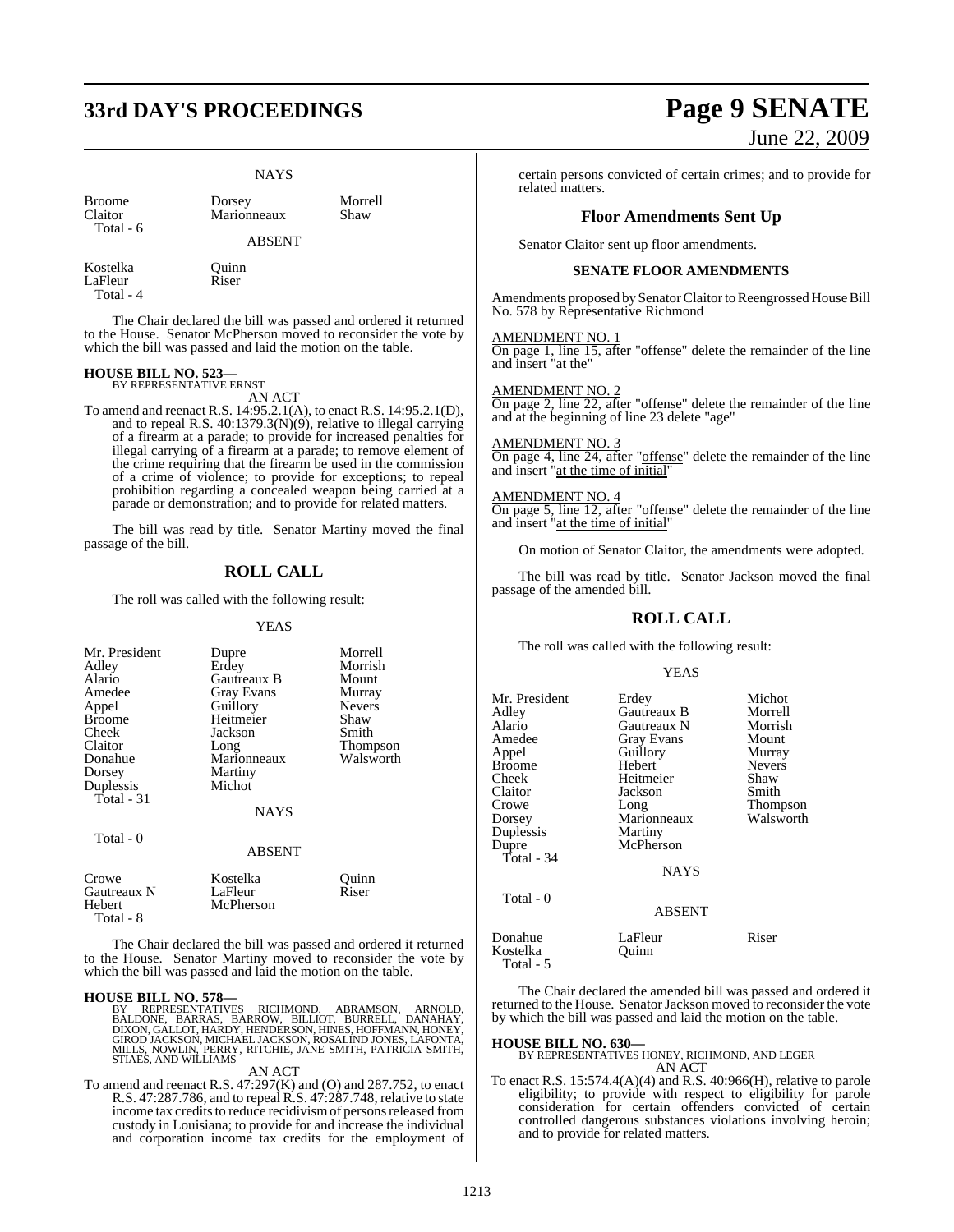The bill was read by title. Senator Martiny moved the final passage of the bill.

### **ROLL CALL**

The roll was called with the following result:

### YEAS

| McPherson<br><b>NAYS</b>          | Smith<br>Thompson        |
|-----------------------------------|--------------------------|
| Gautreaux N<br>Hebert<br>Kostelka | Marionneaux              |
|                                   | Martiny<br><b>ABSENT</b> |

| Donahue   | Ouinn | Walsworth |
|-----------|-------|-----------|
| LaFleur   | Riser |           |
| Total - 5 |       |           |

The Chair declared the bill was passed and ordered it returned to the House. Senator Martiny moved to reconsider the vote by which the bill was passed and laid the motion on the table.

## **HOUSE BILL NO. 658—** BY REPRESENTATIVE ROY

Gautreaux N Total - 11

AN ACT

To amend and reenact R.S.  $23:1209(A)(3)$ , relative to the prescriptive period for claiming workers' compensation benefits; to provide for an interruption of prescription for developmental injuries; and to provide for related matters.

The bill was read by title. Senator Murray moved the final passage of the bill.

### **ROLL CALL**

The roll was called with the following result:

### YEAS

| Mr. President<br>Alario<br>Appel<br><b>Broome</b><br>Cheek<br>Crowe<br>Dorsey<br>Total - 21 | Duplessis<br>Dupre<br>Gautreaux B<br>Gray Evans<br>Guillory<br>Heitmeier<br>Jackson<br><b>NAYS</b> | Marionneaux<br>Martiny<br>Morrell<br>Morrish<br>Murray<br>Ouinn<br>Smith |
|---------------------------------------------------------------------------------------------|----------------------------------------------------------------------------------------------------|--------------------------------------------------------------------------|
| Claitor<br>Erdey<br>Hebert<br>Total - 7                                                     | Kostelka<br>Long<br>McPherson<br><b>ABSENT</b>                                                     | Walsworth                                                                |
| Adley<br>Amedee<br>Donahue<br>Gautreaux N                                                   | LaFleur<br>Michot<br>Mount<br>Nevers                                                               | Riser<br>Shaw<br>Thompson                                                |

# **Page 10 SENATE 33rd DAY'S PROCEEDINGS**

The Chair declared the bill was passed and ordered it returned to the House. Senator Murray moved to reconsider the vote by which the bill was passed and laid the motion on the table.

**HOUSE BILL NO. 687—** BY REPRESENTATIVES PEARSON AND TUCKER AN ACT

To enact R.S. 37:796, 796.1, and 796.2, relative to the practice of dentistry; to authorize the Louisiana State Board of Dentistry to adopt rules to provide for the issuance of a permit to dentists who wish to provide dental services at locations other than the dental office; to provide for the adoption of rules to establish criteria and standards for providing dental services at locations other than the dental office; to provide for time periods for the adoption of the rules; to require that dentists providing dental services at locations other than the dental office shall be licensed to practice dentistry in Louisiana; to provide for minimum coverage of malpractice insurance; to provide for the removal of board members for the failure to timely adopt rules; and to provide for related matters.

The bill was read by title. Senator Heitmeier moved the final passage of the bill.

### **ROLL CALL**

The roll was called with the following result:

YEAS

| Mr. President<br>Adley<br>Alario<br>Amedee<br>Appel<br>Cheek<br>Claitor<br>Donahue<br>Dorsey<br>Dupre<br>Erdey<br>Total - 32 | Gautreaux B<br>Gautreaux N<br><b>Gray Evans</b><br>Guillory<br>Hebert<br>Heitmeier<br>Long<br>Marionneaux<br>Martiny<br>McPherson<br>Michot<br><b>NAYS</b> | Morrell<br>Morrish<br>Mount<br>Murray<br><b>Nevers</b><br>Ouinn<br>Shaw<br>Smith<br>Thompson<br>Walsworth |
|------------------------------------------------------------------------------------------------------------------------------|------------------------------------------------------------------------------------------------------------------------------------------------------------|-----------------------------------------------------------------------------------------------------------|
| <b>Broome</b><br>Total - 3                                                                                                   | Jackson<br>ABSENT                                                                                                                                          | Kostelka                                                                                                  |
| Crowe<br>Duplessis<br>Total - 4                                                                                              | LaFleur<br>Riser                                                                                                                                           |                                                                                                           |

The Chair declared the bill was passed and ordered it returned to the House. Senator Heitmeier moved to reconsider the vote by which the bill was passed and laid the motion on the table.

## **HOUSE BILL NO. 761—** BY REPRESENTATIVE BILLIOT

AN ACT

To amend and reenact Section 2 of Act No. 300, Section 2 of Act No. 516, Section 3 of Act No. 594, Section 3 of Act No. 645, Section 3 of Act No. 667, Section 3 of Act No. 688, and Section 2 of Act No. 757, all of the 2008 Regular Session of the Louisiana Legislature, relative to motor vehicles; to provide relative to driving; to provide relative to traffic violations; to provide relative to penalties; and to provide for related matters.

The bill was read by title. Senator McPherson moved the final passage of the bill.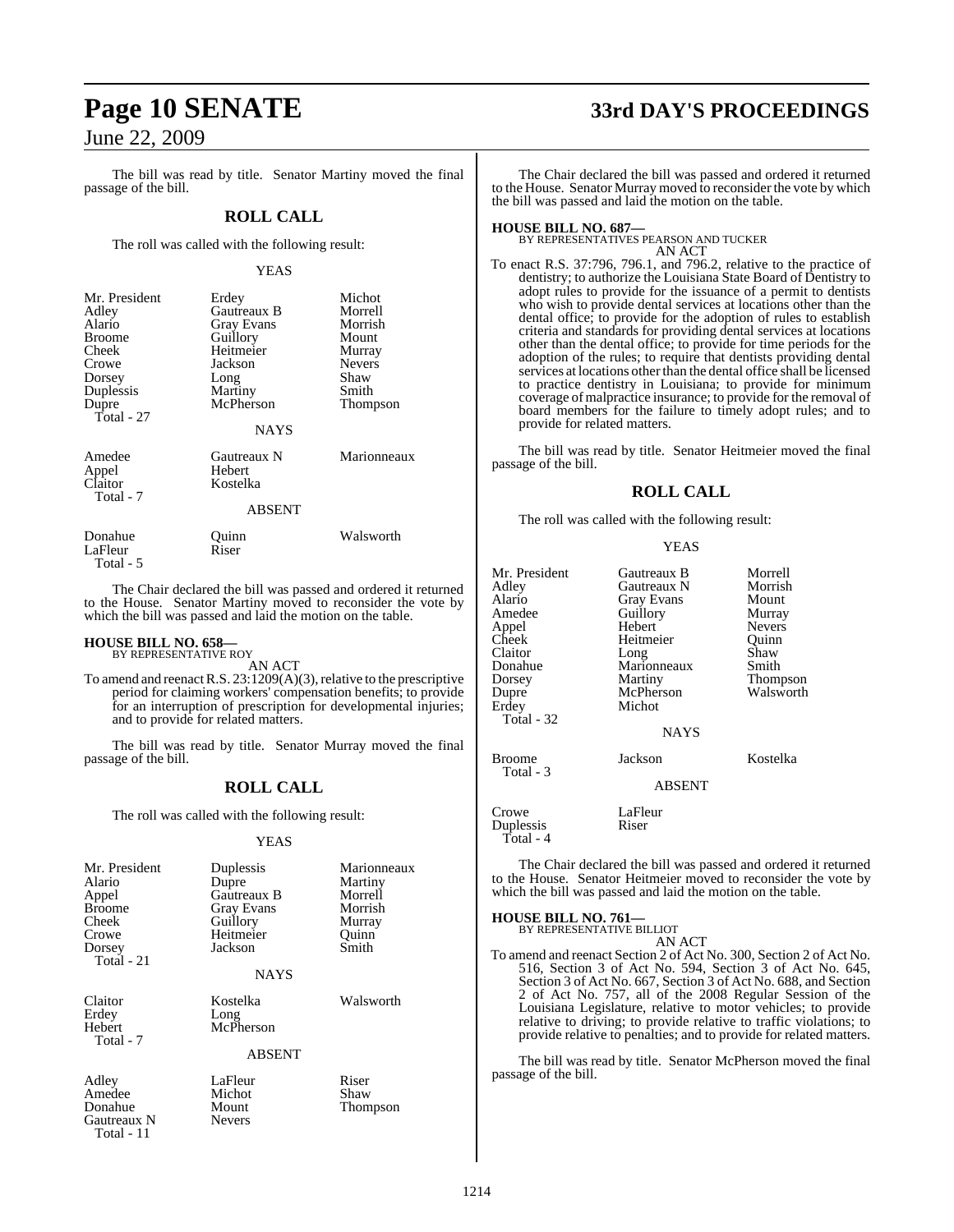## **33rd DAY'S PROCEEDINGS Page 11 SENATE**

### **ROLL CALL**

The roll was called with the following result:

### YEAS

| Mr. President<br>Adley<br>Alario<br>Amedee<br>Appel<br><b>Broome</b><br>Cheek<br>Claitor<br>Crowe<br>Donahue<br>Dorsey<br>Duplessis<br>Dupre<br>Total - 37 | Erdey<br>Gautreaux B<br>Gautreaux N<br><b>Gray Evans</b><br>Guillory<br>Hebert<br>Heitmeier<br>Jackson<br>Kostelka<br>Long<br>Marionneaux<br>Martiny<br>McPherson<br><b>NAYS</b> | Michot<br>Morrell<br>Morrish<br>Mount<br>Murray<br><b>Nevers</b><br>Ouinn<br>Shaw<br>Smith<br><b>Thompson</b><br>Walsworth |
|------------------------------------------------------------------------------------------------------------------------------------------------------------|----------------------------------------------------------------------------------------------------------------------------------------------------------------------------------|----------------------------------------------------------------------------------------------------------------------------|
| Total - 0                                                                                                                                                  |                                                                                                                                                                                  |                                                                                                                            |

LaFleur Riser

Total - 2

The Chair declared the bill was passed and ordered it returned to the House. Senator McPherson moved to reconsider the vote by which the bill was passed and laid the motion on the table.

ABSENT

**HOUSE BILL NO. 801—** BY REPRESENTATIVES SIMON AND WILLIAMS AN ACT

To amend and reenact R.S. 38:2212.7 and R.S. 39:1496.2 and 1594.3, relative to procurement; to provide exceptions in the prohibition of bids or proposals for public contracts by certain contract consultants; and to provide for related matters.

The bill was read by title. Senator Donahue moved the final passage of the bill.

### **ROLL CALL**

The roll was called with the following result:

### YEAS

| Mr. President<br>Adley<br>Alario<br>Amedee<br>Appel<br><b>Broome</b><br>Cheek<br>Claitor<br>Crowe<br>Donahue<br>Dorsey<br>Duplessis<br>Dupre<br>Total $-37$<br>Total - 0 | Erdey<br>Gautreaux B<br>Gautreaux N<br>Gray Evans<br>Guillory<br>Hebert<br>Heitmeier<br>Jackson<br>Kostelka<br>Long<br>Marionneaux<br>Martiny<br>McPherson<br>NAYS<br><b>ABSENT</b> | Michot<br>Morrell<br>Morrish<br>Mount<br>Murray<br><b>Nevers</b><br>Ouinn<br>Shaw<br>Smith<br>Thompson<br>Walsworth |
|--------------------------------------------------------------------------------------------------------------------------------------------------------------------------|-------------------------------------------------------------------------------------------------------------------------------------------------------------------------------------|---------------------------------------------------------------------------------------------------------------------|
| LaFleur<br>Total - 2                                                                                                                                                     | Riser                                                                                                                                                                               |                                                                                                                     |

The Chair declared the bill was passed and ordered it returned to the House. Senator Donahue moved to reconsider the vote by which the bill was passed and laid the motion on the table.

# June 22, 2009

### **Rules Suspended**

Senator Dupre asked for and obtained a suspension of the rules to reconsider the vote on House Bill No. 367.

### **Reconsideration**

On motion of Senator Dupre the vote by which House Bill No. 367 failed to pass earlier today was reconsidered.

**HOUSE BILL NO. 367—** BY REPRESENTATIVES DOVE, BALDONE, AND HARRISON AND SENATORS DUPRE AND B. GAUTREAUX AN ACT

To enact R.S. 33:2481.3, relative to the municipal police civil service; to provide relative to the position of police chief in the city of Houma; to provide that such position is in the unclassified service; to provide relative to the appointment, supervision, and discharge of any person in any such position; to provide relative to qualifications; to provide relative to resignation from and return to the classified service; and to provide for related matters.

The bill was read by title. Senator Dupre moved the final passage of the amended bill.

### **ROLL CALL**

The roll was called with the following result:

### YEAS

| Mr. President<br>Adley<br>Alario<br>Amedee<br>Appel<br><b>Broome</b><br>Cheek<br>Crowe<br>Donahue<br>Dorsey<br>Duplessis<br>Total - $33$ | Dupre<br>Erdey<br>Gautreaux B<br>Gautreaux N<br><b>Gray Evans</b><br>Guillory<br>Hebert<br>Heitmeier<br>Jackson<br>Kostelka<br>Long<br><b>NAYS</b> | Marionneaux<br>Martiny<br>McPherson<br>Michot<br>Murray<br><b>Nevers</b><br>Ouinn<br>Shaw<br>Smith<br>Thompson<br>Walsworth |
|------------------------------------------------------------------------------------------------------------------------------------------|----------------------------------------------------------------------------------------------------------------------------------------------------|-----------------------------------------------------------------------------------------------------------------------------|
| Claitor<br>Morrell<br>Total - 4                                                                                                          | Morrish<br>Mount<br><b>ABSENT</b>                                                                                                                  |                                                                                                                             |
| LaFleur<br>Total - 2                                                                                                                     | Riser                                                                                                                                              |                                                                                                                             |

The Chair declared the amended bill was passed and ordered it returned to the House. Senator Dupre moved to reconsider the vote by which the bill was passed and laid the motion on the table.

### **House Bills on Third Reading and Final Passage, Resumed**

### **HOUSE BILL NO. 827—** BY REPRESENTATIVE SIMON

AN ACT

To amend and reenact R.S. 18:101(B), 102.1, 106(B) and (C), 114(F)(2), 115(F)(2)(a), 152(C)(4), 425(B)(1), 531(B),  $533(A)(1)$ ,  $564(A)$ ,  $(B)(5)$ ,  $(D)$ , and  $(E)$ ,  $1303(F)$  and  $(I)$ , 1306(E)(2), 1307(G), 1310(B)(2), 1333, 1334(A)(introductory paragraph) and (1) and (D), to enact R.S.  $18:106.1$ ,  $1307(H)$ , 1309.3, 1310(C), and 1461(A)(24), and to repeal R.S. 18:1309(E)(5), 1321, 1331, 1332, and 1335, relative to the Louisiana Election Code; to revise the system of laws comprising the Louisiana Election Code, particularly with respect to voters with special needs; to provide relative to the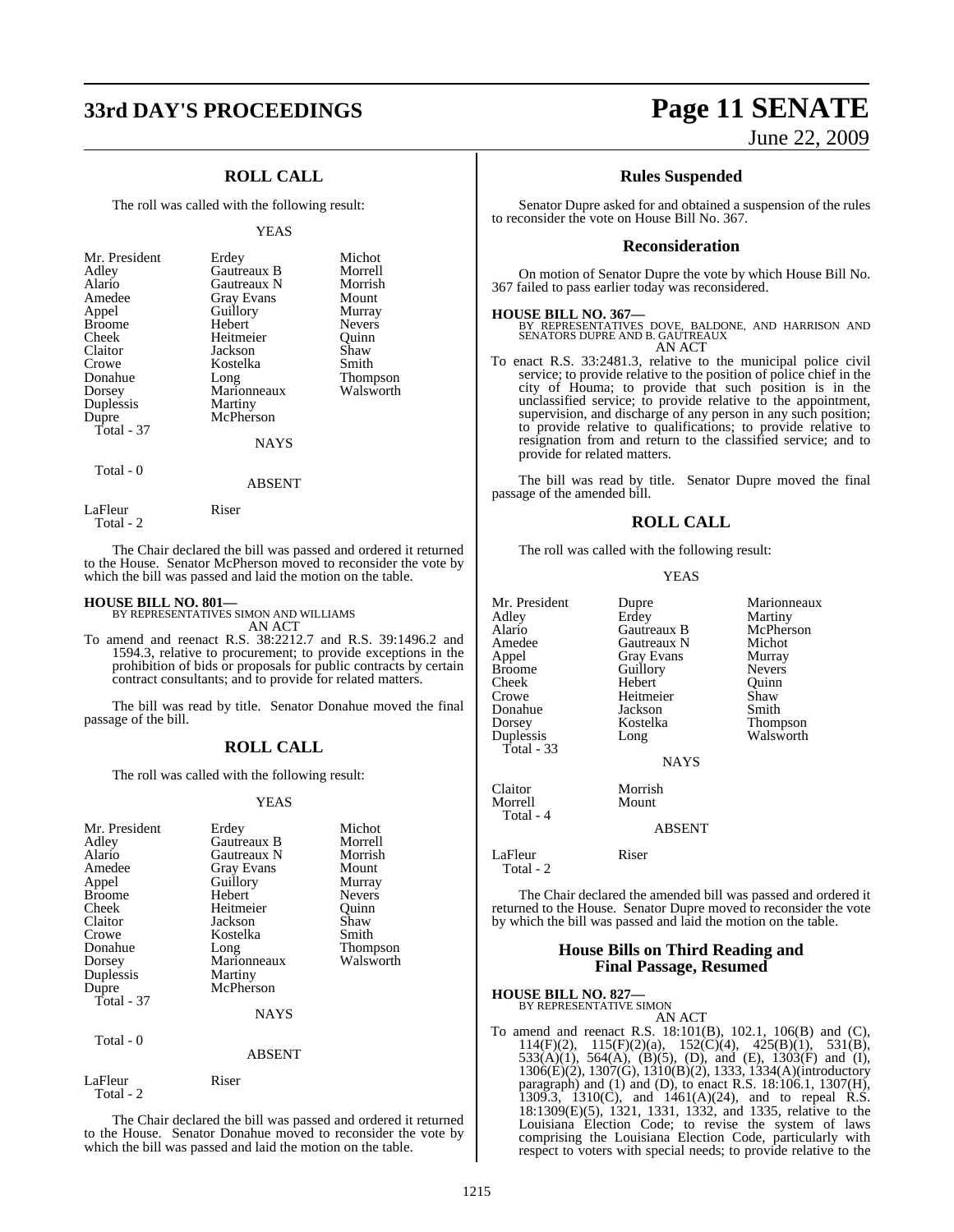duties of registrars of voters; to provide relative to the registration of voters; to provide relative to changes in registrations; to provide relative to procedures and requirements for voting; to provide relative to commissioners; to provide relative to assistance in voting; to provide relative to application for voting and voting absentee by mail; to provide relative to early voting; to provide relative to voting early for certain persons residing in a nursing home; to provide relative to polling places and parish governing authorities duties relative thereto; to remove certain provisions for special programs for physically handicapped voters; to provide relative to election offenses; to provide for penalties; to provide for certain duties of the Louisiana State Law Institute with respect to the revisions; and to provide for related matters.

### **Floor Amendments Sent Up**

Senator Heitmeier sent up floor amendments.

### **SENATE FLOOR AMENDMENTS**

Amendments proposed by Senator Heitmeier to Reengrossed House Bill No. 827 by Representative Simon

AMENDMENT NO. 1

On page 1, line 3, between " $425(B)(1)$ ," and " $531(B)$ " insert " $463(A)(2)(a)(vii)$ ,"

### AMENDMENT NO. 2

On page 1, line 5, between "R.S. 18:106.1," and "1307(H)" insert " $46\overline{3}(\overline{A})(2)(a)(viii)$ ,  $492(A)(7)$ ,"

### AMENDMENT NO. 3

On page 1, line 11, between "commissioners;" and "to" insert "to provide qualifications for candidacy for public office, notice of candidacy, and grounds for objection to candidacy;"

### AMENDMENT NO. 4

On page 2, line 3, between " $425(B)(1)$ ," and " $531(B)$ " insert  $"463(A)(2)(a)(vii)"$ 

### AMENDMENT NO. 5

On page 2, line 5, between "R.S. 18:106.1," and "1307(H)" insert " $46\overline{3}(\overline{A})(2)(a)(viii)$ ,  $492(A)(7)$ ,"

### AMENDMENT NO. 6

On page 8, between lines 3 and 4, insert the following:

"§463. Notice of candidacy; financial statements; political advertising; penalties A.  $*$  \* \*

(2)(a) The notice of candidacy also shall include a certificate, signed by the candidate, certifying all of the following: \* \* \*

### (vii) **That he has either filed his federal and state income tax returns, filed for an extension of time for filing either or both tax return, or is not required to file either or both returns.**

**(viii)** That all of the statements contained in it are true and correct.

\* \* \*" §492. Grounds for an objection to candidacy

A. An action objecting to the candidacy of a person who qualified as a candidate in a primary election shall be based on one or more of the following grounds:

\* \* \* **(7) The defendant falsely certified on his notice of candidacy that he has filed his federal and state income tax returns, filed for an extension of time for filing either or both tax returns as provided in R.S. 18:463(A)(2), or is not required to file either or both returns.** \* \* \*"

Senator Heitmeier moved adoption of the amendments.

Senator Donahue objected.

# **Page 12 SENATE 33rd DAY'S PROCEEDINGS**

### **ROLL CALL**

The roll was called with the following result:

### YEAS

| Mr. President | Dupre       | Martiny       |
|---------------|-------------|---------------|
| Adlev         | Gautreaux B | McPhers       |
| Alario        | Gautreaux N | Morrell       |
| Amedee        | Gray Evans  | Murray        |
| Appel         | Guillory    | <b>Nevers</b> |
| Broome        | Hebert      | Ouinn         |
| Cheek         | Heitmeier   | Shaw          |
| Dorsey        | Jackson     | Smith         |
| Duplessis     | Marionneaux | <b>Thomps</b> |
| Total - 27    |             |               |
|               | <b>NAYS</b> |               |
| Claitor       | Kostelka    | Walswor       |
| Donahue       | Long        |               |
| Erdey         | Michot      |               |
| Total - 7     |             |               |
|               |             |               |

Amedee Gray Evans Murray Nevers ert Quinn<br>meier Shaw ionneaux Thompson

McPherson

telka Walsworth

### ABSENT

Crowe Morrish Riser LaFleur Total - 5

The Chair declared the amendments were adopted.

The bill was read by title. Senator Donahue moved the final passage of the amended bill.

### **ROLL CALL**

The roll was called with the following result:

### YEAS

| Mr. President<br>Adley<br>Alario<br>Amedee<br>Appel<br>Broome<br>Cheek<br>Claitor<br>Crowe<br>Donahue<br>Dorsey<br>Duplessis<br>Dupre<br>Total - 37 | Erdey<br>Gautreaux B<br>Gautreaux N<br><b>Gray Evans</b><br>Guillory<br>Hebert<br>Heitmeier<br>Jackson<br>Kostelka<br>Long<br>Marionneaux<br>Martiny<br>McPherson | Michot<br>Morrell<br>Morrish<br>Mount<br>Murray<br><b>Nevers</b><br>Ouinn<br>Shaw<br>Smith<br>Thompson<br>Walsworth |
|-----------------------------------------------------------------------------------------------------------------------------------------------------|-------------------------------------------------------------------------------------------------------------------------------------------------------------------|---------------------------------------------------------------------------------------------------------------------|
|                                                                                                                                                     | <b>NAYS</b>                                                                                                                                                       |                                                                                                                     |
| Total - 0                                                                                                                                           | <b>ABSENT</b>                                                                                                                                                     |                                                                                                                     |
|                                                                                                                                                     |                                                                                                                                                                   |                                                                                                                     |

LaFleur Riser

Total - 2

The Chair declared the amended bill was passed and ordered it returned to the House. Senator Donahue moved to reconsider the vote by which the bill was passed and laid the motion on the table.

### **HOUSE BILL NO. 872—** BY REPRESENTATIVE DOWNS

AN ACT

To enactR.S. 17:3351.13, 3351.14, and 3351.15,relative to increases in tuition and fee amounts; to authorize the boards of supervisors of the Louisiana State University System, the Southern University System, and the University of Louisiana System to impose specified tuition and attendance fee increases for certain students attending the institutions under the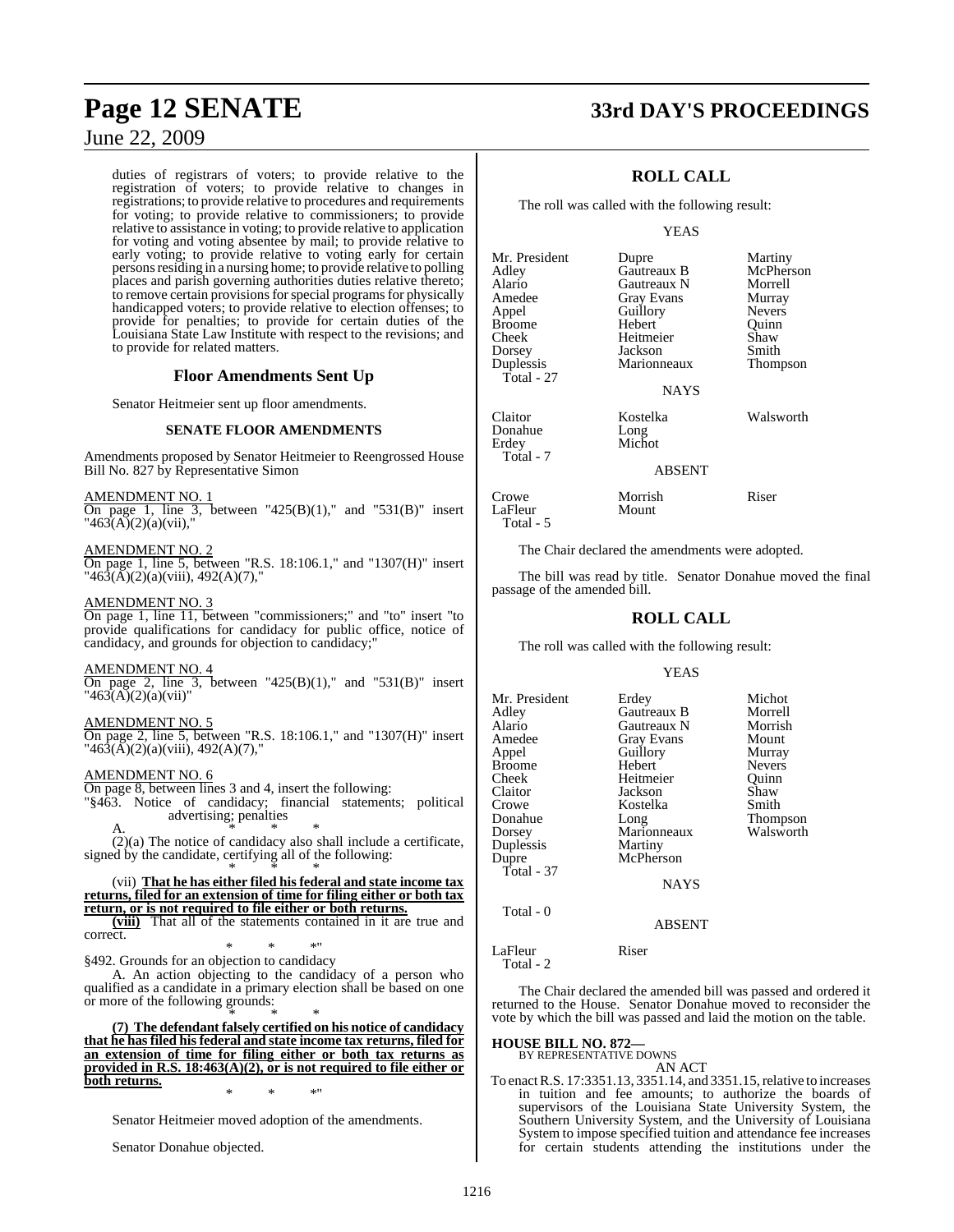# **33rd DAY'S PROCEEDINGS Page 13 SENATE**

management and supervision of each board; to provide for waivers; to provide for effectiveness; and to provide for related matters.

### **Floor Amendments Sent Up**

Senator Nevers sent up floor amendments.

### **SENATE FLOOR AMENDMENTS**

Amendments proposed by Senator Nevers to Reengrossed House Bill No. 872 by Representative Downs

### AMENDMENT NO. 1

In the Senate Committee Amendments proposed by the Senate Committee on Education and adopted by the Senate on June 18, 2009, on Page 1, line 21 of Amendment No. 6, change "academic session" to "academic session, which shall be inclusive of the  $increase$  in graduate student tuition authorized in Paragraph  $(1)$  of this Subsection<sup>®</sup>

### AMENDMENT NO. 2

On page 2, line 3, between "semester" and the period "." insert ", which shall be inclusive of the increase in graduate student tuition authorized in Paragraph (1) of this Subsection"

### AMENDMENT NO. 3

On page 3, line 3, between "semester" and the period "." insert ", which shall be inclusive of the increase in graduate student tuition authorized in Paragraph (1) of this Subsection"

On motion of Senator Nevers, the amendments were adopted.

The bill was read by title. Senator Nevers moved the final passage of the amended bill.

### **ROLL CALL**

The roll was called with the following result:

### YEAS

| Mr. President | Duplessis   | Morrish         |  |
|---------------|-------------|-----------------|--|
| Adley         | Dupre       | Mount           |  |
| Alario        | Erdey       | Murray          |  |
| Appel         | Gautreaux B | <b>Nevers</b>   |  |
| <b>Broome</b> | Heitmeier   | Quinn           |  |
| Cheek         | Jackson     | Shaw            |  |
| Claitor       | Kostelka    | Smith           |  |
| Crowe         | Long        | <b>Thompson</b> |  |
| Donahue       | Michot      | Walsworth       |  |
| Dorsey        | Morrell     |                 |  |
| Total - 29    |             |                 |  |
|               | NAYS        |                 |  |
| Amedee        | Gray Evans  | Marionneaux     |  |
| Gautreaux N   | Hebert      |                 |  |
| Total - 5     |             |                 |  |
| <b>ABSENT</b> |             |                 |  |
| Guillory      | Martiny     | Riser           |  |
| LaFleur       | McPherson   |                 |  |

Total - 5

The Chair declared the amended bill was passed and ordered it returned to the House. Senator Nevers moved to reconsider the vote by which the bill was passed and laid the motion on the table.

### **HOUSE BILL NO. 896— (Substitute for House Bill No. 49 by Representative Richard)** BY REPRESENTATIVE RICHARD

AN ACT

To amend and reenact R.S. 42:1124.3(A) and to enact R.S. 42:1124.2(G)(4) and (J) and 1124.3(D)(3), relative to financial

# June 22, 2009

disclosure; to require certain disclosures by certain public servants; to provide for the content of such disclosures; to provide for effectiveness; and to provide for related matters.

The bill was read by title. Senator Murray moved the final passage of the bill.

### **ROLL CALL**

The roll was called with the following result:

### YEAS

| Mr. President | Erdey       | Michot        |
|---------------|-------------|---------------|
| Adley         | Gautreaux B | Morrell       |
| Alario        | Gautreaux N | Morrish       |
| Amedee        | Gray Evans  | Mount         |
| Appel         | Guillory    | Murray        |
| <b>Broome</b> | Hebert      | <b>Nevers</b> |
| Cheek         | Heitmeier   | Ouinn         |
| Claitor       | Jackson     | Shaw          |
| Crowe         | Kostelka    | Smith         |
| Donahue       | Long        | Thompson      |
| Dorsey        | Marionneaux | Walsworth     |
| Duplessis     | Martiny     |               |
| Dupre         | McPherson   |               |
| Total - 37    |             |               |
|               | <b>NAYS</b> |               |
| Total - 0     |             |               |
|               | ABSENT      |               |

LaFleur Riser Total - 2

The Chair declared the bill was passed and ordered it returned to the House. Senator Murray moved to reconsider the vote by which the bill was passed and laid the motion on the table.

### **HOUSE BILL NO. 904— (Substitute for HouseBill No. 684 by Representative Franklin)**<br>BY REPRESENTATIVE FRANKLIN

AN ACT

To enact Chapter 13-K of Title 33 of the Louisiana Revised Statutes of 1950, to be comprised ofR.S. 33:4720.181, to create the Lake Charles North Redevelopment Authority; to provide for the formation of a program or programs in the city of Lake Charles for the use of appropriate private and public resources to eliminate and prevent the development or spread of slum, blighted, and distressed areas; to allow the rehabilitation, clearance, and redevelopment of slum, blighted, and distressed areas; to provide for the expeditious conversion of blighted or underused property into habitable residential dwellings in the city of Lake Charles; to define the duties, liabilities, authority, and functions of the redevelopment authority; to authorize public bodies to furnish funds, services, facilities, and property in aid of redevelopment projects; and to provide for related matters.

### **Floor Amendments Sent Up**

Senator Mount sent up floor amendments.

### **SENATE FLOOR AMENDMENTS**

Amendments proposed by Senator Mount on behalf of the Legislative Bureau to Reengrossed House Bill No. 904 by Representative Franklin

### AMENDMENT NO. 1

Delete Senate Committee Amendment No. 2 proposed by the Senate Committee on Local and Municipal Affairs and adopted by the Senate on June 18, 2009.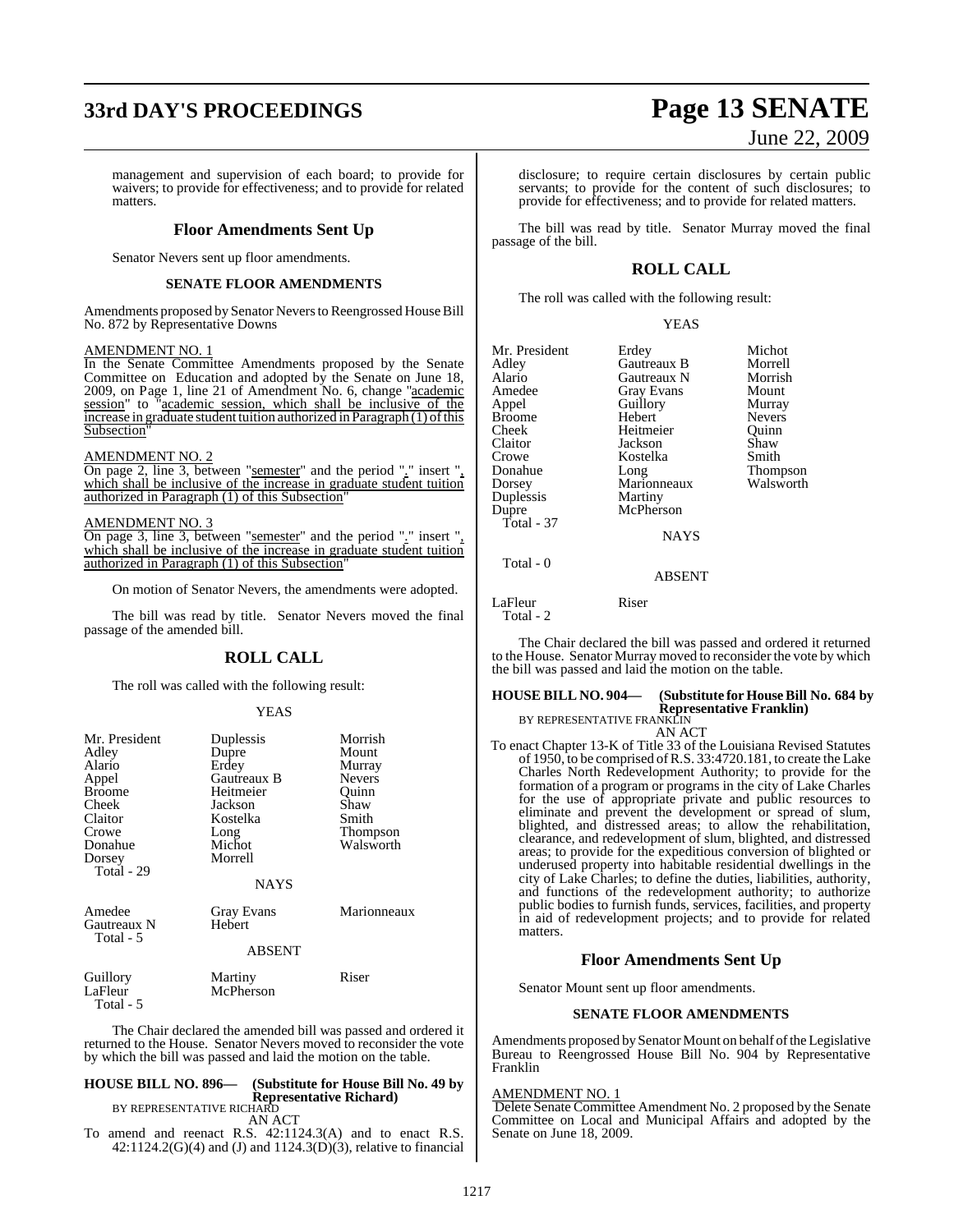### AMENDMENT NO. 2

On page 4, line 16, change "Two members" to "One member"

### AMENDMENT NO. 3

In Senate Committee Amendment No. 4 proposed by the Senate Committee on Local and Municipal Affairs and adopted by the Senate on June 18, 2009, on line 16 thereof, change "Adoption of" to "To adopt"

### AMENDMENT NO. 4

In Senate Committee Amendment No. 4 proposed by the Senate Committee on Local and Municipal Affairs and adopted by the Senate on June 18, 2009, on line 18 thereof, change "The incurring of" to "To incur"

### AMENDMENT NO. 5

In Senate Committee Amendment No. 4 proposed by the Senate Committee on Local and Municipal Affairs and adopted by the Senate on June 18, 2009, on line 19 thereof, change "Adoption or amendment of" to "To amend or adopt"

### AMENDMENT NO. 6

In Senate Committee Amendment No. 4 proposed by the Senate Committee on Local and Municipal Affairs and adopted by the Senate on June 18, 2009, on line 20 thereof, change "The acquisition, sale, lease, encumbrance, or alienation of" to "To acquire, sell, lease, encumber, or alienate"

### AMENDMENT NO. 7 On page 19, line 15, change "Paragraph" to "Subsection"

On motion of Senator Mount, the amendments were adopted.

The bill was read by title. Senator Mount moved the final passage of the amended bill.

### **ROLL CALL**

The roll was called with the following result:

### YEAS

| Mr. President<br>Adley<br>Alario<br>Amedee<br>Appel<br><b>Broome</b><br>Cheek<br>Claitor<br>Crowe | Dupre<br>Erdey<br><b>Gautreaux B</b><br>Gautreaux N<br><b>Gray Evans</b><br>Guillory<br>Hebert<br>Heitmeier<br>Jackson | Martiny<br>McPherson<br>Michot<br>Morrell<br>Mount<br>Murray<br><b>Nevers</b><br>Ouinn<br>Shaw |
|---------------------------------------------------------------------------------------------------|------------------------------------------------------------------------------------------------------------------------|------------------------------------------------------------------------------------------------|
| Dorsey<br>Duplessis<br>Total - 36                                                                 | Long<br>Marionneaux                                                                                                    | <b>Thompson</b><br>Walsworth                                                                   |
|                                                                                                   | <b>NAYS</b>                                                                                                            |                                                                                                |
| Morrish                                                                                           |                                                                                                                        |                                                                                                |

### ABSENT

LaFleur Riser Total - 2

Total - 1

The Chair declared the amended bill was passed and ordered it returned to the House. Senator Mount moved to reconsider the vote by which the bill was passed and laid the motion on the table.

### **HOUSE BILL NO. 5—**

BY REPRESENTATIVES GUINN, BALDONE, BARRAS, GISCLAIR,<br>HARRISON, HENDERSON, HENRY, JOHNSON, MILLS, MONTOUCET,<br>PERRY, RICHARD, RITCHIE, JANE SMITH, PATRICIA SMITH, ST.<br>GERMAIN, AND WOOTON AND SENATORS GUILLORY AND HEBERT

# **Page 14 SENATE 33rd DAY'S PROCEEDINGS**

### AN ACT

To amend and reenact R.S. 47:305(A)(5) and to enact R.S.  $47:302(T)$ ,  $321(J)$ , and  $331(R)$ , relative to exemptions to sales and use tax; to provide with respect to exemptions for crawfish bait and feed; and to provide for related matters.

The bill was read by title. Senator Morrish moved the final passage of the bill.

### **ROLL CALL**

The roll was called with the following result:

| Mr. President<br>Adlev<br>Alario<br>Amedee<br>Appel<br>Broome<br>Cheek<br>Crowe<br>Donahue<br>Dorsey<br>Duplessis | Erdey<br>Gautreaux B<br>Gautreaux N<br><b>Gray Evans</b><br>Guillory<br>Hebert<br>Heitmeier<br>Jackson<br>Long<br>Marionneaux<br>Martiny<br>McPherson | Morrell<br>Morrish<br>Mount<br>Murray<br><b>Nevers</b><br>Ouinn<br>Shaw<br>Smith<br><b>Thompson</b><br>Walsworth |
|-------------------------------------------------------------------------------------------------------------------|-------------------------------------------------------------------------------------------------------------------------------------------------------|------------------------------------------------------------------------------------------------------------------|
| Dupre<br>Total - 34<br>Total - 0                                                                                  | <b>NAYS</b><br><b>ABSENT</b>                                                                                                                          |                                                                                                                  |
| Claitor                                                                                                           | LaFleur                                                                                                                                               | Riser                                                                                                            |

The Chair declared the bill was passed and ordered it returned to the House. Senator Morrish moved to reconsider the vote by which the bill was passed and laid the motion on the table.

### **HOUSE BILL NO. 9—**

Kostelka Michot

Total - 5

BY REPRESENTATIVES BALDONE AND LEGER AN ACT

To enact R.S. 47:301(6)(c), relative to sales and use tax; to exclude fromthe definition of "hotel" certain temporary lodging services provided by a nonprofit corporation to a homeless person; to authorize rulemaking; to provide an effective date; and to provide for related matters.

The bill was read by title. Senator Dupre moved the final passage of the bill.

### **ROLL CALL**

The roll was called with the following result:

Guillory<br>Hebert

Heitmeier

Kostelka<br>Long

**Martiny** McPherson

### YEAS

Erdey Michot<br>Gautreaux B Morrell Gautreaux B Gautreaux N Morrish<br>Gray Evans Mount Gray Evans Mount<br> **America**<br> **America**<br> **America** Nevers<br>Ouinn Jackson Shaw<br>Kostelka Smith Thompson<br>Walsworth Marionneaux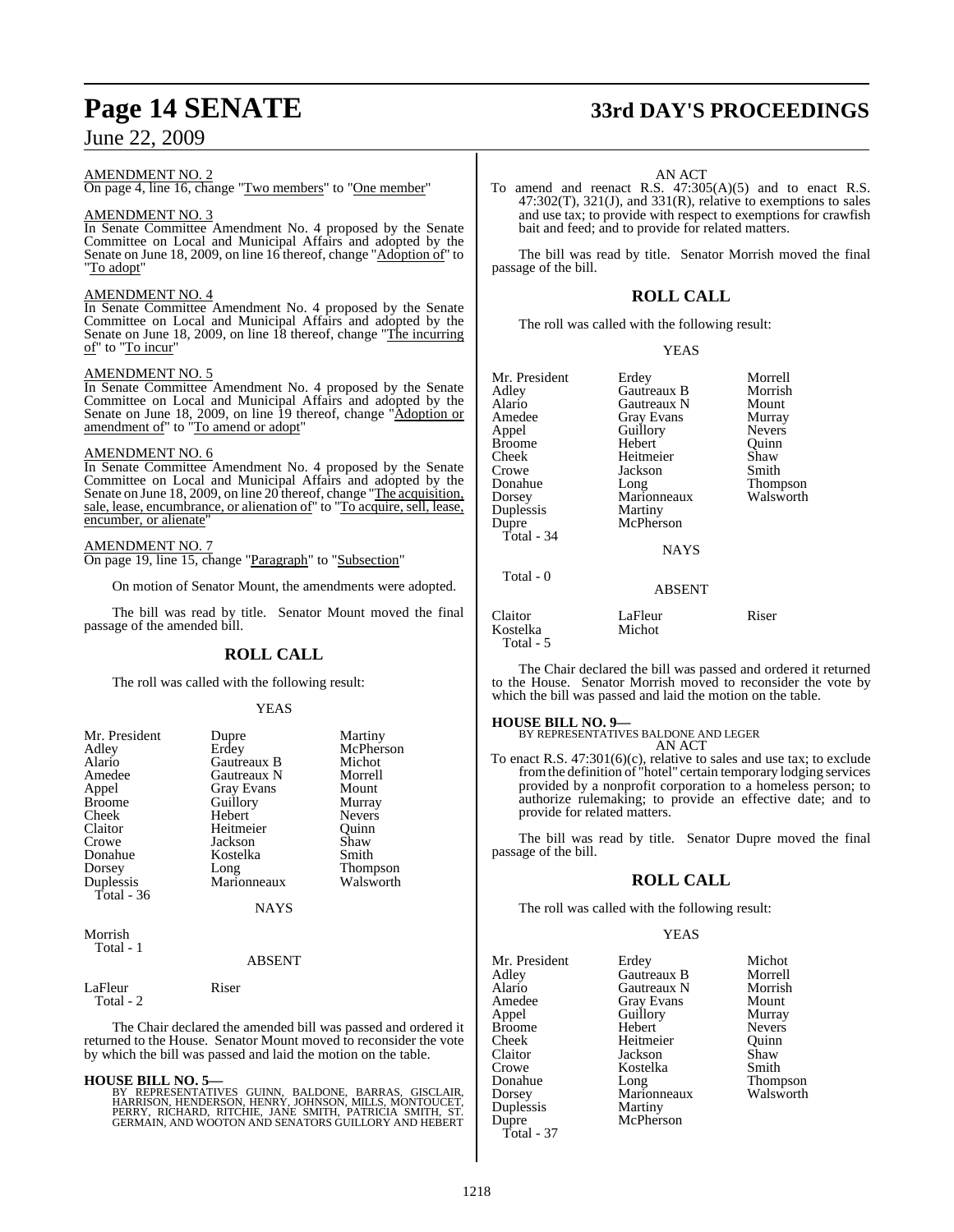# **33rd DAY'S PROCEEDINGS Page 15 SENATE**

June 22, 2009

### **NAYS**

ABSENT

Total - 0

Total - 2

LaFleur Riser

The Chair declared the bill was passed and ordered it returned to the House. Senator Dupre moved to reconsider the vote by which the bill was passed and laid the motion on the table.

### **HOUSE BILL NO. 70—** BY REPRESENTATIVE HARDY

AN ACT

To enact R.S. 13:10.4, relative to witness protection; to provide for the assessment of court costs to be used for the witness protection program; to provide for the collection and disbursement of monies; to provide for an annual audit; to provide for a contingent effective date; and to provide for related matters.

The bill was read by title. Senator Jackson moved the final passage of the bill.

### **ROLL CALL**

The roll was called with the following result:

### YEAS

| Mr. President<br>Adley<br>Alario<br>Amedee<br>Appel<br>Broome<br>Cheek<br>Crowe<br>Donahue<br>Dorsey<br>Duplessis<br>Dupre<br>Total - 34 | Erdey<br>Gautreaux B<br>Gautreaux N<br><b>Gray Evans</b><br>Guillory<br>Heitmeier<br>Jackson<br>Long<br>Marionneaux<br>Martiny<br>McPherson<br>Michot<br><b>NAYS</b> | Morrell<br>Morrish<br>Mount<br>Murray<br><b>Nevers</b><br>Ouinn<br>Shaw<br>Smith<br>Thompson<br>Walsworth |
|------------------------------------------------------------------------------------------------------------------------------------------|----------------------------------------------------------------------------------------------------------------------------------------------------------------------|-----------------------------------------------------------------------------------------------------------|
|                                                                                                                                          |                                                                                                                                                                      |                                                                                                           |
| Total - 0                                                                                                                                | <b>ABSENT</b>                                                                                                                                                        |                                                                                                           |
| Claitor                                                                                                                                  | Kostelka                                                                                                                                                             | Riser                                                                                                     |

| Kostelka | Riser |
|----------|-------|
| LaFleur  |       |
|          |       |
|          |       |

The Chair declared the bill was passed and ordered it returned to the House. Senator Jackson moved to reconsider the vote by which the bill was passed and laid the motion on the table.

### **HOUSE BILL NO. 83—**

BY REPRESENTATIVES TIM BURNS, ARNOLD, CARMODY, GREENE,<br>HENRY, HOFFMANN, KATZ, LIGI, PEARSON, RICHARD, SCHRODER,<br>SIMON, SMILEY, JANE SMITH, TALBOT, TUCKER, AND WADDELL AN ACT

To amend and reenact R.S.  $47:1705(B)(2)(c)(i)$ , (ii), and (vi) and to enact R.S.  $47:1705(B)(2)(c)(vii)$  and  $(f)$ , relative to the requirements for public hearings on proposals to increase millage rates without voter approval; to require public notice and publication of certain information related to such millage increases; to require notification of certain elected officials; and to provide for related matters.

### **Floor Amendments Sent Up**

Senator Adley sent up floor amendments.

### **SENATE FLOOR AMENDMENTS**

Amendments proposed by Senator Adley to Reengrossed House Bill No. 83 by Representative Tim Burns

### AMENDMENT NO. 1

On page 1, line 2, after "47:1705 $(B)(2)(c)$ " and before "enact" delete  $"(i)$ ,  $(ii)$ , and  $(vi)$ " and insert " $(ii)$ "

### AMENDMENT NO. 2

On page 1, line 3, after "47:1705 $(B)(2)$ " and before "," delete "(c) $(vii)$  and (f)" and insert "(f)"

### AMENDMENT NO. 3

On page 1, delete lines 8 and 9 in their entirety and insert "Section 1. R.S.  $47:1705(B)(2)(c)(ii)$  is hereby amended and reenacted and R.S.  $47:1705(B)(2)(f)$  is hereby enacted to read as follows:"

### AMENDMENT NO. 4

On page 1, delete lines 17 through 19 in their entirety and insert the following:<br>"(c)  $''(c)$  \* \* \* \*

### AMENDMENT NO. 5

On page 2, delete lines 1 through 19 in their entirety

### AMENDMENT NO. 6

On page 2, line 25, after "authority," delete the remainder of the line and insert "if such taxing authority maintains an Internet website."

### AMENDMENT NO. 7

On page 2, line 26, before "The Internet" delete "on the websites of the assessor and the parish governing authority."

AMENDMENT NO. 8 On page 3, delete lines 1 through 9 in their entirety

On motion of Senator Adley, the amendments were adopted.

The bill was read by title. Senator Donahue moved the final passage of the amended bill.

### **ROLL CALL**

The roll was called with the following result:

### YEAS

| Mr. President<br>Adley<br>Alario<br>Appel<br><b>Broome</b><br>Cheek<br>Claitor<br>Crowe<br>Donahue<br>Dorsey<br>Total - 28 | Duplessis<br>Dupre<br>Erdey<br><b>Gray Evans</b><br>Guillory<br>Hebert<br>Heitmeier<br>Jackson<br>Marionneaux<br>Martiny<br><b>NAYS</b> | McPherson<br>Michot<br>Murray<br><b>Nevers</b><br>Quinn<br>Shaw<br>Smith<br><b>Thompson</b> |
|----------------------------------------------------------------------------------------------------------------------------|-----------------------------------------------------------------------------------------------------------------------------------------|---------------------------------------------------------------------------------------------|
| Amedee<br>Kostelka<br>Total - 5                                                                                            | Long<br>Morrell<br><b>ABSENT</b>                                                                                                        | Mount                                                                                       |
| Gautreaux B<br>Gautreaux N<br>Total - 6                                                                                    | LaFleur<br>Morrish                                                                                                                      | Riser<br>Walsworth                                                                          |

The Chair declared the amended bill was passed and ordered it returned to the House. Senator Donahue moved to reconsider the vote by which the bill was passed and laid the motion on the table.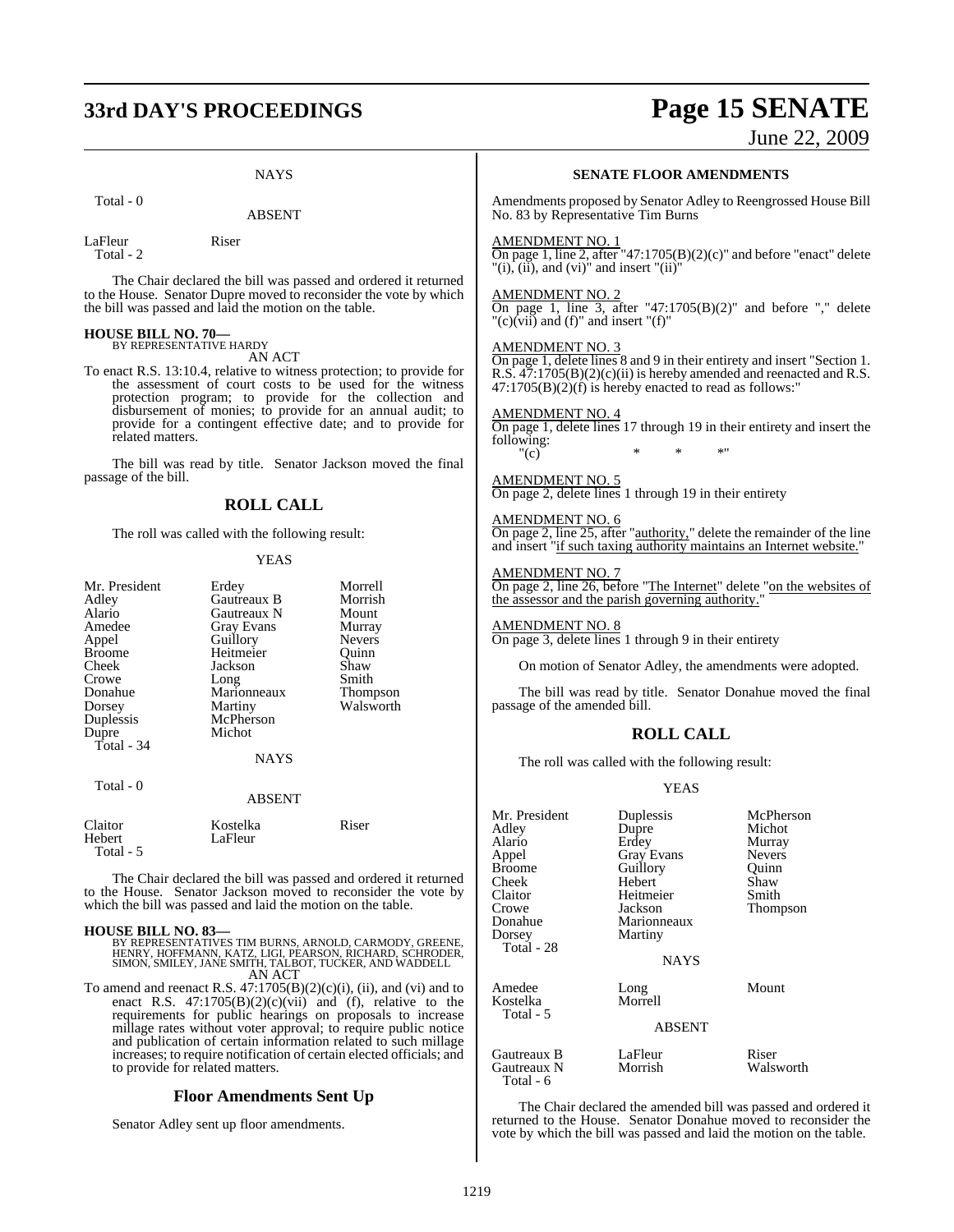# **Page 16 SENATE 33rd DAY'S PROCEEDINGS**

June 22, 2009

**HOUSE BILL NO. 106—**

BY REPRESENTATIVES GREENE, BALDONE, BARRAS, CARTER,<br>HENRY,HOFFMANN,GIRODJACKSON,NOWLIN,RICHARD,RITCHIE,<br>ROBIDEAUX, AND JANE SMITH AND SENATORS ADLEY, ALARIO,<br>AMEDEE,APPEL,BROOME,CHEEK,DONAHUE,DORSEY,DUPLESSIS,<br>DUPRE,ERDEY, MICHOT, MORRELL, MURRAY, NEVERS, QUINN, SHAW, SMITH, AND THOMPSON

AN ACT

To amend and reenact R.S. 47:293(10) and to enact R.S.  $47:293(9)(a)(xvii)$ , relative to the individual income tax; to provide for a deduction for net capital gains; to provide for an effective date; and to provide for related matters.

The bill was read by title. Senator Adley moved the final passage of the bill.

### **ROLL CALL**

The roll was called with the following result:

### YEAS

| Mr. President<br>Adley<br>Alario<br>Amedee<br>Appel<br><b>Broome</b><br>Cheek<br>Claitor<br>Crowe<br>Donahue<br>Dorsey<br>Duplessis<br>Dupre<br>Total - 37 | Erdey<br>Gautreaux B<br>Gautreaux N<br>Gray Evans<br>Guillory<br>Hebert<br>Heitmeier<br>Jackson<br>Kostelka<br>Long<br>Marionneaux<br>Martiny<br>McPherson<br><b>NAYS</b> | Michot<br>Morrell<br>Morrish<br>Mount<br>Murray<br><b>Nevers</b><br>Ouinn<br>Shaw<br>Smith<br><b>Thompson</b><br>Walsworth |
|------------------------------------------------------------------------------------------------------------------------------------------------------------|---------------------------------------------------------------------------------------------------------------------------------------------------------------------------|----------------------------------------------------------------------------------------------------------------------------|
| Total - 0                                                                                                                                                  |                                                                                                                                                                           |                                                                                                                            |

### ABSENT

LaFleur Riser Total - 2

The Chair declared the bill was passed and ordered it returned to the House. Senator Adley moved to reconsider the vote by which the bill was passed and laid the motion on the table.

### **HOUSE BILL NO. 128—**

BY REPRESENTATIVES HENRY, TIM BURNS, ELLINGTON, GREENE,<br>GUINN, HARRISON, HAZEL, HENDERSON, HOWARD, KLECKLEY,<br>LEBAS, LIGI, MONICA, PEARSON, POPE, RICHARDSON, SCHRODER,<br>SMILEY, GARY SMITH, TALBOT, THIBAUT, AND WOOTON AN ACT

To amend and reenact R.S. 47:305.54(B)(2) and to enact R.S. 47:305.62, relative to state sales and use tax; to authorize a state "sales tax holiday" at certain times for purchases of certain firearms; to provide for definitions; to provide restrictions on the types of purchases eligible for the exemption; and to provide for related matters.

### **Floor Amendments Sent Up**

Senator Marionneaux sent up floor amendments.

### **SENATE FLOOR AMENDMENTS**

Amendments proposed by Senator Marionneaux to Reengrossed House Bill No. 128 by Representative Henry

### AMENDMENT NO. 1

On page 1, line 2, delete "amend and reenact R.S. 47:305.54(B)(2) and to"

### AMENDMENT NO. 2

On page 1, line 7, delete "R.S. 47:305.54(B)(2) is hereby amended and reenacted and"

### AMENDMENT NO. 3

On page 1, delete lines 7 through 17, on page 2, delete lines 1 through 29, and on page 3 delete lines 1 through 7, and insert the following:

"Section 1. R.S. 47:305.62 is hereby enacted to read as follows: §305.62. Exemption; Annual Louisiana Second Amendment Weekend Holiday

A. This Act shall be known as the Annual Louisiana Second Amendment Weekend Holiday Act.

B.(1) Notwithstanding any other provisions of law to the contrary, the sales and use tax levied by the state of Louisiana and its political subdivisions shall not apply to the sales price or cost price of any consumer purchases of firearms, ammunition, and hunting supplies which shall begin each calendar year at 12:01 a.m. on the Friday after Thanksgiving and end at 11:59 p.m. on the Sunday after Thanksgiving.

(2) For purposes of this Section,"consumer purchases" shall mean purchases by individuals of firearms, ammunition, and hunting supplies not for business purposes. Consumer purchases shall not include the purchase of animals for the use of hunting.

(3) For the purposes of this Section, "hunting supplies" shall mean purchases of any tangible personal property for the use of hunting, including but not limited to archery, off-road vehicles, and vessels such as ATVs, airboats, and pirogues, accessories, animal feed, apparel, shoes, bags, float tubes, binoculars, tools, firearm and archery cases, firearm and archery accessories, range finders, knives, decoys, treestands, blinds, chairs, optics, hearing protection and enhancements, holsters, belts, slings and miscellaneous gear.

(4) For purposes of this Section, "firearms" shall mean a shotgun, rifle, pistol, revolver, primitive weapon, or other handgun.

C. This provision will apply if and only if during the time period provided for in Paragraph  $(B)(1)$  of this Section, one of the following occurs:

 $\overline{11}$ ) Title to or possession of firearms, ammunition and hunting supplies are transferred from a selling dealer to a purchaser.

(2) A customer selects an eligible item from the selling dealer's inventory for layaway that is physically set aside in the selling dealer's inventory for future delivery to that customer.

(3) The customer makes final payment and withdraws an item from layaway that might have been placed before the time period provided for in Paragraph (B)(1) of this Section.

(4) The customer orders and pays for an eligible item and the selling dealer accepts the order for immediate shipment, even if delivery is made after the time period provided for in Paragraph (B)(1) of this Section, provided that the customer has not requested delayed shipment.

D. Eligible items that customers purchase during the time period provided for in Paragraph (B)(1) of this Section with "rain checks" will qualify for exemption, regardless of when the "rain checks" were issued. However, issuance of "rain checks" during the exemption period will not qualify items for exemption if the otherwise eligible items are actually purchased after the time period provided for in Paragraph  $(B)(1)$  of this Section.

 $E(1)$  When a customer purchases an eligible item during the time period provided for in Paragraph  $(B)(1)$  of this Section and exchanges the item without additional cash consideration after such time period for an essentially identical item of different size, caliber, color, or other feature, no additional tax is due.

(2) When a customer after the time period provided for in Paragraph (B)(1) of this Section, returns an eligible item that was purchased during such time period and receives credit on the purchase of a different item, the appropriate sales tax is due on the purchase of the new item.

F. For a sixty-day period after the time period provided for in Paragraph (B)(1) of this Section, when a customer returns an item that would qualify for an exemption, no credit or refunds of sales tax shall be given unless the customer provides a receipt or invoice that shows that the sales tax was paid, or the retailer has sufficient documentation that shows that the tax was paid on the specific item. This sixty-day period is not intended to change a dealer's policy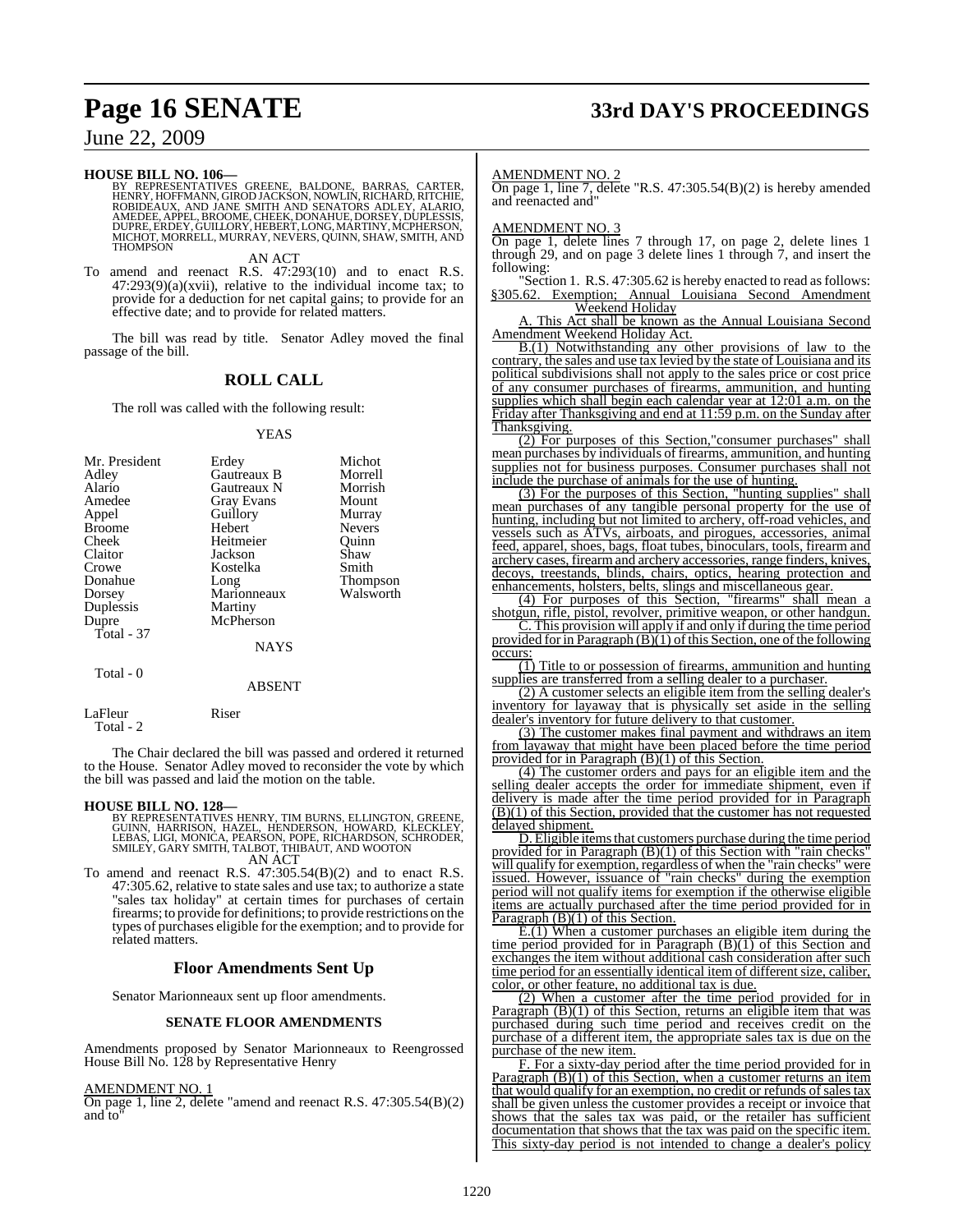# **33rd DAY'S PROCEEDINGS Page 17 SENATE**

# June 22, 2009

concerning the time period during which returns will be accepted. Section 2. This Act shall become effective upon signature by the governor or, if not signed by the governor, upon expiration of the time for bills to become law without signature by the governor, as provided by Article III, Section 18 of the Constitution of Louisiana. If vetoed by the governor and subsequently approved by the legislature, this Act shall become effective on the day following such approval."

On motion of Senator Marionneaux, the amendments were adopted.

The bill was read by title. Senator Marionneaux moved the final passage of the amended bill.

### **ROLL CALL**

The roll was called with the following result:

YEAS

| Erdey<br>Gautreaux B<br>Gautreaux N<br>Guillory<br>Hebert<br>Heitmeier<br>Jackson<br>Kostelka<br>Long<br>Marionneaux<br>Martiny<br>McPherson | Michot<br>Morrell<br>Morrish<br>Mount<br>Murray<br><b>Nevers</b><br>Ouinn<br>Shaw<br>Smith<br><b>Thompson</b><br>Walsworth |
|----------------------------------------------------------------------------------------------------------------------------------------------|----------------------------------------------------------------------------------------------------------------------------|
| <b>NAYS</b>                                                                                                                                  |                                                                                                                            |
| <b>ABSENT</b>                                                                                                                                |                                                                                                                            |
|                                                                                                                                              |                                                                                                                            |

Mr. President LaFleur<br>
Grav Evans Riser Gray Evans Total - 4

The Chair declared the amended bill was passed and ordered it returned to the House. Senator Marionneaux moved to reconsider the vote by which the bill was passed and laid the motion on the table.

## **HOUSE BILL NO. 189—** BY REPRESENTATIVE GREENE

AN ACT

To amend and reenact R.S. 47:305(D)(2) and to enact R.S.  $47:302(R)(3), 321(H)(3),$  and  $331(P)(4)$ , relative to the sales and use tax; to provide for the effectiveness and applicability of the exemption for the sale of meals by certain institutions and organizations; to provide for the exemption of the meal plans of certain educational institutions; to provide for an effective date; and to provide for related matters.

### **Floor Amendments Sent Up**

Senator Marionneaux sent up floor amendments.

### **SENATE FLOOR AMENDMENTS**

Amendments proposed by Senator Marionneaux to Reengrossed House Bill No. 189 by Representative Greene

### AMENDMENT NO. 1

On page 2, line 18, change "Item  $(i)$ " to "Item $(a)(i)$ "

On motion of Senator Marionneaux, the amendments were adopted.

### **Floor Amendments Sent Up**

Senator Claitor sent up floor amendments.

### **SENATE FLOOR AMENDMENTS**

Amendments proposed by Senator Claitor to Reengrossed House Bill No. 189 by Representative Greene

### AMENDMENT NO. 1

On page 1, at the end of line 14, delete "and" and delete line 15 and at the beginning of line 16, delete "Extraordinary Session"

AMENDMENT NO. 2 On page 2, line 18, change "Item  $(i)$ " to "Item  $(a)(i)$ "

AMENDMENT NO. 3 On page 2, at the end of line 28, delete "and" and delete line 29

AMENDMENT NO. 4

On page 3, at the end of line 9, delete "and" and delete line 10 and at the beginning of line 11, delete "Extraordinary Session"

On motion of Senator Claitor, the amendments were adopted.

The bill was read by title. Senator Claitor moved the final passage of the amended bill.

### **ROLL CALL**

The roll was called with the following result:

### YEAS

| Mr. President<br>Adlev<br>Alario<br>Amedee<br>Appel<br>Broome<br>Cheek<br>Claitor<br>Crowe<br>Donahue<br>Dorsey<br>Duplessis<br>Total - 36<br>Total - 0 | Dupre<br>Erdey<br>Gautreaux B<br>Gautreaux N<br>Gray Evans<br>Guillory<br>Hebert<br>Heitmeier<br>Jackson<br>Long<br>Marionneaux<br>Martiny<br><b>NAYS</b> | McPherson<br>Michot<br>Morrell<br>Morrish<br>Mount<br>Murray<br><b>Nevers</b><br>Ouinn<br>Shaw<br>Smith<br>Thompson<br>Walsworth |
|---------------------------------------------------------------------------------------------------------------------------------------------------------|-----------------------------------------------------------------------------------------------------------------------------------------------------------|----------------------------------------------------------------------------------------------------------------------------------|
|                                                                                                                                                         | <b>ABSENT</b>                                                                                                                                             |                                                                                                                                  |
| Kostelka<br>Total - 3                                                                                                                                   | LaFleur                                                                                                                                                   | Riser                                                                                                                            |

The Chair declared the amended bill was passed and ordered it returned to the House. Senator Claitor moved to reconsider the vote by which the bill was passed and laid the motion on the table.

### **HOUSE BILL NO. 215—**

BY REPRESENTATIVES HUTTER AND LEGER AN ACT

To amend and reenact R.S. 44:4.1(B)(29) and to enact R.S. 47:6035, relative to tax credits; to establish the Ports of Louisiana Investor Tax Credit; to authorize the issuance of tax credits for certain investments in ports in Louisiana; to provide for definitions; to provide for certain limitations; to provide for the certification and administration of such tax credits; to authorize the promulgation of rules and regulations; to authorize the transfer of certain tax credits; to authorize the recapture and recovery of such tax credits under certain circumstances; to provide for a termination date; to provide an exception to the laws relative to public records and to provide for related matters.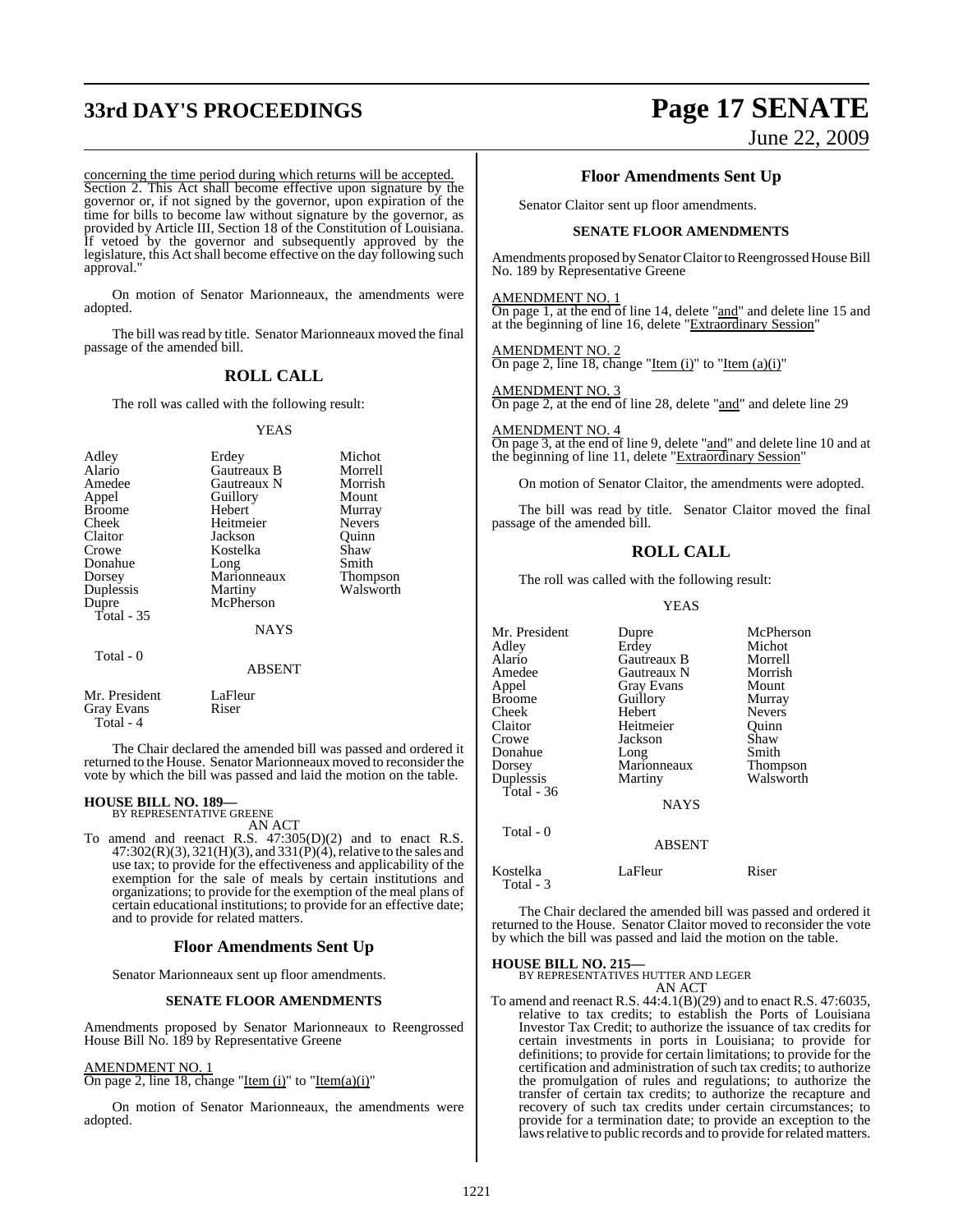### **Floor Amendments Sent Up**

Senator Alario sent up floor amendments.

### **SENATE FLOOR AMENDMENTS**

Amendments proposed by Senator Alario to Re-Reengrossed House Bill No. 215 by Representative Hutter

### AMENDMENT NO. 1

In Amendment No. 17 proposed by the Senate Committee on Revenue and Fiscal Affairs and adopted by the Senate on June 21, 2009, on page 3, at the beginning of line 4, after "on the Budget" insert "and the state bond commission"

### AMENDMENT NO. 2

In Amendment No. 20 proposed by the Senate Committee on Revenue and Fiscal Affairs and adopted by the Senate on June 21, 2009, on page 3, line 18, after "the committee" insert "and the state bond commission"

### AMENDMENT NO. 3

In Amendment No. 41 proposed by the Senate Committee on Revenue and Fiscal Affairs and adopted by the Senate on June 21, 2009, on page 5, at the beginning of line 6, after "Budget" insert "and the state bond commission"

### AMENDMENT NO. 4

In Amendment No. 41 proposed by the Senate Committee on Revenue and Fiscal Affairs and adopted by the Senate on June 21, 2009, on page 5, line 20, after "Budget" insert "and the state bond commission"

### AMENDMENT NO. 5

In Amendment No. 41 proposed by the Senate Committee on Revenue and Fiscal Affairs and adopted by the Senate on June 21, 2009, on page 5, line 38, after "Budget" insert "and the state bond commission"

On motion of Senator Alario, the amendments were adopted.

### **Floor Amendments Sent Up**

Senator Adley sent up floor amendments.

### **SENATE FLOOR AMENDMENTS**

Amendments proposed by Senator Adley to Re-Reengrossed House Bill No. 215 by Representative Hutter

### AMENDMENT NO. 1

In Senate Committee Amendment No. 27 proposed by Senate Committee on Revenue and Fiscal Affairs and adopted by the Senate on June 29, 2009, on page 3, line 34, after "for use" delete "or transfer"

### AMENDMENT NO. 2

On page 1, at the end of line 6, delete "to" and on line 7, delete "authorize to transfer of certain tax credits;"

### AMENDMENT NO. 3

On page 4, at the end of line 18, delete "or" and on line 19, delete "transferred"

### AMENDMENT NO. 4

On page 5, delete lines 19 through 29 and delete page 6 and on page 7, delete lines 1 and 2

On motion of Senator Adley, the amendments were adopted.

The bill was read by title. Senator Adley moved the final passage of the amended bill.

## **Page 18 SENATE 33rd DAY'S PROCEEDINGS**

### **ROLL CALL**

The roll was called with the following result:

YEAS

| Mr. President | Erdey       | Michot        |
|---------------|-------------|---------------|
| Adley         | Gautreaux B | Morrell       |
| Alario        | Gautreaux N | Morrish       |
| Amedee        | Gray Evans  | Mount         |
| Appel         | Guillory    | Murray        |
| Broome        | Hebert      | <b>Nevers</b> |
| Cheek         | Heitmeier   | Ouinn         |
| Claitor       | Jackson     | Shaw          |
| Crowe         | Kostelka    | Smith         |
| Donahue       | Long        | Thompson      |
| Dorsey        | Marionneaux | Walsworth     |
| Duplessis     | Martiny     |               |
| Dupre         | McPherson   |               |
| Total - 37    |             |               |
|               | <b>NAYS</b> |               |
| Total - 0     |             |               |
|               | ABSENT      |               |

The Chair declared the amended bill was passed and ordered it returned to the House. Senator Adley moved to reconsider the vote by which the bill was passed and laid the motion on the table.

LaFleur Riser

Total - 2

**HOUSE BILL NO. 261—** BY REPRESENTATIVE CONNICK AND SENATOR THOMPSON AN ACT

To amend and reenact R.S.  $20:1(A)(2)$  and to enact R.S. 13:3851.1, relative to the exemption from seizure and sale of a homestead; to provide for an increase in the amount of the homestead exemption; to provide relative to the seizure and sale of a homestead in the execution of a judgment for credit card charges; to provide relative to judicial mortgages; to provide for exceptions; to provide for prescription; to provide for an effective date; and to provide for related matters.

The bill was read by title. Senator Morrell moved the final passage of the bill.

### **ROLL CALL**

The roll was called with the following result:

### YEAS

| Mr. President | Erdey             | Michot        |
|---------------|-------------------|---------------|
| Adley         | Gautreaux B       | Morrell       |
| Alario        | Gautreaux N       | Morrish       |
| Amedee        | <b>Gray Evans</b> | Mount         |
| Appel         | Guillory          | Murray        |
| Broome        | Hebert            | <b>Nevers</b> |
| Cheek         | Heitmeier         | Ouinn         |
| Claitor       | Jackson           | Shaw          |
| Crowe         | Kostelka          | Smith         |
| Donahue       | Long              | Thompson      |
| Dorsey        | Marionneaux       | Walsworth     |
| Duplessis     | Martiny           |               |
| Dupre         | McPherson         |               |
| Total - $37$  |                   |               |
|               | <b>NAYS</b>       |               |
| Total - 0     |                   |               |
|               | <b>ABSENT</b>     |               |
|               |                   |               |

LaFleur Riser

1222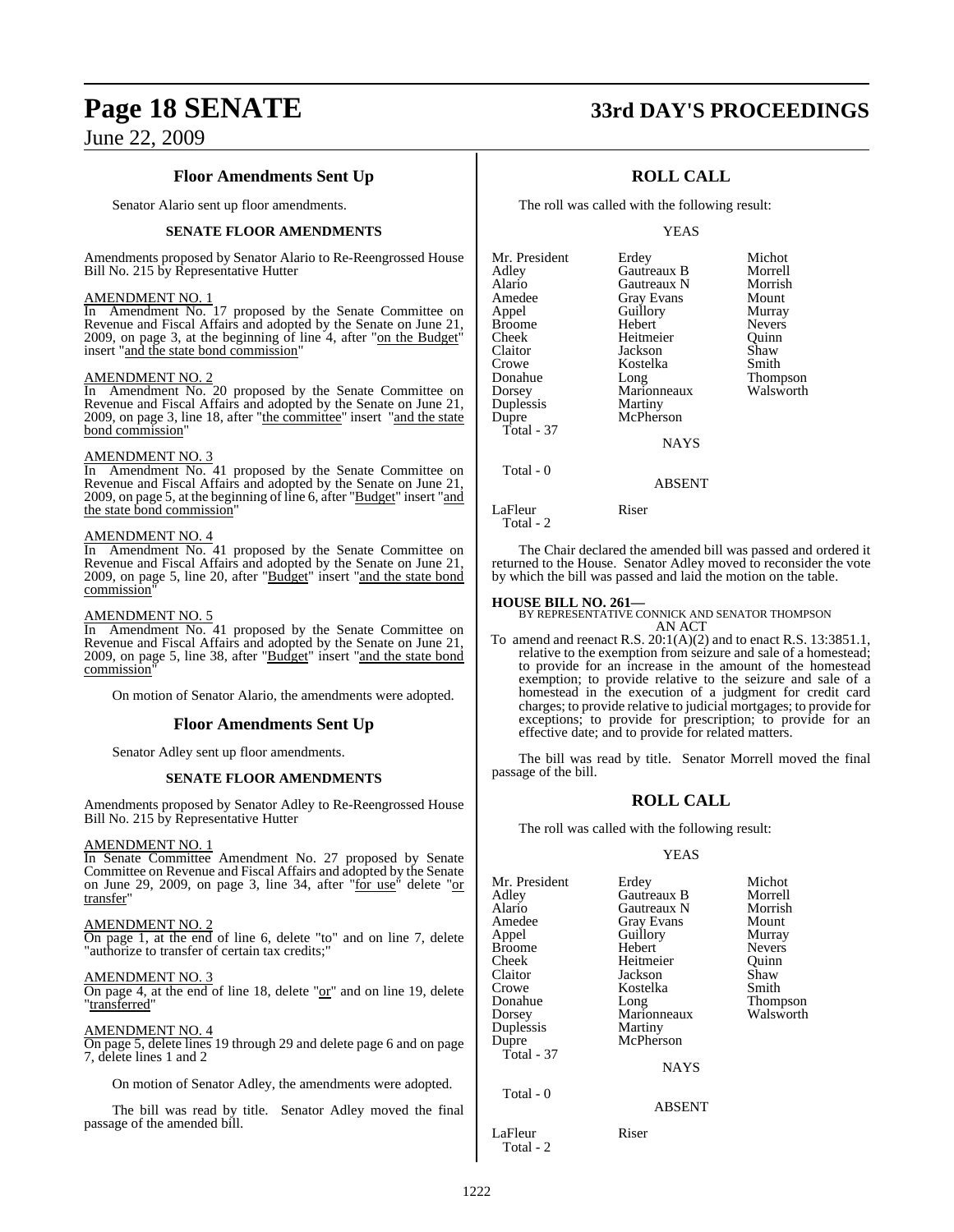# **33rd DAY'S PROCEEDINGS Page 19 SENATE**

# June 22, 2009

The Chair declared the bill was passed and ordered it returned to the House. Senator Morrell moved to reconsider the vote by which the bill was passed and laid the motion on the table.

## **HOUSE BILL NO. 365—** BY REPRESENTATIVE SIMON

AN ACT

To enact Part VII-B of Chapter 10 of Title 38 of the Louisiana Revised Statutes of 1950, to be comprised of R.S. 38:2318.2, to establish and provide for the Percent for Universal Design Program; to require that a certain percent of the expenditure for construction or renovation of a state building shall be used to implement principles of universal design; to provide exceptions; and to provide for related matters.

### **Floor Amendments Sent Up**

Senator McPherson sent up floor amendments.

### **SENATE FLOOR AMENDMENTS**

Amendments proposed by Senator McPherson to Reengrossed House Bill No. 365 by Representative Simon

AMENDMENT NO. 1

In Amendment No. 4 proposed by the Senate Committee on Transportation, Highways and Public Works and adopted by the Senate on June 18, 2009, on page 1, line 23, after "Section." insert "No member of the general public shall have a cause of action for damages against the state, the commissioner of administration, nor any employee of the division of administration for the inclusion or failure to include a particular design feature."

Senator McPherson moved adoption of the amendments.

Senator Claitor objected.

### **ROLL CALL**

The roll was called with the following result:

### YEAS

| Alario<br>Appel<br><b>Broome</b><br>Cheek                | Gray Evans<br>Guillory<br>Hebert<br>Heitmeier     | Morrish<br>Mount<br>Murray<br><b>Nevers</b> |
|----------------------------------------------------------|---------------------------------------------------|---------------------------------------------|
| Crowe<br>Donahue<br>Dorsey                               | Jackson<br>Kostelka<br>Long                       | Ouinn<br>Shaw<br>Smith                      |
| Duplessis<br>Dupre<br>Erdey<br>Gautreaux B<br>Total - 31 | Martiny<br>McPherson<br>Michot<br>Morrell<br>NAYS | Thompson<br>Walsworth                       |
| Adley<br>Total - 3                                       | Amedee<br><b>ABSENT</b>                           | Claitor                                     |
| Mr. President<br>Gautreaux N<br>Total - 5                | LaFleur<br>Marionneaux                            | Riser                                       |

The Chair declared the amendments were adopted.

The bill was read by title. Senator McPherson moved the final passage of the amended bill.

### **ROLL CALL**

The roll was called with the following result:

### YEAS

| Adley      | Erdey             | McPherson       |
|------------|-------------------|-----------------|
| Alario     | Gautreaux B       | Michot          |
| Amedee     | Gautreaux N       | Morrell         |
| Appel      | <b>Gray Evans</b> | Morrish         |
| Broome     | Guillory          | Mount           |
| Cheek      | Hebert            | Murray          |
| Claitor    | Heitmeier         | <b>Nevers</b>   |
| Crowe      | Jackson           | Ouinn           |
| Donahue    | Kostelka          | Shaw            |
| Dorsey     | Long              | Smith           |
| Duplessis  | Marionneaux       | <b>Thompson</b> |
| Dupre      | Martiny           | Walsworth       |
| Total - 36 |                   |                 |
|            | <b>NAYS</b>       |                 |
| Total - 0  |                   |                 |

Mr. President LaFleur Riser

Total - 3

The Chair declared the amended bill was passed and ordered it returned to the House. Senator McPherson moved to reconsider the vote by which the bill was passed and laid the motion on the table.

ABSENT

### **Senator Broome in the Chair**

### **HOUSE BILL NO. 389—**

BY REPRESENTATIVES GREENE, BALDONE, BARRAS, CARTER, HENRY, NOWLIN, RICHARD, AND ROBIDEAUX AND SENATOR THOMPSON

### AN ACT

To amend and reenact Section 2 of Act No. 15 of the 1996 Regular Session of the Legislature, as amended by Act No. 47 of the 1998 Regular Session of the Legislature, Act No. 33 of the 2000 Regular Session of the Legislature, Act No. 141 of the 2003 Regular Session of the Legislature, and Act No. 357 of the 2005 Regular Session of the Legislature; to delete the termination date regarding certain transactionsinvolving certain private and parochial elementary and secondary schools; to provide for an effective date; and to provide for related matters.

The bill was read by title. Senator Morrish moved the final passage of the bill.

### **ROLL CALL**

The roll was called with the following result:

### YEAS

Mr. President Dupre McPherson<br>
Adley Erdey Michot Alario Gautreaux B Morrell Amedee Gautreaux N Morrish Broome Hebert Murray<br>
Cheek Heitmeier Quinn Cheek Heitmeier Quinn<br>Claitor Iackson Shaw Claitor Jackson<br>Crowe Kostelka Crowe Kostelka Thompson Donahue Long Walsworth Dorsey Marionneaux Duplessis Martiny Total - 34

Appel Guillory<br>
Hebert Murray **NAYS** 

Michot<br>Morrell

Total - 0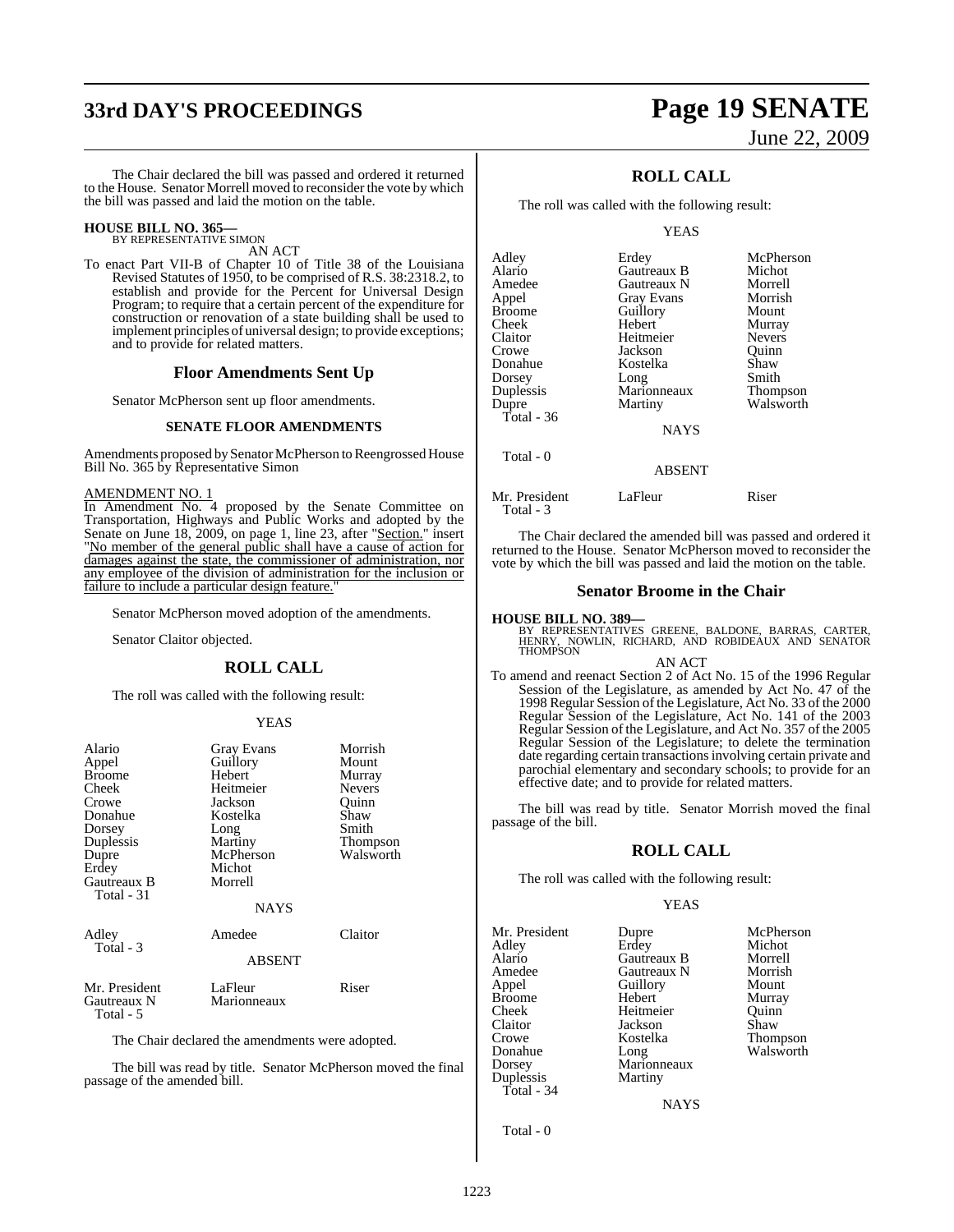### ABSENT

| Gray Evans | <b>Nevers</b> | Smith |
|------------|---------------|-------|
| LaFleur    | Riser         |       |
| Total - 5  |               |       |

The Chair declared the bill was passed and ordered it returned to the House. Senator Morrish moved to reconsider the vote by which the bill was passed and laid the motion on the table.

### **HOUSE BILL NO. 446—**

BY REPRESENTATIVE HENRY AN ACT

To amend and reenact R.S. 47:2062, 2142(A) and (C), 2144,  $2145(B)$ ,  $2153(B)(5)$ , and  $2155(A)$ , relative to ad valorem taxes; to provide for the assistance to each parish tax assessor by an attorney or agency; to provide for the collection of penalties; to provide relative to undivided interests in title to tax sale property; to provide for bidding procedures; to provide for the form for tax sale certificates; and to provide for related matters.

The bill was read by title. Senator Martiny moved the final passage of the bill.

### **ROLL CALL**

The roll was called with the following result:

### YEAS

| Mr. President | Erdey              | McPherson       |
|---------------|--------------------|-----------------|
| Adley         | <b>Gautreaux B</b> | Michot          |
| Alario        | Gautreaux N        | Morrell         |
| Amedee        | <b>Gray Evans</b>  | Morrish         |
| Appel         | Guillory           | Mount           |
| <b>Broome</b> | Hebert             | Murray          |
| Cheek         | Heitmeier          | <b>Nevers</b>   |
| Claitor       | Jackson            | Ouinn           |
| Crowe         | Kostelka           | Shaw            |
| Dorsey        | Long               | Smith           |
| Duplessis     | Marionneaux        | <b>Thompson</b> |
| Dupre         | Martiny            | Walsworth       |
| Total - 36    |                    |                 |
|               | <b>NAYS</b>        |                 |

|                      | <b>ABSENT</b> |       |
|----------------------|---------------|-------|
| Donahue<br>Total - 3 | LaFleur       | Riser |

The Chair declared the bill was passed and ordered it returned to the House. Senator Martiny moved to reconsider the vote by which the bill was passed and laid the motion on the table.

Total - 0

**HOUSE BILL NO. 458—** BY REPRESENTATIVES TALBOT, BALDONE, HENRY BURNS, CARTER, CHAMPAGNE, FOIL, HENRY, HOFFMANN, HONEY, LITTLE, MILLS,<br>PERRY, PUGH, RICHARD, RICHMOND, ROBIDEAUX, SIMON, SMILEY,<br>JANE SMITH, TEMPLET, AND THIBAUT AND SENATORS CROWE,<br>DUPLESSIS, MICHOT, SMITH, AND WALSWORTH AN ACT

To amend and reenact R.S. 47:6023, relative to tax credits; to provide relative to the sound recording investor tax credit; to provide relative to certain definitions; to remove certain limitations of the sound recording investor tax credit; to provide relative to the promulgation of rules and regulations; to provide relative to the certification and payment of the tax credit; to provide relative to the display of the state brand or logo under certain circumstances; and to provide for related matters.

### **Floor Amendments Sent Up**

Senator Marionneaux sent up floor amendments.

# **Page 20 SENATE 33rd DAY'S PROCEEDINGS**

### **SENATE FLOOR AMENDMENTS**

Amendments proposed by Senator Marionneaux to Reengrossed House Bill No. 458 by Representative Talbot

### AMENDMENT NO. 1

On page 4, line 4, delete "Until January 1, 2010, there There" and insert "Until January 1, 2015, there"

On motion of Senator Marionneaux, the amendments were adopted.

The bill was read by title. Senator Michot moved the final passage of the amended bill.

### **ROLL CALL**

The roll was called with the following result:

### YEAS

| Mr. President<br>Adley<br>Alario<br>Amedee<br>Appel<br>Cheek<br>Claitor<br>Crowe<br>Donahue<br>Dorsey<br>Duplessis<br>Total - 33 | Dupre<br>Erdey<br>Gautreaux N<br><b>Gray Evans</b><br>Guillory<br>Hebert<br>Heitmeier<br>Jackson<br>Kostelka<br>Marionneaux<br>Martiny<br><b>NAYS</b> | Michot<br>Morrell<br>Morrish<br>Mount<br>Murray<br><b>Nevers</b><br>Quinn<br>Shaw<br>Smith<br><b>Thompson</b><br>Walsworth |
|----------------------------------------------------------------------------------------------------------------------------------|-------------------------------------------------------------------------------------------------------------------------------------------------------|----------------------------------------------------------------------------------------------------------------------------|
| Gautreaux B<br>Total - 3                                                                                                         | Long<br><b>ABSENT</b>                                                                                                                                 | McPherson                                                                                                                  |
| Broome<br>Total - 3                                                                                                              | LaFleur                                                                                                                                               | Riser                                                                                                                      |

The Chair declared the amended bill was passed and ordered it returned to the House. Senator Michot moved to reconsider the vote by which the bill was passed and laid the motion on the table.

### **Mr. President in the Chair**

### **HOUSE BILL NO. 563—** BY REPRESENTATIVE BURRELL

AN ACT To amend and reenactR.S. 47:2134(D), 2153(B)(5), 2201, and 2202, relative to ad valorem taxes; to provide relative to certain challenges to assessments; to provide for bidding procedures at tax sales; to provide for tax sale title to undivided interests; to provide for public sale or donation of tax parcels; to provide for the sale of adjudicated property to adjoining property owners; to

provide for effectiveness as to suits filed on or after a certain date; and to provide for related matters.

### **Floor Amendments Sent Up**

Senator Kostelka sent up floor amendments.

### **SENATE FLOOR AMENDMENTS**

Amendments proposed by Senator Kostelka to Reengrossed House Bill No. 563 by Representative Burrell

### AMENDMENT NO. 1

On page 1, line 2, after "R.S. 47:" insert "1856 $(E)$  and  $(G)$ ,  $1857(B)(2)$ ,  $1998(A)(2)$ ,  $(B)(3)$  and  $(F)$ ," and after "2134" delete "(D)"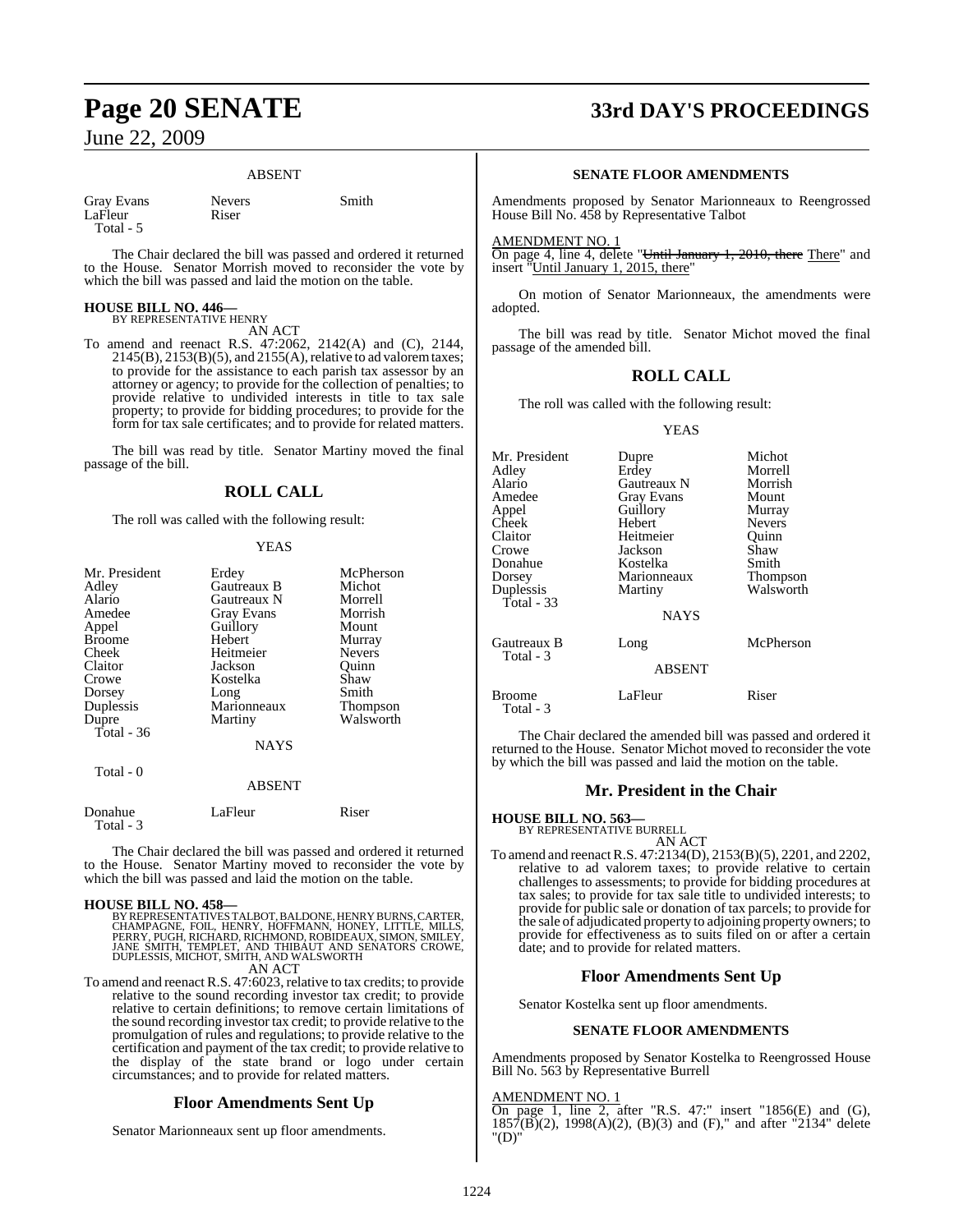# **33rd DAY'S PROCEEDINGS Page 21 SENATE**

# June 22, 2009

### AMENDMENT NO. 2

On page 1, line 9, after "R.S. 47:" insert "1856(E) and (G),  $1857(B)(2)$ ,  $1998(A)(2)$ ,  $(B)(3)$  and  $(F)$ ," and after "2134" delete "(D) is" and insert "are"

### AMENDMENT NO. 3

On page 1, between lines 9 and 10, insert the following: "§1856. Notice of valuation, hearings, appeals \* \* \*

Any company instituting suit under the provisions of Subsection D of this Section shall pay the disputed portion of its taxes under protest to the officer or officers designated by law for the collection of such taxes and shall cause notice or notices to issue in such suit to such officer or officers as provided in R.S.  $47.2110(E)$ 47:2134(B). However, the portion of taxes that are not in dispute by the taxpayer shall be paid without being made subject to the protest.

\* \* \*

G. Any taxpayer asserting that a law or laws, including the application thereof, related to the valuation or assessment of public service properties is in violation of any act of the Congress of the United States, the Constitution of the United States, or the constitution of the state shall file suit in accordance with the provisions of R.S.  $47:2110(B)$  and  $(C)$   $47:2134(C)$  and  $(D)$ . The provisions of R.S. 47:1856(E) and (F) shall be applicable to such proceedings; however, the tax commission and all affected assessors and the officers responsible for the collection of any taxes owed pursuant to such assessment shall be made parties to such suit. If such suit affects assessments of property located in more than one parish, such suit may be brought in either the district court for the parish in which the tax commission is domiciled or the district court of any one of the parishes in which the property is located and assessed. No bond or other security shall be necessary to perfect an appeal in such suit. Any appeal from a judgment of the district court shall be heard by preference within sixty days of the lodging of the record in the court of appeal. The appeal shall be taken thirty days from the date the judgment of the district court is rendered. §1857. Corrections and changes

\* \* \*

 $B(1)$ (2) Any company that has filed suit under these provisions and whose taxes have become due shall pay such taxes under protest to the officer or officers designated by law for the collection of such taxes and shall cause notice or notices to issue in such suit to the officer or officers as provided in R.S. 47:2110(E) 47:2134(B). Upon receipt of such notice or notices, the amount paid under protest shall be segregated and invested by such officer or officers either in an interest-bearing account or in a certificate of deposit pending a final, nonappealable judgment in the suit.

\* \* \* §1998. Judicial review; generally

A.(1)  $*$  \* \*

 $(A.1)$ <br>(2) Any taxpayer who has filed suit under this provision and whose taxes have become due shall pay such taxes under protest and shall cause to issue notice to the officer designated by law for the collection of such tax under the provisions of R.S.  $47:2110(E)$ 47:2134(B), and shall cause service of process to be made on the Louisiana Tax Commission asthe officer designated by law to assess the property as provided for in R.S.  $47\overline{\cdot}2110(B)$   $47\overline{\cdot}2134(B)$ . However, the portion of taxes that is not in dispute shall be paid without being made subject to the protest.

B.(1)  $*$  \* \*

\* \* \* (3) Any taxpayer in the state who has filed suit under these provisions and whose taxes have become due shall pay said taxes under protest and shall cause to issue a notice to the officer designated by law for the collection of such tax under the provisions of R.S.  $47:2110(E)$   $47:2134(B)$ , and shall cause service of process to be made on the Louisiana Tax Commission as provided for in R.S.  $47:2110(B)$   $47:2134(B)$ . However, the portion of taxes that is not in dispute shall be paid without being made subject to the protest.

\* \* \* F. If the assessed valuation finally determined under this Section is greater than the taxpayer's own assessed valuation, the court shall enter judgment against the taxpayer for the additional taxes due together with interest at the actual rate earned on the money paid under protest in the escrow account during the period from the date of notice of intention to file suit for recovery of taxes pursuant to R.S. 47:2110(E) 47:2134(B) until paid. If the taxpayer prevails in his suit to recover taxes paid under protest, the appropriate amount of taxes shall be refunded to the taxpayer together with interest at the rate set forth above during the period from the date of payment until the date of such refund.

\* \* \*"

AMENDMENT NO. 4

On page 1, delete lines 11 through 14, and insert:

 $\overline{A}$ .( $\overline{A}$ ) No court of this state shall issue any process to restrain, or render any decision that has the effect of impeding, the collection of an ad valorem tax imposed by any political subdivision, under authority granted to it by the legislature or by the constitution.

 $(2)$   $\underline{B}(1)$  A person resisting the payment of an amount of tax due or the enforcement of a provision of the tax law taxpayer challenging the correctness of an assessment under either R.S. 47:1856, 1857, or 1998 shall timely pay the disputed amount of tax due under protest to the officer or officers designated by law for the collection of this tax and shall give him, the assessor, and the Louisiana Tax Commission notice at the time of payment of his intention to file suit for the recovery of the tax. Upon receipt of notice, the amount paid shall be segregated and held by the officer for a period of thirty days. The portion of the taxes that is paid by the taxpayer to the collecting officer or officers that is neither in dispute nor the subject of a suit contesting the correctness of the assessment shall not be made subject to the protest.

 $(2)(a)$  If at the time of the payment of the disputed taxes under protest the taxpayer has previously filed a correctness challenge suit under the provisions of R.S. 47:1856, 1857, or 1998, such taxpayer shall give notice of the suit to the collecting officer or officers in the parish or parishes in which the property is located. This notice shall be sufficient to cause the collecting officer or officers to further hold the amount paid under protest segregated pending the outcome of the suit.

(b) If at the time of the payment of the protested tax, a correctness challenge suit is not already pending under the provisions of R.S. 47:1856, 1857, or 1998, then a suit seeking recovery of the protested payment need not be filed until thirty (30) days from the date a final decision is rendered by the Louisiana Tax Commission under either R.S. 47:1856, 1857, or 1998. The taxpayer making the payment under protest under these circumstances must advise the collecting officer or officers in the parish or parishes in which the property is located at the time of the protest payment that the protest payment is in connection with a correctness challenge and must promptly notify the collecting officer or officers when a final decision is rendered by the Louisiana Tax Commission under either R.S. 47:1856, 1857, or 1998. The collecting officer or officers shall continue to segregate and hold the protested amount in escrow until a timely correctness challenge suit is filed.

(c) If a suit is timely filed contesting the correctness of the assessment pursuant to R.S. 47:1856, 1857, or 1998 and seeking the recovery of the tax paid under protest, then that portion of the taxes paid that are in dispute shall be deemed as paid under protest, and that amount shall be segregated and shall be further held pending the outcome of the suit. The portion of the taxes that is paid by the tax debtor to the officer and is neither in dispute nor the subject of the suit contesting the correctness shall not be made subject to the protest.

(3) In a correctness challenge suit under either R.S. 47:1856, 1857, or 1998 the officer or officers designated for the collection of taxes in the parish or parishes in which the property is located, the assessor or assessors for the parish or district, or parishes or districts, in which the property is located, and the Louisiana Tax Commission shall be the sole necessary and proper party defendants in any such suit.

(4) If the taxpayer prevails, the collecting officer or officers shall refund the amount to the taxpayer with interest at the actual rate earned on the money paid under protest in the escrow account during the period from the date such funds were received by the collecting officer or officers to the date of the refund. If the taxpayer does not prevail, the taxpayer shall be liable for the additional taxes together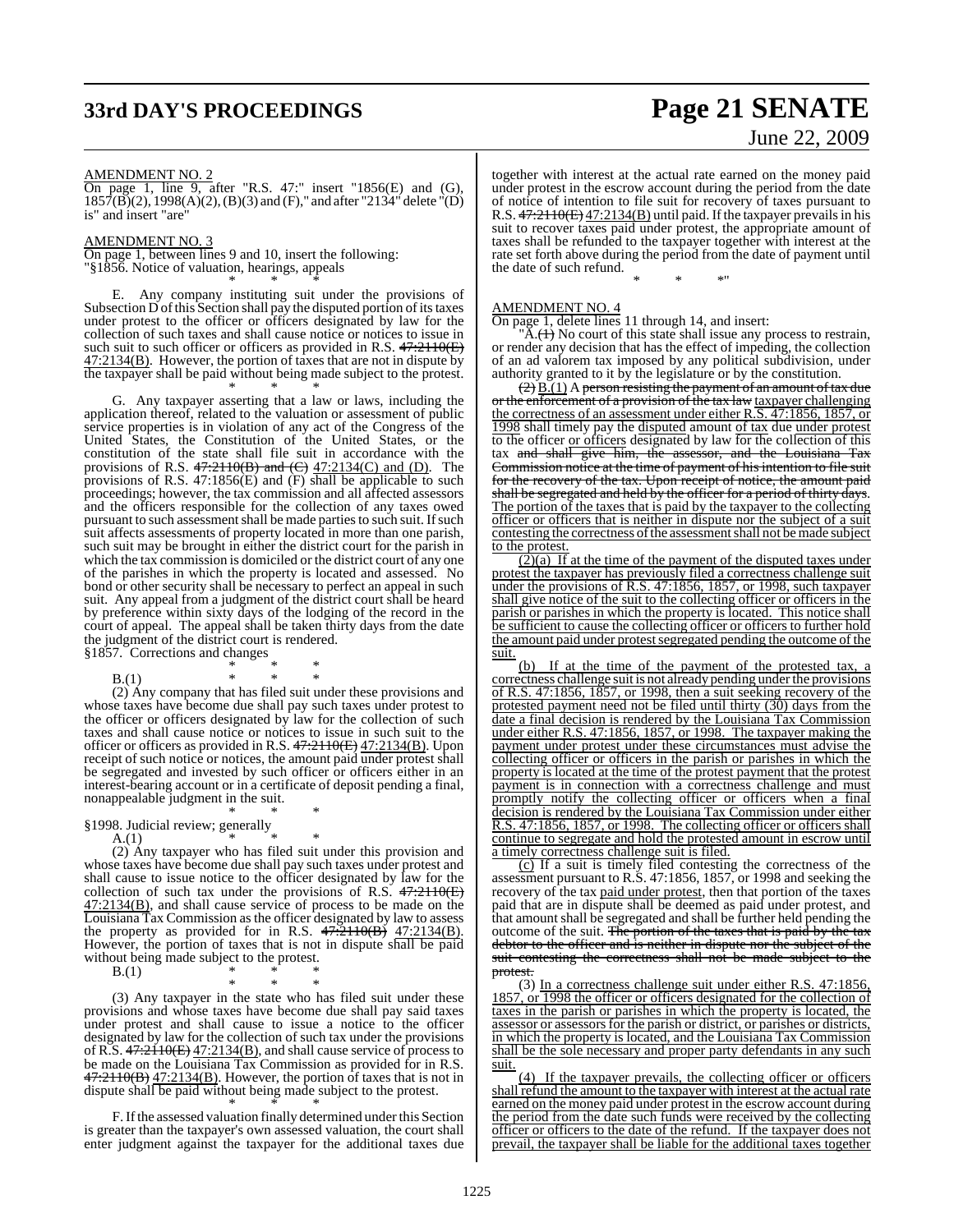# **Page 22 SENATE 33rd DAY'S PROCEEDINGS**

### June 22, 2009

with interest at the rate set forth above during the period from the date the notice of intention to file suit for recovery of taxes was given to the officer until the date the taxes are paid.

 $C(1)$  A person resisting the payment of an amount of ad valorem tax due or the enforcement of a provision of the ad valorem tax law and thereby intending to maintain a legality challenge shall timely pay the disputed amount due under protest to the officer or officers designated by law for the collection of the tax and shall give such officer or officers, notice at the time of payment of his intention to file suit for the recovery of the protested tax. Upon receipt of a notice, the protested amount shall be segregated and held by the collecting officer for a period of thirty (30) days.

(2) A legality challenge suit must be filed within thirty (30) days from the date of the protested payment. If a suit is timely filed contesting the legality of the tax or the enforcement of a provision of the tax law and seeking recovery of the tax, then that portion of the taxes paid that are in dispute shall be further deemed as paid under protest, and that amount shall be segregated and shall be further held pending the outcome of the suit. The portion of the taxes that is paid by the taxpayer to the collecting officer or officers that is neither in dispute nor the subject of a suit contesting the legality of the tax shall not be made subject to the protest.

(3) In any such legality challenge suit, service of process upon the officer or officers responsible for collecting the tax, the assessor or assessors for the parish or district, or parishes or districts in which the property is located, and the Louisiana Tax Commission shall be sufficient service, and these parties shall be the sole necessary and proper party defendants in any such suit.

(4) If the tax debtor taxpayer prevails, the collecting officer or officers shall refund the such amount to the  $\frac{1}{\text{max}}$  debtor taxpayer with interest at the actual rate earned on the money paid under protest in the escrow account during the period from the date such funds were received by the collecting officer or officers to the date of the refund. If the tax debtor taxpayer does not prevail, the tax debtor taxpayer shall be liable for the additional taxes together with interest at the rate set forth above during the period from the date the notice of intention to file suit for recovery of taxes was given to the officer until the date the taxes are paid.

B. D. The right to sue for recovery of a tax paid under protest as provided in this Section shall afford a legal remedy and right of action in any state or federal court having jurisdiction of the parties and subject matter for a full and complete adjudication of all questions arising in connection with a correctness challenge or the enforcement of the right rights respecting the legality of any tax accrued or accruing or the method of enforcement thereof. In any such suit, service of process upon the officer or agency designated and provided for in R.S. 47:1998(A)(2) or (B)(3), or Subsection A of this Section, shall be required. C. The right to sue for recovery of a tax paid under protest as provided in this Section shall afford a legal remedy and right of action at law in the state or federal courts where any tax or the collection thereof is claimed to be an unlawful burden upon interstate commerce, or in violation of any act of the Congress of the United States, the Constitution of the United States, or the constitution of the state. The portion of the taxes which is paid by the taxpayer to the collecting officer or officers that is neither in dispute nor the subject of such suit shall not be made subject to the protest.

E.(1) Upon request of a tax debtor taxpayer and upon proper showing by the tax debtor taxpayer that the principle of law involved in an additional assessment is already pending before the courts for judicial determination, the tax debtor taxpayer, upon agreement to abide by the pending decision of the courts, may pay the additional assessment under protest but need not file an additional suit. In such cases, the tax so paid under protest shall be segregated and held by the collecting officer or officers designated by law for the collection of the tax until the question of law involved has been determined by the courts and shall then be disposed of as provided in the decision of the court.

(2) If the taxpayer prevails, the officer or officers shall refund such amount to the taxpayer with interest at the actual rate earned on the money paid under protest in the escrow account during the period

from the date such funds were received by the officer or officers to the date of the refund. If the taxpayer does not prevail, the taxpayer shall be liable for the additional taxes together with interest at the rate set forth above during the period from the date the notice of intention to file suit for recovery of taxes was given to the officer until the date the taxes are paid.

D. An assessment valuation or claim of exemption shall be challenged only pursuant to the method or procedures as provided first in R.S. 47:1992, then in R.S. 47:1989, and finally in R.S. 47:1998.

E. Any tax debtor in the state who has paid his disputed taxes under protest as provided in this Section and who hasfiled suit under the provisions of R.S. 47:1856, 1857, or 1998 shall cause to be served in the suit notice to the officer or officers designated for the collection of taxes in the parish or parishes in which the property is located, the assessor or assessors for the parish or district, or parishes or districts, in which the property is located, and the chairman of the Louisiana Tax Commission. This notice shall be sufficient to cause the officer or officers to further hold the amount segregated pending the outcome of the suit."

On motion of Senator Kostelka, the amendments were adopted.

The bill was read by title. Senator Jackson moved the final passage of the amended bill.

### **ROLL CALL**

The roll was called with the following result:

### YEAS

| Mr. President<br>Adley | Erdey<br>Gautreaux B | Michot<br>Morrell |
|------------------------|----------------------|-------------------|
| Alario                 | Gautreaux N          | Morrish           |
| Amedee                 | <b>Gray Evans</b>    | Mount             |
| Appel                  | Guillory             | Murray            |
| Broome                 | Hebert               | <b>Nevers</b>     |
| Cheek                  | Heitmeier            | Ouinn             |
| Claitor                | Jackson              | Shaw              |
| Crowe                  | Kostelka             | Smith             |
| Donahue                | Long                 | Thompson          |
| Dorsey                 | Marionneaux          | Walsworth         |
| Duplessis              | Martiny              |                   |
| Dupre                  | McPherson            |                   |
| Total - 37             |                      |                   |
|                        | <b>NAYS</b>          |                   |
| Total - 0              |                      |                   |
|                        | <b>ABSENT</b>        |                   |
| LaFleur<br>Total - 2   | Riser                |                   |

The Chair declared the amended bill was passed and ordered it returned to the House. Senator Jackson moved to reconsider the vote by which the bill was passed and laid the motion on the table.

### **HOUSE BILL NO. 618—**

BY REPRESENTATIVES GREENE, BALDONE, HENRY, HOFFMANN, HONEY, RICHMOND, RITCHIE, AND JANE SMITH AN ACT

To amend and reenact R.S. 47:601(A)(introductory paragraph) and 611, relative to corporation franchise tax; to exempt a certain amount of taxable capital from the tax; to eliminate the minimum amount of the tax; to provide relative to the initial franchise tax on newly taxable corporations; to provide for an effective date; and to provide for related matters.

The bill was read by title. Senator Broome moved the final passage of the bill.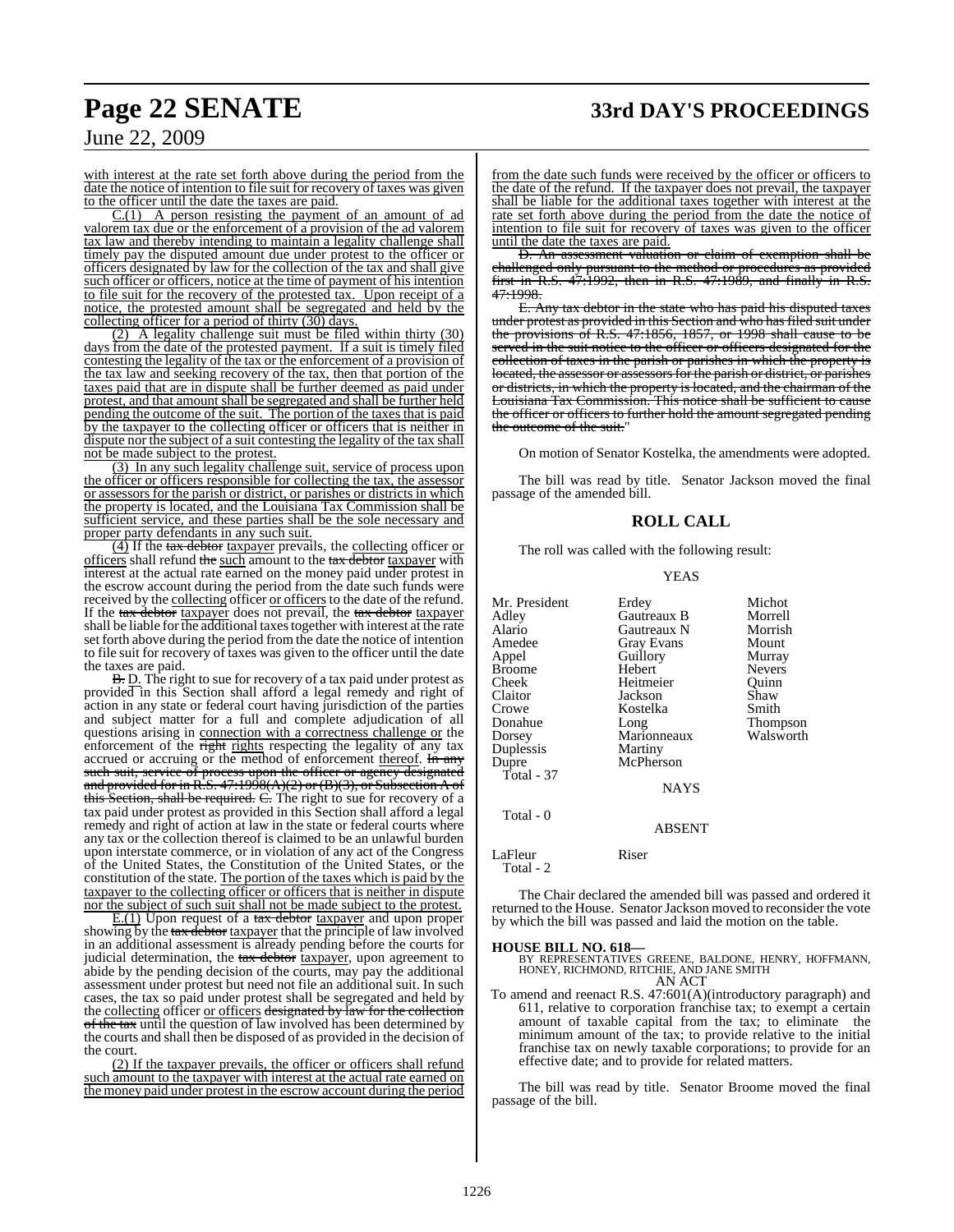# **33rd DAY'S PROCEEDINGS Page 23 SENATE**

### **ROLL CALL**

The roll was called with the following result:

### YEAS

| Mr. President<br>Adley<br>Alario<br>Amedee<br>Appel<br><b>Broome</b><br>Cheek<br>Claitor<br>Crowe<br>Donahue<br>Dorsey<br>Duplessis<br>Dupre<br>Total - 37 | Erdey<br>Gautreaux B<br>Gautreaux N<br><b>Gray Evans</b><br>Guillory<br>Hebert<br>Heitmeier<br>Jackson<br>Kostelka<br>Long<br>Marionneaux<br>Martiny<br>McPherson<br><b>NAYS</b> | Michot<br>Morrell<br>Morrish<br>Mount<br>Murray<br><b>Nevers</b><br>Ouinn<br>Shaw<br>Smith<br>Thompson<br>Walsworth |
|------------------------------------------------------------------------------------------------------------------------------------------------------------|----------------------------------------------------------------------------------------------------------------------------------------------------------------------------------|---------------------------------------------------------------------------------------------------------------------|
| Total - 0                                                                                                                                                  |                                                                                                                                                                                  |                                                                                                                     |

LaFleur Riser Total - 2

The Chair declared the bill was passed and ordered it sent to the House. Senator Broome moved to reconsider the vote by which the bill was passed and laid the motion on the table.

ABSENT

### **HOUSE BILL NO. 667—** BY REPRESENTATIVE FANNIN

AN ACT

To provide for the establishment and reestablishment of agency ancillary funds, to be specifically known as internal service funds, auxiliary accounts, or enterprise funds for certain state institutions, officials, and agencies; to provide for appropriation of funds; and to regulate the administration of said funds.

The bill was read by title. Senator Michot moved the final passage of the bill.

### **ROLL CALL**

The roll was called with the following result:

### YEAS

| Mr. President        | Erdey             | Michot          |
|----------------------|-------------------|-----------------|
| Adley                | Gautreaux B       | Morrell         |
| Alario               | Gautreaux N       | Morrish         |
| Amedee               | <b>Gray Evans</b> | Mount           |
| Appel                | Guillory          | Murray          |
| Broome               | Hebert            | <b>Nevers</b>   |
| Cheek                | Heitmeier         | Ouinn           |
| Claitor              | Jackson           | Shaw            |
| Crowe                | Kostelka          | Smith           |
| Donahue              | Long              | <b>Thompson</b> |
| Dorsey               | Marionneaux       | Walsworth       |
| Duplessis            | Martiny           |                 |
| Dupre                | McPherson         |                 |
| Total - 37           |                   |                 |
|                      | <b>NAYS</b>       |                 |
| Total - 0            |                   |                 |
|                      | <b>ABSENT</b>     |                 |
| LaFleur<br>Total - 2 | Riser             |                 |

# June 22, 2009

The Chair declared the bill was passed and ordered it returned to the House. Senator Michot moved to reconsider the vote by which the bill was passed and laid the motion on the table.

**HOUSE BILL NO. 720—**<br>BY REPRESENTATIVES JANE SMITH, BOBBY BADON, BALDONE,<br>BARROW, BILLIOT, HENRY BURNS, TIM BURNS, CHAMPAGNE,<br>CHANEY, CONNICK, CORTEZ, DOERGE, DOVE, DOWNS, ELLINGTON,<br>FANNIN, GISCLAIR, ELBERT GUILLORY, MIC

AN ACT

To enact the Louisiana Tax Delinquency Amnesty Act of 2009; to provide for definitions; to require the Department of Revenue to establish a tax amnesty program as provided for in this Act; to provide for terms and conditions of the program; to provide for the disposition of the monies collected pursuant to the tax amnesty program; to provide for an effective date; and to provide for related matters.

The bill was read by title. Senator Marionneaux moved the final passage of the bill.

### **ROLL CALL**

YEAS

The roll was called with the following result:

| Mr. President<br>Adley<br>Alario<br>Amedee<br>Appel<br>Broome<br>Cheek<br>Crowe<br>Donahue<br>Dorsey<br>Duplessis<br>Dupre<br>Total - $36$ | Erdey<br>Gautreaux B<br>Gautreaux N<br>Gray Evans<br>Guillory<br>Hebert<br>Heitmeier<br>Jackson<br>Kostelka<br>Long<br>Marionneaux<br>Martiny | McPherson<br>Michot<br>Morrell<br>Morrish<br>Mount<br>Murray<br><b>Nevers</b><br>Quinn<br>Shaw<br>Smith<br>Thompson<br>Walsworth |
|--------------------------------------------------------------------------------------------------------------------------------------------|-----------------------------------------------------------------------------------------------------------------------------------------------|----------------------------------------------------------------------------------------------------------------------------------|
|                                                                                                                                            | <b>NAYS</b>                                                                                                                                   |                                                                                                                                  |
| Total - 0                                                                                                                                  | <b>ABSENT</b>                                                                                                                                 |                                                                                                                                  |
| Claitor<br>Total - 3                                                                                                                       | LaFleur                                                                                                                                       | Riser                                                                                                                            |

The Chair declared the bill was passed and ordered it returned to the House. Senator Marionneaux moved to reconsider the vote by which the bill was passed and laid the motion on the table.



To enact R.S. 47:6035, relative to tax credits; to authorize a tax credit for certain "green job industries"; to provide for certain definitions; to provide for the application for, certification of, and the administration of the tax credit; to provide for the maximum amount of the credit that may be issued; to provide for certain requirements and limitations; to provide for the recapture and recovery of the credit under certain circumstances; to provide for an effective date; and to provide for related matters.

### **Floor Amendments Sent Up**

Senator Morrell sent up floor amendments.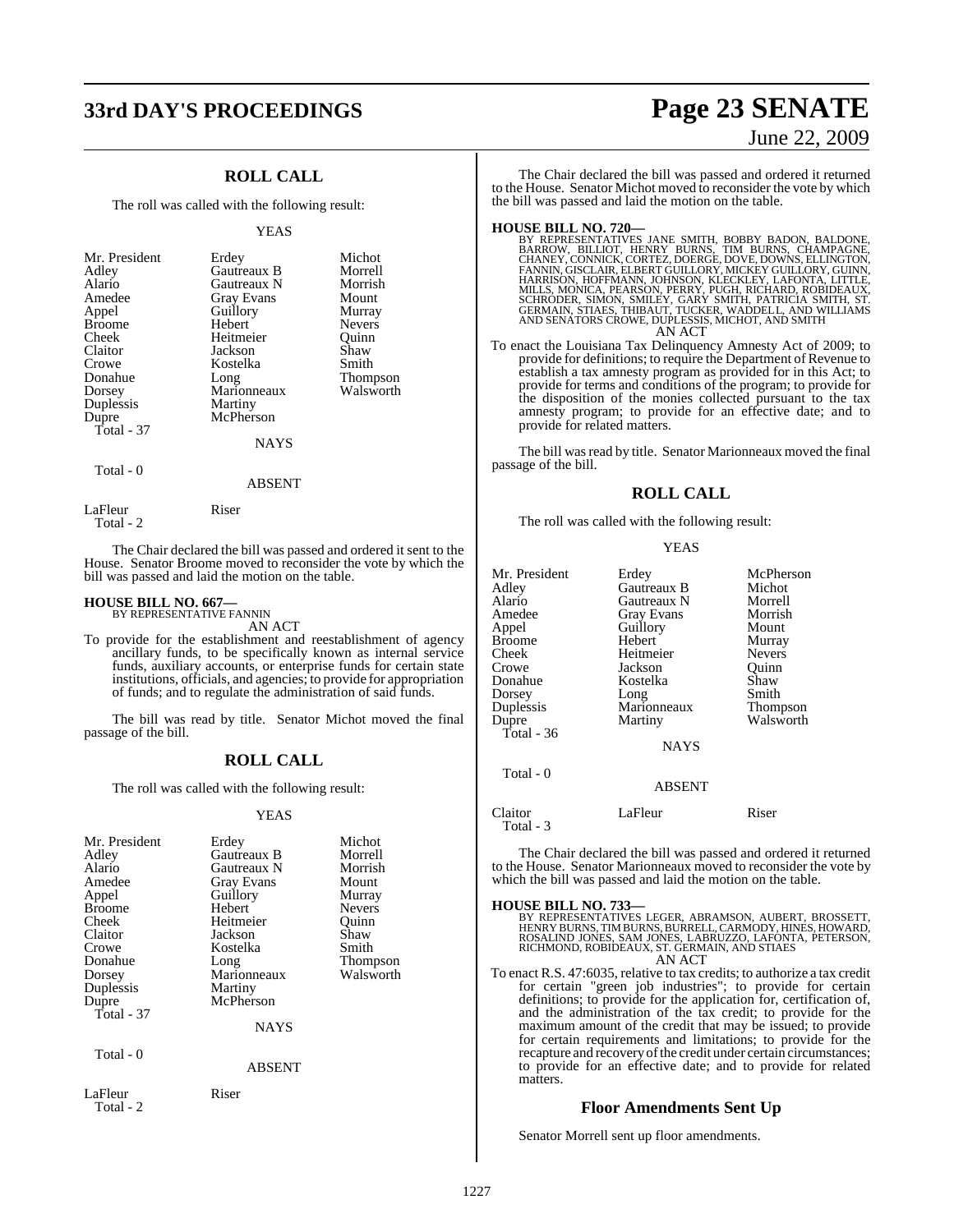### **SENATE FLOOR AMENDMENTS**

Amendments proposed by Senator Morrell to Re-Reengrossed House Bill No. 733 by Representative Leger

### AMENDMENT NO. 1

On page 5, at the beginning of line 4, after "System" insert "or graduates of an apprenticeship programregistered with the Louisiana Workforce Commission"

On motion of Senator Morrell, the amendments were adopted.

The bill was read by title. Senator Morrell moved the final passage of the amended bill.

### **ROLL CALL**

The roll was called with the following result:

### YEAS

| Mr. President<br>Adley<br>Alario<br>Amedee<br>Appel<br><b>Broome</b><br>Cheek<br>Claitor<br>Crowe<br>Donahue<br>Dorsey<br>Duplessis | Dupre<br>Erdey<br>Gautreaux B<br><b>Gray Evans</b><br>Guillory<br>Hebert<br>Heitmeier<br>Jackson<br>Kostelka<br>Long<br>Marionneaux<br>Martiny | McPherson<br>Michot<br>Morrell<br>Morrish<br>Mount<br>Murray<br><b>Nevers</b><br>Ouinn<br>Shaw<br>Smith<br><b>Thompson</b><br>Walsworth |
|-------------------------------------------------------------------------------------------------------------------------------------|------------------------------------------------------------------------------------------------------------------------------------------------|-----------------------------------------------------------------------------------------------------------------------------------------|
| Total - 36                                                                                                                          | <b>NAYS</b>                                                                                                                                    |                                                                                                                                         |
| Total - 0                                                                                                                           |                                                                                                                                                |                                                                                                                                         |

### ABSENT

| Gautreaux N | LaFleur | Riser |
|-------------|---------|-------|
| Total - 3   |         |       |

The Chair declared the amended bill was passed and ordered it returned to the House. Senator Morrell moved to reconsider the vote by which the bill was passed and laid the motion on the table.

### **HOUSE BILL NO. 734—**

BY REPRESENTATIVES CARTER, BALDONE, BARRAS, HONEY, RICHARD, RICHMOND, RITCHIE, ROBIDEAUX, JANE SMITH, AND TEMPLET

### AN ACT

To enact R.S. 47:305.62, 321(H)(3), and 337.9(D)(30), relative to state and local sales and use taxes; to authorize a state sales and use tax exemption for the purchase, lease, or repair of certain equipment by qualifying radiation therapy treatment centers; to authorize political subdivisions to grant a sales and use tax exemption under certain circumstances; to provide for certain definitions; to provide for certain requirements; to authorize the promulgation of rules and regulations; to provide for an effective date; and to provide for related matters.

The bill was read by title. Senator Broome moved the final passage of the bill.

### **ROLL CALL**

The roll was called with the following result:

### YEAS

| Mr. President | Dupre             | Michot  |
|---------------|-------------------|---------|
| Adley         | Gautreaux B       | Morrell |
| Alario        | Gautreaux N       | Morrish |
| Amedee        | <b>Gray Evans</b> | Mount   |
| Appel         | Guillory          | Murray  |

# **Page 24 SENATE 33rd DAY'S PROCEEDINGS**

| <b>Broome</b><br>Cheek<br>Claitor<br>Crowe<br>Donahue<br>Dorsey<br>Duplessis<br>Total - 35 | Hebert<br>Heitmeier<br>Jackson<br>Long<br>Marionneaux<br>Martiny<br>McPherson<br><b>NAYS</b> | <b>Nevers</b><br>Ouinn<br>Shaw<br>Smith<br>Thompson<br>Walsworth |
|--------------------------------------------------------------------------------------------|----------------------------------------------------------------------------------------------|------------------------------------------------------------------|
| Total - 0                                                                                  | <b>ABSENT</b>                                                                                |                                                                  |
| Erdey<br>Kostelka                                                                          | LaFleur<br>Riser                                                                             |                                                                  |

The Chair declared the bill was passed and ordered it returned to the House. Senator Broome moved to reconsider the vote by which the bill was passed and laid the motion on the table.

### **HOUSE BILL NO. 771—**

Total - 4

BY REPRESENTATIVE HUTTER AN ACT

To enact R.S. 17:1871(C), relative to the Board of Supervisors of Community and Technical Colleges; to authorize the board to set a uniform tuition amount for online courses offered by public postsecondary education institutions under its jurisdiction; to provide for effectiveness; and to provide for related matters.

### **Floor Amendments Sent Up**

Senator Marionneaux sent up floor amendments.

### **SENATE FLOOR AMENDMENTS**

Amendments proposed by Senator Marionneaux to Engrossed House Bill No. 771 by Representative Hutter

### AMENDMENT NO. 1

In Senate Committee Amendment No. 1 proposed by the Senate Committee on Revenue and Fiscal Affairs and adopted by the Senate on June 21, 2009, on line 3 thereof, change "on page 1, line 16" to "line 10 thereof"

On motion of Senator Marionneaux, the amendments were adopted.

The bill was read by title. Senator Dorsey moved the final passage of the amended bill.

### **ROLL CALL**

The roll was called with the following result:

### YEAS

| Mr. President<br>Adley<br>Alario<br>Amedee<br>Appel<br><b>Broome</b> | Dupre<br>Erdey<br>Gautreaux B<br><b>Gray Evans</b><br>Guillory<br>Hebert | Michot<br>Morrell<br>Morrish<br>Mount<br>Murray<br><b>Nevers</b> |
|----------------------------------------------------------------------|--------------------------------------------------------------------------|------------------------------------------------------------------|
|                                                                      |                                                                          |                                                                  |
|                                                                      |                                                                          |                                                                  |
|                                                                      |                                                                          |                                                                  |
|                                                                      |                                                                          |                                                                  |
|                                                                      |                                                                          |                                                                  |
| Cheek                                                                | Heitmeier                                                                | Ouinn                                                            |
| Claitor                                                              | Kostelka                                                                 | Shaw                                                             |
| Crowe                                                                | Long                                                                     | Smith                                                            |
| Donahue                                                              | Marionneaux                                                              | <b>Thompson</b>                                                  |
| Dorsey                                                               | Martiny                                                                  | Walsworth                                                        |
| Duplessis                                                            | McPherson                                                                |                                                                  |
| Total $-35$                                                          |                                                                          |                                                                  |
|                                                                      | <b>NAYS</b>                                                              |                                                                  |
|                                                                      |                                                                          |                                                                  |

Total - 0

1228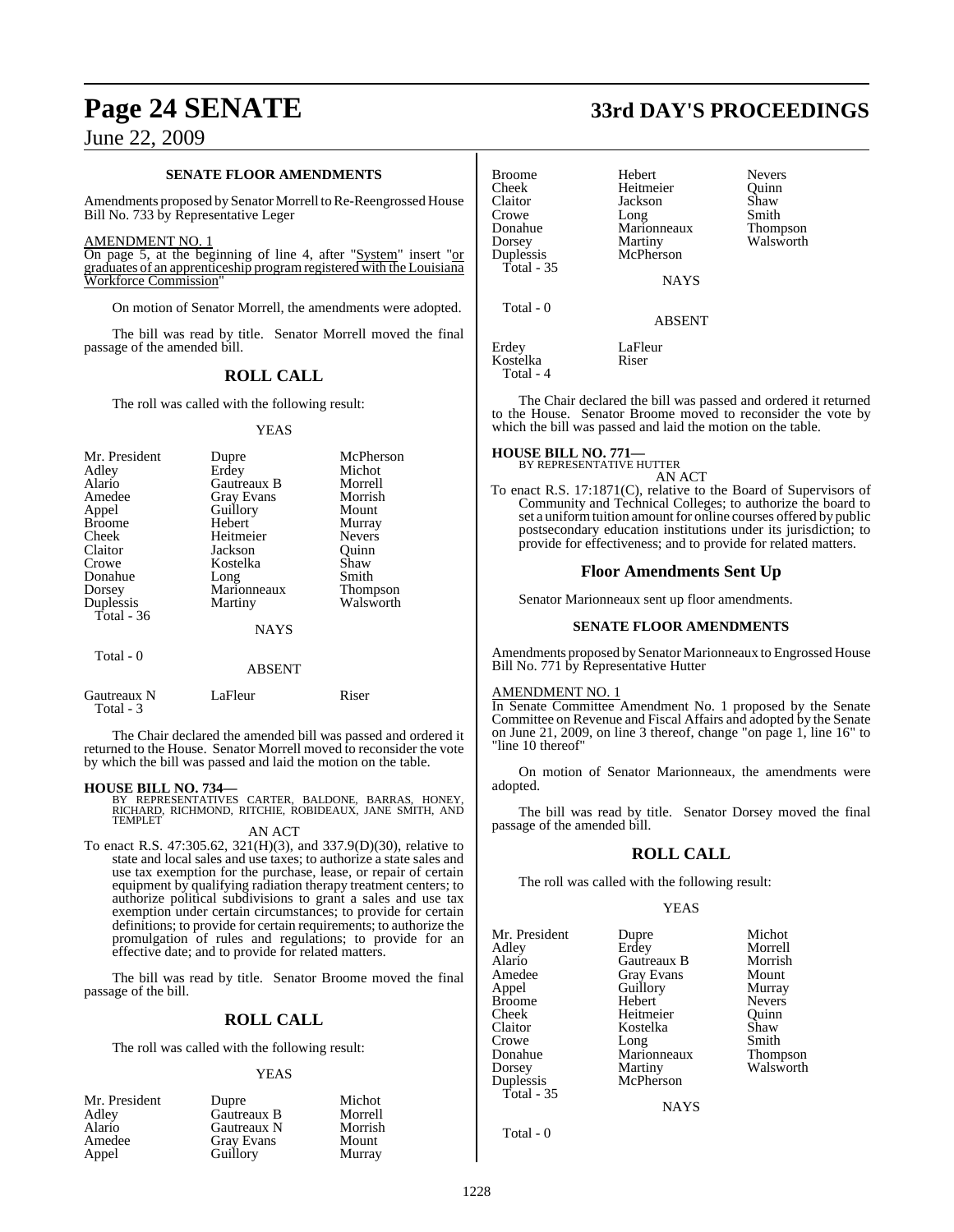# **33rd DAY'S PROCEEDINGS Page 25 SENATE**

### ABSENT

Gautreaux N LaFleur<br>Iackson Riser **Jackson** Total - 4

The Chair declared the amended bill was passed and ordered it returned to the House. Senator Dorsey moved to reconsider the vote by which the bill was passed and laid the motion on the table.

### **Regular Order of the Day**

### **Reconsideration**

Pursuant to the previous notice given, the vote by which House Bill No. 495 failed to pass on Sunday, June 21, 2009, was reconsidered.

**HOUSE BILL NO. 495—** BY REPRESENTATIVE DIXON AND SENATOR DORSEY AN ACT

To amend and reenact R.S. 17:10.5(A)(1), to enact R.S. 17:10.5(F), and to repeal R.S. 17:10.5(F), relative to school and district accountability; to exempt a school that meets specified criteria from being transferred to the Recovery School District; to provide for effectiveness; and to provide for related matters.

The bill was read by title. Senator McPherson moved the final passage of the bill.

### **ROLL CALL**

The roll was called with the following result:

### YEAS

| Mr. President | Dupre             | McPherson     |
|---------------|-------------------|---------------|
| Adley         | Erdey             | Michot        |
| Alario        | Gautreaux B       | Morrell       |
| Amedee        | <b>Gray Evans</b> | Morrish       |
| Appel         | Guillory          | Mount         |
| <b>Broome</b> | Hebert            | Murray        |
| Cheek         | Heitmeier         | <b>Nevers</b> |
| Claitor       | Jackson           | Ouinn         |
| Donahue       | Kostelka          | Shaw          |
| Dorsey        | Long              | Smith         |
| Duplessis     | Martiny           | Thompson      |
| Total $-33$   |                   |               |
|               | <b>NAYS</b>       |               |
| Total - 0     |                   |               |

ABSENT

| Crowe       | LaFleur     | Riser     |
|-------------|-------------|-----------|
| Gautreaux N | Marionneaux | Walsworth |
| Total - 6   |             |           |

The Chair declared the bill was passed and ordered it returned to the House. Senator McPherson moved to reconsider the vote by which the bill was passed and laid the motion on the table.

### **Recess**

On motion of Senator Mount, the Senate took a recess at 11:45 o'clock A.M. until 1:00 o'clock P.M.

### **After Recess**

The Senate was called to order at 1:10 o'clock P.M. by the President of the Senate.

# June 22, 2009

### **ROLL CALL**

The roll being called, the following members answered to their names:

### PRESENT

**Duplessis McPherson**<br> **Dupre** Michot Dupre Michot<br>Erdev Morrell Erdey Morrell<br>Gray Evans Mount Gray Evans Mount<br> **American**<br> **American** Guillory Murray<br>
Hebert Nevers Hebert Nevers<br>
Heitmeier Quinn Heitmeier Quinn<br>Jackson Shaw Jackson<br>Kostelka Long Marionneaux

Walsworth

### ABSENT

Gautreaux B Martiny Smith Gautreaux N Morrish Thompson<br>LaFleur Riser LaFleur Total - 8

The President of the Senate announced there were 31 Senators present and a quorum.

### **Senate Business Resumed After Recess**

### **Message from the House**

### **PASSED SENATE BILLS AND JOINT RESOLUTIONS**

June 22, 2009

To the Honorable President and Members of the Senate:

I am directed to inform your honorable body that the House of Representatives has finally passed the following Senate Bills and Joint Resolutions:

### **SENATE BILL NO. 105—** BY SENATOR DUPLESSIS

AN ACT

To enact R.S. 14:71.3, relative to mortgage fraud; to provide for elements of the crime; to provide for penalties; and to provide for related matters.

Reported without amendments.

### **SENATE BILL NO. 284—** BY SENATOR HEBERT

AN ACT

To enact R.S. 26:74(E), relative to local license and permit fees; to provide for wholesaler of beverages of high alcoholic content; to provide for restrictions; and to provide for related matters.

Reported without amendments.

### **SENATE BILL NO. 129—** BY SENATOR DORSEY

AN ACT

To amend and reenact R.S.  $17:3048.1(C)(2)(g)$  and (W), relative to the Taylor Opportunity Program for Students; to authorize the administering agency to promulgate rules to provide for the receipt and consideration of applications from students returning from out-of-state colleges and universities under certain circumstances and conditions; and to provide for related matters.

Reported without amendments.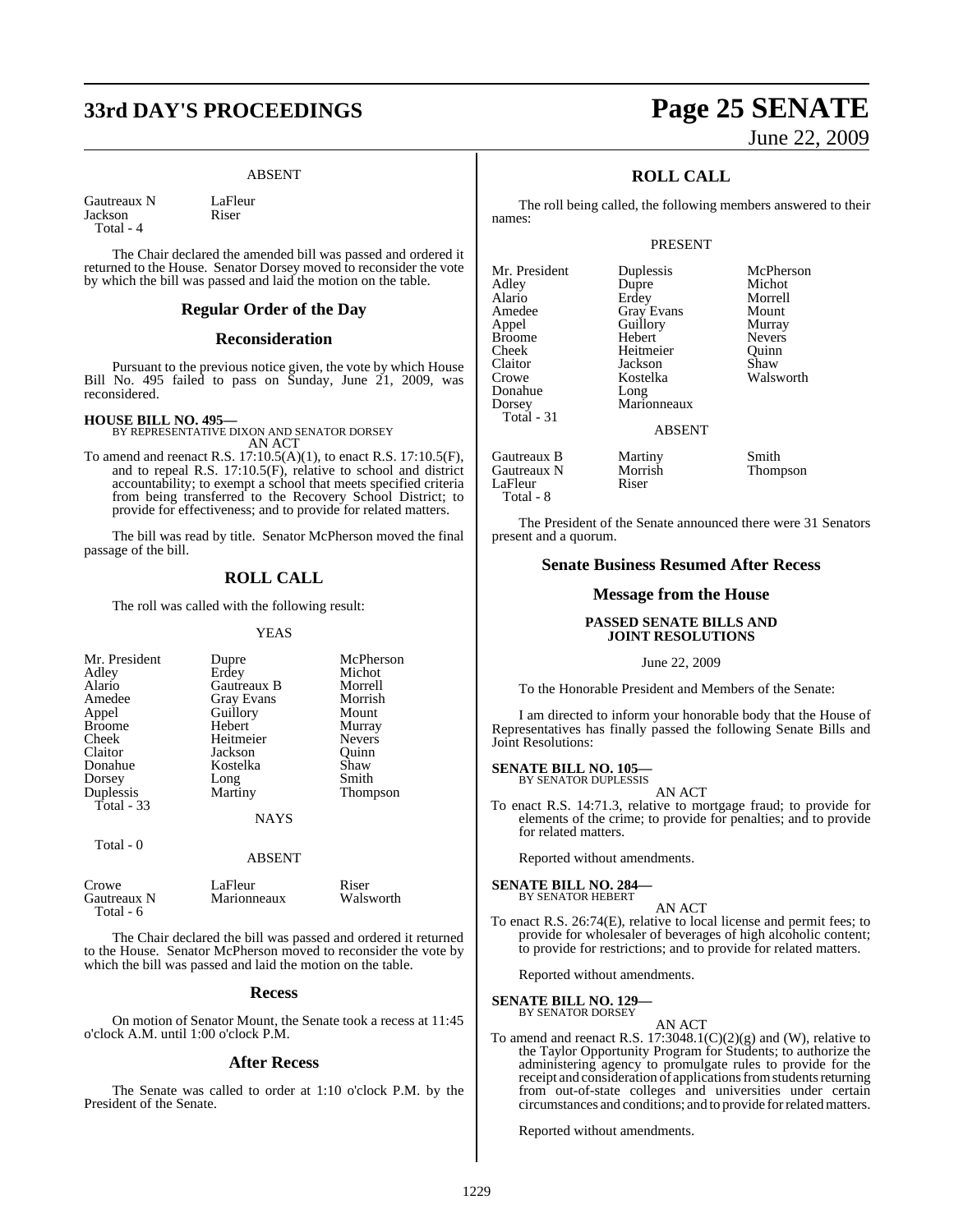### **SENATE BILL NO. 182—** BY SENATOR CROWE

AN ACT

To authorize and provide for the transfer of certain state property; to authorize the transfer of certain state property in St. Tammany Parish; to provide for the property description; to provide for reservation of mineral rights; to provide terms and conditions; and to provide for related matters.

Reported without amendments.

### **SENATE BILL NO. 289—**

BY SENATORS APPEL AND WALSWORTH AN ACT

To amend and reenact R.S. 47:463.61(C), (D), and (E) and to repeal R.S. 47:463.61 (F), (G) and (H), relative to the dedication of revenue; to provide for the distribution of revenues collected from "Choose Life" prestige license plate fees; and to provide for related matters.

Reported without amendments.

### **SENATE BILL NO. 321—** BY SENATOR HEBERT

AN ACT

To enact R.S. 47:1925.10, relative to the assessor in the Iberia Parish Assessment District; to authorize the assessor in such district to receive an automobile expense allowance; and to provide for related matters.

Reported without amendments.

### **SENATE BILL NO. 67—**

- BY SENATORS MCPHERSON, DUPRE, N. GAUTREAUX, HEITMEIER,<br>LONG, RISER AND WALSWORTH AND REPRESENTATIVES HENRY<br>BURNS, DIXON, HINES, LEGER, PEARSON, RICHARD AND ROY
	- A JOINT RESOLUTION
- Proposing to amend Article IV, Section 4 and to add Article III, Section 4(G) and Article IV, Section 21(F) of the Constitution of Louisiana, relative to state elected officials; to provide for the implementation of any salary increase enacted by law for certain state elected officials; and to specify an election for submission of the proposition to electors and provide a ballot proposition.

Reported with amendments.

### **SENATE BILL NO. 149—** BY SENATOR MORRELL

AN ACT

To amend and reenact R.S. 47:2244, relative to redemptions; to provide for actual costs incurred by a political subdivision; to provide for the imposition of a fee for preparation of redemption certificates; and to provide for related matters.

Reported with amendments.

- **SENATE BILL NO. 271—**<br>BY SENATORS NEVERS, THOMPSON, LONG, RISER AND<br>WALSWORTH
	- AN ACT
- To enact Part IX of Chapter 28 of Title 3 of the Louisiana Revised Statutes of 1950, to be comprised of R.S. 3:4421 through 4425, relative to creation of the "Forestry Product Fairness Act"; to provide for legislative purpose; to provide relative to distribution of tax credits, tax exemptions, tax exclusions, tax deductions, rebates, incentives, investments, contracts, or grants made available by the state to any existing individual, partnership, corporation, association or other legal entity purchasing forest products to produce the generation of steam, heat, electricity or the production of wood-based fuels; to provide for promulgation ofrules and regulations; to provide for definitions; and to provide for related matters.

Reported with amendments.

# **Page 26 SENATE 33rd DAY'S PROCEEDINGS**

### **SENATE BILL NO. 350— (Substitute of Senate Bill No. 153 by Senator Morrell)**

BY SENATOR MORRELL AN ACT

To enact R. S. 38:330.14, relative to the non-flood protection assets of the Orleans Levee District; to create and provide relative to a non-flood protection management commission; to provide for the composition of the commission; to provide for the meetings of the commission; to provide for submittal of the plan from the commission; to provide for an effective date; and to provide for related matters.

Reported with amendments.

### **SENATE BILL NO. 277—**

BY SENATORS DUPLESSIS, ERDEY, GRAY EVANS, KOSTELKA, LONG,<br>MARIONNEAUX, MICHOT, QUINN, RISER AND WALSWORTH AND<br>REPRESENTATIVES ABRAMSON, ARNOLD, CORTEZ, DOWNS, LEGER,<br>LIGI AND ROBIDEAUX

AN ACT

To amend and reenact R.S. 47:6022, relative to digital interactive media producer tax credit; to provide terms and conditions; to provide relative to qualifications, administration and procedures; to provide an effective date; and to provide for related matters.

Reported with amendments.

### **SENATE BILL NO. 351— (Substitute of Senate Bill No. 258 by Senator McPherson)** BY SENATOR MCPHERSON

AN ACT

To amend and reenact R.S. 48:250.3(B), (C), (D), (E), (F), (G), and (H) and to repeal R.S. 48:250.4, relative to design-build contracts; to provide for requirements for design- build contracts of the Department of Transportation and Development; and to provide for related matters.

Reported with amendments.

### **SENATE BILL NO. 136—**

BY SENATOR JACKSON AN ACT

To amend and reenact R.S. 26:73, 272, and 583(C), relative to alcoholic beverage permits; to provide for legal sales characteristics in certain parishes; to provide for restaurant "R" permits, applications and fees; to provide for definitions; to provide for qualifications; and to provide for related matters.

Reported with amendments.

### **SENATE BILL NO. 195**

BY SENATOR KOSTELKA

AN ACT To enact R.S. 42:1124.6, relative to financial disclosure; to require disclosure relative to campaign contributions by persons hired by statewide elected officials to serve as agency heads and by persons appointed to certain state boards and commissions; and to provide for related matters.

Reported with amendments.

Respectfully submitted, ALFRED W. SPEER Clerk of the House of Representatives

### **Rules Suspended**

Senator Marionneaux asked for and obtained a suspension of the rules to advance to the order of: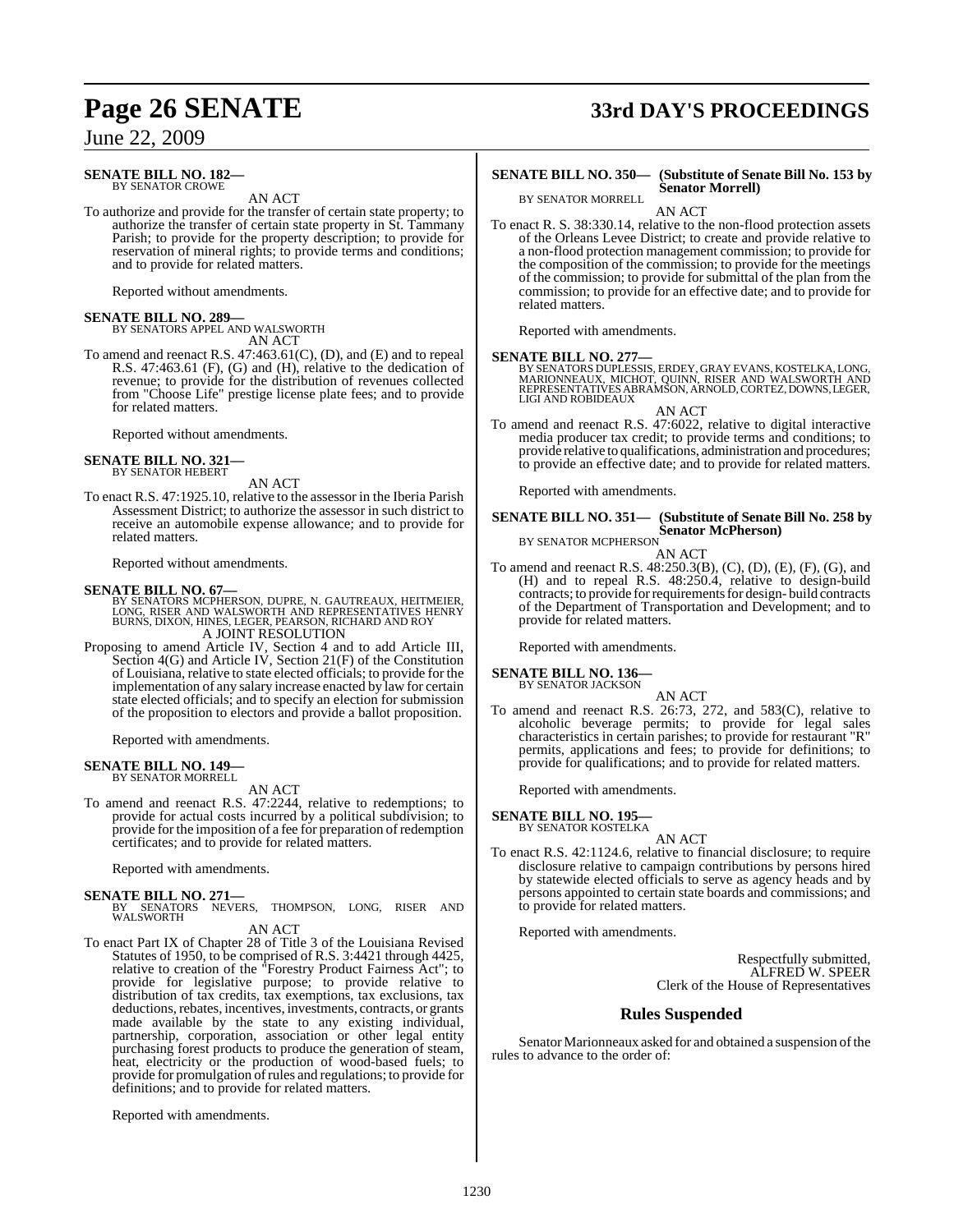# **33rd DAY'S PROCEEDINGS Page 27 SENATE**

# June 22, 2009

### **House Bills and Joint Resolutions on Third Reading and Final Passage**

### **HOUSE BILL NO. 338—**

BY REPRESENTATIVE GREENE AN ACT

To amend and reenactR.S. 47:293(9)(a)(xvi), 297.10(A), 297.11, and  $297.12(A)$ (introductory paragraph) and  $(B)(1)$ , relative to individual income tax deductions; to provide for eligibility for deductions for tuition and other educational expenses related to elementary and secondary education; to provide with respect to eligible expenses; and to provide for related matters.

The bill was read by title. Senator Claitor moved the final passage of the bill.

### **ROLL CALL**

The roll was called with the following result:

### YEAS

| Mr. President | Dupre       | Michot        |
|---------------|-------------|---------------|
| Adley         | Erdey       | Morrell       |
| Alario        | Gautreaux B | Morrish       |
| Amedee        | Gautreaux N | Mount         |
| Appel         | Guillory    | Murray        |
| <b>Broome</b> | Hebert      | <b>Nevers</b> |
| Cheek         | Heitmeier   | Ouinn         |
| Claitor       | Jackson     | Riser         |
| Crowe         | Long        | Shaw          |
| Donahue       | Marionneaux | Smith         |
| Dorsey        | Martiny     | Thompson      |
| Duplessis     | McPherson   | Walsworth     |
| Total - 36    |             |               |
|               | <b>NAYS</b> |               |
| Total - 0     |             |               |
|               | ABSENT      |               |

The Chair declared the bill was passed and ordered it returned to the House. Senator Claitor moved to reconsider the vote by which the bill was passed and laid the motion on the table.

## **HOUSE BILL NO. 657—** BY REPRESENTATIVE DANAHAY

Total - 3

AN ACT

Gray Evans Kostelka LaFleur

To amend and reenact R.S. 48:755(B)(1) and to enact R.S. 48:755(D), relative to the Parish Transportation Fund; to provide that only certain funds are subject to the Parish Transportation Fund provisions; and to provide for related matters.

On motion of Senator Mount, the bill was read by title and returned to the Calendar, subject to call.

### **HOUSE BILL NO. 364—** BY REPRESENTATIVE FANNIN

AN ACT

To enact Subpart Q of Part II-A of Chapter 1 of Subtitle I of Title 39 of the Louisiana Revised Statutes of 1950, to be comprised of R.S. 39:100.121, relative to special treasury funds; to create the American Recovery and Reinvestment Act Fund as a special fund in the state treasury; to dedicate certain revenues to the fund; to provide for the deposit, investment, and use of monies in the fund; and to provide for related matters.

On motion of Senator Mount, the bill was read by title and returned to the Calendar, subject to call.

### **HOUSE BILL NO. 693—**

BY REPRESENTATIVES GREENE, BALDONE, HONEY, RICHMOND, AND RITCHIE AN ACT

To amend and reenact Section 3(C) of Act No. 456 of the 2007 Regular Session of the Legislature, relative to motion picture investor tax credits; to provide relative to the amount of the tax credit for certain state-certified infrastructure projects; to provide relative to certain requirements and limitations; to provide relative to the payment of tax credits; to provide for an effective date; and to provide for related matters.

### **Floor Amendments Sent Up**

Senator Marionneaux sent up floor amendments.

### **SENATE FLOOR AMENDMENTS**

Amendments proposed by Senator Marionneaux to Engrossed House Bill No. 693 by Representative Greene

### AMENDMENT NO. 1

In Senate Committee Amendment No. 2 proposed by the Senate Committee on Revenue and Fiscal Affairs and adopted by the Senate on June 21, 2009, on line 4 thereof, between "page 1," and "after" insert "line 3"

On motion of Senator Marionneaux, the amendments were adopted.

### **Floor Amendments Sent Up**

Senator Erdey sent up floor amendments.

### **SENATE FLOOR AMENDMENTS**

Amendments proposed by Senator Erdey to Engrossed House Bill No. 693 by Representative Greene

### AMENDMENT NO. 1

Delete the set of amendments proposed by the Senate Committee on Revenue and Fiscal Affairs adopted by the Senate on June 21, 2009.

### AMENDMENT NO. 2

On page 1, line 3, after "Legislature" and before "," insert "and to enact Section 3(D),  $(E)$ ,  $(F)$ ,  $(G)$ ,  $(H)$ , and  $(I)$  of Act No. 456 of the 2007 Regular Session of Legislature"

### AMENDMENT NO. 3

On page 1, line 9, after "reenacted" and before "to" insert "and Section  $3(D)$ ,  $(E)$ ,  $(F)$ ,  $(G)$ ,  $(H)$ , and  $(I)$  of the Act No. 456 of the 2007 Regular Session of the Legislature is hereby enacted"

### AMENDMENT NO. 4

On page 3, between lines 3 and 4 insert the following:

"D.(1) "State-certified infrastructure project" shall mean a film, video, television, and digital production and postproduction facility, and movable and immovable property and equipment related thereto, all as determined and approved by the office, the secretary of the Department of Economic Development, and the division of administration under such terms and conditions as are authorized by R.S. 47:6007, excluding R.S. 47:6007 $(C)(2)$ , and in accordance with the immediate and long term objectives of Act 456 of the 2007 Regular Session of the Legislature. The term "infrastructure project" shall not include movie theaters or other commercial exhibition facilities.

State-certified infrastructure project" as defined herein shall apply to all projects for which applications for certification were filed August 1, 2007, and shall not apply to any project for which an application for certification was filed after August 1, 2007.

E.(1) Notwithstanding any other provision of law to the contrary, no more than a total of twenty-five million dollars in statecertified infrastructure project tax credits shall be approved by the Office of Entertainment Industry Development, the Secretary of the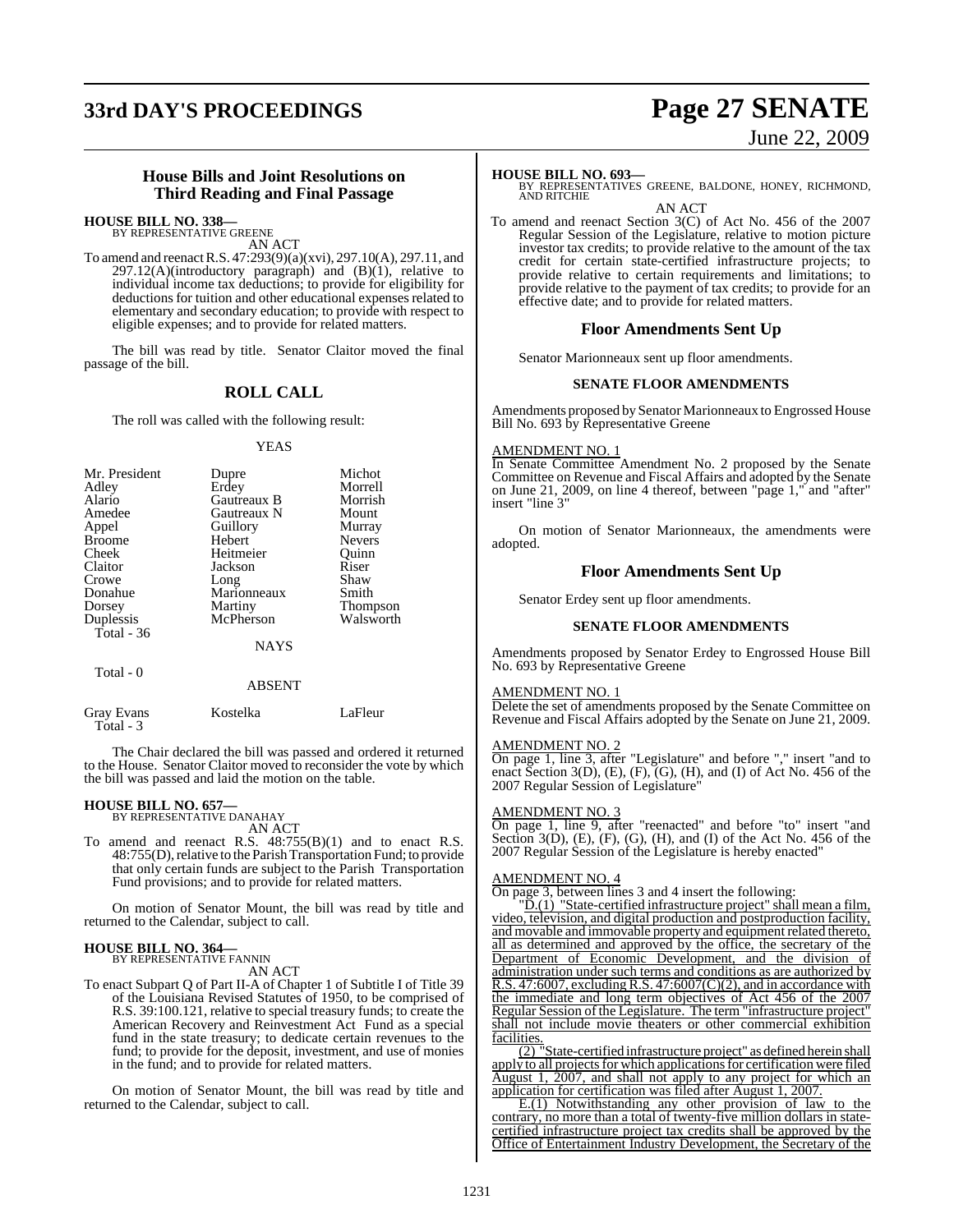# **Page 28 SENATE 33rd DAY'S PROCEEDINGS**

June 22, 2009

Department of Economic Development and the division of Administration, in any fiscal year for state certified infrastructure projects defined in Subsection (D)(2) of Section 3 of this Act. However, if less than twenty-five million dollars of tax credits are certified in a fiscal year, the remaining amount of available tax credit certifications shall be added to the amount available for certification for the next fiscal year and from being carried forward for use in the next fiscal year.

(2) The secretary of the Department of Economic Development shall approve such infrastructure tax credits each fiscal year on a first come, first served basis.

"Expended in the state" in the case of tangible property in a certified production shall mean property which is acquired from a source within the state and in a certified infrastructure project shall mean property which is acquired pursuant to the development of a state certified infrastructure project and, in the case of services for either a state certified production or a state certified infrastructure project, shall mean services procured and performed in the state.

G. An infrastructure project shall be approved within forty-five days of submission if it is a film, video, television, or digital production or postproduction facility. If an application is denied, this denial shall be in writing and shall constitute final agency action. Written reasons for the denial shall be provided to the applicant within five days of written request.

H.(1) Prior to any final certification of the state-certified production or infrastructure project, the motion picture production company or applicant for the infrastructure project shall submit to the office and the secretary and, in the case of infrastructure projects, to the office, the secretary, and the division, a cost report of production or infrastructure project expenditures audited and certified by an independent certified public accountant as determined by rule. The office and the secretary and, in the case of infrastructure projects, the office, the secretary, and the division shall review the production or infrastructure project expenses and will issue, after the review, either a final tax credit certification letter indicating the amount of tax credits certified for the state-certified production or state-certified infrastructure project, a written request for more information in order to complete an application, or written reasons for a denial of the certification shall be issued to the investors. Such issuance, request, or denial shall occur within thirty days of the submission of a completed application for a state-certified production and within forty-five days of submission of a completed application for a state certified infrastructure project.

(2) If a written request for more information is made, the same time periods for action shall apply as provided for in Subitem (bb) of this Item from the date the information is submitted.

(3) If a final certification is denied, the denial shall be in writing and shall constitute final agency action. Written reasons for the denial shall be provided to the applicant within five days of written request.

 $(a)$  The rules required by this Subparagraph shall, at a minimum, require that:

(b) The auditor shall be a certified public accountant licensed in the state of Louisiana and shall be an independent third party, not related to the producer.

(c) The auditor's opinion shall be addressed to the party which has engaged the auditor (e.g., directors of the production company, producer of the production).

(d) The auditor's name, address, and telephone number shall be evident on the report.

(e) The auditor's opinion shall be dated as of the completion of the audit fieldwork.

(f) The audit shall be performed in accordance with auditing standards generally accepted in the United States of America and the auditor shall have sufficient knowledge of accounting principles and practices generally recognized in the film and television industry.

I. Appeals. Any denial of an application for initial certification or of an application for final certification may be appealed by the applicant by written request made to the office within thirty days of receipt of written notification of the denial. The office shall forward the request for appeal to the division of administrative law within ten days of receipt of such request, with written reasons for the denial and supporting documentation. The division of administrative law shall conduct a hearing. The office shall promptly provide written notice of all such denials, the written reasons for such denial, and the

status of any appeal to the Senate Committee on Revenue and Fiscal Affairs and the House Committee on Ways and Means. applicant may appeal an adverse decision to the Nineteenth Judicial District Court.

On motion of Senator Erdey, the amendments were adopted.

The bill was read by title. Senator Erdey moved the final passage of the amended bill.

### **ROLL CALL**

The roll was called with the following result:

### YEAS

| Adley<br>Amedee<br>Appel<br><b>Broome</b><br>Claitor<br>Crowe<br>Donahue<br>Dorsey<br>Duplessis<br>Total - 26 | Dupre<br>Erdey<br>Gautreaux B<br><b>Gray Evans</b><br>Hebert<br>Heitmeier<br>Kostelka<br>Long<br>Marionneaux<br><b>NAYS</b> | Morrell<br>Morrish<br><b>Nevers</b><br>Quinn<br>Riser<br>Shaw<br>Smith<br>Walsworth |
|---------------------------------------------------------------------------------------------------------------|-----------------------------------------------------------------------------------------------------------------------------|-------------------------------------------------------------------------------------|
| Alario<br>Cheek<br>Gautreaux N<br>Jackson<br>Total - 10                                                       | Martiny<br>McPherson<br>Michot<br>Mount<br><b>ABSENT</b>                                                                    | Murray<br>Thompson                                                                  |
| Mr. President<br>Total - 3                                                                                    | Guillory                                                                                                                    | LaFleur                                                                             |

The Chair declared the amended bill was passed and ordered it returned to the House. Senator Erdey moved to reconsider the vote by which the bill was passed and laid the motion on the table.

### **HOUSE BILL NO. 765—**

BY REPRESENTATIVES GALLOT, BALDONE, BARRAS, BARROW,<br>BURFORD, HENRY BURNS, BURRELL, CARMODY, CARTER,<br>CHAMPAGNE, CHANDLER, DANAHAY, DIXON, DOERGE, DOWNS,<br>FANNIN, GISCLAIR, GREENE, MICKEY GUILLORY, GUINN,<br>HARRISON, HOFFMANN,

### A JOINT RESOLUTION

Proposing to amend Article VII, Section 4(D)(3) of the Constitution of Louisiana, to decrease the amount of severance tax on certain natural resources which is retained by the state; to provide for the use of excess severance taxes; to provide for submission of the proposed amendment to the electors; and to provide for related matters.

### **Floor Amendments Sent Up**

Senator Marionneaux sent up floor amendments.

### **SENATE FLOOR AMENDMENTS**

Amendments proposed by Senator Marionneaux to Reengrossed House Bill No. 765 by Representative Gallot

### AMENDMENT NO. 1

In Senate Committee Amendment No. 3 proposed by the Senate Committee on Revenue and Fiscal Affairs and adopted by the Senate on June 21, 2009, on line 25 thereof, delete "Item (b) of this Subparagraph" to "Subparagraph (3)(b)"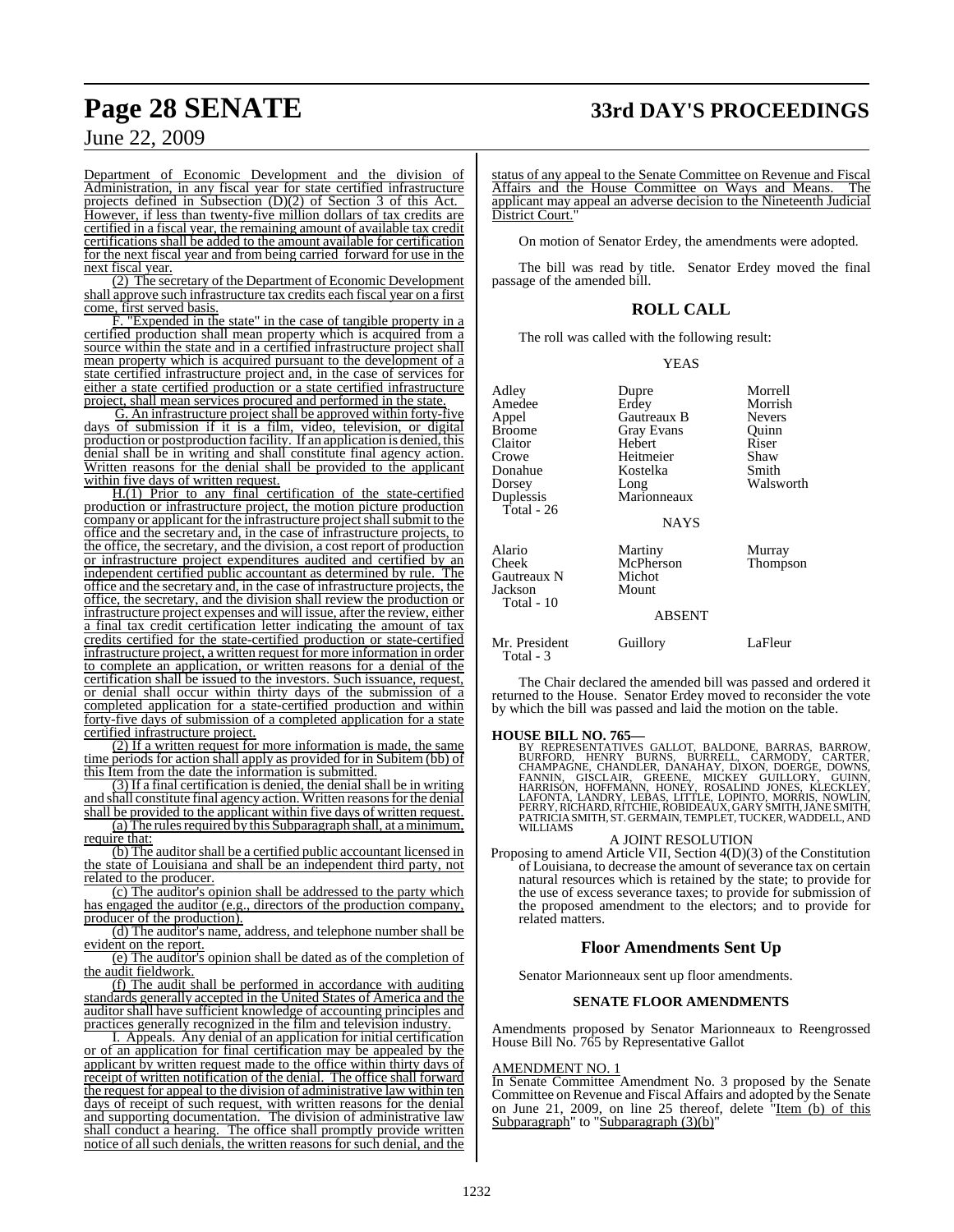# **33rd DAY'S PROCEEDINGS Page 29 SENATE**

### AMENDMENT NO. 2

In Senate Committee Amendment No. 3 proposed by the Senate Committee on Revenue and Fiscal Affairs and adopted by the Senate on June 21, 2009, on line 45 thereof, change "Paragraph (3)" to "Subparagraph (3)(a)"

On motion of Senator Marionneaux, the amendments were adopted.

The bill was read by title. Senator Marionneaux moved the final passage of the amended bill.

### **ROLL CALL**

The roll was called with the following result:

### YEAS

| Mr. President<br>Adley<br>Alario<br>Amedee<br>Appel<br><b>Broome</b><br>Cheek<br>Claitor<br>Crowe<br>Donahue<br>Dorsey<br>Total - 31 | Duplessis<br>Dupre<br>Erdey<br><b>Gray Evans</b><br>Guillory<br>Hebert<br>Heitmeier<br>Kostelka<br>Long<br>Marionneaux<br>McPherson<br><b>NAYS</b> | Michot<br>Morrell<br>Mount<br>Murray<br><b>Nevers</b><br>Quinn<br>Riser<br>Shaw<br>Walsworth |
|--------------------------------------------------------------------------------------------------------------------------------------|----------------------------------------------------------------------------------------------------------------------------------------------------|----------------------------------------------------------------------------------------------|
| Total - 0                                                                                                                            | <b>ABSENT</b>                                                                                                                                      |                                                                                              |
| Gautreaux B<br>Gautreaux N<br>Jackson<br>Total - 8                                                                                   | LaFleur<br>Martiny<br>Morrish                                                                                                                      | Smith<br>Thompson                                                                            |

The Chair declared the amended bill was passed and ordered it returned to the House. Senator Marionneaux moved to reconsider the vote by which the bill was passed and laid the motion on the table.

**HOUSE BILL NO. 790—** BY REPRESENTATIVES GREENE, BALDONE, HOFFMANN, HONEY, RICHMOND, RITCHIE, AND JANE SMITH AN ACT

To amend and reenact R.S. 47:6015, and Section 2 of Act No. 9 of the 2002 First Extraordinary Session of the Legislature, relative to the research and development tax credit; to authorize the issuance of tax credits for certain research and development activities; to provide for the amount of the tax credit; to authorize the refundability of the tax credits; to provide for a sunset date for issuance of the tax credit; to provide for an effective date; and to provide for related matters.

The bill was read by title. Senator Broome moved the final passage of the bill.

### **ROLL CALL**

The roll was called with the following result:

### YEAS

| Mr. President | Duplessis         | McPherson     |
|---------------|-------------------|---------------|
| Adley         | Dupre             | Michot        |
| Alario        | Erdey             | Morrell       |
| Amedee        | Gautreaux B       | Mount         |
| Appel         | <b>Gray Evans</b> | Murray        |
| <b>Broome</b> | Guillory          | <b>Nevers</b> |
| Cheek         | Hebert            | Ouinn         |
| Claitor       | Heitmeier         | Riser         |

June 22, 2009

| Crowe<br>Donahue<br>Dorsey<br>Total $-32$ | Kostelka<br>Long<br>Marionneaux | Shaw<br>Walsworth |
|-------------------------------------------|---------------------------------|-------------------|
| Total - 0                                 | <b>NAYS</b><br><b>ABSENT</b>    |                   |
| Gautreaux N<br>Jackson<br>LaFleur         | Martiny<br>Morrish<br>Smith     | Thompson          |

The Chair declared the bill was passed and ordered it returned to the House. Senator Broome moved to reconsider the vote by which the bill was passed and laid the motion on the table.

Total - 7

**HOUSE BILL NO. 798—** BY REPRESENTATIVES CARTER, BALDONE, HONEY, RICHMOND, RITCHIE, AND GARY SMITH AND SENATORS MOUNT AND MURRAY AN ACT

To amend and reenact R.S. 47:6034, relative to tax credits; to provide relative to the musical and theatrical production income tax credit; to provide for certain definitions; to provide relative to the application for tax credits for state-certified productions; to provide relative to the application for tax credits for statecertified musical or theatrical facility infrastructure projects; to authorize the collection of application fees; to provide for the amount of the fee and the disposition of the monies collected from the fee; to create the Entertainment Promotion and Marketing Fund; to provide relative to the use of the monies in the fund; to provide relative to the promulgation of rules and regulations; to provide relative to display of the state's logo under certain circumstances; to provide for an effective date; and to provide for related matters.

The bill was read by title. Senator Murray moved the final passage of the bill.

### **ROLL CALL**

YEAS

The roll was called with the following result:

| Mr. President<br>Adley<br>Alario<br>Amedee<br>Appel<br><b>Broome</b><br>Cheek<br>Claitor<br>Crowe<br>Donahue<br>Total - 30 | Dorsey<br>Duplessis<br>Dupre<br>Erdey<br><b>Gray Evans</b><br>Guillory<br>Hebert<br>Heitmeier<br>Kostelka<br>Long<br><b>NAYS</b> | Marionneaux<br>McPherson<br>Michot<br>Morrell<br>Mount<br>Murray<br><b>Nevers</b><br>Ouinn<br>Shaw<br>Walsworth |
|----------------------------------------------------------------------------------------------------------------------------|----------------------------------------------------------------------------------------------------------------------------------|-----------------------------------------------------------------------------------------------------------------|
| Total - 0                                                                                                                  | <b>ABSENT</b>                                                                                                                    |                                                                                                                 |
| Gautreaux B<br>Gautreaux N<br>Jackson<br>Total - 9                                                                         | LaFleur<br>Martiny<br>Morrish                                                                                                    | Riser<br>Smith<br>Thompson                                                                                      |

The Chair declared the bill was passed and ordered it returned to the House. Senator Murray moved to reconsider the vote by which the bill was passed and laid the motion on the table.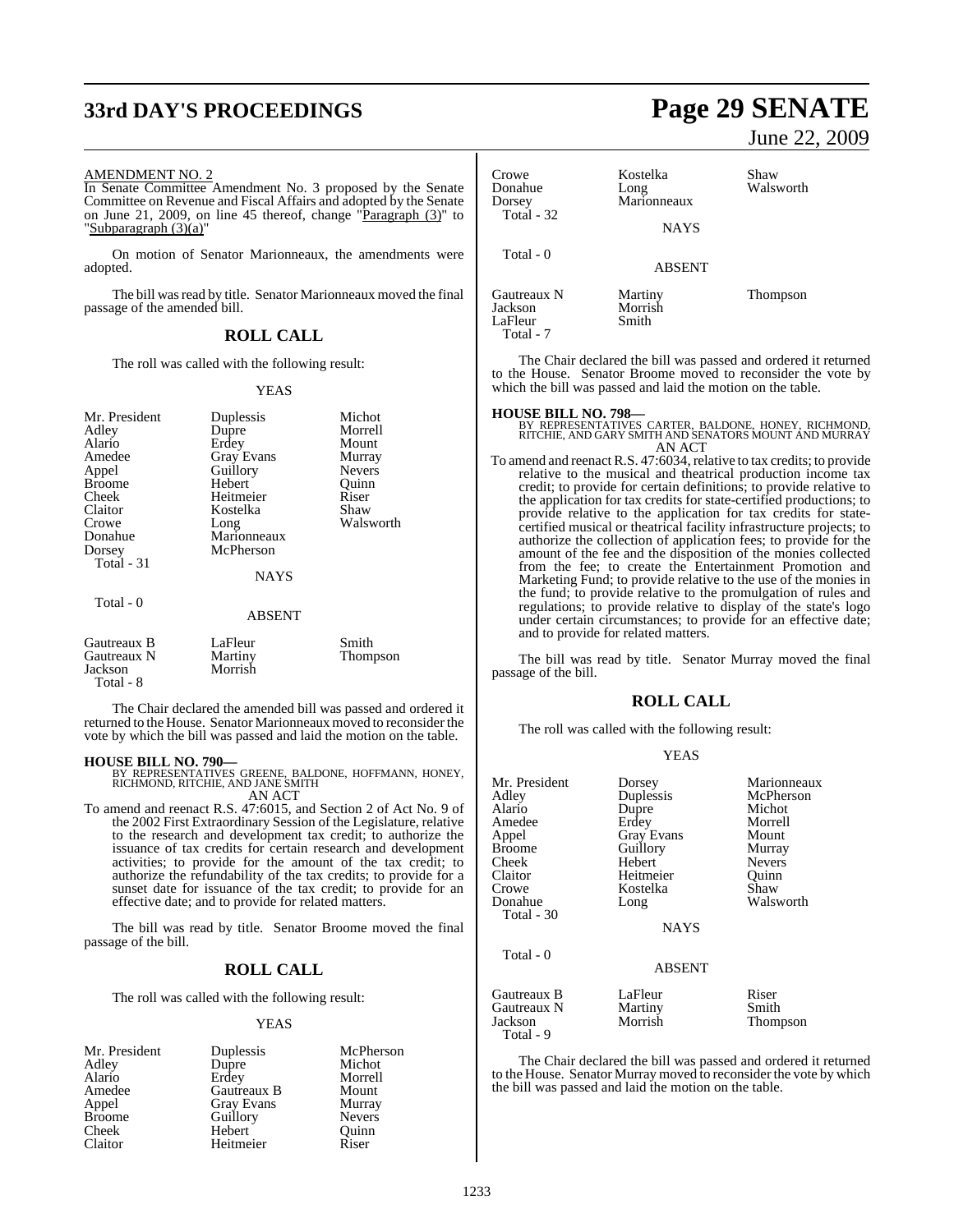### **HOUSE BILL NO. 818—**

BY REPRESENTATIVES ELLINGTON, BALDONE, HENRY, HOFFMANN,<br>HONEY, NOWLIN, RICHMOND, RITCHIE, AND JANE SMITH<br>AN ACT

To enact R.S. 47:301(3)(k), relative to the sales and use tax; to phasein an exclusion from state sales and use taxes for certain tangible property related to the manufacturing process; to provide for certain limitations; to provide for certain definitions; and to provide for related matters.

### **Floor Amendments Sent Up**

Senator Long sent up floor amendments.

### **SENATE FLOOR AMENDMENTS**

Amendments proposed by Senator Long to Reengrossed House Bill No. 818 by Representative Ellington

AMENDMENT NO. 1 On page 2, line 13, after "3222" insert "or 113310"

On motion of Senator Long, the amendments were adopted.

### **Floor Amendments Sent Up**

Senator Alario sent up floor amendments.

### **SENATE FLOOR AMENDMENTS**

Amendments proposed by Senator Alario to Reengrossed House Bill No. 818 by Representative Ellington

AMENDMENT NO. 1 On page 2, line 3, after "beginning" change "January " to "July" and after "June 30," change "2010" to "2011"

AMENDMENT NO. 2

On page 2, line 5, after "July 1," change "2010" to "2011" and after "June 30," change "2011" to "2012"

AMENDMENT NO. 3 On page 2, line 7, after "July 1," change "2011" to "2012" and after "June 30," change "2012" to "2013"

AMENDMENT NO. 4

On page 2, line 9, after "July 1," change "2012" to "2013"

On motion of Senator Alario, the amendments were adopted.

The bill was read by title. Senator Long moved the final passage of the amended bill.

### **ROLL CALL**

The roll was called with the following result:

### YEAS

| Mr. President | Gautreaux B       | Morre         |
|---------------|-------------------|---------------|
| Adlev         | Gautreaux N       | <b>Morris</b> |
| Alario        | <b>Gray Evans</b> | Moun          |
| Amedee        | Guillory          | Murra         |
| Appel         | Hebert            | Never:        |
| Broome        | Heitmeier         | Ouinn         |
| Claitor       | Jackson           | Riser         |
| Crowe         | Kostelka          | Shaw          |
| Donahue       | Long              | Smith         |
| Dorsey        | Marionneaux       | Thom          |
| Duplessis     | Martiny           | Walsw         |
| Dupre         | McPherson         |               |
| Erdev         | Michot            |               |
| Total - 37    |                   |               |
|               |                   |               |

Morrell Morrish Mount Murray Nevers<br>Ouinn Shaw

Smith Thompson Walsworth

**Page 30 SENATE 33rd DAY'S PROCEEDINGS**

**NAYS** 

ABSENT

Cheek LaFleur Total - 2

Total - 0

The Chair declared the amended bill was passed and ordered it returned to the House. Senator Long moved to reconsider the vote by which the bill was passed and laid the motion on the table.

### **Notice Regarding Vote**

Senator Cheek asked for and obtained the floor of the Senate on a point of personal privilege, and stated she appeared as absent on the vote on House Bill No. 818. She had intended to vote yea on the bill. She asked that the Official Journal so state.

### **HOUSE BILL NO. 858— (Substitute for House Bill No. 547)** BY REPRESENTATIVE PONTI AN ACT

To amend and reenact R.S.  $47:6030(A)$  and  $(B)(2)$ , relative to individual and corporate income tax; to provide for eligibility for the wind or solar energy systems tax credit; to limit to one the number of tax credits which may be taken with respect to a wind or solar energy system; to require the disclosure of certain information related to the taking of a tax credit under certain circumstances; and to provide for related matters.

### **Floor Amendments Sent Up**

Senator Marionneaux sent up floor amendments.

### **SENATE FLOOR AMENDMENTS**

Amendments proposed by Senator Marionneaux to Engrossed House Bill No. 858 by Representative Ponti

AMENDMENT NO. 1 On page 2, line 9, change "an" to "a residential rental"

AMENDMENT NO. 2

On page 2, line 12, between "constructed" and "apartment" insert "residential rental"

On motion of Senator Marionneaux, the amendments were adopted.

The bill was read by title. Senator Riser moved the final passage of the amended bill.

### **ROLL CALL**

The roll was called with the following result:

YEAS

Kostelka

Mr. President Dupre Michot<br>Adley Erdey Morrell Adley Erdey Morrell **Gautreaux B** Morrish<br> **Grav Evans** Mount Amedee Gray Evans Mount<br>
Appel Guillory Murray Guillory Murray<br>
Hebert Nevers Broome Hebert Nevers<br>
Cheek Heitmeier Ouinn Cheek Heitmeier Quinn Crowe Long Shaw<br>
Donahue Marionneaux Smith Donahue Marionneaux<br>Dorsey Martiny Walsworth

**NAYS** 

Total - 0

Total - 35

Duplessis McPherson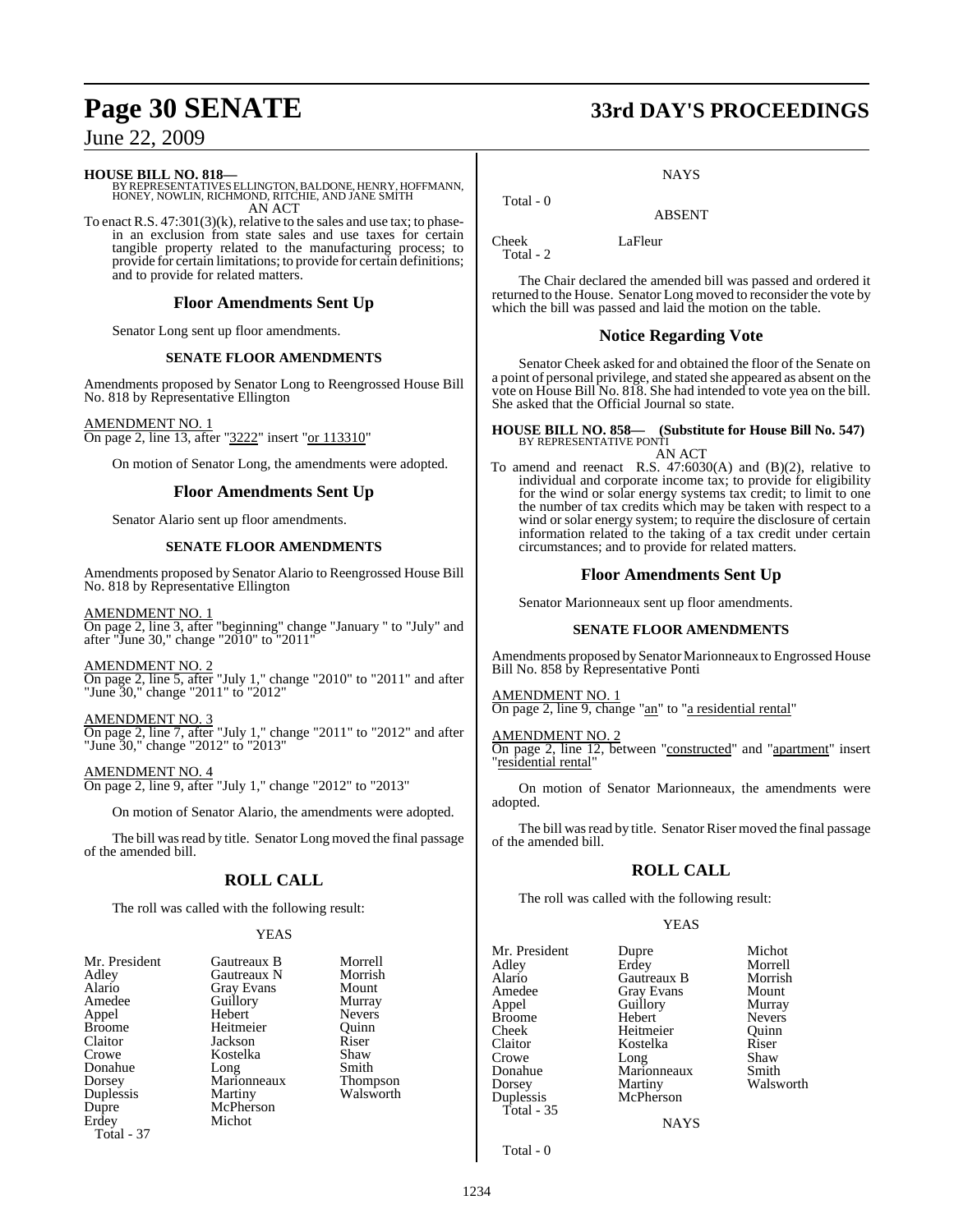# **33rd DAY'S PROCEEDINGS Page 31 SENATE**

Thompson

### ABSENT

Gautreaux N LaFleur<br>Iackson Thomps Total - 4

The Chair declared the amended bill was passed and ordered it returned to the House. Senator Riser moved to reconsider the vote by which the bill was passed and laid the motion on the table.

### **HOUSE BILL NO. 863—**

- BY REPRESENTATIVES FANNIN AND TUCKER AND SENATORS MICHOT AND CHAISSON AN ACT
- To appropriate funds to defray the expenses of the Louisiana Judiciary, including the Supreme Court, Courts of Appeal, District Courts, Criminal District Court of Orleans Parish, and other courts; and to provide for related matters.

The bill was read by title. Senator Michot moved the final passage of the bill.

### **ROLL CALL**

The roll was called with the following result:

### YEAS

| Mr. President | Dupre             | McPherson       |
|---------------|-------------------|-----------------|
| Adley         | Erdey             | Michot          |
| Alario        | Gautreaux B       | Morrell         |
| Amedee        | Gautreaux N       | Morrish         |
| Appel         | <b>Gray Evans</b> | Mount           |
| <b>Broome</b> | Guillory          | Murray          |
| Cheek         | Hebert            | <b>Nevers</b>   |
| Claitor       | Heitmeier         | Ouinn           |
| Crowe         | Kostelka          | Riser           |
| Donahue       | Long              | Shaw            |
| Dorsey        | Marionneaux       | Smith           |
| Duplessis     | Martiny           | Walsworth       |
| Total - 36    |                   |                 |
|               | <b>NAYS</b>       |                 |
| Total - 0     |                   |                 |
|               | <b>ABSENT</b>     |                 |
| Jackson       | LaFleur           | <b>Thompson</b> |

The Chair declared the bill was passed and ordered it returned to the House. Senator Michot moved to reconsider the vote by which the bill was passed and laid the motion on the table.

### **HOUSE BILL NO. 869—**

Total - 3

BY REPRESENTATIVES TUCKER, ARMES, BALDONE, BARRAS,<br>BROSSETT, BURFORD, TIM BURNS, CHANEY, CROMER, DOWNS,<br>HARRISON,HENRY,HINES,GIRODJACKSON,ROSALINDJONES,SAM<br>JONES, KATZ, KLECKLEY,LABRUZZO,LAFONTA,LAMBERT,LIGI,<br>MILLS, MONICA

AN ACT

To appropriate funds for Fiscal Year 2009-2010 to defray the expenses ofthe Louisiana Legislature, including the expenses of the House of Representatives and the Senate, of legislative service agencies, and of the Louisiana State Law Institute; and otherwise to provide with respect to the appropriations and allocations herein made.

The bill was read by title. Senator Michot moved the final passage of the bill.

# June 22, 2009

### **ROLL CALL**

The roll was called with the following result:

YEAS

| Mr. President | Dupre             | Morrell       |
|---------------|-------------------|---------------|
| Adley         | Erdey             | Morrish       |
| Alario        | Gautreaux B       | Mount         |
| Amedee        | <b>Gray Evans</b> | Murray        |
| Appel         | Guillory          | <b>Nevers</b> |
| Broome        | Hebert            | Ouinn         |
| Cheek         | Heitmeier         | Riser         |
| Claitor       | Kostelka          | Shaw          |
| Crowe         | Long              | Smith         |
| Donahue       | Marionneaux       | Walsworth     |
| Dorsey        | <b>Martiny</b>    |               |
| Duplessis     | Michot            |               |
| Total - $34$  |                   |               |
|               | <b>NAYS</b>       |               |
| Total - 0     |                   |               |
|               | ABSENT            |               |
|               |                   |               |

Gautreaux N LaFleur Thompson<br>Jackson McPherson Thompson Total - 5

The Chair declared the bill was passed and ordered it returned to the House. Senator Michot moved to reconsider the vote by which the bill was passed and laid the motion on the table.

### **HOUSE BILL NO. 870—** BY REPRESENTATIVE FANNIN

AN ACT

McPherson

To provide with respect to the Revenue Sharing Fund and the allocation and distribution thereof for Fiscal Year 2009-2010; and to provide for related matters.

The bill was read by title. Senator Michot moved the final passage of the bill.

### **ROLL CALL**

The roll was called with the following result:

### YEAS

| Mr. President           | Dupre         | Michot        |
|-------------------------|---------------|---------------|
| Adley                   | Erdey         | Morrell       |
| Alario                  | Gautreaux B   | Morrish       |
| Amedee                  | Gautreaux N   | Mount         |
| Appel                   | Guillory      | Murray        |
| Broome                  | Hebert        | <b>Nevers</b> |
| Cheek                   | Heitmeier     | Ouinn         |
| Claitor                 | Kostelka      | Riser         |
| Crowe                   | Long          | Shaw          |
| Donahue                 | Marionneaux   | Smith         |
| Dorsey                  | Martiny       | Walsworth     |
| Duplessis               | McPherson     |               |
| Total - 35              |               |               |
|                         | <b>NAYS</b>   |               |
| Gray Evans<br>Total - 1 |               |               |
|                         | <b>ABSENT</b> |               |
| Jackson<br>Total - 3    | LaFleur       | Thompson      |

The Chair declared the bill was passed and ordered it returned to the House. Senator Michot moved to reconsider the vote by which the bill was passed and laid the motion on the table.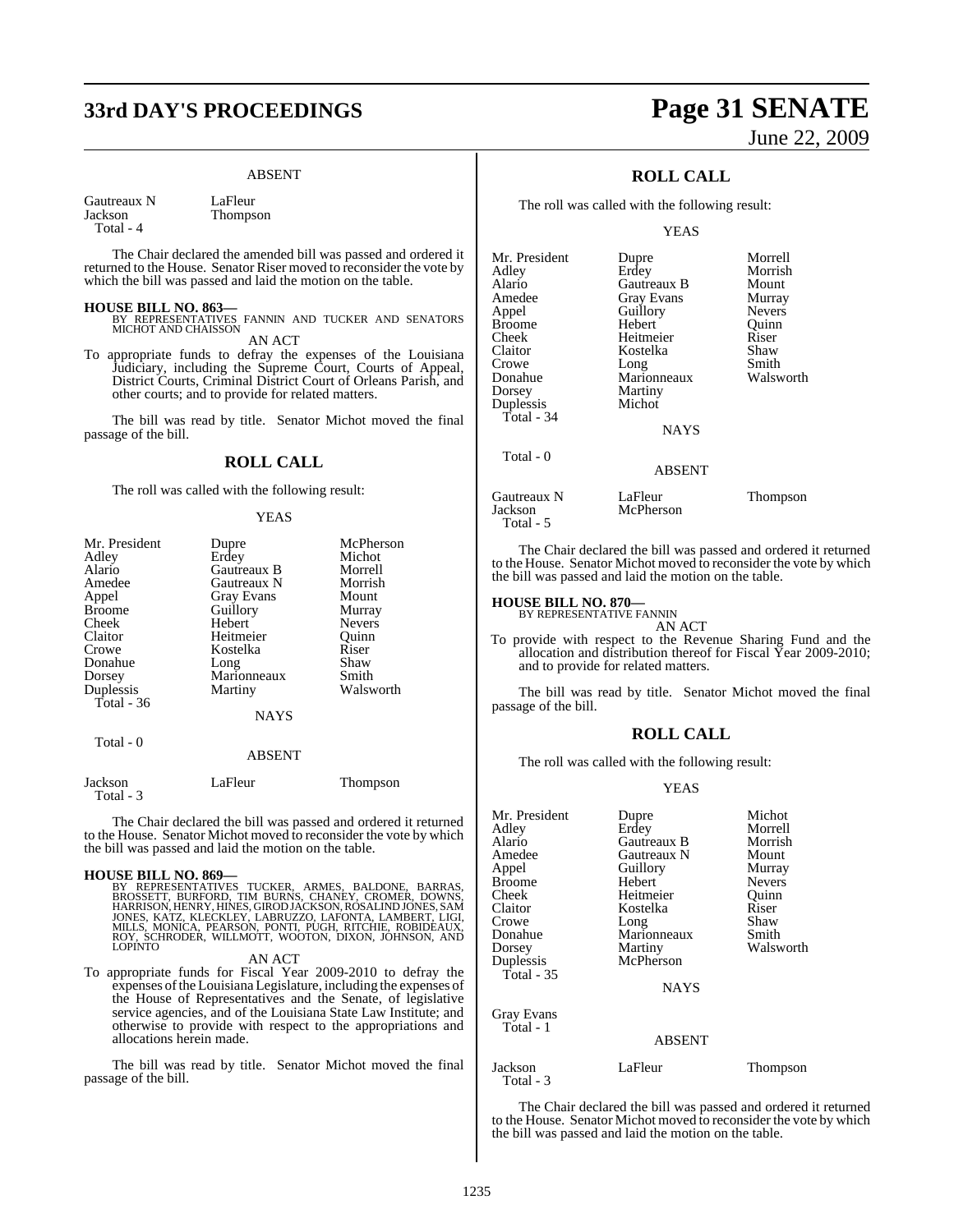# **HOUSE BILL NO. 877—**<br>BY REPRESENTATIVES MICHAEL JACKSON, BARROW, CARTER,<br>HONEY, PATRICIA SMITH, AND WHITE AND SENATORS BROOME,<br>DORSEY, AND N. GAUTREAUX AN ACT

To enact R.S. 33:9038.63, relative to cooperative economic development; to create the Bluebonnet/Perkins Conference Hotel Taxing District in East Baton Rouge Parish; to provide relative to the governance, purpose, and powers and duties of the district; to provide relative to district funding, including the power to provide for tax increment financing and to incur debt and issue evidences of indebtedness; and to provide for related matters.

The bill was read by title. Senator Broome moved the final passage of the bill.

### **ROLL CALL**

The roll was called with the following result:

### YEAS

| Alario<br><b>Broome</b><br>Dorsey<br>Duplessis<br>Erdey<br><b>Total</b> - 15 | Guillory<br>Heitmeier<br>Kostelka<br>Michot<br>Morrish<br><b>NAYS</b>          | Murray<br><b>Nevers</b><br>Riser<br>Smith<br>Walsworth |
|------------------------------------------------------------------------------|--------------------------------------------------------------------------------|--------------------------------------------------------|
| Adley<br>Amedee<br>Appel<br>Cheek<br>Claitor<br>Donahue<br>Total - 17        | Dupre<br>Gautreaux B<br>Gautreaux N<br>Hebert<br>Long<br>Marionneaux<br>ABSENT | McPherson<br>Morrell<br>Mount<br>Ouinn<br>Shaw         |
| Mr. President<br>Crowe<br><b>Gray Evans</b>                                  | Jackson<br>LaFleur<br>Martiny                                                  | Thompson                                               |

The Chair declared the bill failed to pass.

### **Notice of Reconsideration**

Senator Broome moved to reconsider, on the next legislative day, the vote by which the bill failed to pass.

### **HOUSE BILL NO. 879—**

Total - 7

BY REPRESENTATIVES TUCKER, CONNICK, LEGER, AND PETERSON AN ACT

To appropriate funds and to make certain changes in appropriations from certain sources and purposes in specific amounts for the making of supplemental appropriations for Fiscal Year 2008- 2009; to provide for an effective date; and to provide for related matters.

The bill was read by title. Senator Alario moved the final passage of the bill.

### **ROLL CALL**

The roll was called with the following result:

### YEAS

| Mr. President | Erdev             | Morrell       |
|---------------|-------------------|---------------|
| Adley         | Gautreaux B       | Morrish       |
| Alario        | Gautreaux N       | Mount         |
| Amedee        | <b>Gray Evans</b> | Murray        |
| Appel         | Guillory          | <b>Nevers</b> |

# **Page 32 SENATE 33rd DAY'S PROCEEDINGS**

| Broome<br>Cheek<br>Claitor<br>Crowe<br>Donahue<br>Dorsey<br>Duplessis<br>Dupre | Hebert<br>Heitmeier<br>Kostelka<br>Long<br>Marionneaux<br>Martiny<br>McPherson<br>Michot | Ouinn<br>Riser<br>Shaw<br>Smith<br><b>Thompson</b><br>Walsworth |
|--------------------------------------------------------------------------------|------------------------------------------------------------------------------------------|-----------------------------------------------------------------|
| Total - 37                                                                     | <b>NAYS</b>                                                                              |                                                                 |
| Total - 0                                                                      | <b>ABSENT</b>                                                                            |                                                                 |

Jackson LaFleur Total - 2

The Chair declared the bill was passed and ordered it returned to the House. Senator Alario moved to reconsider the vote by which the bill was passed and laid the motion on the table.

### **HOUSE BILL NO. 885—**

BY REPRESENTATIVE PERRY AN ACT

To amend and reenact R.S.  $33:4574.1.1(Q)(1)(b)(ii)$  and to enact R.S.  $33:4574.1.1(Q)(1)(b)(iii)$ , relative to Vermilion Parish; to provide relative to the Vermilion Parish Tourist Commission; to provide relative to the use of certain monies collected by the commission; to provide relative to cooperative endeavor agreements with the governing authorities of certain municipalities and the parish to fund recreation programs in the parish; and to provide for related matters.

### **Floor Amendments Sent Up**

Senator N. Gautreaux sent up floor amendments.

### **SENATE FLOOR AMENDMENTS**

Amendments proposed by Senator N. Gautreaux to Reengrossed House Bill No. 885 by Representative Perry

### AMENDMENT NO. 1

On page 1, line 2, after  $\Gamma$ (Q)(1)(b)" delete the remainder of the line, on line 3, delete "33:4574.1.1(Q)(1)(b)(iii)" and insert ", (2), and (3)"

### AMENDMENT NO. 2

On page 1, line 7, after "parish;" insert: "to authorize certain governmental entities to enter into cooperative endeavor agreements with certain"

### AMENDMENT NO. 3

On page 1, line 12, after " $(Q)(1)(b)$ " delete the remainder of the line, delete line 13, and insert: ", (2), and (3) are hereby amended and reenacted to read as follows:"

### AMENDMENT NO. 4

On page 1, delete lines 18 and 19, on page 2, delete lines 1 through 25, and insert:

(b)(i) The tourist commission shall provide athletic programs for the youth of the parish and shall enter into cooperative endeavors with the governing authorities of the parish and any municipality with a population of not less than six thousand and not more than twelve thousand persons according to the most recent federal decennial census within the parish, as appropriate, for such purposes, including the expenditure or allocation of revenue, as provided in this Subsection, for such purposes.

(ii) The provisions of Item (i) of this Subparagraph shall not be applicable to the Vermilion Parish Tourist Commission. Two-thirds of the monies collected by the Vermilion Parish Tourist Commission from the levy of the additional three percent tax on the occupancy of hotel rooms, motel rooms, and overnight camping facilities as authorized by law, shall be used to fund athletic recreation programs for all youth in Vermilion Parish. The commission shall enter into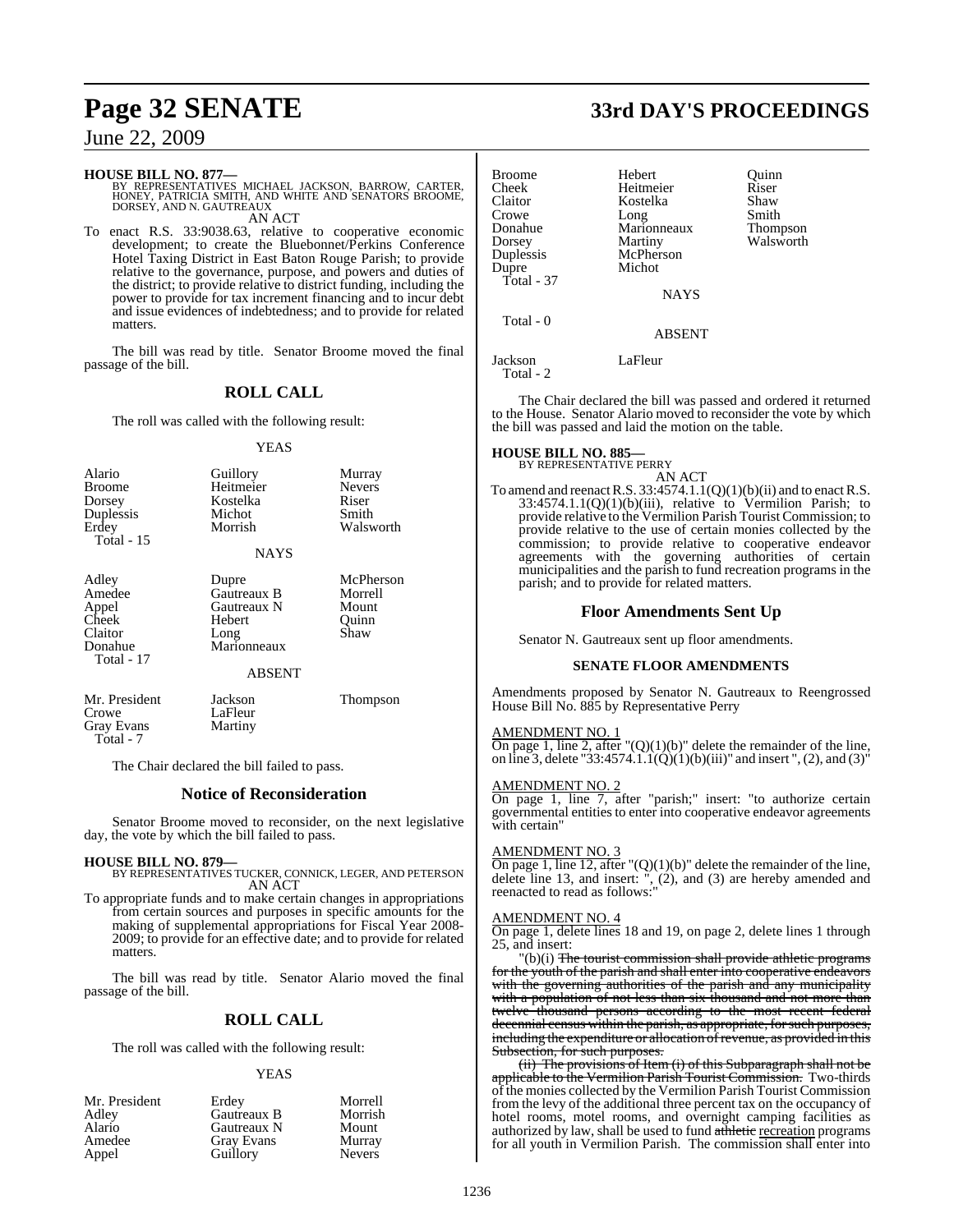# **33rd DAY'S PROCEEDINGS Page 33 SENATE**

# June 22, 2009

a cooperative endeavor with the governing authority of Vermilion Parish and each entity provided for in this Subparagraph to provide for the allocation and expenditure of revenue collected for such purposes. The revenue shall be allocated as follows:

(aa) Twenty-eight and one-half percent shall be allocated to the

city of Abbeville. (bb) Twenty-three and one-half percent shall be allocated to the city of Kaplan.

(cc) Fourteen percent shall be allocated to the North Vermilion Youth Athletic Association.

(dd) Eight percent shall be allocated to the town of Delcambre.

(ee) Eight percent shall be allocated to the town of Erath.

(ff) Eight percent shall be allocated to the town of Gueydan.

(gg) Five percent shall be allocated to the village of Maurice.

(hh) Five percent shall be allocated to the Vermilion Parish Police Jury.

(ii) Any revenue collected by the Vermilion Parish Tourist Commission to fund athletic programs for all youth in Vermilion Parish and not expended prior to the effective date of this Item shall be allocated to the entities provided for in Item (i) of this Subparagraph and shall be used to fund recreation programs in Vermilion Parish as provided in Paragraphs (2) and (3) of this Subsection.

 $\overline{(2)(a)}$  The two-thirds of the proceeds of the tax collected pursuant to this Subsection shall be dedicated for youth athletic **perams** recreation purposes throughout the parish pursuant to Subparagraph  $(b)$  and shall be used as follows:

(i) A minimum of seventy-five percent of the allocations to the governmental entities provided for in such Subparagraph shall be used by each governmental entity to provides funds to any qualified non-profit youth recreation organization within the territorial jurisdiction of the governmental entity which agrees to enter into a cooperative endeavor with the governmental entities agreeing to use such funds for purposes of youth recreation as provided for in this Paragraph. The remaining funds may be used for youth recreation purposes by the governmental entities themselves.

(ii) As used in this Subsection:

(aa) "Youth recreation purposes" means any use of funds which is related to recreation of persons eighteen years of age or younger, including but not limited to the purchase of insurance, uniforms, and athletic equipment and supplies.

((bb) "Qualified non-profit youth recreation organizations" means an organization whose primary function is related to youth recreation purposes and is recognized by the United States Internal Revenue Service as entitled to exemption under Section 501(c)(3) of the United States Internal Revenue Code. The term shall not include any organization which is in default on any filing or payment with or to the state or any of its agencies or political subdivisions and against which an assessment or judgement that is final and nonappealable has been rendered, and remains outstanding, in favor of the state, or any of its agencies, or political subdivisions.

(b)The proceeds of the tax shall be distributed by the governmental entities to the qualified non-profit youth recreation organizations on a pro-rata basis, based upon the number of youth participating in athletic recreational programs on a per capita basis of the organization compared to the total number of youth participating in programs of all the qualified non-profit youth recreation organizations receiving funds from the governmental entity.

 $\left(\frac{b}{b}\right)$  (3) One-third of the proceeds of the tax collected pursuant to this Subsection shall be dedicated for the promotion of tourism, including advertisements promoting festivals and other events within the parish.

(c) None of the proceeds of the tax collected pursuant to this Subsection shall be used or expended for capital outlay purposes

(3) If the tax provided for in this Subsection is not levied within sixty days after July 11, 2005, such failure shall be considered a failure to perform a ministerial duty required by law of public officials. To this end, the district attorney for the parish shall provoke the issuance of a writ of mandamus to compel the appropriate officials to act as provided by law."

On motion of Senator N. Gautreaux, the amendments were adopted.

The bill was read by title. Senator N. Gautreaux moved the final passage of the amended bill.

### **ROLL CALL**

The roll was called with the following result:

### YEAS

Erdey Michot<br>Gautreaux B Morrell

| Mr. President |
|---------------|
| Adley         |
| Alario        |
| Amedee        |
| Appel         |
| Broome        |
| Cheek         |
| Claitor       |
| Crowe         |
| Donahue       |
| Dorsey        |
| Duplessis     |
| Dupre         |
| Total - 38    |
|               |

Gautreaux B Morrell<br>Gautreaux N Morrish Gautreaux N Morris<br>
Grav Evans Mount Gray Evans Mount<br> **American**<br> **American** Application<br>
Guillory Murray<br>
Hebert Nevers Hebert Nevers<br>
Heitmeier Quinn Heitmeier Quinn<br>
Jackson Riser Jackson Riser<br>Kostelka Shaw Kostelka Shaw<br>Long Smith Long Smith<br>Marionneaux Thompson Marionneaux<br>Martiny Walsworth

**NAYS** 

McPherson

### ABSENT

LaFleur Total - 1

Total - 0

The Chair declared the amended bill was passed and ordered it returned to the House. Senator N. Gautreaux moved to reconsider the vote by which the bill was passed and laid the motion on the table.

### **HOUSE BILL NO. 898— (Substitute for House Bill No. 142 by Representative Henry)**

BY REPRESENTATIVE HENRY AN ACT

To amend and reenact R.S. 47:6007, relative to tax credits; to provide relative to the motion picture investor tax credit; to provide for issuance of the tax credit for state-certified productions; to provide for the amount of the tax credit; to provide relative to certain definitions; to provide for certain requirements and limitations; to provide relative to the promulgation of rules; to delete certain provisions relative to the tax credit for statecertified infrastructure projects; to provide for an effective date; and to provide for related matters.

### **Floor Amendments Sent Up**

Senator Adley sent up floor amendments.

### **SENATE FLOOR AMENDMENTS**

Amendments proposed by Senator Adley to Reengrossed House Bill No. 898 by Representative Henry

### AMENDMENT NO. 1

On page 3, delete lines 1 through 4, and insert: "shall mean services procured and performed in the state means an expenditure to lease immovable property located in the state; an expenditure as compensation for services performed in the state; or an expenditure to purchase or lease tangible personal property within the state where the transaction is subject to the state sales or lease tax provisions of Title 47 of the Louisiana Revised Statutes of 1950. A transaction that is subject to the state sales or lease tax provisions of Title 47 of the Louisiana Revised Statutes of 1950 shall include transactions which are also subject to a statutory exclusion or exemption."

### AMENDMENT NO. 2

On page 4, line 5, delete "ten percent"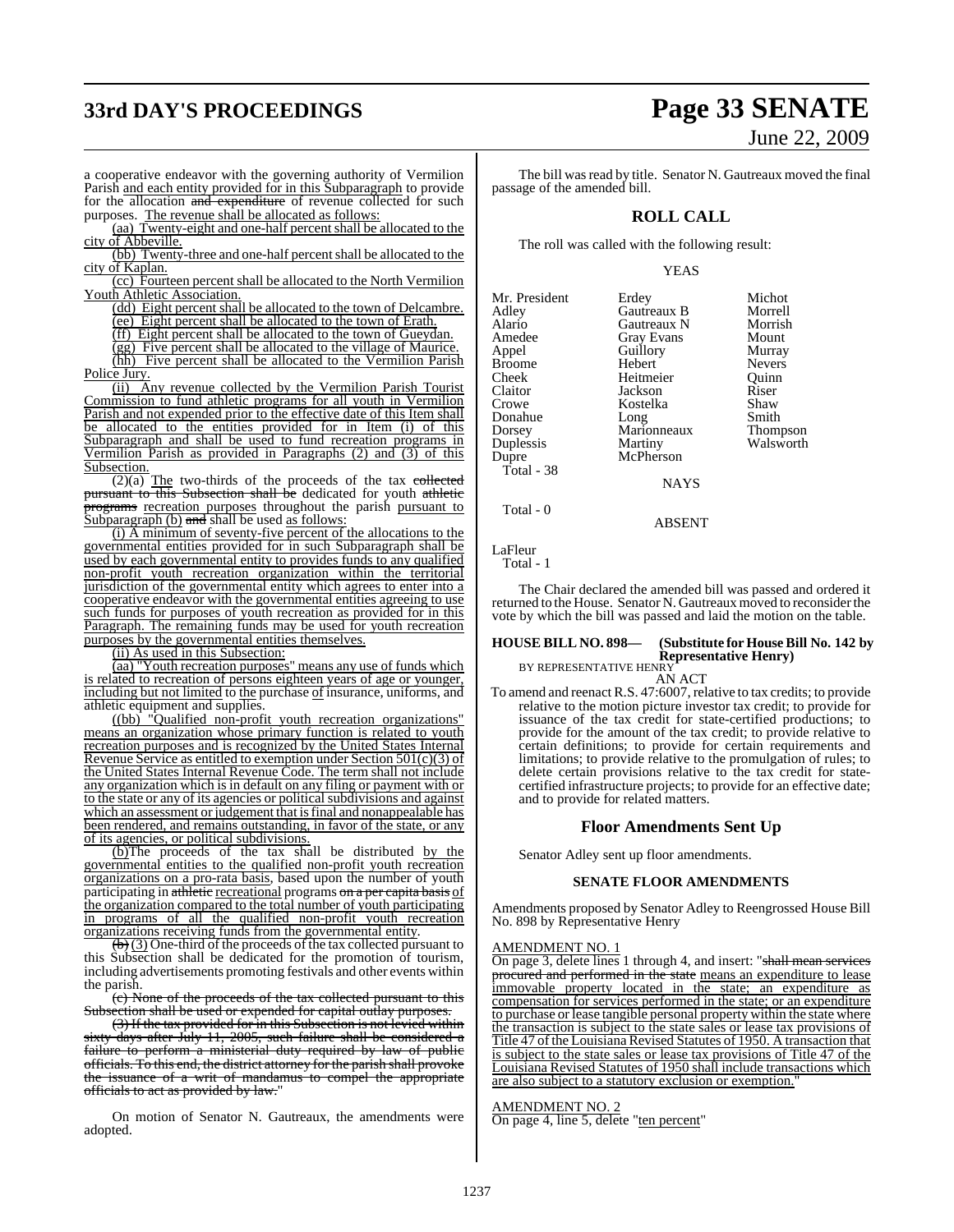# **Page 34 SENATE 33rd DAY'S PROCEEDINGS**

June 22, 2009

### AMENDMENT NO. 3

In Senate Committee Amendment No. 5, proposed by the Senate Committee on Revenue and Fiscal Affairs and adopted by the Senate on June 21, 2009, on page 1, line 26, after "credits" delete the period and insert: "in accordance with the procedures and requirements of Item (i) of this Subparagraph.

On motion of Senator Adley, the amendments were adopted.

### **Floor Amendments Sent Up**

Senator Marionneaux sent up floor amendments.

### **SENATE FLOOR AMENDMENTS**

Amendments proposed by Senator Marionneaux to Reengrossed House Bill No. 898 by Representative Henry

### AMENDMENT NO. 1

On page 3, line 5, change "shall mean" to "means"

AMENDMENT NO. 2 On page 3, line 7, change "shall mean" to "means"

AMENDMENT NO. 3 On page 8, at the beginning of line 3 add "(d)"

AMENDMENT NO. 4 On page 14, line 10, change "0.2" to "Two-tenths of one"

On motion of Senator Marionneaux, the amendments were adopted.

### **Floor Amendments Sent Up**

Senator Quinn sent up floor amendments.

### **SENATE FLOOR AMENDMENTS**

Amendments proposed by Senator Quinn to Reengrossed House Bill No. 898 by Representative Henry

AMENDMENT NO. 1

On page 1, line 2, between "reenact" and "R.S. 47:6007," insert the following: "R.S. 22:832(A) and  $(C)(1)$  and  $(7)$  and"

AMENDMENT NO. 2

On page 1, line 2, change "tax credits;" to "tax credits and reductions;"

AMENDMENT NO. 3

On page 1, line 7, after "projects;" insert the following: "to provide for reduction in certain insurance license taxes based upon certain admitted assets;"

### AMENDMENT NO. 4

On page 17, below line 28, add the following:

"Section 2. R.S. 22:832(A) and  $(C)(1)$  and  $(7)$  are hereby amended and reenacted to read as follows:

§832. Reduction of tax when certain investments are made in Louisiana

A. The amount of the license payable shall be reduced from the amount otherwise fixed in this Part if the payer files a sworn statement with the annual report required by this Part showing as of December thirty-first of the **the end of each fiscal quarter** reporting period that at least the following amounts of the total admitted assets of the payer, less assets in an amount equal to the reserves on its policies issued in foreign countries in which it is authorized to do business and which countries require an investment therein as a condition of doing business, are invested and maintained in qualifying Louisiana investments as hereinafter defined in Subsection C of this Section. **The amount of tax credit granted shall be the average of the percentage of qualifying Louisiana Securities held at the end of each fiscal quarter for the fiscal year.**

\* \* \* C. For the purposes of this Part, "a qualifying Louisiana investment" is hereby defined as:

(1) Certificates of deposit issued **in Louisiana** by any bank or savings and loan association or savings bank, any of which are operating in the state of Louisiana or a trust company operating in the state of Louisiana with a main office or one or more branches where the trust company holds such funds in trust and invests them in certificates of deposit issued by a bank, savings and loan association orsavings bank operating in the state of Louisiana with a main office or one or more branches.

\* \* \* (7) Cash on deposit **in an account in Louisiana** in any bank or savings and loan association, or savings bank, or trust company holding such funds in trust, operating in the state of Louisiana with a main office or one or more branches.

Section 3. The provisions of Section 2 shall become effective on July 1, 2010."

AMENDMENT NO. 5 On page 18, change "Section 2." to "Section 4."

On motion of Senator Quinn, the amendments were adopted.

The bill was read by title. Senator Adley moved the final passage of the amended bill.

### **ROLL CALL**

The roll was called with the following result:

YEAS

| Mr. President | Erdey       | Michot        |
|---------------|-------------|---------------|
| Adley         | Gautreaux B | Morrell       |
| Alario        | Gautreaux N | Morrish       |
| Amedee        | Gray Evans  | Mount         |
| Appel         | Guillory    | Murray        |
| <b>Broome</b> | Hebert      | <b>Nevers</b> |
| Cheek         | Heitmeier   | Ouinn         |
| Claitor       | Jackson     | Riser         |
| Crowe         | Kostelka    | Shaw          |
| Donahue       | Long        | Smith         |
| Dorsey        | Marionneaux | Thompson      |
| Duplessis     | Martiny     | Walsworth     |
| Dupre         | McPherson   |               |
| Total - 38    |             |               |
|               | <b>NAYS</b> |               |
| Total - 0     |             |               |
|               | ABSENT      |               |

LaFleur

```
 Total - 1
```
The Chair declared the amended bill was passed and ordered it returned to the House. Senator Adley moved to reconsider the vote by which the bill was passed and laid the motion on the table.

### **HOUSE BILL NO. 902— (Substitute for House Bill No. 38 by Representative Arnold)** BY REPRESENTATIVE ARNOLD

AN ACT To amend and reenact R.S. 47:1705(B)(1) and (2)(a) and (b), relative to ad valorem taxes; to limit the ability of a taxing authority to increase ad valorem tax millages; to provide for limitations on millage increases by taxing authorities with governing authorities whose membership is not elected; and to provide for related matters.

The bill was read by title. Senator Donahue moved the final passage of the bill.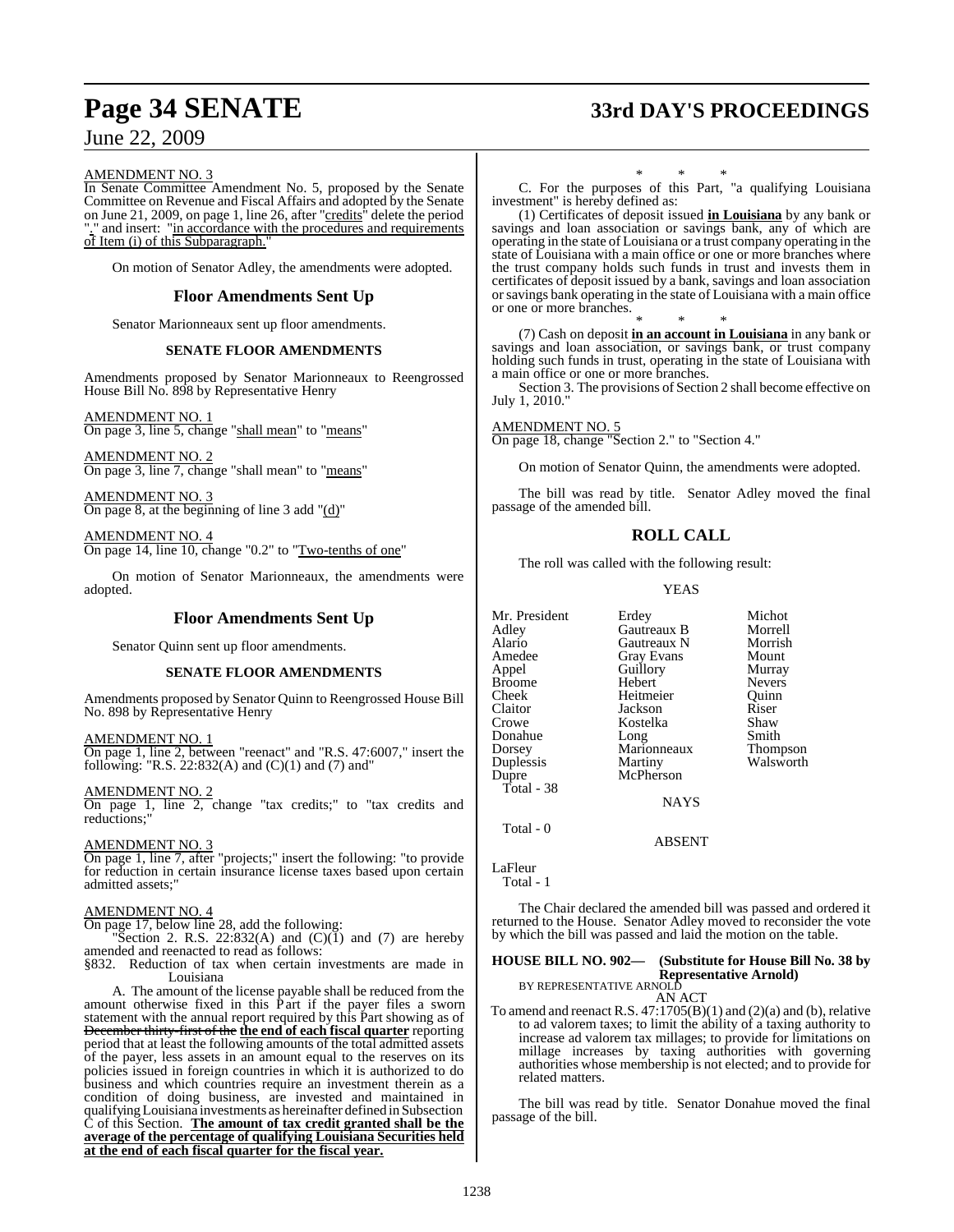## **33rd DAY'S PROCEEDINGS Page 35 SENATE**

### **ROLL CALL**

The roll was called with the following result:

### YEAS

| Mr. President<br>Adley<br>Alario<br>Amedee<br>Appel<br><b>Broome</b><br>Cheek<br>Claitor<br>Crowe<br>Donahue<br>Dorsey<br>Duplessis<br>Dupre<br>Total - 37 | Erdey<br>Gautreaux B<br><b>Gautreaux N</b><br><b>Gray Evans</b><br>Guillory<br>Hebert<br>Heitmeier<br>Jackson<br>Kostelka<br>Long<br>Marionneaux<br>Martiny<br>McPherson | Morrell<br>Morrish<br>Mount<br>Murray<br><b>Nevers</b><br>Ouinn<br>Riser<br>Shaw<br>Smith<br><b>Thompson</b><br>Walsworth |
|------------------------------------------------------------------------------------------------------------------------------------------------------------|--------------------------------------------------------------------------------------------------------------------------------------------------------------------------|---------------------------------------------------------------------------------------------------------------------------|
|                                                                                                                                                            | NAYS                                                                                                                                                                     |                                                                                                                           |

Total - 0

ABSENT

LaFleur Michot Total - 2

The Chair declared the bill was passed and ordered it returned to the House. Senator Donahue moved to reconsider the vote by which the bill was passed and laid the motion on the table.

### **HOUSE BILL NO. 903— (Substitute for HouseBill No. 375 by Representative Arnold)** BY REPRESENTATIVE ARNOLD

A JOINT RESOLUTION

Proposing to amend Article VII, Section 23(C) and to add Article VII, Section 18(H) of the Constitution of Louisiana, relative to the levy of ad valorem property tax by taxing authorities; to further limit certain taxing authorities' power to increase millage rates without voter approval; to require the election for approving ad valorem property tax levies or renewals of certain taxing authorities to occur only at certain elections; and to specify an election for submission of the proposition to electors and provide a ballot proposition.

### **Floor Amendments Sent Up**

Senator Cheek sent up floor amendments.

### **SENATE FLOOR AMENDMENTS**

Amendments proposed by Senator Cheek to Reengrossed House Bill No. 903 by Representative Arnold

### AMENDMENT NO. 1

In Senate Committee Amendment No.6 proposed by the Senate Committee on Revenue and Fiscal Affairs and adopted by the Senate on June 21, 2007, on page 1, line 16, after "districts" insert "or ports, port harbor, and terminal districts,

### AMENDMENT NO. 2

In Senate Committee Amendment No.7 proposed by the Senate Committee on Revenue and Fiscal Affairs and adopted by the Senate on June 21, 2007, on page 1, line 22, after "districts" insert "or ports, port harbor, and terminal districts,"

On motion of Senator Cheek, the amendments were adopted.

The bill was read by title. Senator Donahue moved the final passage of the amended bill.

# June 22, 2009

### **ROLL CALL**

The roll was called with the following result:

YEAS

| Mr. President          | Erdey             | Michot        |
|------------------------|-------------------|---------------|
| Adlev                  | Gautreaux B       | Morrell       |
| Alario                 | Gautreaux N       | Morrish       |
| Amedee                 | <b>Gray Evans</b> | Mount         |
| Appel                  | Guillory          | <b>Nevers</b> |
| Broome                 | Hebert            | Quinn         |
| Cheek                  | Heitmeier         | Riser         |
| Claitor                | Jackson           | Shaw          |
| Crowe                  | Kostelka          | Smith         |
| Donahue                | Long              | Thompson      |
| Dorsey                 | Marionneaux       | Walsworth     |
| Duplessis              | Martiny           |               |
| Dupre                  | McPherson         |               |
| Total - 37             |                   |               |
|                        | <b>NAYS</b>       |               |
| Total - 0              |                   |               |
|                        | <b>ABSENT</b>     |               |
| LaFleur<br>Total - $2$ | Murray            |               |

The Chair declared the amended bill was passed and ordered it returned to the House. Senator Donahue moved to reconsider the vote by which the bill was passed and laid the motion on the table.

### **Motion to Make Special Order**

**HOUSE BILL NO. 881—**

BY REPRESENTATIVE FANNIN AN ACT

To appropriate funds and tomake certain reductions in appropriations from certain sources to be allocated to designated agencies and purposes in specific amounts for the making of supplemental appropriations and reductionsforsaid agencies and purposesfor Fiscal Year 2008-2009; and to provide for related matters.

On motion of Senator Michot, House Bill No. 881, which is on Third Reading and Final Passage, was made Special Order ofthe Day No. 3 on Monday, June 22, 2009.

### **Rules Suspended**

Senator Appel asked for and obtained a suspension of the rules to take up at this time:

### **House Bills and Joint Resolutions on Third Reading and Final Passage, Ordered Subject to Call**

### **Called from the Involuntary Calendar**

Senator Appel moved to call House Bill No. 779 from the Involuntary Calendar for which a record vote is required.

## **HOUSE BILL NO. 779—** BY REPRESENTATIVE TUCKER

- AN ACT
- To amend and reenact R.S. 34:1(A) through (H) and 21(A), relative to the Board of Commissioners of the Port of New Orleans; to provide relative to the members of the Board of Commissioners; to provide for their appointment and term of office; to provide relative to the territorial jurisdiction of the Port of New Orleans; to provide for financial disclosure; and to provide for related matters.

Senator Crowe objected.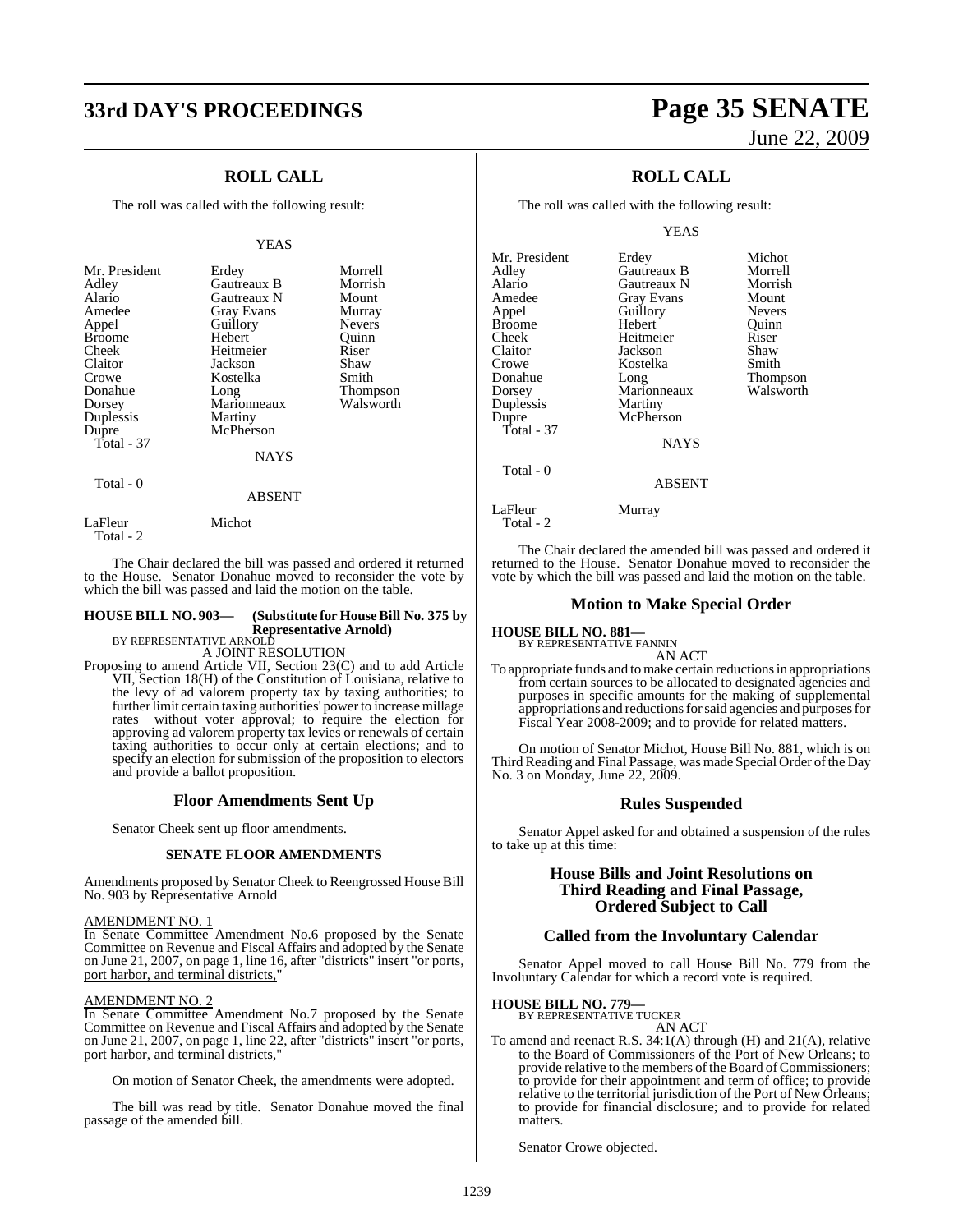### **ROLL CALL**

The roll was called with the following result:

### YEAS

| Mr. President<br>Appel<br>Cheek<br>Donahue<br>Dorsey<br>Total $-13$ | Duplessis<br>Heitmeier<br>Martiny<br>Michot<br>Morrell<br>NAYS         | Murray<br>Ouinn<br><b>Thompson</b>          |
|---------------------------------------------------------------------|------------------------------------------------------------------------|---------------------------------------------|
| Adley<br>Alario<br><b>Broome</b><br>Crowe<br>Dupre<br>Total - $14$  | Gautreaux N<br>Guillory<br>Hebert<br>Kostelka<br>Long<br><b>ABSENT</b> | McPherson<br>Mount<br><b>Nevers</b><br>Shaw |
| Amedee<br>Claitor<br>Erdey                                          | <b>Gray Evans</b><br>Jackson<br>LaFleur                                | Morrish<br>Riser<br>Smith                   |

The Chair declared the Senate refused to call the bill from the Involuntary Calendar.

Gautreaux B Marionneaux Walsworth

### **Rules Suspended**

Senator Marionneaux asked for and obtained a suspension of the rules to take up at this time:

### **House Bills and Joint Resolutions on Third Reading and Final Passage, Subject to Call**

### **Called from the Calendar**

Senator Marionneaux asked that House Bill No. 447 be called from the Calendar.

### **HOUSE BILL NO. 447—**

Total - 12

BY REPRESENTATIVE THIBAUT AND SENATOR MARIONNEAUX AN ACT

To repeal R.S. 13:974, relative to court reporters in the Eighteenth Judicial District; to repeal provisions providing for duties, qualifications of office, salary, transcription fees, and bond requirements applicable only to the Eighteenth Judicial District.

The bill was read by title. Senator Marionneaux moved the final passage of the bill.

### **ROLL CALL**

The roll was called with the following result:

### YEAS

| Mr. President | Gautreaux B | Morrish       |
|---------------|-------------|---------------|
| Adley         | Gautreaux N | Mount         |
| Alario        | Hebert      | Murray        |
| Amedee        | Heitmeier   | <b>Nevers</b> |
| <b>Broome</b> | Jackson     | Ouinn         |
| Cheek         | Kostelka    | Riser         |
| Crowe         | Long        | Shaw          |
| Donahue       | Marionneaux | Smith         |

# **Page 36 SENATE 33rd DAY'S PROCEEDINGS**

| Dorsey<br>Duplessis<br>Dupre<br>Erdey<br>Total - 34 | Martiny<br>McPherson<br>Michot<br>Morrell<br><b>NAYS</b> | Thompson<br>Walsworth |
|-----------------------------------------------------|----------------------------------------------------------|-----------------------|
| Total - 0                                           | <b>ABSENT</b>                                            |                       |
| Appel<br>Claitor                                    | <b>Gray Evans</b><br>Guillory                            | LaFleur               |

The Chair declared the bill was passed and ordered it returned to the House. Senator Marionneaux moved to reconsider the vote by which the bill was passed and laid the motion on the table.

### **Called from the Calendar**

Senator Guillory asked that House Bill No. 62 be called fromthe Calendar.

Total - 5

**HOUSE BILL NO. 62—** BY REPRESENTATIVE BURRELL AN ACT

To amend and reenact R.S. 15:828(B), relative to additional good time; to provide for the awarding of one hundred eighty days of good time for satisfactory participation in approved certified treatment and rehabilitation programs; and to provide forrelated matters.

### **Floor Amendments Sent Up**

Senator Guillory sent up floor amendments.

### **SENATE FLOOR AMENDMENTS**

Amendments proposed by Senator Guillory to Engrossed House Bill No. 62 by Representative Burrell

### AMENDMENT NO. 1

On page 1, line 2, between "R.S. 15:828(B)" and the comma "," insert the following: ", 1199.3(7), 1199.4(C), (D)(introductory paragraph), (E) (introductory paragraph), and (G), 1199.5(C)(2) and  $(F)(1)$ (introductory paragraph), 1199.6(A)(1), (B)(introductory paragraph) and (C),  $1199.9(B)$ ,  $1199.10(B)(1)$  and (H),  $1199.11$ , 1199.12(D)(2), (3), and (4) and (E), to enact R.S. 15:1199.3(8), 1199.4(D)(7) and (E)(6), and 1199.5(F)(1)(d), and to repeal R.S.  $15:1199.5(F)(7)$ 

### AMENDMENT NO. 2

On page 1, line 3, change "additional good time" to "incarceration"

### AMENDMENT NO. 3

On page 1, line 4, between "programs;" and "and" insert the following: "to provide that inmates who are participating in the inmate rehabilitation and workforce development program are eligible to participate in inmate workforce work release; to increase the number of members and the composition of the inmate rehabilitation and workforce development advisory council; to provide for a quorum of the council; to authorize the adoption of regulations for implementation of the Inmate Rehabilitation and Workforce Development Act; to provide for apprenticeships and other on-the-job training opportunities; to remove requirement that rules be adopted pursuant to the Administrative Procedure Act; to remove requirement that the department report cooperative endeavors or contracts regarding studies or reports to the Legislative Fiscal Office; to repeal requirement that the department submit an annual report to the legislative auditor; to provide for the awarding of credit for participation in certain workforce development work release programs; to provide relative to release and parole upon completion of one-year work release program;"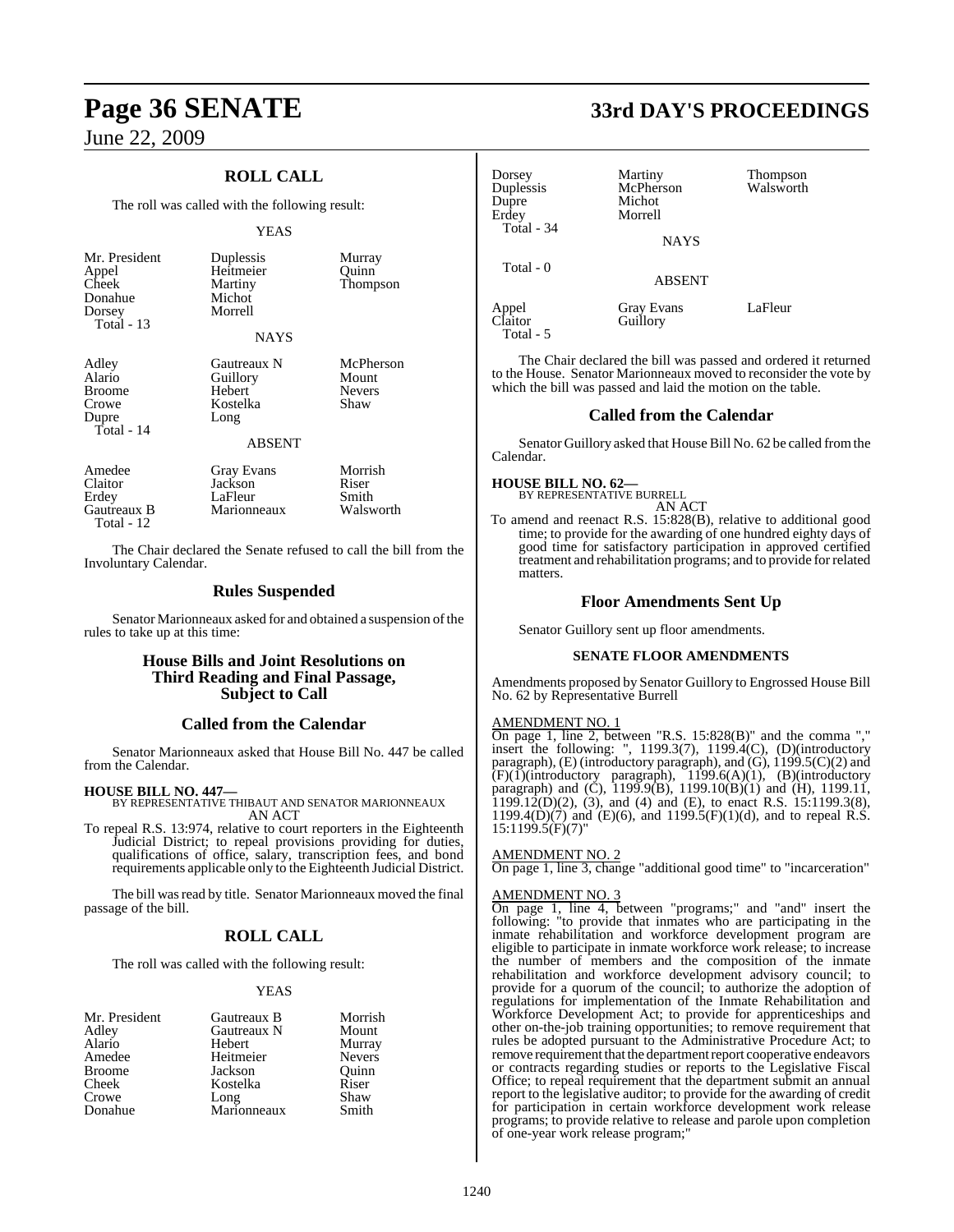# **33rd DAY'S PROCEEDINGS Page 37 SENATE**

# June 22, 2009

AMENDMENT NO. 4

On page 1, line 7, change "is hereby amended and reenacted" to ",  $1199.3(7)$ ,  $1199.4(C)$ ,  $(D)$ (introductory paragraph),  $(E)$ (introductory paragraph),and (G), 1199.5(C)(2) and (F)(1)(introductory paragraph), 1199.6(A)(1), (B)(introductory paragraph), and (C),  $1199.9(B)$ ,  $1199.10(B)(1)$  and (H),  $1199.1\overline{1}$ ,  $1199.1\overline{2}(D)(2)$ , (3), and (4) and (E) are hereby amended and reenacted and 1199.3(8), 1199.4(D)(7) and  $(E)(6)$ , and 1199.5 $(F)(1)(d)$  are hereby enacted"

### AMENDMENT NO. 5

On page 2, after line 5, insert the following:

"§1199.3. Definitions

As used in this Part, the following words have the following meanings:

\* \* \* (7) "Workforce development work release" means a program for on-the-job training of inmates who are participating in or have completed the inmate rehabilitation and workforce development program authorized by the provisions of this Part.

(8) "Certification" means a certificate or certification received from an industry recognized organization or a Work Ready Certificate from the Louisiana Workforce Commission or a competency certification developed by the department.<br>§1199.4. Inmate Rehabilitation and Workforce

Inmate Rehabilitation and Workforce Development Advisory Council; creation; members; powers and duties

\* \* \* C. The council shall be comprised of eleven thirteen members. D. Six Seven members of the council shall be comprised as follows:

\* \* \* (7) The secretary of the Department of Social Services, or his designee.

 $\overline{E}$ . The governor shall appoint five six members in accordance with the following provisions:

\* \* \* (6) One member shall be appointed from a list of three members nominated by the Louisiana Chaplains' Association.

\* \* \* G. Six Seven members shall constitute a quorum, and all actions of the council shall require the affirmative vote of at least six members the majority of the members present.

 $*$  \* \*  $*$ 

\* \* \* §1199.5. Administration of program; purposes

C.

\* \* \* (2) Should the department enter into cooperative endeavors or contracts or receive studies or reports as provided in Paragraph (1) of this Subsection, it shall transmit the summary and the reports to the House Committee on the Administration of Criminal Justice and the Senate Committee on Judiciary B, the Legislative Fiscal Office, and the persons or entities which made the recommendations by April on or before March first of each year.

\* \* \* F. In the administration of this program, the secretary, with the assistance of the council shall:

(1) Make an annual report to the legislature on or before March first each year to the House Committee on the Administration of Criminal Justice and the Senate Committee on Judiciary B regarding the program. The report shall include at a minimum: \* \* \*

(d) A copy of any regulation adopted to implement the provisions of the program including any subsequent changes to the regulation.

\* \* \* §1199.6. Rulemaking Adoption of regulations

A.(1) The secretary, with the advice of the council, shall adopt rules regulations necessary to implement the provisions of this Part.

\* \* \* B. The rules regulations shall include but not be limited to:

\* \* \* C. All rules shall be adopted pursuant to the provisions of the Administrative Procedure Act and shall be subject to legislative oversight by A copy of any regulation adopted to implement the provisions of this Part shall be submitted to the House Committee on the Administration of Criminal Justice and the Senate Committee on Judiciary B.

\* \* \* §1199.9. Workforce development work release for participants and graduates of program administered by the department \* \* \*

B. Workforce development work release shall be for inmates who have graduated from the inmate rehabilitation and workforce development program and have been certified or licensed as skilled craftsmen, or who are participating in the inmate rehabilitation and workforce development program and are working toward licensing or certification as a skilled craftsman pursuant to R.S. 15:1199.12. \* \* \*

§1199.10. Workforce development work release for participants and graduates of the program administered by the sheriff \* \* \*

B.(1) Only an inmate who Inmates sentenced to the department and housed in other facilities as provided for in Subsection A of this Section shall be eligible to participate in workforce development work release pursuant to R.S. 15:1199.12 or a workforce development work release program administered by the sheriff provided the inmate has graduated fromthe inmate rehabilitation and workforce development program and obtained the proper certification or licensing as a skilled craftsman, may participate in a workforce development work release program administered by the sheriff or is participating in the inmate rehabilitation and workforce development program and is working toward licensing or certification as a skilled craftsman.

\* \* \* H. Deductions for room, board, and other administrative costs expenses listed in Subsection F of this Section resulting from participation in a workforce development work release program authorized by this Section shall not exceed seventy-five percent of the wages received by an inmate.

§1199.11. Traditional work release programs not affected

Participation in workforce development work release programs as authorized by the provisions ofR.S. 15:1199.9 and 1199.10 shall not be construed to prohibit an inmate from participating in a work release program authorized by the provisions of R.S. 15:711 or 1111 if the inmate is otherwise eligible for participation. However, only those inmates who have graduated from the program and have been certified or licensed as skilled craftsmen or those inmates who are participating in the inmate rehabilitation and workforce development programand are working toward licensing or certification as a skilled craftsman pursuant to R.S. 15:1199.12 may participate in workforce development work release as authorized by the provisions of R.S. 15:1199.9 and 1199.10.

§1199.12. Program duration; development; selection of craft \* \* \*

D.

\* \* \* (2) Upon completion of the one-year intensive training program, the inmate shall qualify for any necessary examination to become a skilled craftsman continuing training, if available, including workforce development, work release apprenticeship, or similar on-the-job training that leads to the fulfillment of the requirements for licensing or certification in the selected craft, to the extent and in the manner permitted by regulations adopted by the department.

(3) The inmate shall take any necessary examination required or certification or licensing as a skilled craftsman in the selected craft if the inmate fulfills all requirements for taking the examination.

(4) Upon successful completion of any certification or licensing as a skilled craftsman, the inmate shall begin a one-year workforce development work release program. The department may by rule provide for the crediting of work release pursuant to the provisions of this Subsection toward this requirement.

E. Upon completion of the one-year workforce development work release program, the inmate shall be placed upon supervised parole released on his diminution of sentence release date and placed under good time parole supervision for the remainder of his sentence. It shall be a an additional condition of the inmate's supervised parole that he maintain employment as a skilled craftsman at a location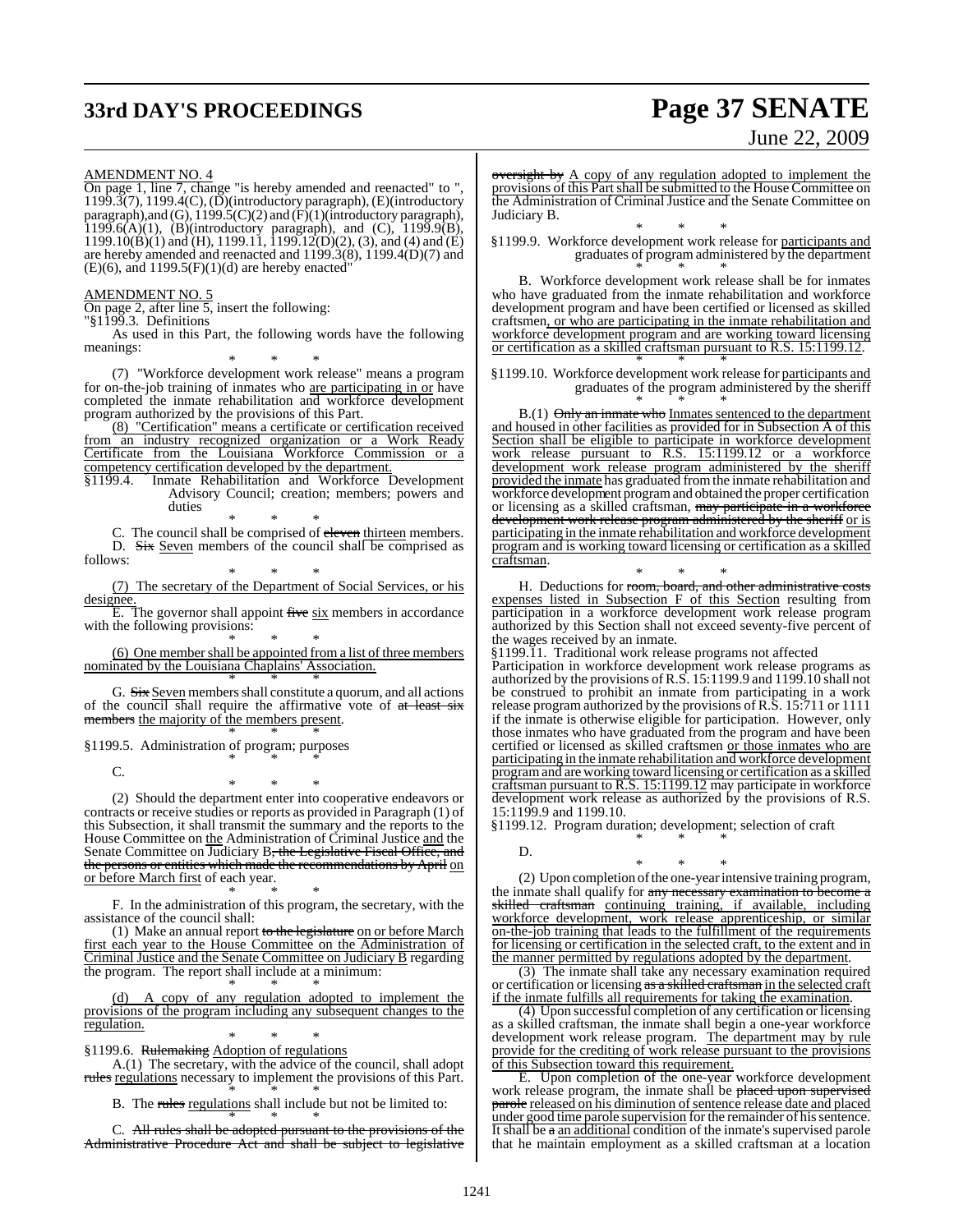# **Page 38 SENATE 33rd DAY'S PROCEEDINGS**

June 22, 2009

approved by the department, unless extenuating circumstances prevent such employment. \* \* \*

Section 2. R.S.  $15:1199.5(F)(7)$  is hereby repealed in its entirety.

Section 3. If any provision or item of an act, or the application thereof, is held invalid, such invalidity shall not affect other provisions, items, or applications of the act which can be given effect without the invalid provision, item, or application."

On motion of Senator Guillory, the amendments were adopted.

### **Floor Amendments Sent Up**

Senator Guillory sent up floor amendments.

### **SENATE FLOOR AMENDMENTS**

Amendments proposed by Senator Guillory to Engrossed House Bill No. 62 by Representative Burrell

### AMENDMENT NO. 1

On page 1, line 2, change "R.S. 15:828(B)" to the following: "R.S.  $15:\overline{7}11\overline{(G)}$  and  $(H)$ ,  $827\overline{(A)}(4)$ ,  $828\overline{(B)}$ ,  $893.1(1)$  and  $1111\overline{(B)}$ ,  $(C)$ , (E), (F)(introductory paragraph), (H), (I), (J), and (K), to enact R.S. 15:1111(L), and to repeal R.S. 15:1135"

### AMENDMENT NO. 2

On page 1, line 2, change "additional good time" to "incarceration"

### AMENDMENT NO. 3

On page 1, line 4, between "programs;" and "and" insert the following: "to provide that inmates convicted of violations of controlled dangerous substances law are eligible to participate in work release programs if otherwise eligible and approved by the sheriff or the department of corrections; to provide that inmates convicted of certain offenses are eligible to participate in work release programs during the last twelve months of their term of incarceration if otherwise eligible and approved by the department or the sheriff; to provide that deductions for work release expenses shall not exceed fifty percent of the wages received by the inmate in work release programs operated by the department; to authorize certain inmates participating in work release programs to depart from the state; to provide for technical changes; to provide relative to the collection and accounting of wages of inmates; to provide that inmates participating in work release programs shall not be permitted to work on a job or project involved in a labor dispute; to repeal provisions of law providing for work release programs for inmates at a community rehabilitation center; to provide that inmates convicted of controlled dangerous substances violations are eligible to be assigned to the J. Levy Dabadie Correctional Center;"

### AMENDMENT NO. 4

On page 1, line 7, change "R.S. 15:828(B) is hereby amended and reenacted" to "R.S. 15:711(G) and (H), 827(A)(4), 828(B), 893.1(1),  $1111(B)$ , (C), (E), (F)(introductory paragraph), (H), (I), (J), and (K) are hereby amended and reenacted and R.S. 15:1111(L) is hereby enacted"

### AMENDMENT NO. 5

On page 1, between lines 7 and 8, insert the following: "§711. Work release program

\* \* \* G.(1) Notwithstanding the provisions of Subsection B of this Section or any other law to the contrary, any inmate who has been convicted for first degree murder (R.S. 14:30), second degree murder (R.S. 14:30.1), aggravated rape (R.S. 14:42), attempted aggravated rape (R.S. 14:27 and 42), forcible rape (R.S. 14:42.1), aggravated kidnapping (R.S. 14:44), aggravated arson (R.S. 14:51), armed robbery (R.S. 14:64), attempted murder (R.S. 14:27 and 29), attempted armed robbery (R.S. 14:27 and 64), and persons sentenced as habitual offenders under R.S. 15:529.1 shall be prohibited from participation in a work release program except during the last six months of their terms. Any inmate who has been convicted of

forcible rape (R.S. 14:42.1), aggravated arson (R.S. 14:51), armed robbery (R.S. 14:64), attempted murder (R.S. 14:27 and 29), attempted armed robbery (R.S. 14:27 and 64), and persons sentenced as habitual offenders under R.S. 15:529.1 shall be eligible to participate in a work release program during the last six months of their terms. Notwithstanding the provisions of this Section and unless the inmate is eligible at an earlier date, those inmates who have served a minimum of fifteen years in the custody of the department or the sheriff for those crimes enumerated in this Section, shall be eligible to participate in a work release program during the last twelve months of their term.

(2) No Any inmate convicted of producing, manufacturing, distributing, or dispensing, or possession with intent to produce, manufacture, distribute, or dispense a controlled dangerous substance classified in Schedule I or Schedule II of R.S. 40:964 shall be prohibited from participation in the work release program eligible to participate in the work release program if the inmate is otherwise in compliance with the standards for work release.

H. No inmate employed in the work release program shall be employed in a position which would necessitate his departure from the state except for those inmates assigned to work release programs who are employed in industries off the coast of Louisiana. \* \* \*

### §827. Duties of Department of Public Safety and Corrections

A. In addition to other duties imposed upon the department it shall be the duty of the department to:

\* \* \* (4) Establish rules and regulations for the detection of controlled dangerous substances upon the person or in the blood stream of inmates returning from any labor detail, pass, furlough, or emergency leave which required the inmate to leave the grounds of a correctional institution under the jurisdiction of the department. The methods which may be employed for the detection of controlled dangerous substances may include but are not limited to the use of a police dog trained to detect controlled dangerous substances and analysis of the inmate's breath or urine. If an inmate is found to be under the influence or in possession of a controlled dangerous substance upon returning to the facility from any labor detail, pass, furlough, or emergency leave, then the inmate shall be ineligible for Work Training Facility North.

\* \* \*"

### AMENDMENT NO. 6

On page 2, after line 5, insert the following:

"§893.1. Inmates who may not be assigned to J. Levy Dabadie Correctional Center

The Department of Public Safety and Corrections, corrections services, shall not assign any inmate included in the categories listed below to serve any portion of his term at the correctional institution at J. Levy Dabadie Correctional Center:

(1) Inmates who have been convicted of first or second degree murder, aggravated rape, aggravated kidnapping, or armed robbery, distribution of a controlled dangerous substance other than marijuana, aggravated arson, a sex offense as defined in R.S. 15:541, or distribution of a controlled dangerous substance other than marijuana, except any person convicted of distribution of cocaine where the offense of conviction involves less than twenty-eight grams.

### \* \* \* §1111. Work release program

\* \* \* B. The department shall establish rules for the administration of the work release programand shall determine those inmates who may participate in the release program. Any convict inmate sentenced to imprisonment at hard labor shall be eligible at any time during his sentence to participate in the work release program, subject to the provisions of this Part. If any inmate violates the conditions prescribed by the department, his work release privileges may be withdrawn. Failure to report to or return from the planned employment shall be considered an escape under the provisions of R.S. 14:110. The department may approve as work release privileges, placement in universities, colleges, technical, vocational or trade schools, or in sheltered workshops or in training programs designed to improve the skills and abilities of the inmate.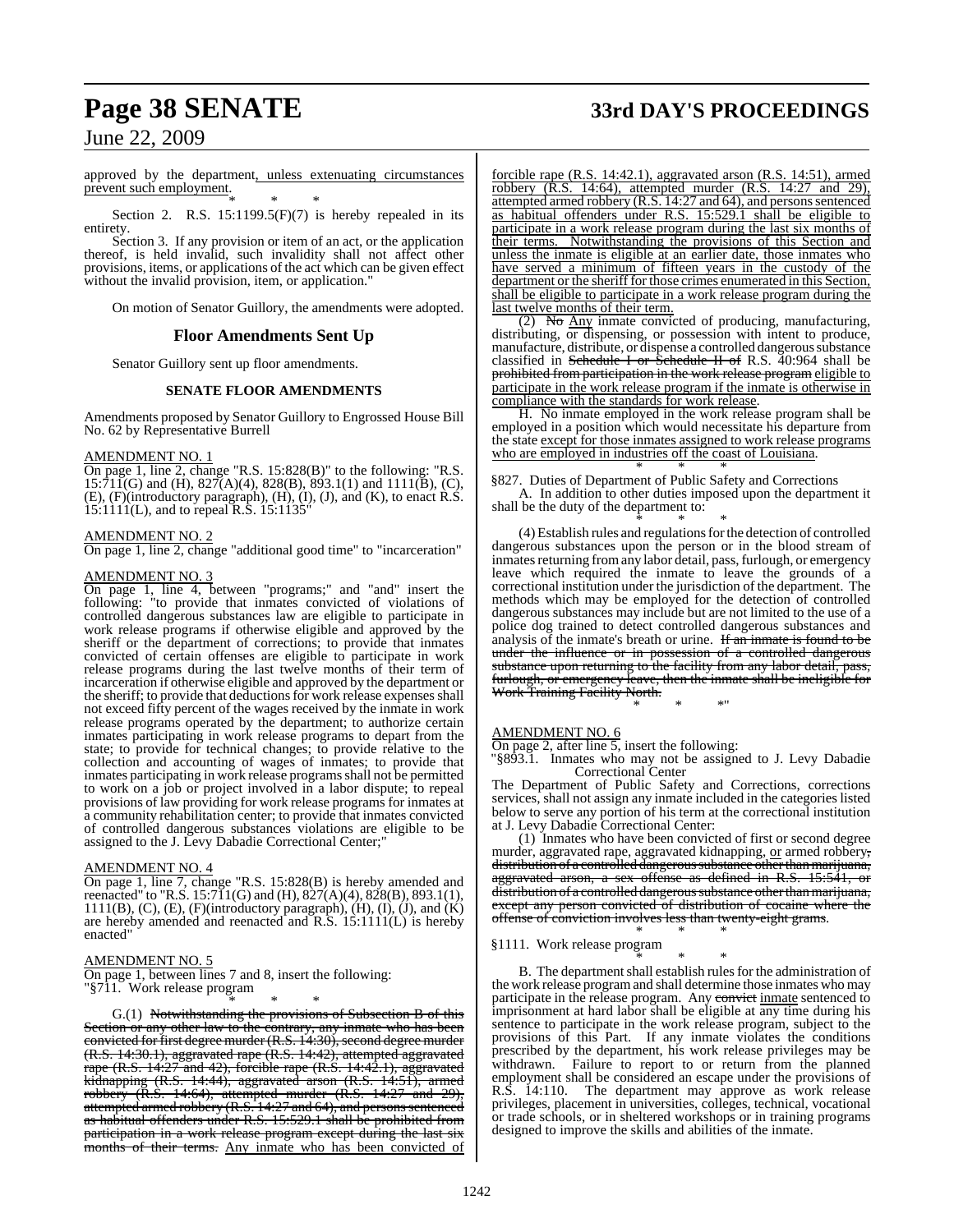# **33rd DAY'S PROCEEDINGS Page 39 SENATE**

# June 22, 2009

C. The department shall designate and adapt facilities for the purpose of <del>quartering</del> housing inmates with work release privileges or it may arrange and contract for other facilities, including but not limited to portions of parish jails for inmates employed in the area. No inmate shall be granted work release privileges until: (1) such suitable quarters have been provided in the area of accepted or preferred employment or educational or training placement, and (2) a position of employment or educational or training placement is available for the inmate.

\* \* \* E. The wages of any inmate so employed shall be collected by the director of institutions or by his designated agent, and the director shall deposit the same agency or organization operating the work release program and deposited in a public banking institution and keep a ledger showing the financial status of each inmate on the program. An accurate account of the financial status of each inmate shall be maintained and shall be subject to the approval of the secretary of the department.

F. The wages of any such inmate shall be disbursed by the department for the following purposes and in the order stated, subject to the approval of the secretary of the department: \* \* \*

H. No provision of this Act shall be construed to repeal the provisions of R.S. 15:855.1 or of R.S. 15:855.2. Deductions for room, board, and other administrative costs resulting from participation in a work release program authorized by this Section shall not exceed fifty percent of the wages received by the inmate.

I.(1) Notwithstanding the provisions of Subsection B of this Section or any other law to the contrary, any inmate who has been convicted of first degree murder (R.S. 14:30), second degree murder (R.S. 14:30.1), aggravated rape (R.S. 14:42), attempted aggravated rape (R.S. 14:27 and 42), forcible rape (R.S. 14:42.1), aggravated kidnapping (R.S. 14:44), aggravated arson (R.S. 14:51), armed robbery (R.S. 14:64), attempted murder (R.S. 14:27 and 29), attempted armed robbery (R.S. 14:27 and 64), and persons sentenced as habitual offenders under R.S. 15:529.1 shall be prohibited from participation in the work release program except during the last six months of their terms. Any inmate who has been convicted of forcible rape (R.S. 14:42.1), aggravated arson (R.S. 14:51), armed robbery (R.S. 14:64), attempted murder (R.S. 14:27 and 29), attempted armed robbery (R.S. 14:27 and 64), and persons sentenced as habitual offenders under R.S. 15:529.1 shall be eligible to participate in a work release program during the last six months of their terms. Notwithstanding the provisions of this Section and unless the inmate is eligible at an earlier date, those inmates who have served a minimum of fifteen years in the custody of the department for those crimes enumerated in this Section, shall be eligible to participate in a work release program during the last twelve months of their term.

(2) No Any inmate convicted of producing, manufacturing, distributing, or dispensing or possession with intent to produce, manufacture, distribute, or dispense a controlled dangerous substance classified in Schedule I or Schedule II of R.S. 40:964 shall be prohibited from participation in the work release program eligible to participate in the work release program if the inmate is otherwise in compliance with the standards for work release.

J. No inmate employed in the work release program shall be employed in a position which would necessitate his departure from the state, except for those inmates assigned to work release programs who are employed in industries off the coast of Louisiana.

K. The Department of Corrections department shall compile statistical data on the incidence of work release violations by participating inmates. Violations shall include the commission of new offenses as well as any transgressions that result in disciplinary action or removal from the program. The data shall indicate the nature of the incident, the age of the offender, his original offense, the length of his sentence, his prior criminal record, and any other characteristic found to be predictive of success or failure. This information shall be used by the department to guide it in formulating programpolicies and eligibility standards and shall be available to the legislature upon request.

L. In no case shall inmates participating in a work release programbe authorized or permitted to work or to continue to work on a project or job involved in a labor dispute.

Section 2. R.S. 15:1135 is hereby repealed in its entirety. Section 3. If any provision or item of an act, or the application thereof, is held invalid, such invalidity shall not affect other provisions, items, or applications of the act which can be given effect without the invalid provision, item, or application."

On motion of Senator Guillory, the amendments were adopted.

### **Floor Amendments Sent Up**

Senator Adley sent up floor amendments.

### **SENATE FLOOR AMENDMENTS**

Amendments proposed by Senator Adley to Engrossed House Bill No. 62 by Representative Burrell

### AMENDMENT NO. 1

On page 2, line 4, between "Subsection" and the period "." insert " but no offender shall receive more than five hundred forty days total good time for program participation"

On motion of Senator Adley, the amendments were adopted.

The bill was read by title. Senator Martiny moved the final passage of the amended bill.

### **ROLL CALL**

The roll was called with the following result:

YEAS

| Mr. President<br>Adlev<br>Alario<br>Amedee<br>Appel<br><b>Broome</b><br>Cheek<br>Crowe<br>Donahue<br>Total - 27 | Dorsey<br>Duplessis<br>Dupre<br>Gautreaux B<br><b>Gray Evans</b><br>Guillory<br>Heitmeier<br>Jackson<br>Long | Martiny<br>McPherson<br>Michot<br>Morrell<br>Morrish<br>Murray<br><b>Nevers</b><br>Quinn<br>Thompson |
|-----------------------------------------------------------------------------------------------------------------|--------------------------------------------------------------------------------------------------------------|------------------------------------------------------------------------------------------------------|
|                                                                                                                 | <b>NAYS</b>                                                                                                  |                                                                                                      |
| Claitor<br>Erdev<br>Gautreaux N<br>Total - 9                                                                    | Hebert<br>Kostelka<br>Mount<br><b>ABSENT</b>                                                                 | Riser<br>Shaw<br>Walsworth                                                                           |
| LaFleur<br>Total - 3                                                                                            | Marionneaux                                                                                                  | Smith                                                                                                |

The Chair declared the amended bill was passed and ordered it returned to the House. Senator Martiny moved to reconsider the vote by which the bill was passed and laid the motion on the table.

### **Called from the Calendar**

Senator Martiny asked that House Bill No. 123 be called from the Calendar at this time for its reconsideration.

### **HOUSE BILL NO. 123—** BY REPRESENTATIVE WOOTON

AN ACT

To enact R.S. 27:306(A)(5)(d), relative to video draw poker devices; to provide that the owner or lessor of a qualified truck stop facility may close the restaurant at a qualified truck stop facility during a legal holiday; and to provide for related matters.

The bill was read by title. Senator Martiny moved the final passage of the bill.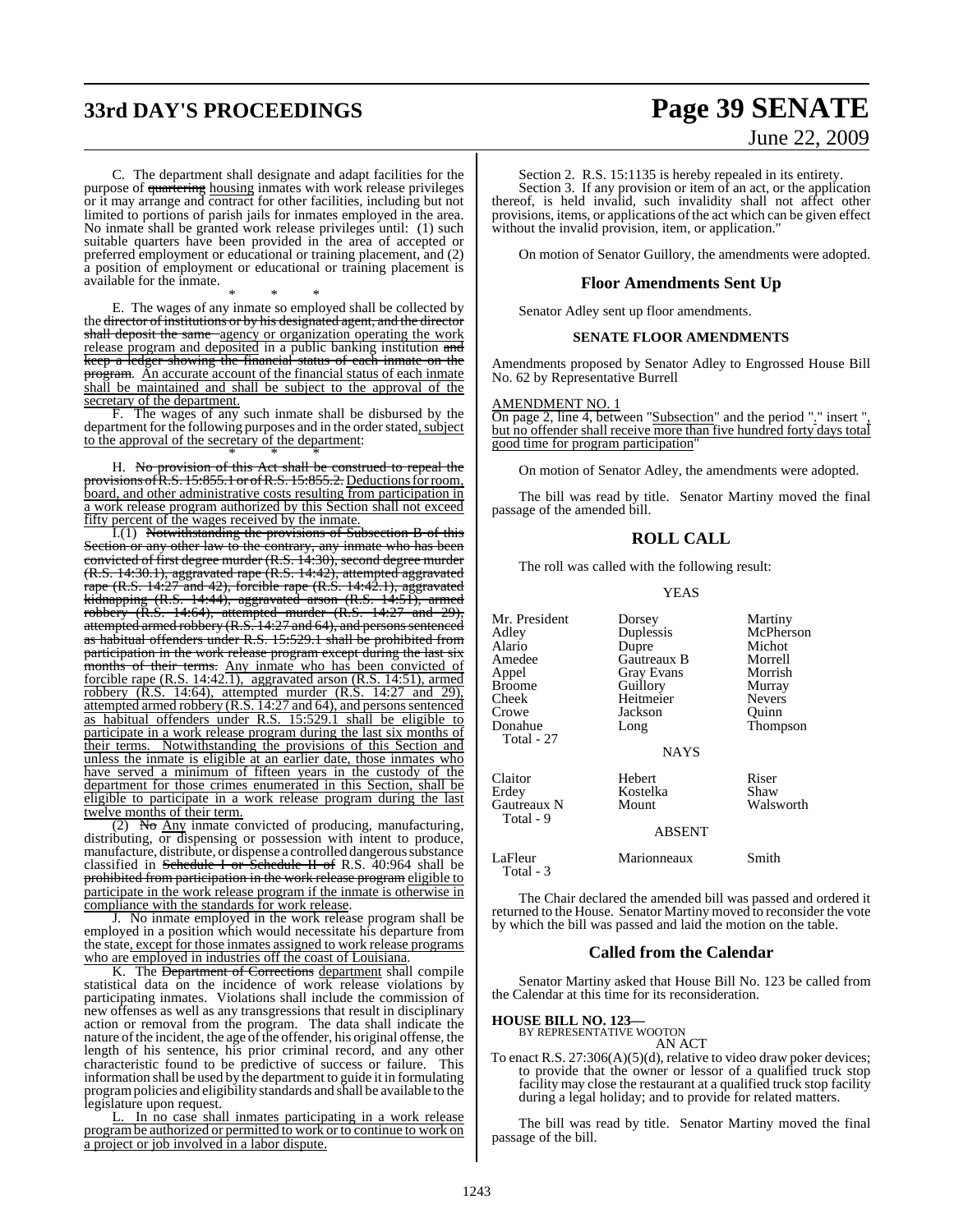### **ROLL CALL**

The roll was called with the following result:

### YEAS

| Mr. President<br>Adley<br>Alario<br>Amedee<br>Appel<br><b>Broome</b><br>Cheek<br>Claitor<br>Donahue<br>Dorsey<br>Duplessis<br>Total $-33$ | Dupre<br>Erdey<br>Gautreaux B<br><b>Gray Evans</b><br>Guillory<br>Hebert<br>Heitmeier<br>Jackson<br>Kostelka<br>Long<br>Marionneaux<br>NAYS | Martiny<br>Michot<br>Morrell<br>Morrish<br>Mount<br>Murray<br><b>Nevers</b><br>Ouinn<br>Shaw<br><b>Thompson</b><br>Walsworth |
|-------------------------------------------------------------------------------------------------------------------------------------------|---------------------------------------------------------------------------------------------------------------------------------------------|------------------------------------------------------------------------------------------------------------------------------|
| Riser                                                                                                                                     |                                                                                                                                             |                                                                                                                              |

Total - 1

### ABSENT

| Crowe<br>Gautreaux N | LaFleur<br>McPherson | Smith |
|----------------------|----------------------|-------|
| Total - 5            |                      |       |

The Chair declared the bill was passed and ordered it returned to the House. Senator Martiny moved to reconsider the vote by which the bill was passed and laid the motion on the table.

### **Called from the Calendar**

Senator Amedee asked that House Bill No. 604 be called from the Calendar.

### **HOUSE BILL NO. 604—**

BY REPRESENTATIVE AUBERT AN ACT

To amend and reenact R.S. 33:4711, relative to surplus property of police juries; to provide for the exchange of surplus property to private persons; and to provide for related matters.

The bill was read by title. Senator Amedee moved the final passage of the bill.

### **ROLL CALL**

The roll was called with the following result:

### YEAS

| Mr. President         | Dupre             | Michot          |
|-----------------------|-------------------|-----------------|
| Adley                 | Erdey             | Morrell         |
| Alario                | Gautreaux B       | Morrish         |
| Amedee                | Gautreaux N       | Mount           |
|                       |                   |                 |
| Appel                 | <b>Gray Evans</b> | Murray          |
| <b>Broome</b>         | Guillory          | <b>Nevers</b>   |
| Cheek                 | Hebert            | Ouinn           |
| Claitor               | Heitmeier         | Riser           |
| Crowe                 | Jackson           | Shaw            |
| Donahue               | Long              | Smith           |
| Dorsey                | Marionneaux       | <b>Thompson</b> |
| Duplessis             | Martiny           | Walsworth       |
| Total $-36$           |                   |                 |
|                       | <b>NAYS</b>       |                 |
| Total - 0             |                   |                 |
|                       | <b>ABSENT</b>     |                 |
| Kostelka<br>Total - 3 | LaFleur           | McPherson       |

# **Page 40 SENATE 33rd DAY'S PROCEEDINGS**

The Chair declared the bill was passed and ordered it returned to the House. Senator Amedee moved to reconsider the vote by which the bill was passed and laid the motion on the table.

### **Regular Order of the Day, Resumed**

### **Special Order of the Day No. 1**

**HOUSE BILL NO. 2—** BY REPRESENTATIVE GREENE

AN ACT

To provide with respect to the capital outlay budget and the capital outlay program for state government, state institutions, and other public entities; to provide for the designation of projects and improvements; to provide for the financing thereof making appropriations from certain sources; and to provide for related matters.

### **Floor Amendments Sent Up**

Senator Marionneaux sent up floor amendments.

### **SENATE FLOOR AMENDMENTS**

Amendments proposed by Senator Marionneaux to Re-Reengrossed House Bill No. 2 by Representative Greene

### AMENDMENT NO. 1

In Senate Committee Amendment No. 10, proposed by the Senate Committee on Revenue and Fiscal Affairs and adopted by the Senate on June 4, 2009, on page 2, delete line 25, and insert the following:

> "Payable from the State General Fund (Direct) Non-Recurring Revenues  $\frac{\text{S}}{2,000,000}$ "

### AMENDMENT NO. 2

In Senate Committee Amendment No. 37, proposed by the Senate Committee on Revenue and Fiscal Affairs and adopted by the Senate on June 4, 2009, on page 6, delete line 14 and insert the following: "and Equipment Replacement/Repair"

### AMENDMENT NO. 3

In Senate Committee Amendment No. 37, proposed by the Senate Committee on Revenue and Fiscal Affairs and adopted by the Senate on June 4, 2009, on page 6, delete line 18 and insert the following:

| "Priority 2                                | 1,000,000  |
|--------------------------------------------|------------|
| Payable from State General Fund (Direct) - |            |
| Non-Recurring Revenue                      | 1,000,000  |
| Total                                      | 3,000,000" |

### AMENDMENT NO. 4

In Senate Committee Amendment No. 40, proposed by the Senate Committee on Revenue and Fiscal Affairs and adopted by the Senate on June 4, 2009, on page 6, delete line 40, and insert the following:

# "Priority 2 \$ 280,000"

AMENDMENT NO. 5 In Senate Committee Amendment No. 49, proposed by the Senate Committee on Revenue and Fiscal Affairs and adopted by the Senate on June 4, 2009, on page 8, delete lines 18 and 19, and insert the following:

| "Priority 2                                | 180,000    |
|--------------------------------------------|------------|
| Payable from State General Fund (Direct) - |            |
| Non-Recurring Revenues                     | 180,000    |
| Total                                      | 1.680.000" |

### AMENDMENT NO. 6

In Senate Committee Amendment No. 69, proposed by the Senate Committee on Revenue and Fiscal Affairs and adopted by the Senate on June 4, 2009, on page 11, delete line 35.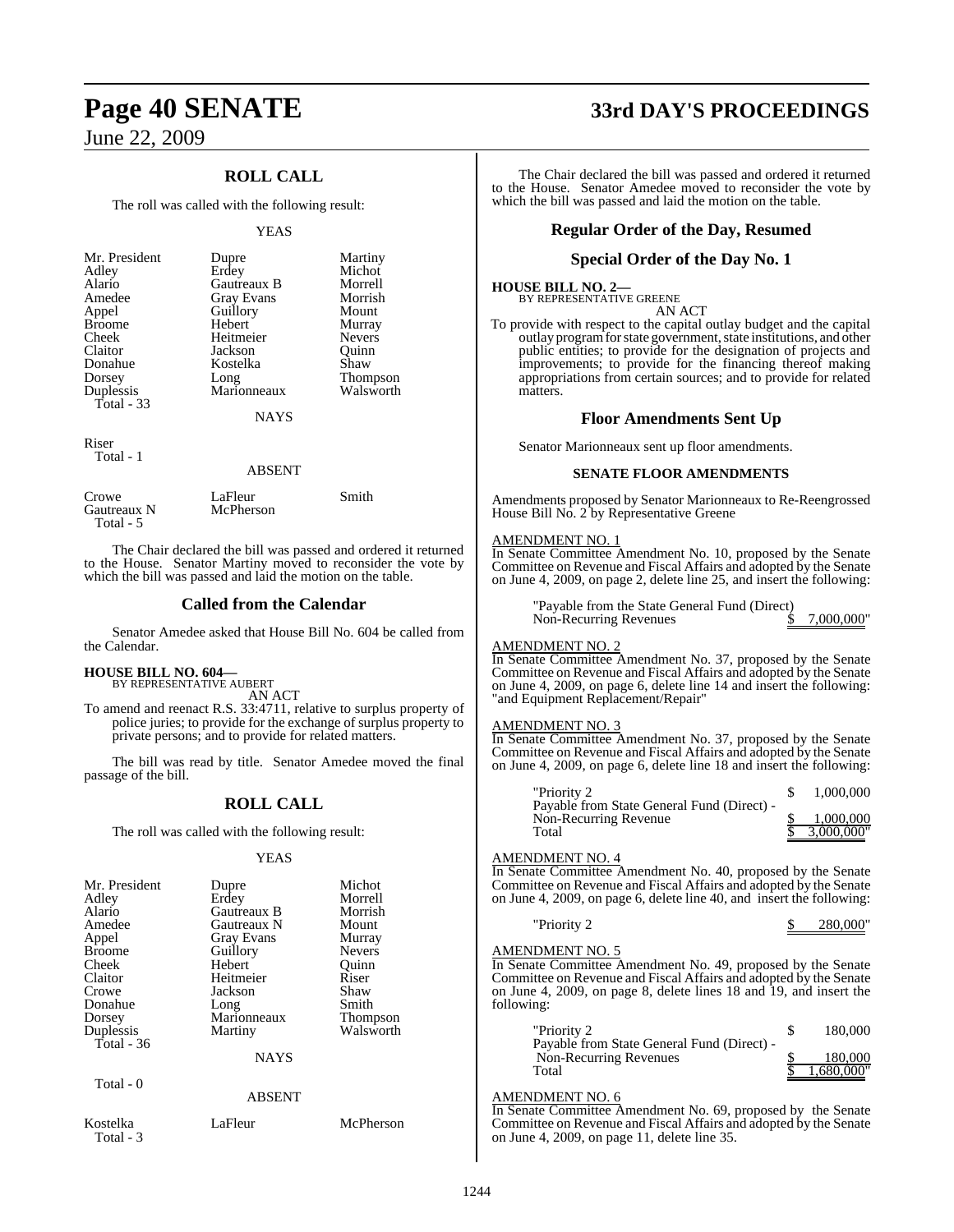# **33rd DAY'S PROCEEDINGS Page 41 SENATE**

### June 22, 2009

| <b>AMENDMENT NO. 7</b><br>In Senate Committee Amendment No. 99, proposed by the Senate<br>Committee on Revenue and Fiscal Affairs and adopted by the Senate<br>on June 4, 2009, on page 16, delete line 29, and insert the following:<br>"Priority 2<br>130,000"<br><b>AMENDMENT NO. 8</b><br>In Senate Committee Amendment No. 120, proposed by the Senate<br>Committee on Revenue and Fiscal Affairs and adopted by the Senate<br>on June 4, 2009, on page 20, delete lines 4 through 8 and insert the<br>following:                      | <b>AMENDMENT NO. 16</b><br>On page 15, delete line 10, and insert the following:<br>"Payable from General Obligation Bonds<br>\$<br>750,000<br>Priority 1<br>Payable from State General Fund (Direct)<br>Non-Recurring Revenues<br>2,000,000<br>$2,750,000$ "<br>Total<br><b>AMENDMENT NO. 17</b><br>On page 17, between lines 29 and 30, insert the following:<br>"(1847) Economic Development Award Program |
|---------------------------------------------------------------------------------------------------------------------------------------------------------------------------------------------------------------------------------------------------------------------------------------------------------------------------------------------------------------------------------------------------------------------------------------------------------------------------------------------------------------------------------------------|---------------------------------------------------------------------------------------------------------------------------------------------------------------------------------------------------------------------------------------------------------------------------------------------------------------------------------------------------------------------------------------------------------------|
| "Payable from State General Fund (Direct) -<br>750,000"<br>Non-Recurring Revenues<br><b>AMENDMENT NO. 9</b><br>Delete Senate Committee Amendments Nos. 4, 5, 7, 9, 71, 85, 88,<br>and 129 proposed by the Senate Committee on Revenue and Fiscal<br>Affairs and adopted by the Senate on June 4, 2009.<br><b>AMENDMENT NO. 10</b>                                                                                                                                                                                                           | for Infrastructure Assistance<br>(Supplemental Funding)<br>(Statewide)<br>Payable from General Obligation Bonds<br>Priority 2<br>7,200,000<br><b>AMENDMENT NO. 18</b><br>On page 19, after line 48, insert the following:                                                                                                                                                                                     |
| In Senate Committee Amendment No. 23, proposed by the Senate<br>Committee on Finance and adopted by the Senate on June 21, 2009,<br>on page 4, delete lines 18 through 20, and insert the following:<br>"Nonrecurring Revenues"<br>5,000,000<br>Payable from State General Fund (Direct)<br>5,000,000<br>10.000.000"<br>Total<br><b>AMENDMENT NO. 11</b><br>In Senate Committee Amendment No. 29, proposed by the Senate                                                                                                                    | "(1253)Construction of Maintenance Facility,<br>City Park, Planning and Construction<br>(Cash and/or In-Kind Match)<br>(Orleans)<br>Payable from State General Fund (Direct)<br>Non-Recurring Revenues<br>50,000<br><b>AMENDMENT NO. 19</b><br>On page 21, delete lines 19 through 22, and insert the following:                                                                                              |
| Committee on Finance and adopted by the Senate on June 21, 2009,<br>on page 5, delete line 16 and insert the following:<br>"Total<br>4,850,000"<br><b>AMENDMENT NO. 12</b><br>In Senate Committee Amendment No. 35, proposed by the Senate                                                                                                                                                                                                                                                                                                  | "Nonrecurring Revenues<br>\$<br>3,000,000<br>Payable from General Obligation Bonds<br>7,000,000<br>Priority 1<br>Total<br>10.000.000"<br><b>AMENDMENT NO. 20</b><br>On page 25, delete lines 24 through 27, and insert the following:                                                                                                                                                                         |
| Committee on Finance and adopted by the Senate on June 21, 2009,<br>on page 6, delete line 13 and insert the following:<br>"Total<br>250,000"<br><b>AMENDMENT NO. 13</b><br>In Senate Committee Amendment No. 61, proposed by the Senate<br>Committee on Finance on June 21, 2009, on page 10, delete line 6,                                                                                                                                                                                                                               | "Non-Recurring Revenues"<br>\$163,977,466<br>Payable from Transportation Trust Fund-<br>Regular<br>\$139,099,185<br>Payable from Transportation Trust Fund -<br>Federal<br>\$775,000,000<br>Total<br>\$1,078,076,651"                                                                                                                                                                                         |
| and insert the following:<br>350,000<br>"Priority 2<br>\$<br>\$<br>Payable from State General Fund (Direct)<br>500,000<br>Payable from State General Fund (Direct) -<br>350,000<br>Nonrecurring Revenues<br>Total<br>,200,000"<br><b>AMENDMENT NO. 14</b><br>Delete Senate Committee Amendments No. 2, 3, 4, 12, 13, 16, 17, 21,<br>26, 30, 32, 33, 34, 35, 41, 42, 43, 44, 45, 46, 47, 48, 49, 50, 51, 52,<br>53, 54, 56, 58, 59 60, 63, and 64 proposed by the Senate Committee<br>on Finance and adopted by the Senate on June 21, 2009. | <b>AMENDMENT NO. 21</b><br>On page 26, between lines 3 and 4, insert the following:<br>"(1192)La. Hwy. 616 (Caldwell Road to<br>La. Hwy. 143), Planning and Construction<br>(Ouachita)<br>Payable from General Obligation Bonds<br>\$<br>Priority 2<br>150,000<br>Payable from State General Fund (Direct)<br>Non-Recurring Revenues<br>45,000<br>\$<br>195,000"<br>Total<br><b>AMENDMENT NO. 22</b>          |
| <b>AMENDMENT NO. 15</b><br>On page 14, between lines 19 through 23, insert the following:<br>50,000<br>"Priority 2<br>Payable from the balance of General Obligation Bond<br>proceeds previously allocated by the authority of Act 2 of<br>2004 for Baton Rouge Louisiana Arts and Science Center<br>Planetarium/Space Theater and Train Renovations and<br>Pavilion (East Baton Rouge)<br>300,000<br>450,000"<br>Total                                                                                                                     | On page 26, between lines 3 and 4, insert the following:<br>"(1881) US 167 Corridor Study<br>(Evangeline, St. Landry)<br>Payable from General Obligation Bonds<br>\$<br>100,000<br>Priority 2<br>Payable from State General Fund (Direct)<br>300,000<br>Non-Recurring Revenues<br>Total<br>400,000"<br><b>AMENDMENT NO. 23</b><br>On page 26, delete line 9, and insert the following:                        |

"Non-Recurring Revenues \$ 1,000,000"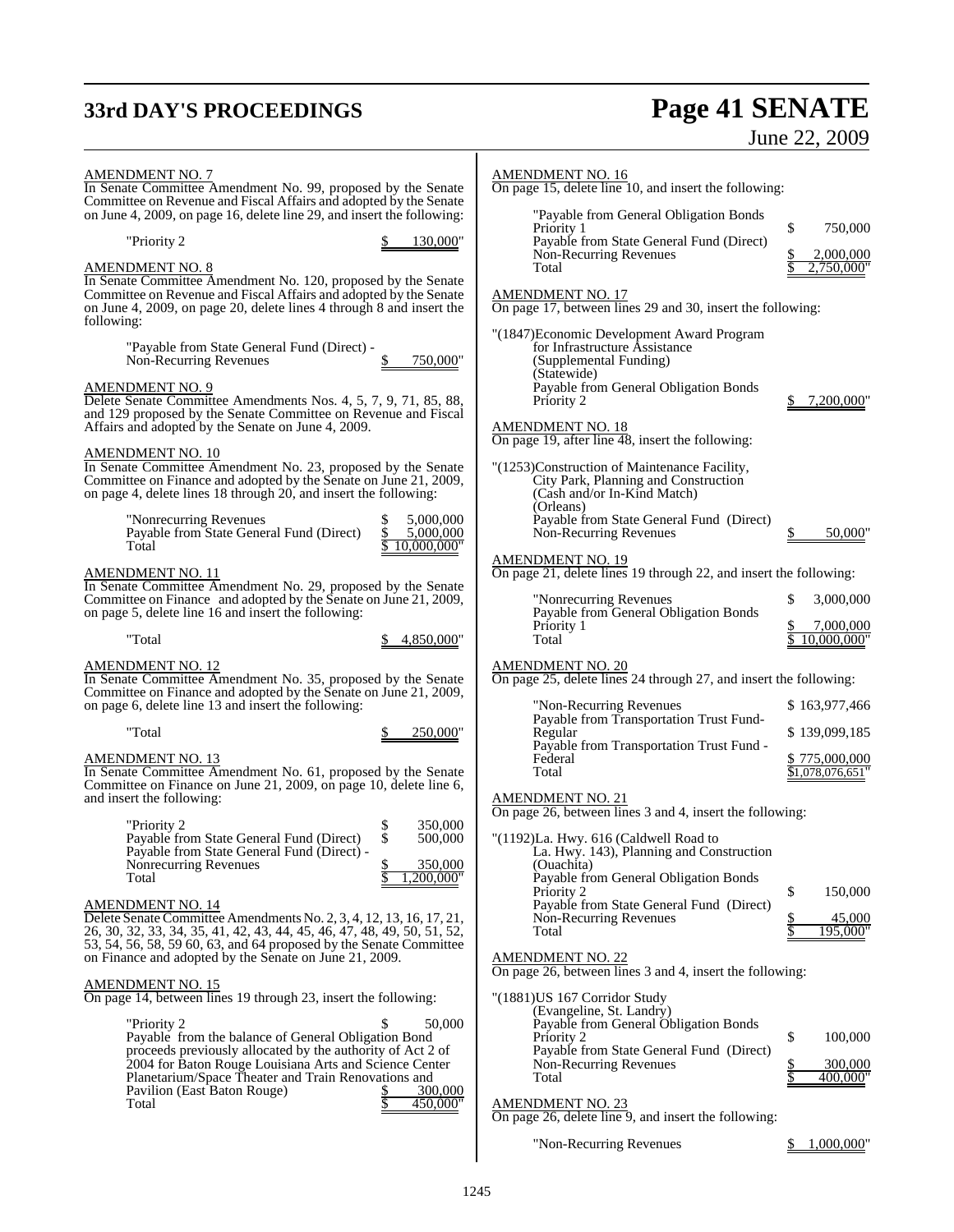# **Page 42 SENATE 33rd DAY'S PROCEEDINGS**

# June 22, 2009

| AMENDMENT NO. 24<br>On page 27, delete line 10, and insert the following:                                                                                                                                         | "(<br>) Facilities Improvement for Economic<br>Development, Planning and Construction<br>(Orleans)                                                                                                                                                                                   |
|-------------------------------------------------------------------------------------------------------------------------------------------------------------------------------------------------------------------|--------------------------------------------------------------------------------------------------------------------------------------------------------------------------------------------------------------------------------------------------------------------------------------|
| "Priority 1<br>23,955,000<br>Տ<br>Տ<br>Priority 2<br>300,000                                                                                                                                                      | Priority 2<br>20,000                                                                                                                                                                                                                                                                 |
| Payable from State General Fund (Direct)<br>Non-Recurring Revenues<br>300,000<br>24,555,000"<br>Total                                                                                                             | Pending submittal and approval of a capital outlay budget request<br>pursuant to the provisions of R.S. 39:112."                                                                                                                                                                     |
| <b>AMENDMENT NO. 25</b><br>On page 27, delete line 38, and insert the following:                                                                                                                                  | <b>AMENDMENT NO. 32</b><br>On page 48, between lines 21 and 22, insert the following:                                                                                                                                                                                                |
| \$<br>\$<br>1,500,000<br>"Priority 1<br>Priority 2<br>200,000<br>Payable from State General Fund (Direct)<br>Non-Recurring Revenues<br>150,000                                                                    | "(2017) Nursing and Allied Health Facility;<br>SOWELA Technical Community College,<br>Planning and Construction (Supplemental<br>Funding)<br>(Calcasieu)                                                                                                                             |
| ,850,000"<br>Total                                                                                                                                                                                                | Payable from Revenue Bonds<br>6,000,000"                                                                                                                                                                                                                                             |
| <b>AMENDMENT NO. 26</b><br>On page 30, between lines 8 and 9, insert the following:                                                                                                                               | <b>AMENDMENT NO. 33</b><br>On page 50, delete line 18, and insert the following:                                                                                                                                                                                                     |
| "() CCCD Bridge Projects Subject to the Provisions<br>of R.S. 47:820.5, Planning and Construction<br>(Jefferson, Orleans, St. Bernard)<br>Payable from the balance of<br>Series 85D (29T)<br>22,643,188<br>\$.    | \$<br>"Priority 1<br>750,000<br>\$<br>Priority 2<br>100,000<br>Payable from State General Fund (Direct)<br>Non-Recurring Revenues<br>45,000<br>895,000"<br>Total                                                                                                                     |
| Pending submittal and approval of capital outlay budget request<br>pursuant to the provisions of R.S. 39:112."                                                                                                    | <b>AMENDMENT NO. 34</b><br>On page 50, after line $\overline{45}$ , insert the following:                                                                                                                                                                                            |
| <b>AMENDMENT NO. 27</b><br>On page 35, between lines 13 and 14, insert the following:                                                                                                                             | "36/L10<br><b>ORLEANS LEVEE DISTRICT</b>                                                                                                                                                                                                                                             |
| "(<br>) New South Louisiana Human Services<br>Authority Administrative Building, Land<br>Acquisition, Planning and Construction<br>(Terrebone)<br>Payable from General Obligation Bonds<br>Priority 2<br>985,000" | Beautification and Maintenance Projects,<br>Planning and Construction<br>(Orleans)<br>Payable from State General Fund (Direct)<br>Non-Recurring Revenues<br>50,000<br>Pending submittal and approval of capital outlay budget request<br>pursuant to the provisions of R.S. 39:112." |
| <b>AMENDMENT NO. 28</b><br>On page 38, delete line 14, and insert the following:                                                                                                                                  | <b>AMENDMENT NO. 35</b><br>On page 51, delete line 45, and insert the following:                                                                                                                                                                                                     |
| 25,325,000<br>"Priority 1<br>\$<br>\$<br>Priority 2<br>150,000<br>Payable from State General Fund (Direct)<br>Non-Recurring Revenues<br>300,000<br>25,775,000"<br>Total                                           | "Priority 1<br>2,000,000<br>S<br>"Payable from the State General Fund (Direct)<br>Non-Recurring Revenues<br>6,000,000<br>8,000,000"<br>Total                                                                                                                                         |
| <b>AMENDMENT NO. 29</b><br>On page 39, between lines 28 and 29, insert the following:                                                                                                                             | <b>AMENDMENT NO. 36</b><br>On page 52, delete line 44, and insert the following:                                                                                                                                                                                                     |
| "(2016)Parking Facilities, Planning and Construction<br>(East Baton Rouge)<br>Payable from Revenue Bonds<br>32,125,000                                                                                            | \$<br>"Priority 1<br>500,000<br>Payable from the State General Fund (Direct)<br>Non-Recurring Revenues<br>4,000,000<br>4,500,000"<br>Total                                                                                                                                           |
| Pending approval of capital outlay budget requests pursuant to the<br>provisions of R.S. 39:112.                                                                                                                  | <b>AMENDMENT NO. 37</b><br>On page 54, between lines 30 and 31, insert the following:                                                                                                                                                                                                |
| Provided, however, this appropriation is in lieu of Revenue Bonds<br>appropriated in Act 29 of 2008."                                                                                                             | "50/J03<br><b>ASCENSION PARISH</b>                                                                                                                                                                                                                                                   |
| <b>AMENDMENT NO. 30</b><br>On page 46, delete line 43, and insert the following:<br>"Priority 2<br>50,000<br>\$<br>\$<br>1,000,000<br>Priority 3<br>Payable from State General Fund (Direct)                      | (1535) Oak Grove Community and Recreational<br>Center, Planning and Construction (Cash and/or<br>In-Kind Match Required)<br>(Ascension)<br>Payable from State General Fund (Direct)<br>Non-Recurring Revenues<br>50,000"                                                             |
| Non-Recurring Revenues<br>\$<br>100,000<br>s<br>Total<br>,150,000"                                                                                                                                                | <b>AMENDMENT NO. 38</b><br>On page 56, between lines 43 and 44, insert the following:                                                                                                                                                                                                |
| <b>AMENDMENT NO. 31</b><br>On page 48, between lines 15 and 16, insert the following:                                                                                                                             |                                                                                                                                                                                                                                                                                      |

 $\overline{\phantom{a}}$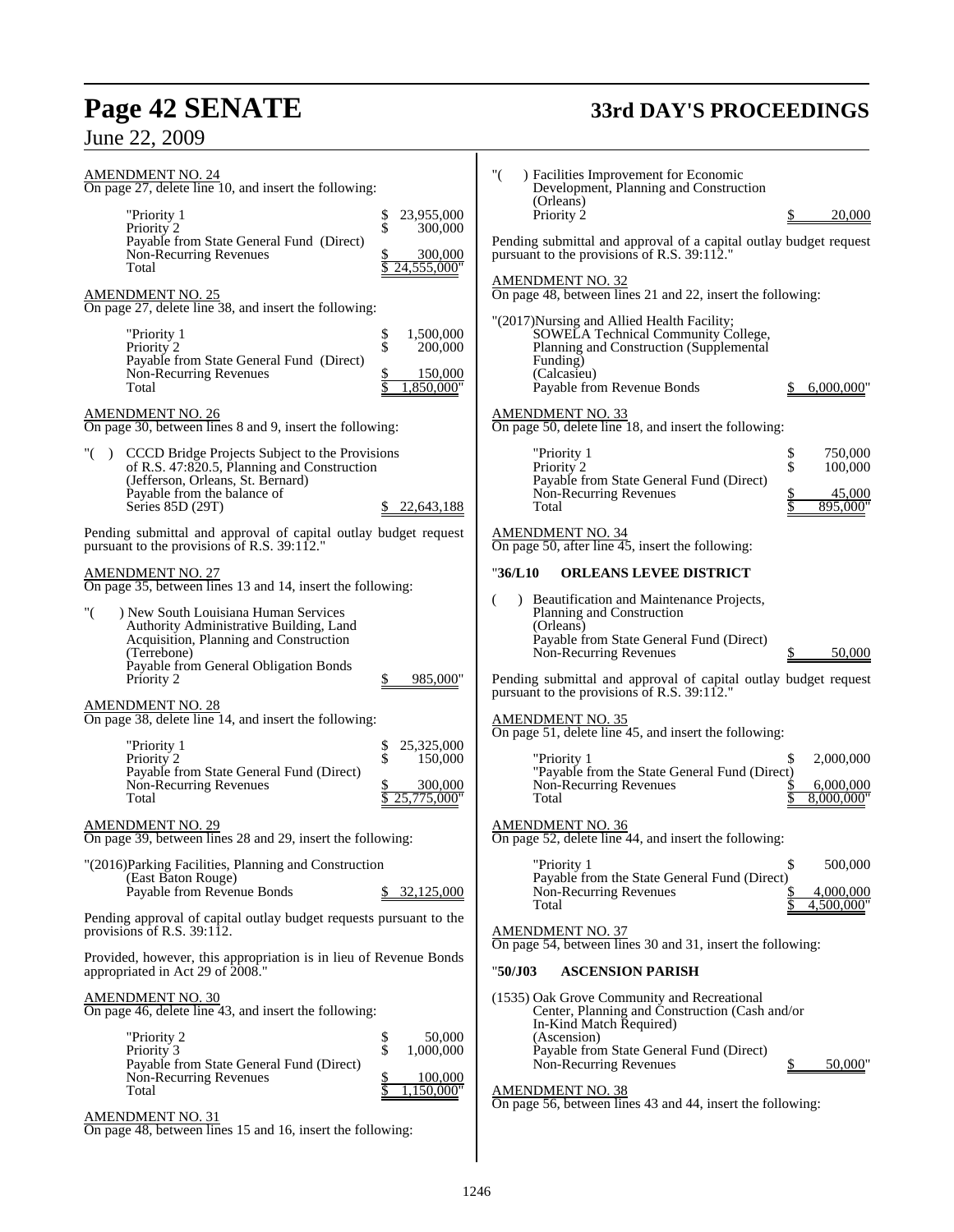# **33rd DAY'S PROCEEDINGS Page 43 SENATE**

# June 22, 2009

| "50/J11<br><b>CALDWELL PARISH</b>                                                                                                                                                                                                                                     | <b>AMENDMENT NO. 45</b><br>On page 61, delete line 30, and insert the following:                                                                                                                                                                                                                                                   |
|-----------------------------------------------------------------------------------------------------------------------------------------------------------------------------------------------------------------------------------------------------------------------|------------------------------------------------------------------------------------------------------------------------------------------------------------------------------------------------------------------------------------------------------------------------------------------------------------------------------------|
| (1543) Wiles Road Reconstruction, Planning<br>and Construction<br>(Caldwell)<br>Payable from State General Fund (Direct)<br>65,000"<br>Non-Recurring Revenues                                                                                                         | \$<br>"Priority 2<br>150,000<br>Payable from State General Fund (Direct)<br>Non-Recurring Revenues<br>25,000<br>175,000"<br>Total                                                                                                                                                                                                  |
| <b>AMENDMENT NO. 39</b><br>On page 59, between lines 23 and 24, insert the following:                                                                                                                                                                                 | <b>AMENDMENT NO. 46</b><br>On page 61, delete lines 36 and 37, and insert the following:                                                                                                                                                                                                                                           |
| "(2015)LeMaire Memorial Airport,<br>T-Hangar Planning and Construction<br>(Iberia)<br>Payable from General Obligation Bonds<br>\$<br>150,000<br>Priority 2<br>Payable from State General Fund (Direct)<br>Non-Recurring Revenues<br>300,000<br>Total<br>450,000       | "Priority 2<br>\$<br>700,000<br>\$<br>Payable from State General Fund (Direct)<br>1,000,000<br>Payable from State General Fund (Direct)<br>Non-Recurring Revenues<br>350,000<br>2,550,000"<br>Total<br><b>AMENDMENT NO. 47</b><br>On page $63$ , after line $\overline{49}$ , insert the following:                                |
| Pending and approval of capital outlay budget request pursuant to the<br>provisions of $\overline{R}$ .S. 39:112. <sup><math>\overline{ }</math></sup><br><b>AMENDMENT NO. 40</b><br>On page 59, delete line 44, and insert the following:                            | "(1836)Belle Chasse Water Tower, Planning<br>and Construction<br>(Plaquemines)<br>Payable from State General Fund (Direct)<br>Non-Recurring Revenues<br>20,000                                                                                                                                                                     |
| \$<br>8,280,000<br>"Priority 1<br>Payable from State General Fund (Direct)<br>Non-Recurring Revenues<br>75,000<br>8,355,000"<br>Total                                                                                                                                 | <b>AMENDMENT NO. 48</b><br>On page $63$ , after line $49$ , insert the following:<br>"(1936)Sheriff's Training Center, Planning<br>and Construction                                                                                                                                                                                |
| <b>AMENDMENT NO. 41</b><br>On page 61, between lines 8 and 9, insert the following:<br>"(867) B and C Canal Bank Stabilization (at<br>Johnny Jacobs Playground), Planning and<br>Construction<br>(Jefferson)                                                          | (Plaquemines)<br>Payable from General Obligation Bonds<br>\$<br>Priority 2<br>75,000<br>Payable from State General Fund (Direct)<br>Non-Recurring Revenues<br>25,000<br>100,000'<br>Total                                                                                                                                          |
| Payable from State General Fund (Direct)<br>Non-Recurring Revenues<br>25,000"<br><b>AMENDMENT NO. 42</b><br>On page 61, between lines 8 and 9, insert the following:<br>"(878) Canal Street Roadway Reconstruction and<br>Installation of Subsurface Drainage Between | <b>AMENDMENT NO. 49</b><br>On page 64, delete line 10, and insert the following:<br>\$<br>"Priority 1<br>200,000<br>\$<br>Priority 2<br>50,000<br>Payable from State General Fund (Direct)<br>Non-Recurring Revenues<br>45,000<br>295,000"<br>Total                                                                                |
| I-10 and Lake Avenue<br>(Jefferson)<br>Payable from General Obligation Bonds<br>Priority 2<br>\$<br>25,000<br>Payable from State General Fund (Direct)<br>45,000<br>Non-Recurring Revenues<br>70,000"<br>Total<br><b>AMENDMENT NO. 43</b>                             | <b>AMENDMENT NO. 50</b><br>On page 65, between lines 14 and 15, insert the following:<br>"Priority 2<br>\$<br>540,000<br>Payable from the balance of State General Fund<br>(Direct) previously allocated under the authority<br>of Act 21 of 2000 for St. Charles Parish Almedia<br>Road Widening LA 50, Planning and Construction |
| On page 61, delete line 16, and insert the following:<br>\$<br>"Priority 2<br>50,000<br>Payable from State General Fund (Direct)<br>Non-Recurring Revenues<br>100,000<br>Total<br>150.000"                                                                            | (\$36,700 Local Match) (St. Charles)<br>105,600<br>S.<br>Payable out of the State General Fund<br>(Direct)<br>300,000<br>Total<br>945,600"<br><b>AMENDMENT NO. 51</b><br>On page 65, delete line 23 and insert the following:                                                                                                      |
| <b>AMENDMENT NO. 44</b><br>On page 61, between lines 21 and 22, insert the following:                                                                                                                                                                                 | \$<br>250,000<br>"Priority 1                                                                                                                                                                                                                                                                                                       |
| "(946) Woodmere Non Profit Incubator,<br>Planning and Construction (Cash and/or<br>In-Kind Match Required)<br>(Jefferson)<br>Payable from State General Fund (Direct)<br>50,000"<br>Non-Recurring Revenues                                                            | Payable from State General Fund (Direct)<br>Non-Recurring Revenues<br>50,000<br>300,000"<br>Total<br><b>AMENDMENT NO. 52</b><br>On page 65, between lines 37 and 38, insert the following:<br>"(1361)St. James Parish Judicial Building<br>Construction of Courthouse and<br>Administration Building, Planning and                 |

 $\overline{\phantom{a}}$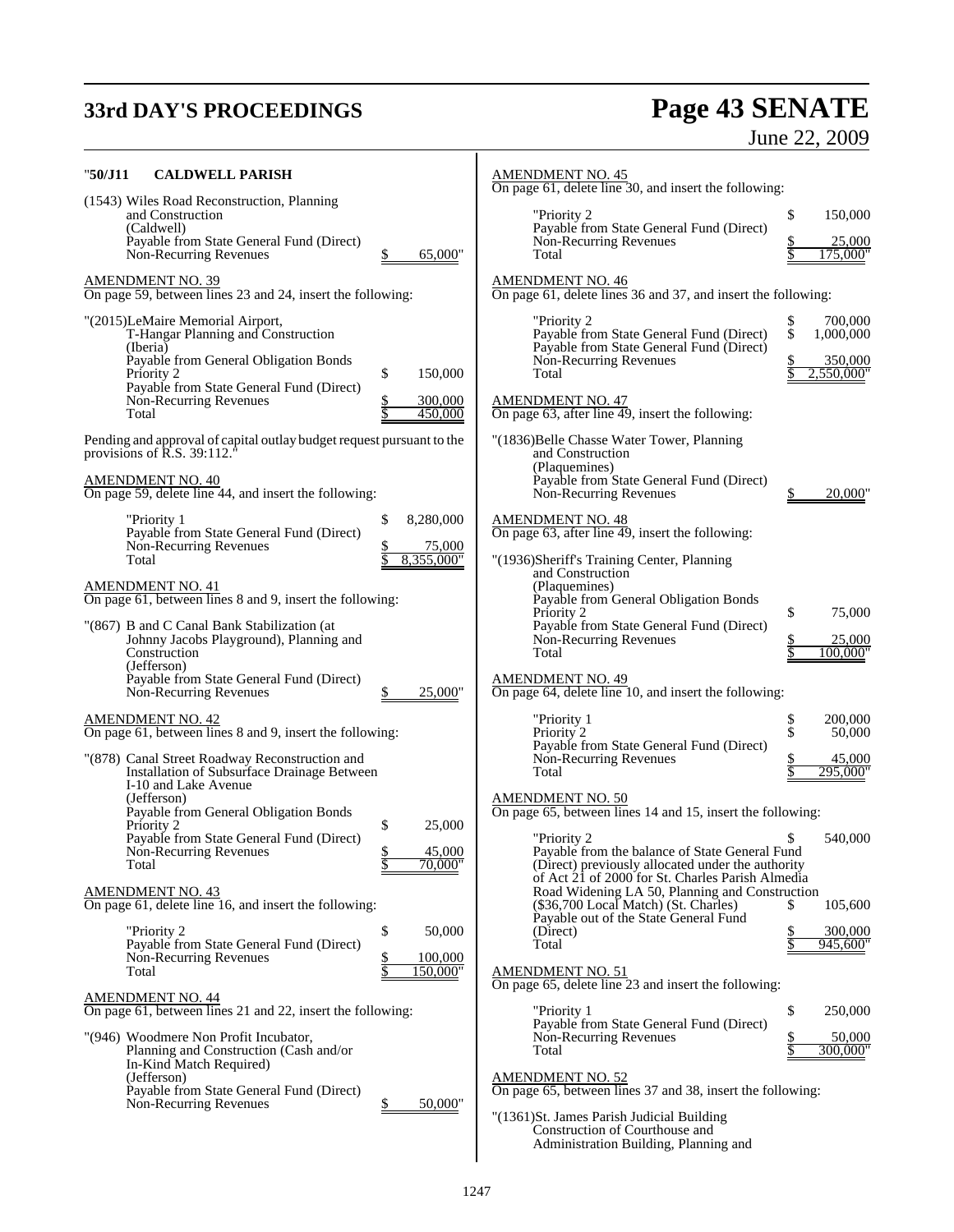# **Page 44 SENATE 33rd DAY'S PROCEEDINGS**

| Construction (Cash and/or In-Kind Match<br>Required                                                                                                                                                                                                                                                                |                                                       | <b>AMENDMENT NO. 61</b><br>On page 78, between lines 37 and 38, insert the following:                                                                                                                                                                                     |                                            |
|--------------------------------------------------------------------------------------------------------------------------------------------------------------------------------------------------------------------------------------------------------------------------------------------------------------------|-------------------------------------------------------|---------------------------------------------------------------------------------------------------------------------------------------------------------------------------------------------------------------------------------------------------------------------------|--------------------------------------------|
| (St. James)<br>Payable from State General Fund (Direct)<br>Non-Recurring Revenues                                                                                                                                                                                                                                  | \$<br>150,000"                                        | "(1515)Road and Street Repairs, Planning<br>and Construction (Cash and/or In-Kind<br>Match Required)                                                                                                                                                                      |                                            |
| <b>AMENDMENT NO. 53</b><br>On page 69, delete lines 11 through 15                                                                                                                                                                                                                                                  |                                                       | (St. Tammany)<br>Payable from General Obligation Bonds<br>Priority 2                                                                                                                                                                                                      | \$<br>30,000                               |
| <b>AMENDMENT NO. 54</b><br>On page 69, delete lines 42 and 43, and insert the following:                                                                                                                                                                                                                           |                                                       | Payable from State General Fund (Direct)<br>Non-Recurring Revenues<br>Total                                                                                                                                                                                               | 20,000<br>50.000"                          |
| "Priority 2<br>Priority 5<br>Total                                                                                                                                                                                                                                                                                 | 100,000<br>\$<br>$\frac{1}{3}$<br>125,000<br>575,000" | <b>AMENDMENT NO. 62</b><br>On page 81, delete lines 17 through 18, and insert the following:                                                                                                                                                                              |                                            |
| <b>AMENDMENT NO. 55</b><br>On page 70, delete line 18, and insert the following:                                                                                                                                                                                                                                   |                                                       | "Priority 2<br>Payable from State General Fund (Direct)                                                                                                                                                                                                                   | 50,000<br>S<br>75,000<br>\$                |
| "Priority 1<br>Priority 2<br>Payable from State General Fund (Direct)                                                                                                                                                                                                                                              | \$<br>75,000<br>\$<br>10,000                          | Total<br><b>AMENDMENT NO. 63</b><br>On page 81, after line $\overline{46}$ , insert the following:                                                                                                                                                                        | 175,000"                                   |
| Non-Recurring Revenues<br>Total                                                                                                                                                                                                                                                                                    | 10,000<br>95,000"                                     | "(1367)Sewerage Treatment and Sewer/Water<br>Lines Repair, Planning and Construction                                                                                                                                                                                      |                                            |
| <b>AMENDMENT NO. 56</b><br>On page 70, between lines 18 and 19, insert the following:<br>"(1730)Isabel Swamp Road, Planning and                                                                                                                                                                                    |                                                       | (Cash and/or In-Kind Match Required)<br>(Tangipahoa)<br>Payable from General Obligation Bonds<br>Priority 2                                                                                                                                                               | \$<br>30,000                               |
| Construction<br>(Washington)<br>Payable from State General Fund (Direct)                                                                                                                                                                                                                                           |                                                       | Payable from State General Fund (Direct)<br>Non-Recurring Revenues<br>Total                                                                                                                                                                                               | $\frac{20,000}{50,000}$                    |
| Non-Recurring Revenues<br><b>AMENDMENT NO. 57</b><br>On page 71, between lines 34 and 35, insert the following:                                                                                                                                                                                                    | 50,000"                                               | <b>AMENDMENT NO. 64</b><br>On page 82, between lines 38 and 39, insert the following:                                                                                                                                                                                     |                                            |
|                                                                                                                                                                                                                                                                                                                    |                                                       | "50/ME3<br><b>JENA</b>                                                                                                                                                                                                                                                    |                                            |
| <b>ABITA SPRINGS</b><br>"50/M02<br>(1483) Water Lines and Sewer Lines, Extensions<br>and Upgrades, Planning and Construction<br>(Cash and/or In-Kind Match Required)<br>(St. Tammany)<br>Payable from General Obligation Bonds<br>Priority 2<br>Payable from State General Fund (Direct)<br>Non-Recurring Revenues | \$<br>15,000<br>30,000                                | (1536) Revitalization of Downtown Area of the<br>Town of Jena, Planning and Construction<br>(\$80,000 Federal Funds; Cash and/or In-Kind<br>Match Required)<br>(LaSalle)<br>Payable from State General Fund (Direct)<br>Non-Recurring Revenues<br><b>AMENDMENT NO. 65</b> | 30,000                                     |
| Total                                                                                                                                                                                                                                                                                                              | <u>\$</u><br>Տ<br>45,000"                             | On page 83, delete line 15, and insert the following:                                                                                                                                                                                                                     |                                            |
| AMENDMENT NO. 58<br>On page $73$ , delete line $21$ , and insert the following:<br>"Priority 1                                                                                                                                                                                                                     | \$<br>100,000                                         | "Priority 1<br>Payable from State General Fund (Direct)<br>Non-Recurring Revenues<br>Total                                                                                                                                                                                | \$<br>450,000<br>300,000<br>750,000"<br>\$ |
| Payable from State General Fund (Direct)<br>Non-Recurring Revenues<br>Total                                                                                                                                                                                                                                        | 75,000<br>\$<br>\$<br>175,000"                        | <b>AMENDMENT NO. 66</b><br>On page 83, delete line 27, and insert the following:                                                                                                                                                                                          |                                            |
| <b>AMENDMENT NO. 59</b><br>On page 73, delete line 50, and insert the following:                                                                                                                                                                                                                                   |                                                       | "Priority 1<br>Priority 2<br>Payable from State General Fund (Direct)                                                                                                                                                                                                     | \$<br>350,000<br>\$<br>25,000              |
| "(East Baton Rouge)                                                                                                                                                                                                                                                                                                | 198,361"                                              | Non-Recurring Revenues<br>Total                                                                                                                                                                                                                                           | 20,000<br>395,000"                         |
| <b>AMENDMENT NO. 60</b><br>On page 77, delete line 20, and insert the following:                                                                                                                                                                                                                                   |                                                       | <b>AMENDMENT NO. 67</b><br>On page 84, delete line 20, and insert the following:                                                                                                                                                                                          |                                            |
| "Priority 2<br>Payable from State General Fund (Direct)<br>Non-Recurring Revenues<br>Total                                                                                                                                                                                                                         | \$<br>450,000<br>50,000<br>\$<br>\$<br>500,000"       | "Priority 1<br>Priority 2<br>Total                                                                                                                                                                                                                                        | \$<br>460,000<br>50,000<br>510,000         |
|                                                                                                                                                                                                                                                                                                                    |                                                       |                                                                                                                                                                                                                                                                           |                                            |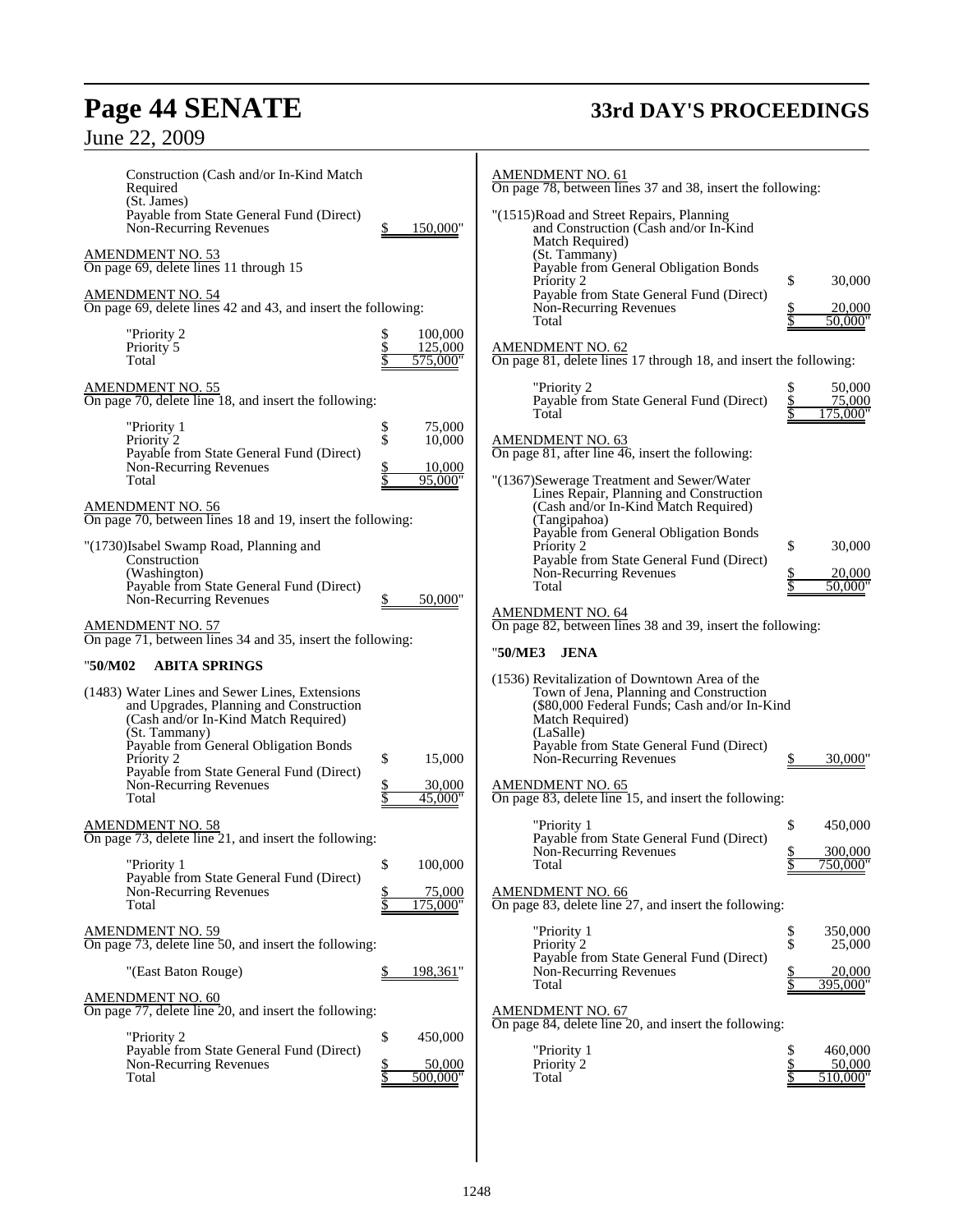# **33rd DAY'S PROCEEDINGS Page 45 SENATE**

# June 22, 2009

| <b>AMENDMENT NO. 68</b><br>On page 84, between lines 30 and 31, insert the following:                                                                                                                                                                                                                                                               | "50/MM5 OLLA                                                                                      |                                                                                                                                                                                                                                                           |                                                                |
|-----------------------------------------------------------------------------------------------------------------------------------------------------------------------------------------------------------------------------------------------------------------------------------------------------------------------------------------------------|---------------------------------------------------------------------------------------------------|-----------------------------------------------------------------------------------------------------------------------------------------------------------------------------------------------------------------------------------------------------------|----------------------------------------------------------------|
| "(1649) Emergency Evacuation Shelter/Multi-Purpose<br>Facility, Lions Club Drive<br>(Pointe Coupee)<br>Payable from State General Fund (Direct)<br>Non-Recurring Revenues                                                                                                                                                                           | (1788)<br>and Construction<br>(LaSalle)<br>75,000"<br><b>AMENDMENT NO. 76</b>                     | Potable Water Reservoir, Planning<br>Payable from State General Fund (Direct)<br>Non-Recurring Revenues                                                                                                                                                   | 50,000"                                                        |
| <b>AMENDMENT NO. 69</b><br>On page 86, between lines 6 and 7, insert the following:                                                                                                                                                                                                                                                                 | "Priority 1                                                                                       | On page 92, delete line 17 and insert the following:                                                                                                                                                                                                      | \$<br>250,000                                                  |
| "(411) Civic Center - Post Hurricane Shelter<br>(\$400,000 Local Match)<br>(Vermilion)<br>Payable from General Obligation Bonds<br>Priority 1                                                                                                                                                                                                       | Total<br>250,000"                                                                                 | Payable from State General Fund (Direct)<br>Non-Recurring Revenues                                                                                                                                                                                        | 100,000<br>350,000"                                            |
| <b>AMENDMENT NO. 70</b><br>On page 87, delete lines 14 through 17, and insert the following:                                                                                                                                                                                                                                                        |                                                                                                   | AMENDMENT NO. 77<br>On page 95, between lines 6 and 7, insert the following:<br>"(1570)Town of Stonewall, Rural Medical Facility,                                                                                                                         |                                                                |
| "Non-Recurring Revenues<br>\$<br>Payable from General Obligation Bonds<br>Priority 5<br>Total<br><b>AMENDMENT NO. 71</b><br>On page 88, delete lines 51 and 52, and insert the following:                                                                                                                                                           | 450,000<br>(DeSoto)<br>1,000,000<br>Priority 2<br>,450,000"<br>Total                              | Planning and Construction<br>Payable from General Obligation Bonds<br>Payable from State General Fund (Direct)<br>Non-Recurring Revenues                                                                                                                  | \$<br>150,000<br>45,000<br>195,000"                            |
| \$<br>"Priority 2<br>Payable from State General Fund (Direct)<br>Non-Recurring Revenues<br>Total<br><b>AMENDMENT NO. 72</b>                                                                                                                                                                                                                         | <b>AMENDMENT NO. 78</b><br>350,000<br>100,000<br>"Priority 1<br>950,000"<br>Priority <sub>2</sub> | On page 95, delete line 17, and insert the following:<br>Payable from State General Fund (Direct)<br>Non-Recurring Revenues                                                                                                                               | \$<br>75,000<br>\$<br>25,000<br>20,000                         |
| On page 89, between lines 30 and 31, insert the following:<br>"(1583) Algiers Regional Library, Planning                                                                                                                                                                                                                                            | Total<br><b>AMENDMENT NO. 79</b>                                                                  |                                                                                                                                                                                                                                                           | 120,000"                                                       |
| and Construction (Cash and/or In-Kind<br>Match Required)<br>(Orleans)<br>Payable from State General Fund (Direct)<br>Non-Recurring Revenues                                                                                                                                                                                                         | "Priority 1<br>Priority 2<br>30,000"<br>Total                                                     | On page 96, delete lines 21 through 22, and insert the following:                                                                                                                                                                                         | 200,000<br>50,000<br>1,170,000"                                |
| AMENDMENT NO. 73<br>On page 89, between lines 30 and 31, insert the following:                                                                                                                                                                                                                                                                      | <u>AMENDMENT NO. 80</u>                                                                           | On page 96, delete line 50, and insert the following:                                                                                                                                                                                                     |                                                                |
| "(1731) Historic Algiers Courthouse Renovation,<br>Planning and Construction (Cash and/or In-Kind<br>Match Required)<br>(Orleans)<br>Payable from State General Fund (Direct)<br>Non-Recurring Revenues                                                                                                                                             | "Priority 1<br>Priority <sup>2</sup><br>Total<br>50,000"<br><b>AMENDMENT NO. 81</b>               | Payable from State General Fund (Direct)<br>Non-Recurring Revenues                                                                                                                                                                                        | \$<br>\$<br>1,000,000<br>50,000<br>350,000<br>\$<br>1,400,000" |
| <b>AMENDMENT NO. 74</b><br>On page 89, between lines 30 and 31, insert the following:                                                                                                                                                                                                                                                               | "Priority 1                                                                                       | On page 98, delete line 36, and insert the following:                                                                                                                                                                                                     | \$<br>50,000                                                   |
| New Orleans Recreation Department,<br>Planning and Construction<br>(Orleans)<br>Payable from State General Fund (Direct)<br>Non-Recurring Revenues<br>Pending submittal and approval of capital outlay budget request<br>pursuant to the provisions of R.S. 39:112."<br><b>AMENDMENT NO. 75</b><br>On page 89, after line 46, insert the following: | Total<br>50,000<br><b>AMENDMENT NO. 82</b><br>"50/N51                                             | Payable from State General Fund (Direct)<br>Non-Recurring Revenues<br>On page 99, between lines 39 and 40, insert the following:<br>NEW ORLEANS JAZZ AND HERITAGE<br><b>FESTIVAL AND FOUNDATION</b><br>(1915) Renovation and Addition of Current Building | 50,000<br>100,000"                                             |
|                                                                                                                                                                                                                                                                                                                                                     | (Orleans)                                                                                         | Payable from State General Fund (Direct)<br>Non-Recurring Revenues                                                                                                                                                                                        | 150,000"                                                       |

Ŧ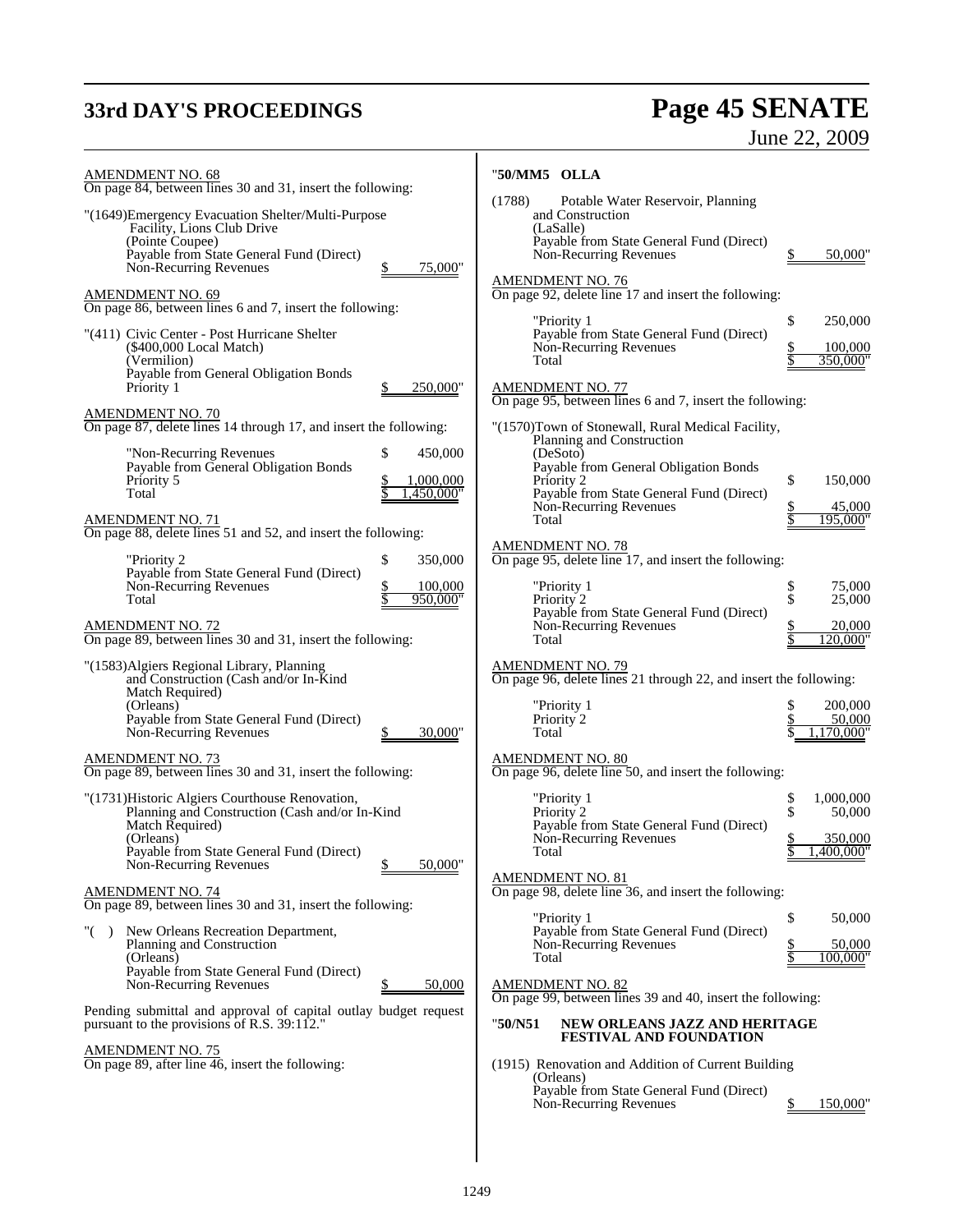# **Page 46 SENATE 33rd DAY'S PROCEEDINGS**

# June 22, 2009

| <u>AMENDMENT NO. 83</u><br>On page 100, delete line 7, and insert the following:              |                                             |  |
|-----------------------------------------------------------------------------------------------|---------------------------------------------|--|
| "Priority 1<br>Priority 2<br>Payable from State General Fund (Direct)                         | 900,000<br>\$<br>\$<br>100,000              |  |
| Non-Recurring Revenues<br>Total                                                               | \$<br>50,000<br>050,000                     |  |
| <b>AMENDMENT NO. 84</b><br>On page 100, delete line 39, and insert the following:             |                                             |  |
| "Priority 1<br>Priority <sup>2</sup>                                                          | \$<br>\$<br>175,000<br>200,000              |  |
| Payable from State General Fund (Direct)<br>Non-Recurring Revenues<br>Total                   | <u>\$</u><br>200,000<br>575,000"            |  |
| <u>AMENDMENT NO. 85</u><br>On page 100, delete lines 44 through 47, and insert the following: |                                             |  |
| "Payable from General Obligation Bonds                                                        |                                             |  |
| Priority 1<br>Priority 2<br>Payable from the Overcollections Fund                             | \$<br>\$<br>400,000<br>1,500,000<br>500,000 |  |
| Payable from State General Fund (Direct) -<br>Non-Recurring Revenues                          | 1,000,000                                   |  |
| Total                                                                                         | 3,400,000'                                  |  |
| AMENDMENT NO. 86<br>On page 101, between lines 23 and 24, insert the following:               |                                             |  |
| POINTE COUPEE FIRE DISTRICT #4<br>"50/NAS                                                     |                                             |  |
| (1399) Fire Station for Southern Pointe Coupee                                                |                                             |  |
| (Pointe Coupee)<br>Payable from State General Fund (Direct)<br>Non-Recurring Revenues         | 100,000"                                    |  |
| AMENDMENT NO. 87<br>On page 102, delete line 49, and insert the following:                    |                                             |  |
| "Priority 1<br>Priority 2                                                                     | \$<br>\$<br>500,000<br>150,000              |  |
| Payable from State General Fund (Direct)<br>Non-Recurring Revenues<br>Total                   | $\frac{1}{3}$<br>300,000<br>950,000'        |  |
| AMENDMENT NO. 88<br>On page 103, delete lines 27 and 28, and insert the following:            |                                             |  |
| "Priority 2<br>Priority 5                                                                     | 150,000<br>Տ<br>\$<br>500,000               |  |
| Payable from State General Fund (Direct)<br>Non-Recurring Revenues                            | 345.000                                     |  |
| Total                                                                                         |                                             |  |
| <u>AMENDMENT NO. 89</u><br>On page 106, delete line 44, and insert the following:             |                                             |  |
| "Priority 1<br>Priority 2<br>Payable from State General Fund (Direct)                         | \$<br>\$<br>75,000<br>10,000                |  |
| Non-Recurring Revenues<br>Total                                                               | <u>\$</u><br>10,000<br>95                   |  |
| AMENDMENT NO. 90<br>On page 110, between lines 29 and 30, insert the following:               |                                             |  |
| <b>CHRISTUS COUSHATTA</b><br>"50/NHH<br><b>HEALTH CARE CENTER</b>                             |                                             |  |
| (1777) CHRISTUS Coushatta - Facility Roof                                                     |                                             |  |

and Parking Lot Repair Project, Planning and

| Construction<br>(Red River)<br>Payable from General Obligation Bonds<br>Priority 2                                                        | \$<br>90,000                  |
|-------------------------------------------------------------------------------------------------------------------------------------------|-------------------------------|
| Payable from State General Fund (Direct)<br>Non-Recurring Revenues<br>Total                                                               | \$<br>110,000<br>$200,000$ "  |
| <u>AMENDMENT NO. 91</u><br>On page 112, between lines 6 and 7, insert the following:                                                      |                               |
| FAMILY COUNSELING AGENCY, INC.<br>"50/NIU                                                                                                 |                               |
| <b>Family Counseling Facility</b><br>(1910)                                                                                               |                               |
| (Rapides)<br>Payable from State General Fund (Direct)<br>Non-Recurring Revenues                                                           | 300,000<br>\$                 |
| AMENDMENT NO. 92<br>On page 112, delete line 42, and insert the following:                                                                |                               |
| "Priority 1<br>Priority 2                                                                                                                 | 50,000<br>\$<br>\$<br>25,000  |
| Payable from State General Fund (Direct)<br>Non-Recurring Revenues                                                                        | 20,000                        |
| Total                                                                                                                                     | \$<br>\$<br>95,000"           |
| <u>AMENDMENT NO. 93</u><br>On page 113, delete line 12, and insert the following:                                                         |                               |
| "Priority 1<br>Priority 2                                                                                                                 | \$<br>50,000<br>\$<br>55,000  |
| Payable from State General Fund (Direct)<br>Non-Recurring Revenues                                                                        | \$<br>55,000                  |
| Total                                                                                                                                     | 160,000"                      |
| AMENDMENT NO. 94<br>On page 113, between lines 38 and 39, insert the following:                                                           |                               |
| WEBSTER VOLUNTARY COUNCIL ON<br>"50/NKC<br>AGING, INC.                                                                                    |                               |
| New Building for Webster Voluntary<br>(1182)<br>Council on Aging, Inc., Planning and Construction<br>(Cash and/or In-Kind Match Required) |                               |
| (Webster)<br>Payable from State General Fund (Direct)<br>Non-Recurring Revenues                                                           | 140,000'<br>\$                |
| AMENDMENT NO. 95<br>On page $1\overline{15}$ , after line 45, insert the following:                                                       |                               |
| "50/NML    GRETNA POLICE DEPARTMENT                                                                                                       |                               |
| (1837) Gretna Police Department Crime Cameras<br>(Jefferson)<br>Payable from State General Fund (Direct)<br>Non-Recurring Revenues        | \$<br>50,000                  |
| AMENDMENT NO. 96<br>On page 116, between lines 6 and 7, insert the following:                                                             |                               |
| "50/NNB<br><b>PROFESSIONAL SPECIALTIES</b>                                                                                                |                               |
| ) USDA Licensed Veterinary Biologic Facility<br>(<br>(Cash and/or In-Kind Match Required)                                                 |                               |
| (East Baton Rouge)<br>Payable from General Obligation Bonds                                                                               |                               |
| Priority 2<br>Payable from State General Fund (Direct)                                                                                    | \$<br>100,000                 |
| Non-Recurring Revenues<br>Total                                                                                                           | \$<br>Տ<br>300,000<br>400,000 |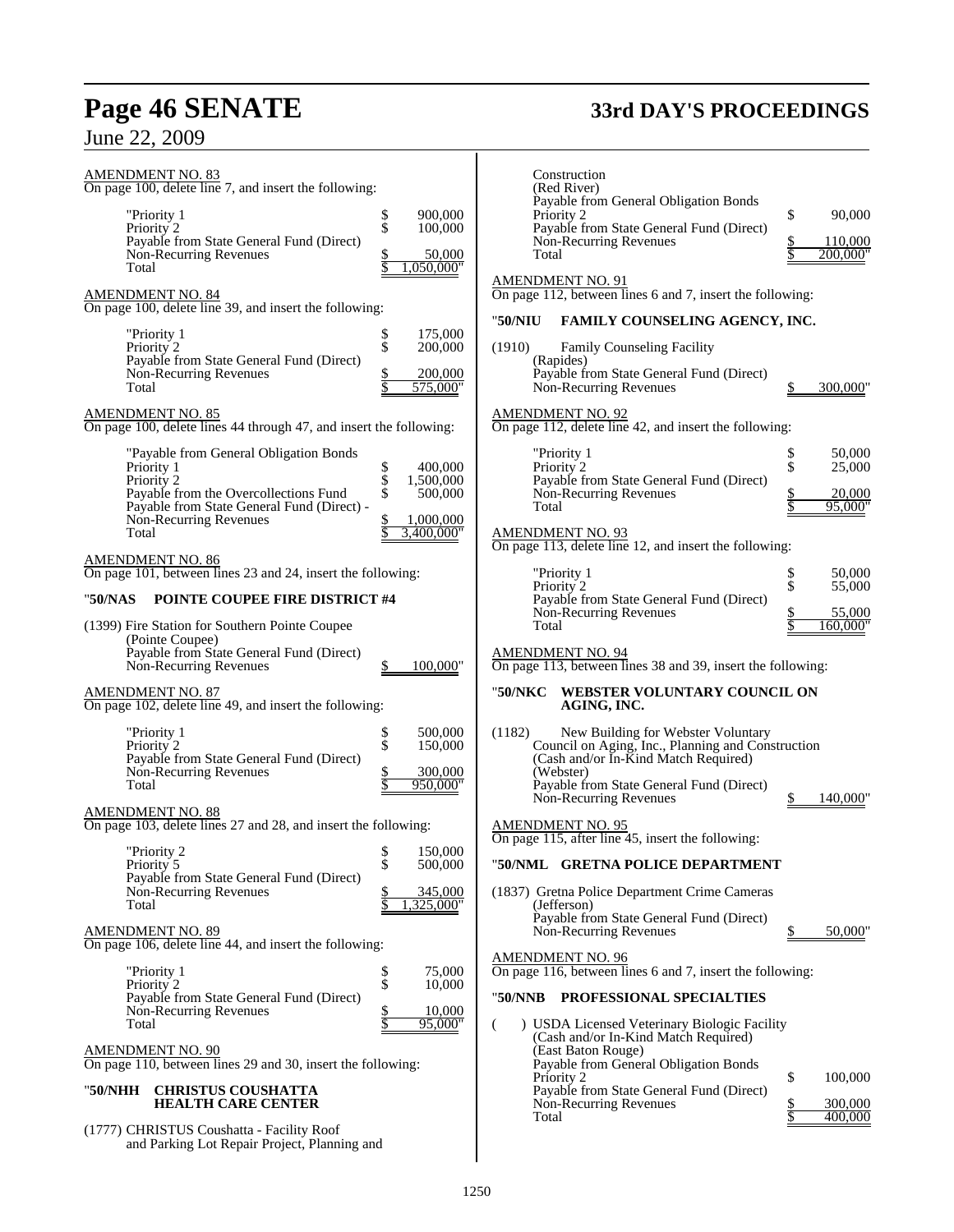# **33rd DAY'S PROCEEDINGS Page 47 SENATE**

# June 22, 2009

Pending approval of capital outlay budget request pursuant to the provisions of R.S. 39:112."

### AMENDMENT NO. 97

On page 117, delete line 27, and insert the following:

| "Priority 1                              | S | 305,000  |
|------------------------------------------|---|----------|
| Priority 2                               | S | 30,000   |
| Payable from State General Fund (Direct) |   |          |
| Non-Recurring Revenues                   |   | 45,000   |
| Total                                    |   | 380,000" |

### AMENDMENT NO. 98

On page 120, line 13, after "state treasury." insert the following"

"In accordance with R.S. 36:768, no later than 60 days following the end of each quarter, the state treasurer shall report to the Joint Legislative Committee on the Budget and the commission of administration, all funds contained in the Miscellaneous Fund of the Comprehensive Capital Outlay Escrow Account."

### AMENDMENT NO. 99

On page 124, at the end of line 16, insert the following:

"Notwithstanding anything contained in this Act to the contrary or any other provision of law, contracts may be entered into or funds otherwise obligated for the appropriation made for the Franklin Parish Union Church Road in Act 29 of 2008 prior to execution of a cooperative endeavor agreement."

### AMENDMENT NO. 100

On page 124, at the end of line 16, insert the following:

"Notwithstanding anything contained in this Act to the contrary or any other provision of law, contracts may be entered into or funds otherwise obligated for the appropriation made for the Natchitoches Parish Equipment Purchase (Pothole Patcher) for Road Improvements in Act 28 of 2007 prior to execution of a cooperative endeavor agreement."

On motion of Senator Marionneaux, the amendments were adopted.

### **Floor Amendments Sent Up**

Senator Amedee sent up floor amendments.

### **SENATE FLOOR AMENDMENTS**

Amendments proposed by Senator Amedee to Re-Reengrossed House Bill No. 2 by Representative Greene

### AMENDMENT NO. 1

On page 13, delete lines 29 through 32

### AMENDMENT NO. 2

On page 131, between lines 4 and 5, insert:

"Section 19.A. Eighty five million dollars payable from State General Fund (Direct), Non-Recurring Revenues, is hereby appropriated into the Budget Stabilization Fund provided for in Article VII, Section 10.3 of the Constitution of Louisiana.

(2) Notwithstanding R.S.  $39:24(F)$ ,  $94(C)(1)$ , or any other law to the contrary:

(a) This Act hereby expresses the consent of the legislature that an amount of money equal to the amount provided for in Paragraph  $(1)$  of this Section shall be appropriated from the Budget Stabilization Fund to the general fund for Fiscal Year 2009-2010, not to exceed one-third of the fund, all as provided for in Article VII, Section  $10.3(C)(1)$ .

(b) The secretary of the Senate and the clerk of the House of Representatives shall notify the Revenue Estimating Conference in writing that the legislature hereby approves the use of such amount as money available for appropriation for the Fiscal Year 2009-2010 and the conference shall incorporate such amount in its official forecast for that fiscal year.

B.(1) Eighty five million dollars is hereby appropriated to the state treasurer to be deposited by the treasurer into a special fund hereby created in the state treasury to be known as the "Higher Education Emergency Fund II." The money in the fund shall be appropriated by the legislature to be used in the 2009-2010 Fiscal Year solely as provided for in Paragraph (3) of this Subsection.

(2)(a) The money in the fund shall be invested by the treasurer in the same manner as money in the state general fund and interest earned on the investment of the money shall be credited to the fund after compliance with the requirements of Article VII, Section 9(B) relative to the Bond Security and Redemption Fund.

(b) All unexpended and unencumbered money in the fund at the end of the year shall remain in the fund.

(3) The money in the Higher Education Emergency Fund II shall be appropriated by the legislature to be used solely for funding higher education.

AMENDMENT NO. 3

On page 131, line 5, change "Section 19." to "Section 20.""

### **Motion**

Senator Michot moved the previous question on the amendment.

Senator Amedee moved adoption of the amendments.

Senator Marionneaux objected.

### **ROLL CALL**

The roll was called with the following result:

### YEAS

Adley Gautreaux N Riser<br>Amedee Guillory Shaw Amedee Guillory<br>Claitor Kostelka Claitor Kostelka Thompson Dupre McPherson<br>Erdey Morrish Morrish<br>Nevers Gautreaux B Total - 16 **NAYS** Mr. President Dorsey Martiny<br>Alario Duplessis Michot **Duplessis** Appel Gray Evans Morrell<br>Broome Hebert Murray Broome

Cheek Heitmeier Quinn Crowe Jackson<br>Donahue Marionn

Marionneaux

ABSENT

LaFleur Long Mount

The Chair declared the amendments were rejected.

### **Floor Amendments Sent Up**

Senator Duplessis sent up floor amendments.

### **SENATE FLOOR AMENDMENTS**

Amendments proposed by Senator Duplessis to Re-Reengrossed House Bill No. 2 by Representative Greene

### AMENDMENT NO. 1

On page 88, delete lines 50 through 52 and insert the following:

"Priority 1 \$ 500.000"

Total - 20

Total - 3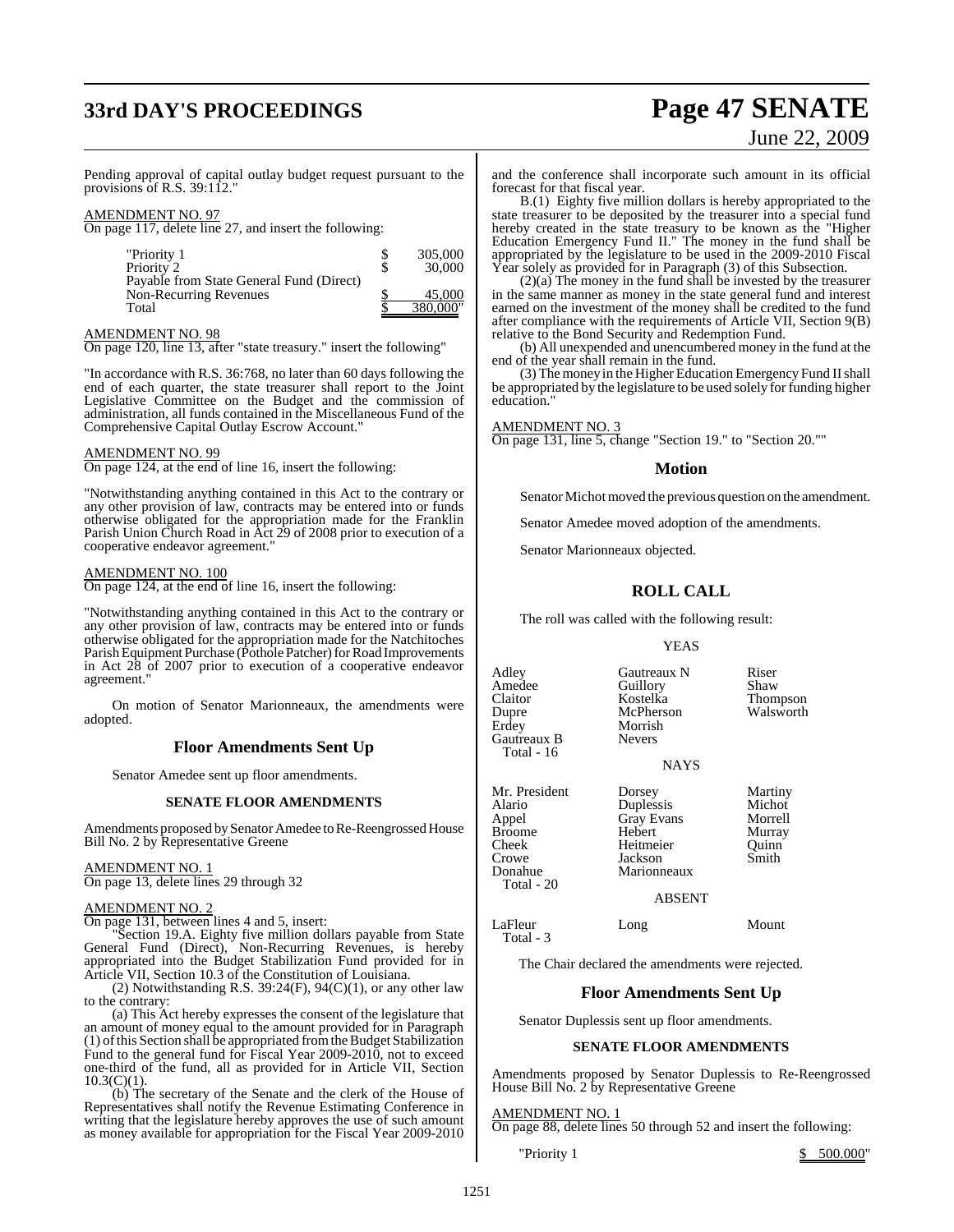### AMENDMENT NO. 2

On page 102, delete line 49 and insert the following:

"Priority 1 \$ 500,000<br>Priority 2 \$ 500,000 Priority<sup>2</sup>

On motion of Senator Duplessis, the amendments were adopted.

### **Floor Amendments Sent Up**

Senator Morrish sent up floor amendments.

### **SENATE FLOOR AMENDMENTS**

Amendments proposed by Senator Morrish to Re-Reengrossed House Bill No. 2 by Representative Greene

### AMENDMENT NO. 1

In Senate Floor Amendment No. 26 of No. 3769, proposed by Senator Marionneaux and adopted by the Senate on June 22, 2009, on page 5, line 8, after "39:112." insert: "All projects built using these proceeds shall have a sign erected that shall say "This project funded through the perseverance, hard work, and diligence of the agricultural community and legislative delegation of southwest Louisiana."

Senator Morrish moved adoption of the amendments.

Senator Marionneaux objected.

### **ROLL CALL**

The roll was called with the following result:

### YEAS

| Donahue<br>Dupre<br>Hebert<br>Long<br>Total - 10                                                        | Michot<br>Morrish<br>Mount<br>Riser<br><b>NAYS</b>                                                               | Smith<br>Thompson                                                             |
|---------------------------------------------------------------------------------------------------------|------------------------------------------------------------------------------------------------------------------|-------------------------------------------------------------------------------|
| Mr. President<br>Adley<br>Alario<br>Amedee<br>Appel<br><b>Broome</b><br>Claitor<br>Dorsey<br>Total - 23 | Duplessis<br>Erdey<br>Gautreaux B<br>Heitmeier<br>Jackson<br>Kostelka<br>Marionneaux<br>Martiny<br><b>ABSENT</b> | McPherson<br>Morrell<br>Murray<br><b>Nevers</b><br>Ouinn<br>Shaw<br>Walsworth |
| Cheek<br>Crowe<br>Total - 6                                                                             | Gautreaux N<br><b>Gray Evans</b>                                                                                 | Guillory<br>LaFleur                                                           |

The Chair declared the amendments were rejected.

The bill was read by title. Senator Marionneaux moved the final passage of the amended bill.

### **ROLL CALL**

The roll was called with the following result:

### YEAS

| Mr. President | Gautreaux B       | Morrell       |
|---------------|-------------------|---------------|
| Adley         | Gautreaux N       | Morrish       |
| Alario        | <b>Gray Evans</b> | Mount         |
| Amedee        | Guillory          | Murray        |
| Appel         | Hebert            | <b>Nevers</b> |

# **Page 48 SENATE 33rd DAY'S PROCEEDINGS**

| <b>Broome</b><br>Cheek<br>Claitor<br>Donahue<br>Dorsey<br>Duplessis<br>Dupre<br>Erdey<br>Total - 37 | Heitmeier<br>Jackson<br>Kostelka<br>Long<br>Marionneaux<br>Martiny<br>McPherson<br>Michot | Ouinn<br>Riser<br>Shaw<br>Smith<br><b>Thompson</b><br>Walsworth |
|-----------------------------------------------------------------------------------------------------|-------------------------------------------------------------------------------------------|-----------------------------------------------------------------|
|                                                                                                     | <b>NAYS</b>                                                                               |                                                                 |
| Total - 0                                                                                           | <b>ABSENT</b>                                                                             |                                                                 |
| Crowe                                                                                               | LaFleur                                                                                   |                                                                 |

Total - 2

750,0<u>00</u>"

The Chair declared the amended bill was passed and ordered it returned to the House. Senator Marionneaux moved to reconsider the vote by which the bill was passed and laid the motion on the table.

### **Special Order of the Day No. 2**

### **HOUSE BILL NO. 3—** BY REPRESENTATIVE GREENE AN ACT

To enact the Omnibus Bond Authorization Act of 2009, relative to the implementation of a five-year capital improvement program; to provide for the repeal of certain prior bond authorizations; to provide for new bond authorizations; to provide for authorization and sale of such bonds by the State Bond Commission; and to provide for related matters.

The bill was read by title. Senator Marionneaux moved the final passage of the bill.

### **ROLL CALL**

The roll was called with the following result:

### YEAS

| Mr. President<br>Adley<br>Alario<br>Amedee<br>Appel<br>Broome<br>Cheek<br>Claitor<br>Donahue<br>Dorsey<br>Duplessis<br>Dupre<br>Erdey<br>Total - 37 | Gautreaux B<br>Gautreaux N<br>Gray Evans<br>Guillory<br>Hebert<br>Heitmeier<br>Jackson<br>Kostelka<br>Long<br>Marionneaux<br>Martiny<br>McPherson<br>Michot<br><b>NAYS</b> | Morrell<br>Morrish<br>Mount<br>Murray<br><b>Nevers</b><br>Quinn<br>Riser<br>Shaw<br>Smith<br>Thompson<br>Walsworth |
|-----------------------------------------------------------------------------------------------------------------------------------------------------|----------------------------------------------------------------------------------------------------------------------------------------------------------------------------|--------------------------------------------------------------------------------------------------------------------|
| Total - 0                                                                                                                                           | <b>ABSENT</b>                                                                                                                                                              |                                                                                                                    |
| Crowe<br>Total - 2                                                                                                                                  | LaFleur                                                                                                                                                                    |                                                                                                                    |

The Chair declared the bill was passed and ordered it returned to the House. Senator Marionneaux moved to reconsider the vote by which the bill was passed and laid the motion on the table.

### **Special Order of the Day No. 3**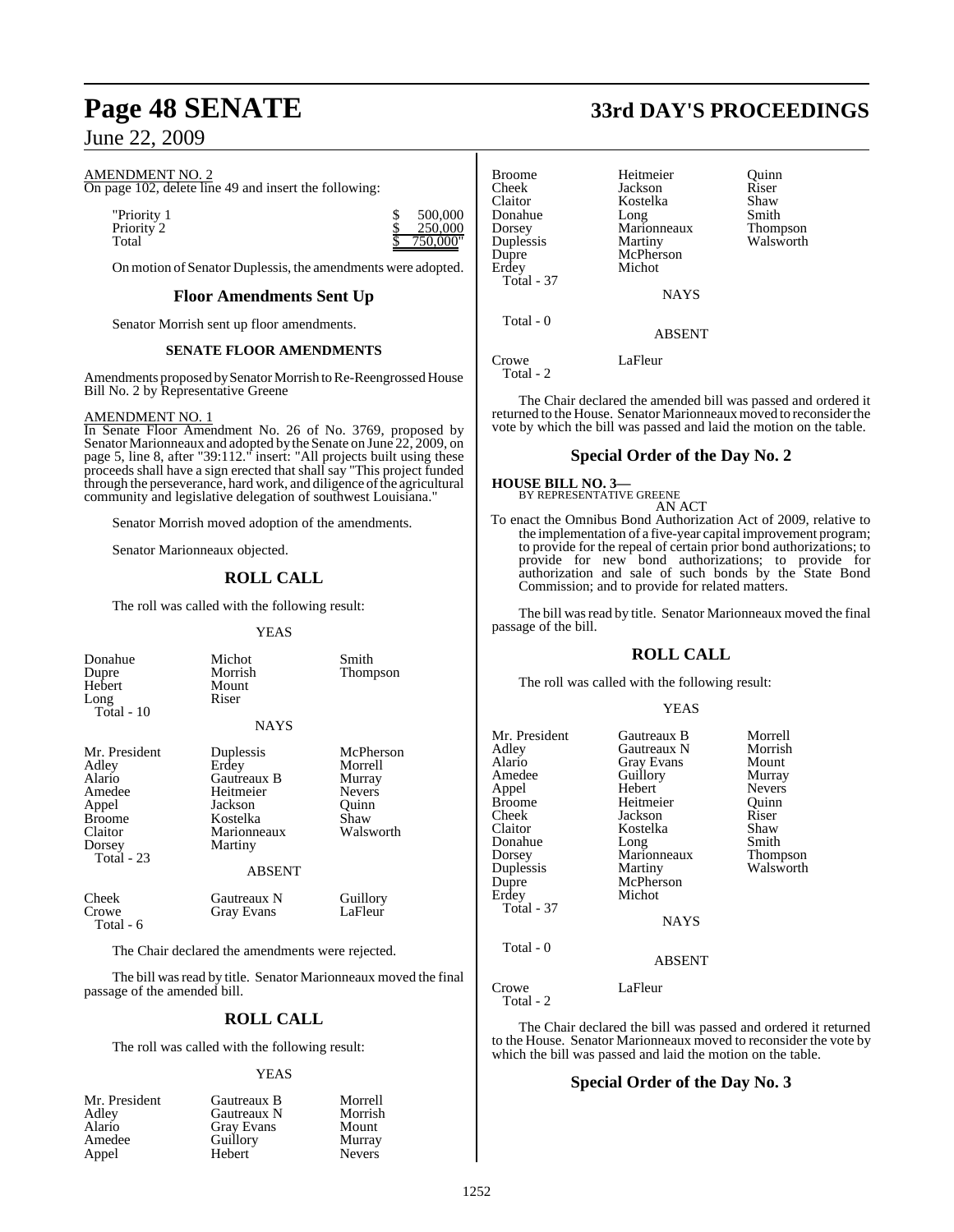# **33rd DAY'S PROCEEDINGS Page 49 SENATE**

### June 22, 2009

### **HOUSE BILL NO. 881—** BY REPRESENTATIVE FANNIN

AN ACT

To appropriate funds and to make certain reductions in appropriations from certain sources to be allocated to designated agencies and purposes in specific amounts for the making of supplemental appropriations and reductions for said agencies and purposes for Fiscal Year 2008-2009; and to provide for related matters.

### **Floor Amendments Sent Up**

Senator Michot sent up floor amendments.

### **SENATE FLOOR AMENDMENTS**

Amendments proposed by Senator Michot to Engrossed House Bill No. 881 by Representative Fannin

### AMENDMENT NO. 1

In Senate Committee No. 11, proposed by the Senate Committee on Finance and adopted by the Senate on June 21, 2009, on page 4, line 2, change "\$325,000" to "\$575,000" and, on page 4, delete lines 7 through 10

### AMENDMENT NO. 2

In Senate Committee No. 11, proposed by the Senate Committee on Finance and adopted by the Senate on June 21, 2009, on page 4, line 14, change "Management and Finance" to "Administration"

### AMENDMENT NO. 3

In Senate Committee No. 11, proposed by the Senate Committee on Finance and adopted by the Senate on June 21, 2009, on page 4, between lines 27 and 28, insert the following:

"Payable out of the State General Fund by Statutory Dedications out of the Poverty Point Reservoir Development Fund for Black Bear Golf Course  $\qquad \qquad$  \$ 250,000"

### AMENDMENT NO. 4

In Senate Committee Amendment No. 31, proposed by the Senate Committee on Finance and adopted by the Senate on June 21, 2009, on page 8, between lines 18 and 19, insert the following:

""Payable out of the State General Fund by Interagency Transfers from the Board of Regents to the Scholarships/Grants Program to meet Fiscal Year 2008-2009 funding requirements for GO Grants  $$1,800,000"$ 

### AMENDMENT NO. 5

In Senate Committee Amendment No. 31, proposed by the Senate Committee on Finance and adopted by the Senate on June 21, 2009, on page 8, at the beginning of line 19, delete '

### AMENDMENT NO. 6

In Senate Committee Amendment No. 33, proposed by the Senate Committee on Finance and adopted by the Senate on June 21, 2009, on page 10, delete line 10, and insert the following:

| "Washington Parish                                                                                                                                                |    | 440,500 |
|-------------------------------------------------------------------------------------------------------------------------------------------------------------------|----|---------|
| Payable out of the State General Fund<br>by Statutory Dedications out of the<br>Overcollections Fund for the Choose Life Fund                                     | £. | 3,000   |
| Payable out of the State General Fund<br>by Statutory Dedications out of the<br>Overcollections Fund for the Greater New<br><b>Orleans Sports Foundation Fund</b> |    | 50,000  |

Payable out of the State General Fund by Statutory Dedications out of the Overcollections Fund for the Algiers Economic Development Foundation Fund \$ 5,000"

### AMENDMENT NO. 7

In Senate Committee No. 35, proposed by the Senate Committee on Finance and adopted by the Senate on June 21, 2009, on page 10, delete lines 24 through 38, and insert the following: ""Payable out of the State General Fund (Direct)"

### AMENDMENT NO. 8

In Senate Committee Amendment No. 41, proposed by the Senate Committee on Finance and adopted by the Senate on June 21, 2009, on page 12, line 41, change "2009" to "2008"

### AMENDMENT NO. 9

In Senate Committee Amendment No. 41, proposed by the Senate Committee on Finance and adopted by the Senate on June 21, 2009, on page 13, line 1, change "E" to "E. $(1)$ "

### AMENDMENT NO. 10

In Senate Committee Amendment No. 41, proposed by the Senate Committee on Finance and adopted by the Senate on June 21, 2009, on page 13, delete line 3, and insert the following: "appropriation in this Section 2.

(2) The following sums are hereby appropriated from the State General Fund for the purpose of making supplemental capital outlay appropriations for fiscal year 2008-2009.

19/604S LSU Health Science Center Shreveport

( )Children's Hospital, Planning and Construction (Caddo)

Payable from State General Fund (Direct) \$5,000,000"

### AMENDMENT NO. 11

In Senate Committee Amendment No. 47, proposed by the Senate Committee on Finance and adopted by the Senate on June 21, 2009, on page 27, delete line 17

### AMENDMENT NO. 12

Delete Senate Committee Amendment No. 48, proposed by the Senate Committee on Finance and adopted by the Senate on June 21, 2009

### AMENDMENT NO. 13

On page 24, line 20, change "Section 8. This" to "Section 7. Sections 1, 2, 3, 4, 5, 7, and 8 of this"

### AMENDMENT NO. 14

On page 24, line 23, after "legislature," and before "this" insert "Sections 1, 2, 3, 4, 5, 7, and 8 of"

### AMENDMENT NO. 15

 $\overline{\text{On page 24}}$ , after line 24, insert the following:

Section 8. Sections  $6, 6.1, 6.2$ , and  $6.3$  of this Act shall become effective on July 1, 2009; if vetoed by the governor and subsequently approved by the legislature, Sections 6, 6.1, 6.2, and 6.3 of this Act shall become effective on July 1, 2009, or on the day following such approval by the legislature, whichever is later."

On motion of Senator Michot, the amendments were adopted.

### **Floor Amendments Sent Up**

Senator Michot sent up floor amendments.

### **SENATE FLOOR AMENDMENTS**

Amendments proposed by Senator Michot to Engrossed House Bill No. 881 by Representative Fannin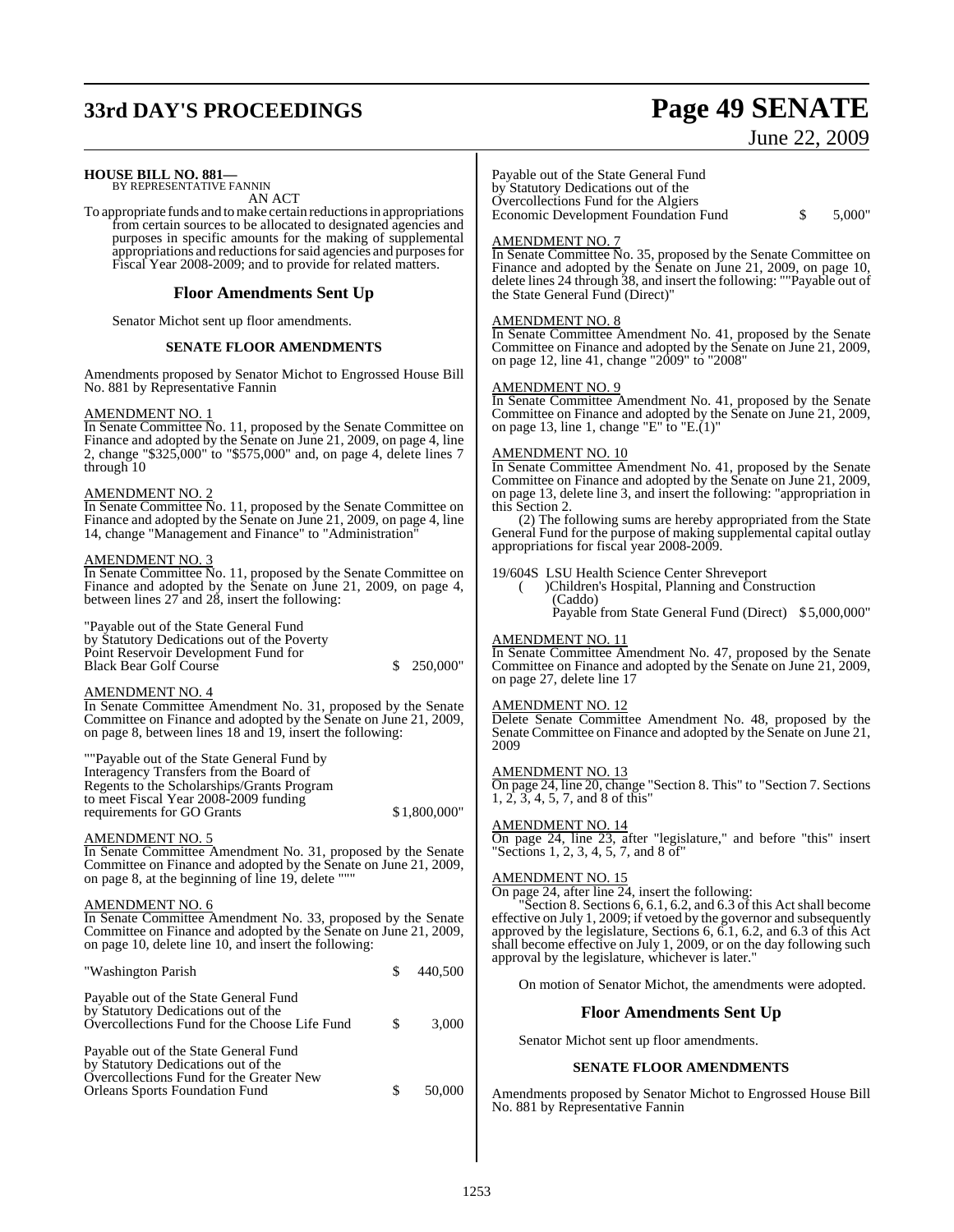## **Page 50 SENATE 33rd DAY'S PROCEEDINGS**

June 22, 2009

### AMENDMENT NO. 1

In Senate Committee Amendment No. 41, proposed by the Senate Committee on Finance and adopted by the Senate on June 21, 2009, on page 12, delete lines 43 through 46 and insert the following:

On page 20, delete line 46, and insert the following:

"Payable from State Highway Improvement Fund \$ 25,300,000"

E. The appropriation contained in **07/270 DEPARTMENTOF TRANSPORTATION & DEVELOPMENT - ADMINISTRATION** of Act 29 of the 2008 Regular Session of the Legislature is hereby amended and reenacted to read as follows:

On page 20, delete lines 50 through 52, and insert the following:

"Payable from Transportation Trust Fund -

| Regular                                  | 99,300,000   |
|------------------------------------------|--------------|
| Payable from Transportation Trust Fund - |              |
| Federal                                  | 561,300,000  |
| Total                                    | 660,600,000" |

F. The appropriation contained in **07/270 DEPARTMENT OF TRANSPORTATION & DEVELOPMENT - ADMINISTRATION** of Act 29 of the 2008 Regular Session of the Legislature is hereby amended and reenacted to read as follows:

On page 23, delete lines 40 through 46

G. The appropriation contained in **07/274 DEPARTMENTOF TRANSPORTATION & DEVELOPMENT - PUBLIC IMPROVEMENTS** of Act 29 of the 2008 Regular Session of the Legislature is hereby amended and reenacted to read as follows:

On page 24, delete line 24, and insert the following:

"Payable from Transportation Trust Fund - Regular  $$9,900,000"$ 

H. The appropriation contained in **07/274 DEPARTMENTOF TRANSPORTATION & DEVELOPMENT - PUBLIC IMPROVEMENTS** of Act 29 of the 2008 Regular Session of the Legislature is hereby amended and reenacted to read as follows:

On page 24, delete line 35, and insert the following:

"Payable from Transportation Trust Fund - \$ 19,700,000"

I. The appropriation contained in **07/276 DEPARTMENT OF TRANSPORTATION & DEVELOPMENT - ENGINEERING AND OPERATIONS** of Act 29 of the 2008 Regular Session of the Legislature is hereby amended and reenacted to read as follows:

On page 27, delete line 15, and insert the following:

"Payable from Transportation Trust Fund -

 $$ 2,900,000"$ 

### AMENDMENT NO. 2

In Senate Committee Amendment No. 41, proposed by the Senate Committee on Finance and adopted by the Senate on June 21, 2009, on page 13, line 1, change "E." to "J."

On motion of Senator Michot, the amendments were adopted.

### **Floor Amendments Sent Up**

Senator Michot sent up floor amendments.

### **SENATE FLOOR AMENDMENTS**

Amendments proposed by Senator Michot to Engrossed House Bill No. 881 by Representative Fannin

### AMENDMENT NO. 1

In Senate Committee No. 47, proposed by the Senate Committee on Finance and adopted by the Senate on June 21, 2009, on page 16, at the end of line 35, change "\$1,186,683" to "\$1,386,683"

On motion of Senator Michot, the amendments were adopted.

### **Floor Amendments Sent Up**

Senator Hebert sent up floor amendments.

### **SENATE FLOOR AMENDMENTS**

Amendments proposed by Senator Hebert to Engrossed House Bill No. 881 by Representative Fannin

### AMENDMENT NO. 1

On page 24, between lines 19 and 20, insert the following:

"Section 6.3. Notwithstanding any other law to the contrary, for only Fiscal Year 2009-2010, all non-instructional classified or unclassified employees compensated at a salary exceeding \$100,000 annually and paid either entirely or partially from funds appropriated in Schedule 19 - Higher Education as contained in that Act which originated as House Bill No. 1 of the 2009 Regular Session or as provided in this Act shall have their annual salaries reduced by five percent. In the event such salary reductions reduce an employee's salary to below \$100,000, the employee's salary shall be reduced to \$100,000. Provided, such salary reductions shall not apply to those personnel employed in instruction, research and academic support activities as defined by the National Association of College and University Business Officers. Provided, further, that any savings resulting from such salary reductions shall be used to help offset any projected budget deficits in instruction, research and academic support activities during Fiscal Year 2009-2010 at the state's public postsecondary institutions pursuant to a plan developed by the Board of Regents and approved by the Joint Legislative Committee on the Budget no later than December 31, 2009."

Senator Hebert moved adoption of the amendments.

Senator Chaisson objected.

### **ROLL CALL**

The roll was called with the following result:

### YEAS

| Gautreaux B<br>Gautreaux N<br>Total - 4                                                                                    | Hebert<br>McPherson<br><b>NAYS</b>                                                                                               |                                                                                                       |
|----------------------------------------------------------------------------------------------------------------------------|----------------------------------------------------------------------------------------------------------------------------------|-------------------------------------------------------------------------------------------------------|
| Mr. President<br>Adley<br>Alario<br>Amedee<br>Appel<br><b>Broome</b><br>Cheek<br>Claitor<br>Crowe<br>Donahue<br>Total - 30 | Dorsey<br>Duplessis<br>Dupre<br>Erdey<br><b>Gray Evans</b><br>Heitmeier<br>Jackson<br>Long<br>Martiny<br>Michot<br><b>ABSENT</b> | Morrell<br>Morrish<br>Mount<br>Murray<br><b>Nevers</b><br>Ouinn<br>Riser<br>Shaw<br>Smith<br>Thompson |
| Guillory<br>Kostelka                                                                                                       | LaFleur<br>Marionneaux                                                                                                           | Walsworth                                                                                             |

Total - 5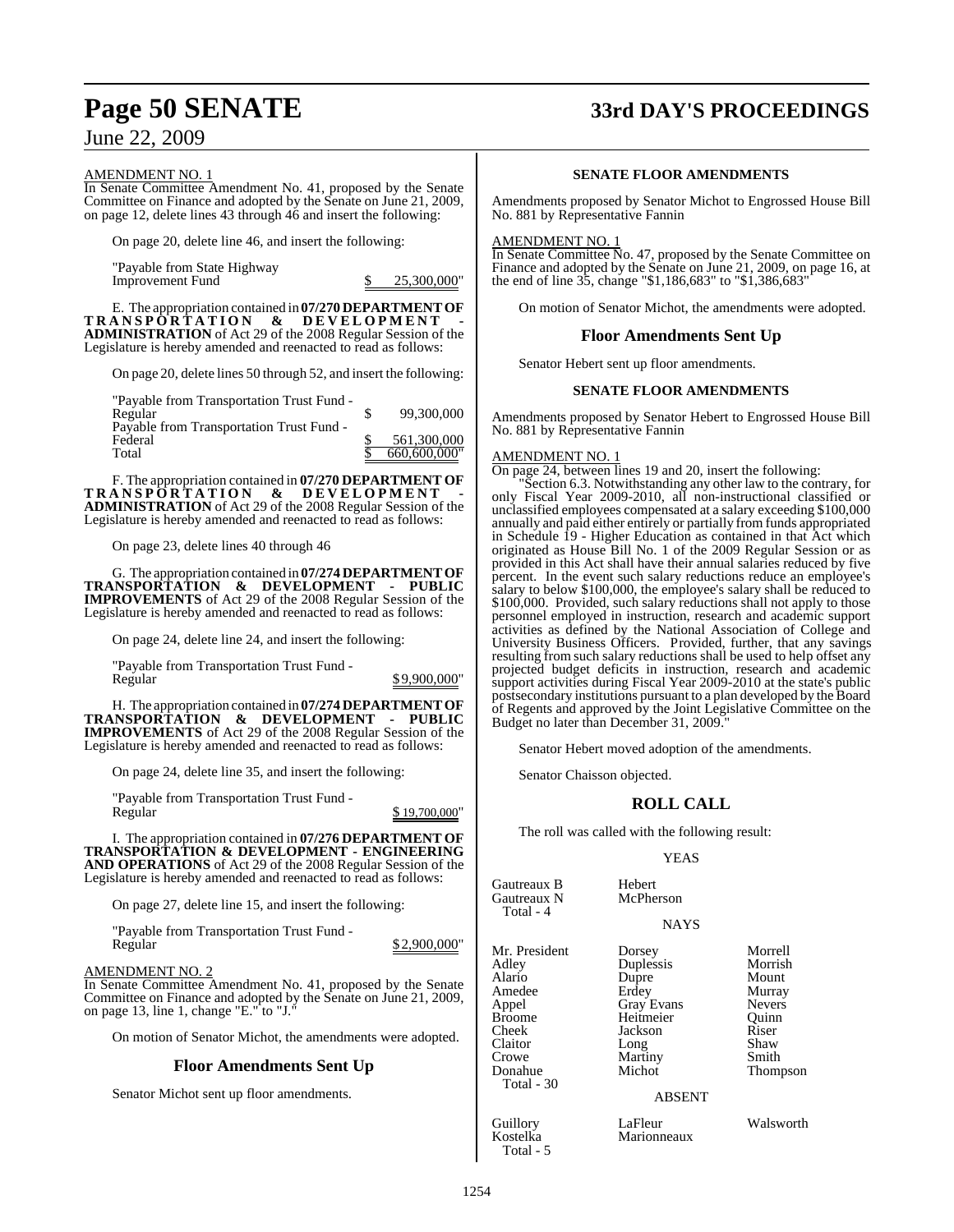# **33rd DAY'S PROCEEDINGS Page 51 SENATE**

The Chair declared the amendments were rejected.

The bill was read by title. Senator Michot moved the final passage of the amended bill.

### **ROLL CALL**

The roll was called with the following result:

### YEAS

| Mr. President | Erdey             | Michot          |
|---------------|-------------------|-----------------|
| Adley         | Gautreaux B       | Morrell         |
| Alario        | Gautreaux N       | Morrish         |
| Amedee        | <b>Gray Evans</b> | Mount           |
| Appel         | Guillory          | Murray          |
| <b>Broome</b> | Hebert            | <b>Nevers</b>   |
| Cheek         | Heitmeier         | Quinn           |
| Claitor       | Jackson           | Riser           |
| Crowe         | Kostelka          | Shaw            |
| Donahue       | Long              | Smith           |
| Dorsey        | Marionneaux       | <b>Thompson</b> |
| Duplessis     | Martiny           | Walsworth       |
| Dupre         | McPherson         |                 |
| Total - 38    |                   |                 |
|               | <b>NAYS</b>       |                 |
|               |                   |                 |

Total - 0

### ABSENT

LaFleur

Total - 1

The Chair declared the amended bill was passed and ordered it returned to the House. Senator Michot moved to reconsider the vote by which the bill was passed and laid the motion on the table.

### **Rules Suspended**

Senator Duplessis asked for and obtained a suspension of the rules to advance to the order of:

### **House Bills and Joint Resolutions on Third Reading and Final Passage, Subject to Call**

### **Called from the Calendar**

Senator Duplessis asked that House Bill No. 810 be called from the Calendar.

### **HOUSE BILL NO. 810—**

BY REPRESENTATIVE ARNOLD AND SENATORS BROOME AND DUPLESSIS AN ACT

To amend and reenact R.S. 6:1081, 1082, 1083(3.1)(introductory paragraph),  $(3.2)$ ,  $(4)$ (introductory paragraph),  $(5)$ ,  $(6)$ ,  $(9)$ ,  $(11)$ , and  $(12)$ , 1084, 1086, 1087(E) and (F), 1088, 1088.1(A)(4) and (C), 1089, 1090(A), (C), (D), (E), (F), and (H), 1091, 1092(A)(introductory paragraph),(1),(5),(6),(B),(C),(E),(G), (I), and (K), 1092.2, 1094, 1096(I)(1), 1098(C), and 1099, and  $R.S. 9:3511(F)$ , to enact  $R.S. 6:1083(6.1), (13), (14), (15), (16)$ , (17), (18), (19), and (20), 1087(D) and (G), 1088.1(A)(9) and (E), 1088.2, 1088.3, 1088.4, 1092(A)(17)(a)(iv) and (v), 1094.1, and 1097(C) and R.S. 9:3557(C), and to repeal R.S. 6:1083(1), 1092(A)(3), (4), (7), (8), (9), (10), (11), (12), (13), (15), and  $(17)$ , 1093, and R.S. 9:3560 $(A)(10)$ , relative to mortgages; to provide for a change in definitions; to provide for new definitions; to provide for prohibitions for certain mortgage lenders; to provide for licensure requirements; to provide for

# June 22, 2009

exemptions to licensure; to provide for application for licensure for persons in the mortgage industry; to provide for surety bonds for persons in the mortgage industry; to provide for a licensing system for persons in the mortgage industry; to provide for fees; to provide for information reporting for persons in the mortgage industry; to provide for notification of name or location changes and closures for persons in the mortgage industry; to provide for restrictions for persons in the mortgage industry; to provide for recordkeeping and retention of records for persons in the mortgage industry; to provide for the investigation of persons in the mortgage industry by the commissioner; to provide for the suspension and revocation of licensure for persons in the mortgage industry; to provide for educational requirements for licensure for persons in the mortgage industry; to provide for testing of loan originators; to provide for residential mortgage loan brokerage contracts; to provide for criminal penalties; and to provide for related matters.

### **Floor Amendments Sent Up**

Senator Duplessis sent up floor amendments.

### **SENATE FLOOR AMENDMENTS**

Amendments proposed by Senator Duplessis to Reengrossed House Bill No. 810 by Representative Arnold

### AMENDMENT NO. 1

In Legislative Bureau Amendments, proposed by the Legislative Bureau and adopted by the Senate on June 15, 2009, delete Amendments No. 1, No. 3, No. 12, and No. 13.

### AMENDMENT NO. 2

In Senate Committee Amendment No. 2, proposed by the Senate Committee on Commerce, and adopted by the Senate on June 11, 2009, on page 1, line 4, change "delete" to "change" and at the end of the line, add "to "1092(D)""

### AMENDMENT NO. 3

In Senate Committee Amendment No. 5, proposed by the Senate Committee on Commerce, and adopted by the Senate on June 11, 2009, on page 1, line 11, change "delete" to "change" and at the end of the line, add "to "1092(D)""

### AMENDMENT NO. 4

In Senate Committee Amendment No. 13, proposed by the Senate Committee on Commerce, and adopted by the Senate on June 11, 2009, on page 2, line 9, change "or individual" to "required to be licensed under this Part who is"

### AMENDMENT NO. 5

In Senate Committee Amendment No. 23, proposed by the Senate Committee on Commerce, and adopted by the Senate on June 11, 2009, on page 4, line 18, change "either the" to "either"

### AMENDMENT NO. 6

On page 1, line 10, after "1093," and before "and R.S. 9:35 $60(A)(10)$ " insert "1094(C), (D), (E), (F) and (G)"

### AMENDMENT NO. 7

On page 40, line 14, after "or prior" and before "to January" delete the comma ","

### AMENDMENT NO. 8

On page 44, line 10, after "beginning on," and before "prior" insert "or"

### AMENDMENT NO. 9

On page 44, line 11, after "to" delete the comma ","

### AMENDMENT NO. 10

On page 49, line 25, change "R.S. 9:3560(A)(10)" to "1094(C), (D),  $(E)$ ,  $(F)$  and  $(G)$ "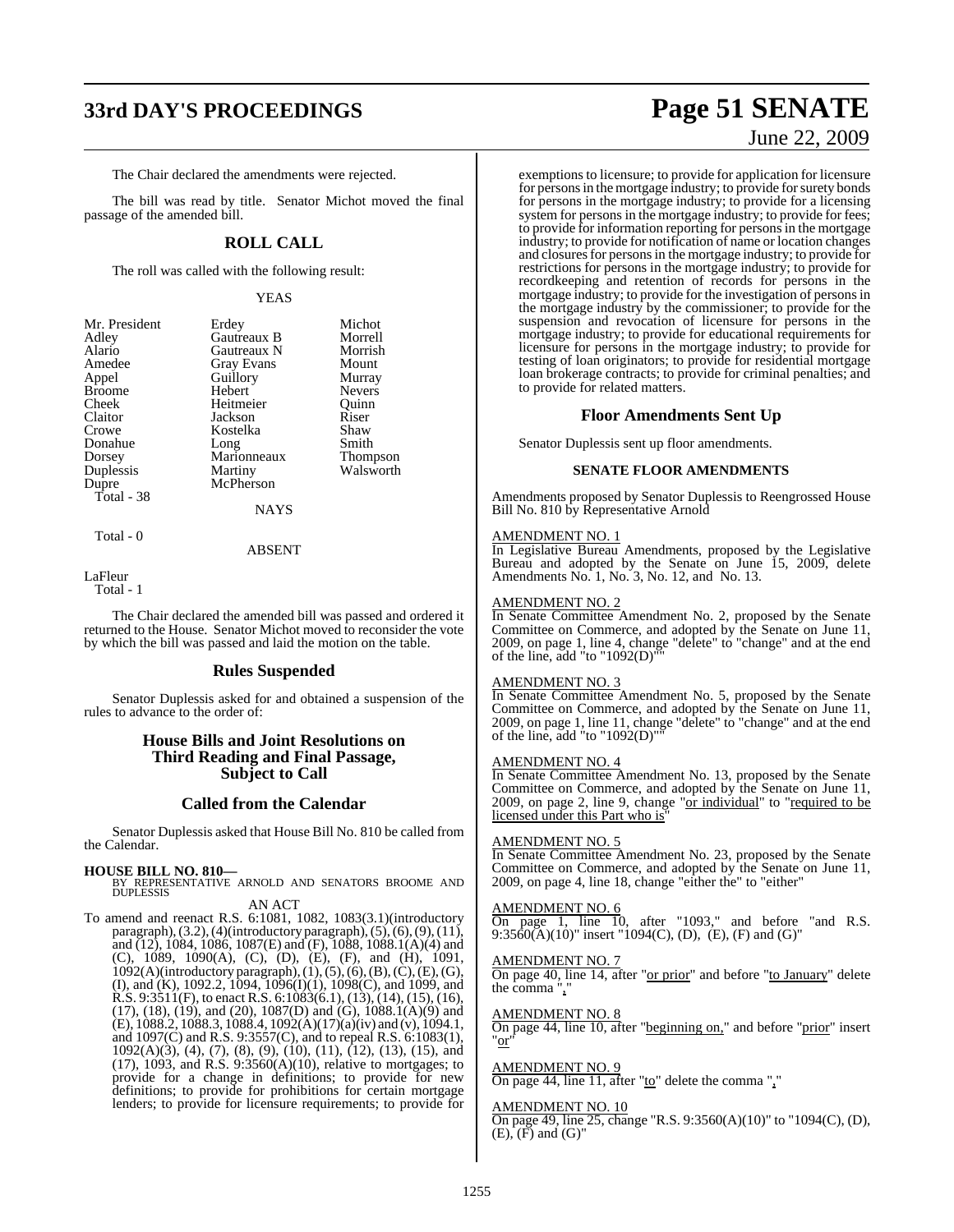# **Page 52 SENATE 33rd DAY'S PROCEEDINGS**

AMENDMENT NO. 11 On page 49, between lines 25 and 26, insert the following: "Section 4. R.S. 9:3560(A)(10) is hereby repealed, effective July 31, 2010."

AMENDMENT NO. 12 On page 49, at the beginning of line 26, change "Section 4." to "Section 5."

AMENDMENT NO. 13 On page 50, at the beginning of line 1, change "Section 5." to "Section 6."

AMENDMENT NO. 14 On page 50, line 1, after "If" delete ", prior to October 1, 2010,"

AMENDMENT NO. 15 On page 50, delete lines 7 through 12, and insert "In the"

AMENDMENT NO. 16 On page 50, at the beginning of line 25, change "Section 6." to "Section 7."

AMENDMENT NO. 17 On page 51, at the beginning of line 1, change "Section 7." to "Section 8."

On motion of Senator Duplessis, the amendments were adopted.

### **Floor Amendments Sent Up**

Senator McPherson sent up floor amendments.

### **SENATE FLOOR AMENDMENTS**

Amendments proposed by Senator McPherson to Reengrossed House Bill No. 810 by Representative Arnold

AMENDMENT NO. 1 On page 1, line 6, change "1094," to "1093(B), 1094,"

AMENDMENT NO. 2 On page 1, line 9, delete "1083(1),"

AMENDMENT NO. 3 On page 1, line 10, delete "1093,"

AMENDMENT NO. 4 On page 2, line 9, change "1094," to "1093(B), 1094,"

AMENDMENT NO. 5 On page 39, between lines 14 and 15, insert the following: "\* \* \*

§1093. Residential Mortgage Lending Board; creation; membership; qualifications; powers and duties \* \* \*

B. The board shall:

(1) Advise the commissioner in connection with the commissioner's adoption of standards and policies under which credit shall be given for participation in a program of continuing professional education such asthe commissioner, in consultation with the board, may consider courses which have been reviewed and approved by the NMLS&R and that are offered by the Mortgage Bankers Association or the National Association of Mortgage Brokers necessary and appropriate to satisfy maintain the Louisiana specific pre-licensing and continuing education course requirements established by this Chapter highest standards of the residential mortgage lending business in the state.

(2) Advise the commissioner in connection with user fees paid by licensees to utilize the NMLS&R licensing system.

(3) Advise the commissioner in connection with the development of call reports required by the S.A.F.E. Act.

(4) To review with the commissioner the kinds of acts constituting "violations" reportable to the NMLS&R so that the information provided to the licensing system satisfies the requirements of the S. A. F. E. Act, to establish guidelines for the reporting of information to the NMLS&R consistent with the confidentiality requirements applicable to the deliberations of the office and of its staff.

 $\left(\frac{2}{2}\right)$  (5) Engage in such other advisory activities as the board, in consultation with the commissioner, in his sole discretion, shall deem useful to the maintenance of state oversight of the residential mortgage lending industry. \* \* \*"

AMENDMENT NO. 6 On page 49, line 24, delete "1083(1),"

AMENDMENT NO. 7 On page 49, line 25, delete "1093,"

On motion of Senator McPherson, the amendments were adopted.

The bill was read by title. Senator Duplessis moved the final passage of the amended bill.

### **ROLL CALL**

The roll was called with the following result:

### YEAS

| Mr. President<br>Adley<br>Alario<br>Amedee<br>Appel<br><b>Broome</b><br>Cheek<br>Claitor<br>Donahue<br>Dorsey<br>Duplessis<br>Dupre<br>Total - $36$<br>Total - 0 | Erdey<br>Gautreaux B<br>Gautreaux N<br><b>Gray Evans</b><br>Guillory<br>Hebert<br>Heitmeier<br>Jackson<br>Kostelka<br>Long<br>Marionneaux<br>Martiny<br><b>NAYS</b><br><b>ABSENT</b> | McPherson<br>Michot<br>Morrell<br>Morrish<br>Mount<br>Murray<br><b>Nevers</b><br>Ouinn<br>Riser<br>Shaw<br>Thompson<br>Walsworth |
|------------------------------------------------------------------------------------------------------------------------------------------------------------------|--------------------------------------------------------------------------------------------------------------------------------------------------------------------------------------|----------------------------------------------------------------------------------------------------------------------------------|
| Crowe<br>Total - 3                                                                                                                                               | LaFleur                                                                                                                                                                              | Smith                                                                                                                            |

The Chair declared the amended bill was passed and ordered it returned to the House. Senator Duplessis moved to reconsider the vote by which the bill was passed and laid the motion on the table.

### **Called from the Calendar**

Senator Appel asked that House Bill No. 821 be called from the Calendar.

**HOUSE BILL NO. 821—** BY REPRESENTATIVES CARTER, HENRY BURNS, CHAMPAGNE, CORTEZ, FOIL, LITTLE, PUGH, ROBIDEAUX, SIMON, SMILEY, AND JANE SMITH AND SENATORS CROWE, DUPLESSIS, MICHOT, SMITH, AND WALSWORTH

AN ACT

To enact R.S. 17:7(2)(f), relative to the duties, functions, and responsibilities of the State Board of Elementary and Secondary Education; to provide for the use of certain funding by public school boards provided through the minimum foundation program formula; to provide reporting requirements; to provide guidelines and standards for such reports; to provide for effectiveness; and to provide for related matters.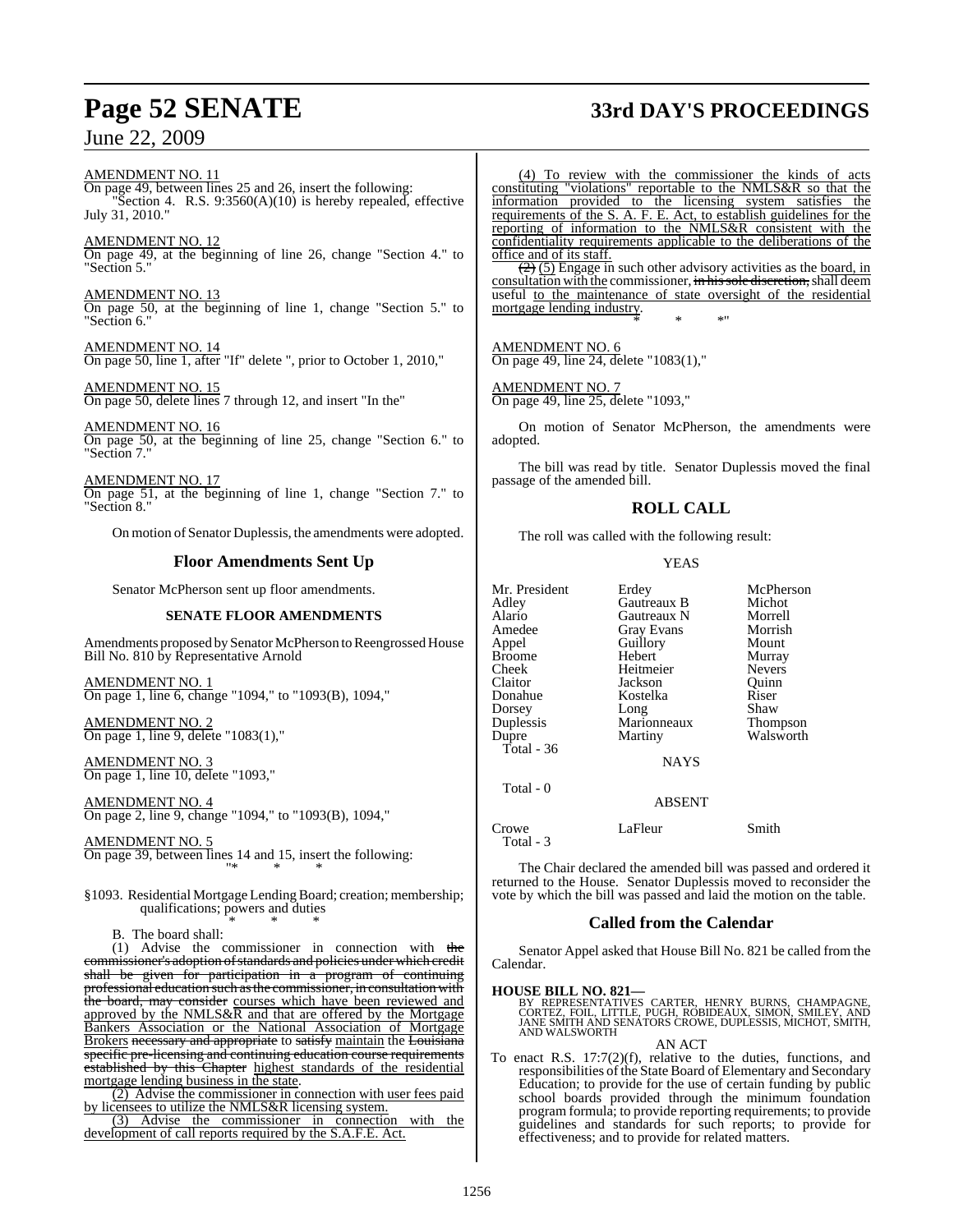# **33rd DAY'S PROCEEDINGS Page 53 SENATE**

The bill was read by title. Senator Appel moved the final passage of the bill.

### **ROLL CALL**

The roll was called with the following result:

### YEAS

| Erdey             | Michot        |
|-------------------|---------------|
| Gautreaux B       | Morrell       |
| Gautreaux N       | Morrish       |
| <b>Gray Evans</b> | Mount         |
| Guillory          | Murray        |
| Hebert            | <b>Nevers</b> |
| Heitmeier         | Ouinn         |
| Jackson           | Riser         |
| Kostelka          | Shaw          |
| Long              | Smith         |
| Marionneaux       | Thompson      |
| Martiny           | Walsworth     |
| McPherson         |               |
|                   |               |
| NAYS              |               |
|                   |               |

Total - 0

ABSENT

LaFleur

Total - 1

The Chair declared the bill was passed and ordered it returned to the House. Senator Appel moved to reconsider the vote by which the bill was passed and laid the motion on the table.

### **Called from the Calendar**

Senator Quinn asked that House Bill No. 363 be called from the Calendar.

### **HOUSE BILL NO. 363—** BY REPRESENTATIVES AUBERT AND LANDRY

AN ACT

To amend and reenact Civil Code Articles 2358, 2362.1 through 2364, and 2365 through 2367.2 and R.S. 9:374, to enact Civil Code Article 2367.3, and to repeal Civil Code Article 2364.1, relative to the community property regime; to provide for claims for reimbursement between spouses; to provide for a reduction in reimbursement for obligations paid with respect to certain movable property; to provide when a claim for reimbursement may be made; to provide for the use of a residence of the spouses; and to provide for related matters.

The bill was read by title. Senator Quinn moved the final passage of the bill.

### **ROLL CALL**

The roll was called with the following result:

### YEAS

| Mr. President |  |
|---------------|--|
| Adley         |  |
| Alario        |  |
| Amedee        |  |
| Appel         |  |
| <b>Broome</b> |  |
| Cheek         |  |
| Claitor       |  |
| Crowe         |  |
| Donahue       |  |

Erdey Morrell<br>Gautreaux B Morrish **Gautreaux B** Morrish<br> **Gautreaux N** Mount Gautreaux N Mount<br>Gray Evans Murray Gray Evans Guillory Nevers<br>
Hebert Quinn Hebert Quinn<br>
Heitmeier Riser Heitmeier Jackson Shaw<br>Long Smith Long Smith<br>
Marionneaux Thompson Marionneaux

# June 22, 2009

| Dorsey<br>Duplessis<br>Dupre | Martiny<br>McPherson<br>Michot | Walsworth |
|------------------------------|--------------------------------|-----------|
| Total - 37                   | <b>NAYS</b>                    |           |
| Total - 0                    | ABSENT                         |           |

Kostelka LaFleur

Total - 2

The Chair declared the bill was passed and ordered it returned to the House. Senator Quinn moved to reconsider the vote by which the bill was passed and laid the motion on the table.

### **Called from the Calendar**

Senator Broome asked that House Bill No. 564 be called from the Calendar.

- **HOUSE BILL NO. 564—**<br>BY REPRESENTATIVES ABRAMSON, AUSTIN BADON, BOBBY<br>BADON, BALDONE, BILLIOT, BROSSETT, HENRY BURNS, TIM BURNS,<br>BURRELL, CARTER, CHANEY, FOIL, GISCLAIR, MICKEY GUILLORY,<br>GUINN, HARDY, HAZEL, HENDERSON, JO AN ACT
- To enact R.S. 14:46.3, relative to trafficking of children for sexual purposes; to create the crime of trafficking of children for sexual purposes; to provide for definitions; to prohibit the use of certain defenses; to provide for criminal penalties; and to provide for related matters.

### **Floor Amendments Sent Up**

Senator Broome sent up floor amendments.

### **SENATE FLOOR AMENDMENTS**

Amendments proposed by Senator Broome to Reengrossed House Bill No. 564 by Representative Abramson

AMENDMENT NO. 1 On page 1, at the end of line 10, delete "solicit,"

On motion of Senator Broome, the amendments were adopted.

The bill was read by title. Senator Broome moved the final passage of the amended bill.

### **ROLL CALL**

The roll was called with the following result:

Guillory

McPherson

### YEAS

Mr. President Erdey Michot<br>Adley Gautreaux B Morrell Adley Gautreaux B Morrell Alario Gautreaux N Morrish Amedee Gray Evans Mount<br>
Appel Guillory Murray Broome Hebert Nevers<br>
Cheek Heitmeier Quinn Cheek Heitmeier Quinn Claitor Jackson Riser Donahue Dorsey Marionneaux Thompson Duplessis Martiny Walsworth Total - 38

Kostelka Shaw<br>Long Smith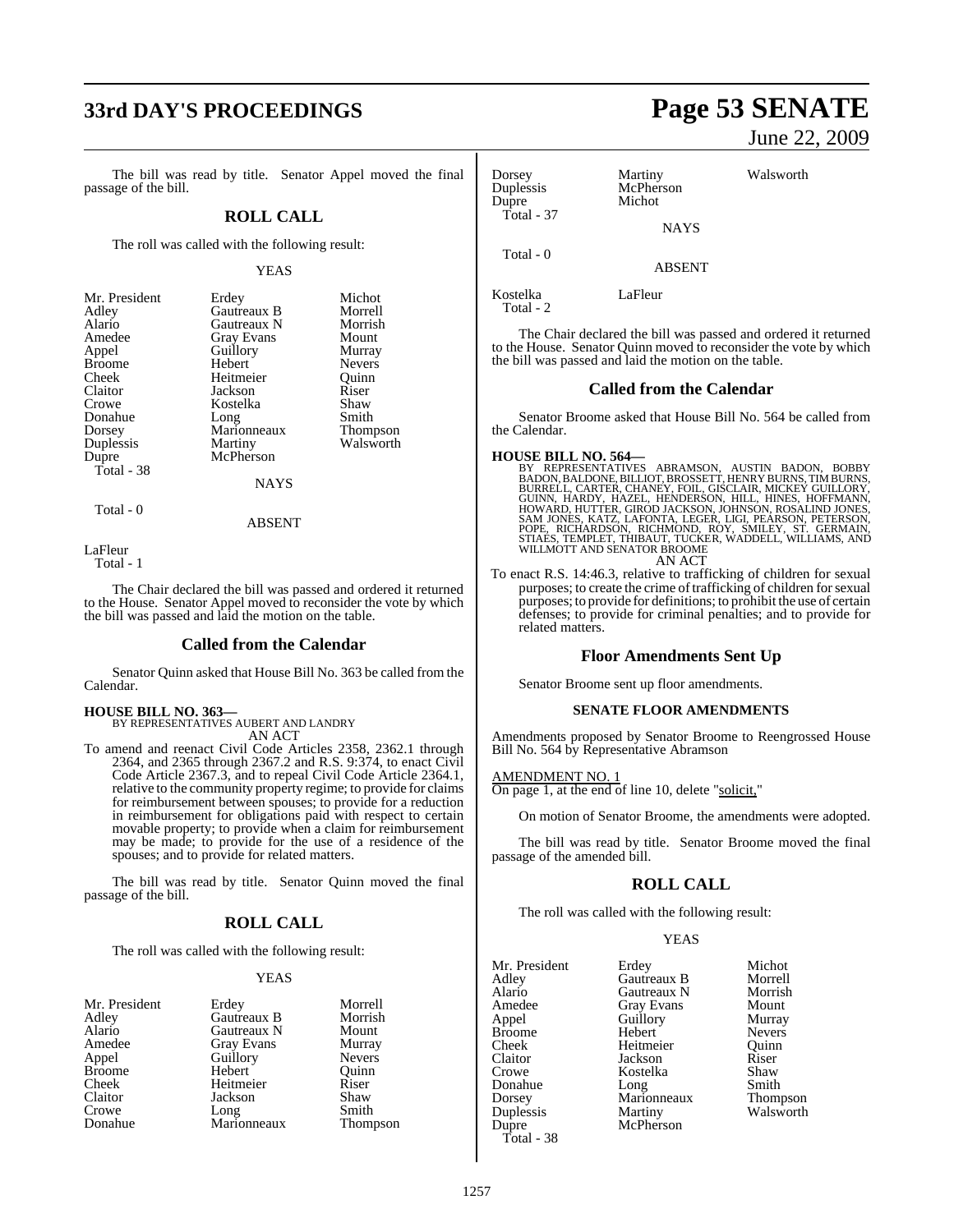### **NAYS**

Total - 0

ABSENT

LaFleur Total - 1

The Chair declared the amended bill was passed and ordered it returned to the House. Senator Broome moved to reconsider the vote by which the bill was passed and laid the motion on the table.

### **Called from the Calendar**

Senator Amedee asked that House Bill No. 517 be called from the Calendar.

- **HOUSE BILL NO. 517—** BY REPRESENTATIVES LEBAS, BURFORD, HENRY BURNS, TIM BURNS, GREENE, HAZEL, HOFFMANN, LABRUZZO, LIGI, LOPINTO, SCHRODER, SIMON, JANE SMITH, AND WHITE AN ACT
- To enact R.S. 40:1299.35.9, relative to health care services; to protect persons who refuse to provide health care services from certain types of punitive measures; to provide for definitions; and to provide for related matters.

### **Floor Amendments Sent Up**

Senator Amedee sent up floor amendments.

### **SENATE FLOOR AMENDMENTS**

Amendments proposed by Senator Amedee to Reengrossed House Bill No. 517 by Representative LeBas

### AMENDMENT NO. 1

On page 2, delete lines 14 and 15 in their entirety

Senator Amedee moved adoption of the amendments.

Senator Morrell objected.

### **ROLL CALL**

The roll was called with the following result:

### YEAS

| Adley         | Erdey             | Mount     |
|---------------|-------------------|-----------|
| Alario        | Gautreaux B       | Nevers    |
| Amedee        | Gautreaux N       | Quinn     |
| Appel         | <b>Gray Evans</b> | Riser     |
| Broome        | Hebert            | Shaw      |
| Cheek         | Heitmeier         | Smith     |
| Crowe         | Kostelka          | Thompson  |
| Donahue       | Long              | Walsworth |
| Dorsey        | Michot            |           |
| Dupre         | Morrish           |           |
| Total - 28    |                   |           |
|               | <b>NAYS</b>       |           |
| Claitor       | Marionneaux       | Murray    |
| Duplessis     | McPherson         |           |
| Jackson       | Morrell           |           |
| Total - 7     |                   |           |
|               | <b>ABSENT</b>     |           |
| Mr. President | LaFleur           |           |
| Guillory      | Martiny           |           |
| Total - 4     |                   |           |

The Chair declared the amendments were adopted.

# **Page 54 SENATE 33rd DAY'S PROCEEDINGS**

### **Floor Amendments Sent Up**

Senator McPherson sent up floor amendments.

### **SENATE FLOOR AMENDMENTS**

Amendments proposed by Senator McPherson to Reengrossed House Bill No. 517 by Representative LeBas

### AMENDMENT NO. 1

In Amendment No. 10 proposed by the Senate Committee on Health and Welfare and adopted by the Senate June 11, 2009, on page 1, line 27, after "following"" delete "Any pharmacy who employs a" and delete lines 28 through 31 in their entirety and on line 32, delete "or moral conviction."

On motion of Senator McPherson, the amendments were adopted.

The bill was read by title. Senator Amedee moved the final passage of the amended bill.

### **ROLL CALL**

The roll was called with the following result:

### YEAS

| Adley<br>Alario<br>Amedee<br>Appel<br><b>Broome</b><br>Cheek<br>Claitor<br>Crowe<br>Donahue<br>Duplessis<br>Dupre<br>Total - 31 | Erdey<br>Gautreaux B<br>Gautreaux N<br>Gray Evans<br>Hebert<br>Heitmeier<br>Kostelka<br>Long<br>Martiny<br>Michot<br>Morrish | Mount<br>Murray<br><b>Nevers</b><br>Quinn<br>Riser<br>Shaw<br>Smith<br>Thompson<br>Walsworth |
|---------------------------------------------------------------------------------------------------------------------------------|------------------------------------------------------------------------------------------------------------------------------|----------------------------------------------------------------------------------------------|
|                                                                                                                                 | <b>NAYS</b>                                                                                                                  |                                                                                              |
| Jackson                                                                                                                         | Morrell                                                                                                                      |                                                                                              |
| Total - 2                                                                                                                       | <b>ABSENT</b>                                                                                                                |                                                                                              |
|                                                                                                                                 |                                                                                                                              |                                                                                              |

McPherson

Mr. President Guillory Marionneaux<br>
Dorsey LaFleur McPherson Total - 6

The Chair declared the amended bill was passed and ordered it returned to the House. Senator Amedee moved to reconsider the vote by which the bill was passed and laid the motion on the table.

### **Notice Regarding Vote**

Senator Gray Evans stated she had voted in error on House Bill No. 517. She voted yea on the bill and had intended to vote nay. She asked that the Official Journal so state.

### **Called from the Calendar**

Senator Guillory asked that House Bill No. 628 be called from the Calendar.

### **HOUSE BILL NO. 628—**

BY REPRESENTATIVE LANDRY AN ACT

To amend and reenact Code of Civil Procedure Article 3945(C)(1) and (2) and (D), relative to child custody; to provide relative to orders of temporary custody; to extend the period for the setting of the hearing of the rule to show cause; to provide relative to the expiration of temporary custody and visitation; and to provide for related matters.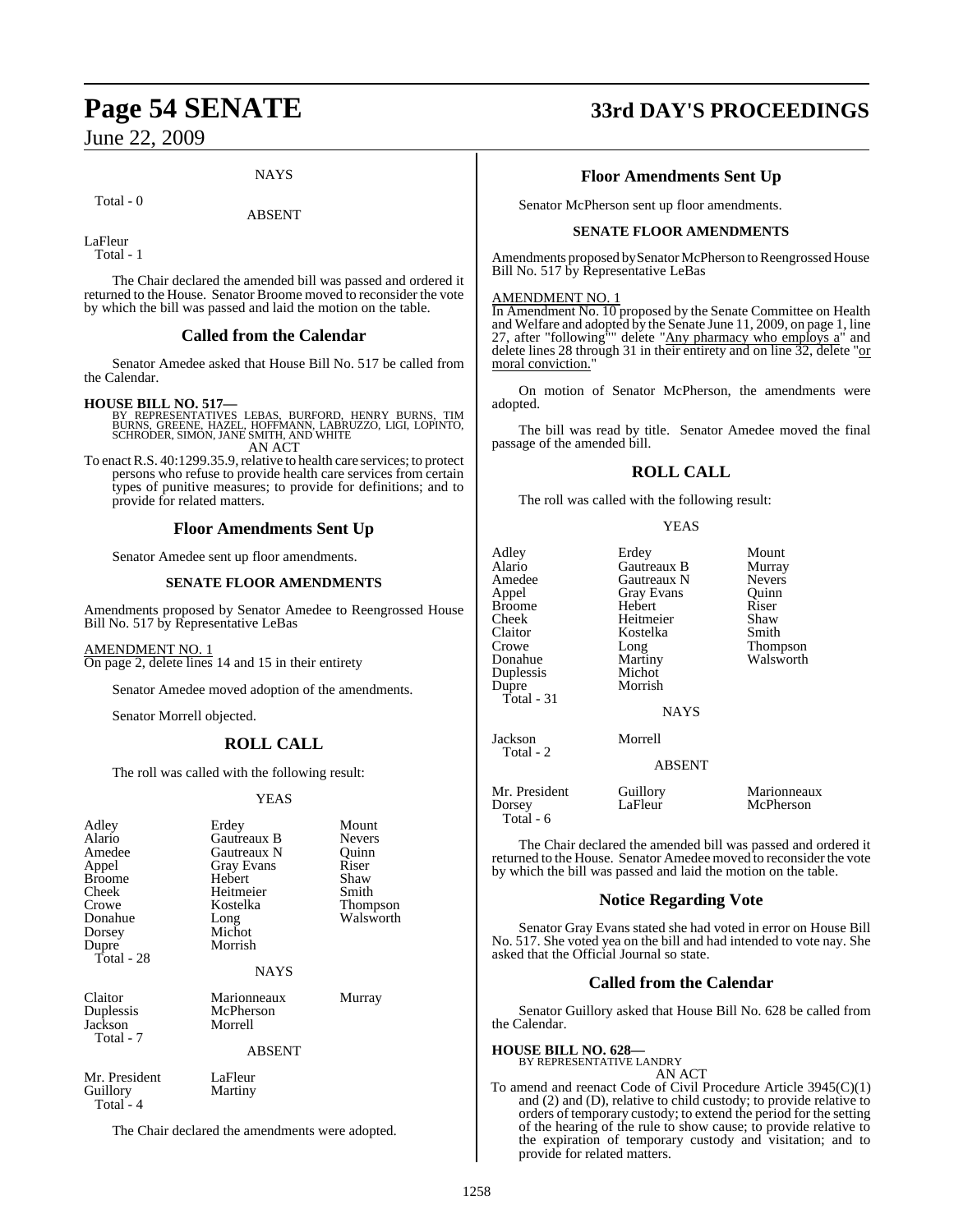# **33rd DAY'S PROCEEDINGS Page 55 SENATE**

June 22, 2009

### **Floor Amendments Sent Up**

Senator Guillory sent up floor amendments.

### **SENATE FLOOR AMENDMENTS**

Amendments proposed by Senator Guillory to Engrossed House Bill No. 628 by Representative Landry

### AMENDMENT NO. 1

 On page 1, line 2, after "(D)" and before the comma "," insert "and Civil Code Article 136(C) and to enact Civil Code Article 136(D)"

### AMENDMENT NO. 2

On page 1, line 3, after "custody" and before the semicolon ";" insert "and visitation"

### AMENDMENT NO. 3

On page 1, line 5, after the semicolon ";" and before "and" insert "to provide for visitation by grandparents and siblings in certain circumstances;"

### AMENDMENT NO. 4

Total - 4

On page 2, after line 4, add the following:

"Section 2. Civil Code Article 136(C) is hereby amended and reenacted and Civil Code Article 136(D) is hereby enacted to read as follows:

Art. 136. Award of visitation rights

\* \* \* C. In accordance with Paragraph B of this Article, extraordinary circumstances may include when a parent is addicted to a controlled dangerous substance.

D. In the event of a conflict between this Article and R.S. 9:344 or  $34\overline{5}$ , the provisions of the statute shall supersede those of this Article."

On motion of Senator Guillory, the amendments were adopted.

The bill was read by title. Senator Guillory moved the final passage of the amended bill.

### **ROLL CALL**

The roll was called with the following result:

### YEAS

| Mr. President     | Dupre         | Michot                |
|-------------------|---------------|-----------------------|
| Adley             | Erdey         | Morrish               |
| Alario            | Gautreaux B   | Mount                 |
| Amedee            | Gautreaux N   | Murray                |
| Appel             | Gray Evans    | <b>Nevers</b>         |
| <b>Broome</b>     | Guillory      | Quinn                 |
| Cheek             | Heitmeier     | Riser                 |
| Claitor           | Jackson       | Shaw                  |
| Crowe             | Long          | Smith                 |
| Donahue           | Marionneaux   |                       |
|                   |               | Thompson<br>Walsworth |
| Dorsey            | Martiny       |                       |
| Duplessis         | McPherson     |                       |
| <b>Total</b> - 35 |               |                       |
|                   | <b>NAYS</b>   |                       |
|                   |               |                       |
| Total - 0         |               |                       |
|                   | <b>ABSENT</b> |                       |
| Hebert            | LaFleur       |                       |
| Kostelka          | Morrell       |                       |
|                   |               |                       |

The Chair declared the amended bill was passed and ordered it returned to the House. Senator Guillory moved to reconsider the vote by which the bill was passed and laid the motion on the table.

### **Called from the Calendar**

Senator Thompson asked that House Bill No. 682 be called from the Calendar.

### **HOUSE BILL NO. 682—**

BY REPRESENTATIVE CHANDLER AN ACT

To authorize and provide for the transfer or lease of certain state property in Concordia Parish to Ira and Brenda Fontenot from the division of administration; and to provide forrelatedmatters.

The bill was read by title. Senator Thompson moved the final passage of the bill.

### **ROLL CALL**

The roll was called with the following result:

### YEAS

| Mr. President | Erdey       | Michot          |
|---------------|-------------|-----------------|
| Adlev         | Gautreaux B | Morrell         |
| Alario        | Gautreaux N | Morrish         |
| Amedee        | Gray Evans  | Mount           |
| Appel         | Guillory    | Murray          |
| Broome        | Hebert      | <b>Nevers</b>   |
| Cheek         | Heitmeier   | Ouinn           |
| Claitor       | Jackson     | Riser           |
| Crowe         | Kostelka    | Shaw            |
| Donahue       | Long        | Smith           |
| Dorsey        | Marionneaux | <b>Thompson</b> |
| Duplessis     | Martiny     | Walsworth       |
| Dupre         | McPherson   |                 |
| Total - 38    |             |                 |
|               | <b>NAYS</b> |                 |
|               |             |                 |

ABSENT

LaFleur

Total - 1

Total - 0

The Chair declared the bill was passed and ordered it returned to the House. Senator Thompson moved to reconsider the vote by which the bill was passed and laid the motion on the table.

### **Called from the Calendar**

Senator Crowe asked that House Bill No. 60 be called from the Calendar.

### **HOUSE BILL NO. 60—**

BY REPRESENTATIVE PERRY AN ACT

To amend and reenact R.S.  $40.76$ (C)(introductory paragraph) and (3) and 79 $(C)$ (introductory paragraph) and to enact  $\overline{R}$ . S. 40:76 $(D)$ and 79(E), relative to records of birth; to clarify that a single adoptive parent who adopts a child in another state or a foreign country may obtain a record of birth listing the adoptive parent's name; to clarify that the registrar of vital records may only issue a new record of birth to an adoptive parent or parents under certain circumstances; and to provide for related matters.

The bill was read by title. Senator Crowe moved the final passage of the bill.

### **Motion**

Senator Walsworth moved the previous question on the entire subject matter.

Senator Chaisson objected.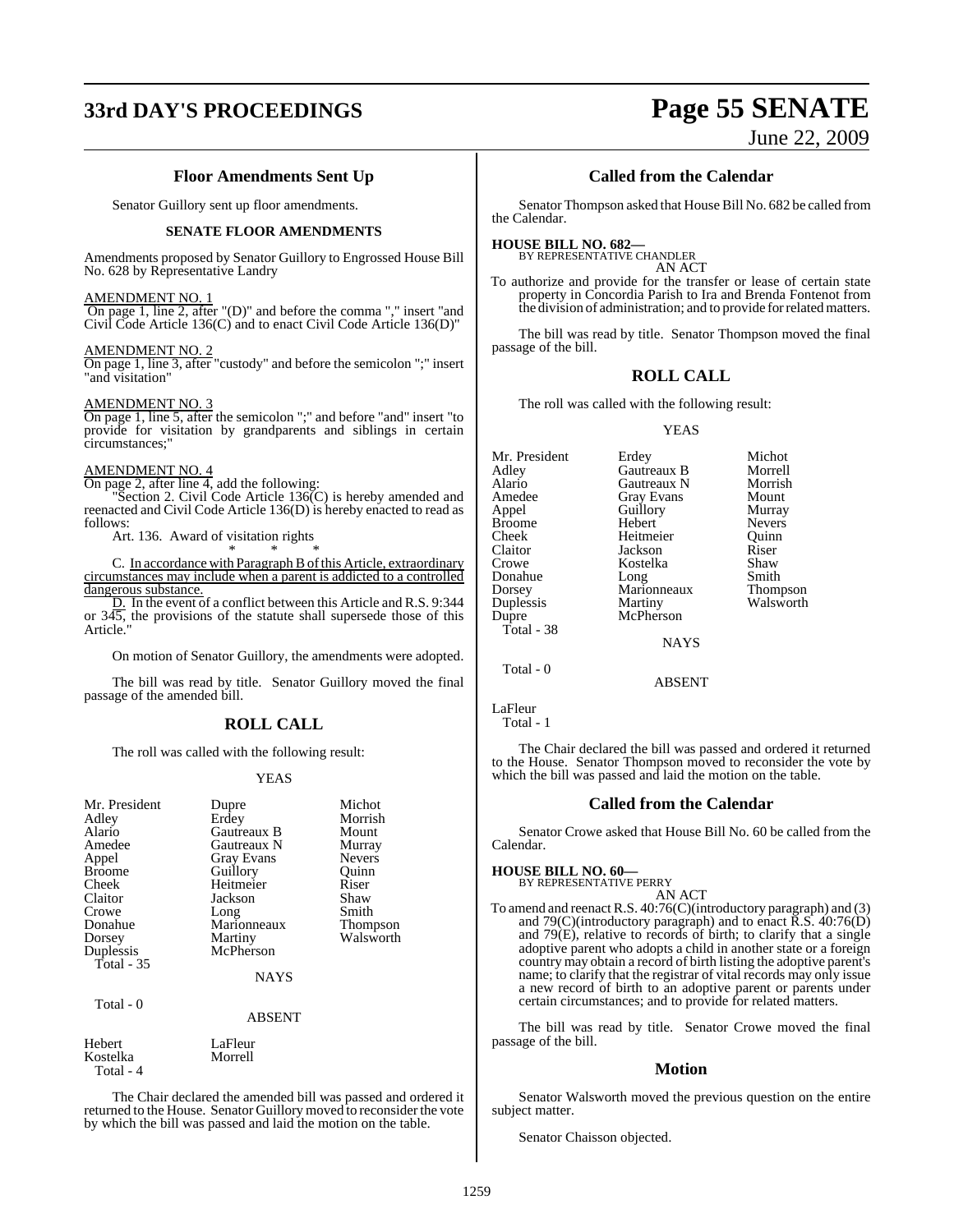### **ROLL CALL**

The roll was called with the following result:

### YEAS

| Amedee<br>Appel<br><b>Broome</b><br>Crowe<br>Donahue<br>Dupre<br>Total - $16$             | Erdey<br><b>Gautreaux N</b><br>Hebert<br>Kostelka<br>Long<br><b>Nevers</b><br><b>NAYS</b>              | Ouinn<br>Shaw<br>Smith<br>Walsworth             |
|-------------------------------------------------------------------------------------------|--------------------------------------------------------------------------------------------------------|-------------------------------------------------|
| Mr. President<br>Adley<br>Alario<br>Cheek<br>Claitor<br>Dorsey<br>Duplessis<br>Total - 19 | Gautreaux B<br>Gray Evans<br>Heitmeier<br>Jackson<br>Marionneaux<br>Martiny<br>Michot<br><b>ABSENT</b> | Morrell<br>Mount<br>Murray<br>Riser<br>Thompson |

| Guillory  | McPherson |
|-----------|-----------|
| LaFleur   | Morrish   |
| Total - 4 |           |

The Chair declared the Senate refused to call the previous question on the entire subject matter.

On motion of Senator Crowe, the bill was read by title and returned to the Calendar, subject to call.

### **Called from the Calendar**

Senator Mount asked that House Bill No. 595 be called fromthe Calendar.

- **HOUSE BILL NO. 595—** BY REPRESENTATIVES DANAHAY, ARNOLD, BARRAS, BURFORD, HENRY BURNS, CARMODY, CARTER, CHAMPAGNE, CONNICK, FOIL, GREENE, HOFFMANN, LABRUZZO, LEGER, LIGI, LOPINTO, MONICA, MORRIS, NOWLIN, PEARSON, PETERSON, PONTI, POPE, PUGH,<br>RICHARD,RICHARDSON,SCHRODER,SIMON,SMILEY,JANE SMITH,<br>TALBOT,AND WADDELL AND SENATORS KOSTELKA AND MICHOT AN ACT
- To enact R.S. 42:1266 and Chapter 27 of Title 42 of the Louisiana Revised Statutes of 1950, to be comprised of R.S. 42:1501, relative to unclassified civil service; to provide relative to the duties and responsibilities of certain unclassified officials and employees; to require certain education for certain unclassified officials and employees; to provide for the development and content of the education; to provide for duties and responsibilities relative to the education; to make the compensation of certain unclassified officials and employees contingent upon the conduct of certain duties; to provide definitions; and to provide for related matters.

The bill was read by title. Senator Mount moved the final passage of the bill.

### **ROLL CALL**

The roll was called with the following result:

### YEAS

| Mr. President   | Erdev       | Michot  |
|-----------------|-------------|---------|
| Adley<br>Alario | Gautreaux B | Morrell |
|                 | Gautreaux N | Morrish |
| Amedee          | Gray Evans  | Mount   |

**Page 56 SENATE 33rd DAY'S PROCEEDINGS**

| Appel         | Guillory    | Murray        |
|---------------|-------------|---------------|
| <b>Broome</b> | Hebert      | <b>Nevers</b> |
| Cheek         | Heitmeier   | Ouinn         |
| Claitor       | Jackson     | Riser         |
| Crowe         | Kostelka    | Shaw          |
| Donahue       | Long        | Smith         |
| Dorsey        | Marionneaux | Thompson      |
| Duplessis     | Martiny     | Walsworth     |
| Dupre         | McPherson   |               |
| Total - 38    |             |               |
|               | NAVS        |               |

ABSENT

LaFleur Total - 1

Total - 0

The Chair declared the bill was passed and ordered it returned to the House. Senator Mount moved to reconsider the vote by which the bill was passed and laid the motion on the table.

### **Called from the Calendar**

Senator Michot asked that House Bill No. 620 be called fromthe Calendar.

### **HOUSE BILL NO. 620—**

BY REPRESENTATIVE CORTEZ AN ACT

To amend and reenact R.S. 46:438.3(B), 439.1, 439.2(A)(2)(b), 439.3, and 439.4(A)(1) and (3),  $(C)(1)$ ,  $(D)$ , and  $(G)$ , relative to the Medical Assistance Program Integrity Law; to provide for false or fraudulent claims; to provide for qui tam actions; to provide for qui tam procedures; to provide for the recovery awarded to a qui tam plaintiff; to comply with the provisions of section 1909 of the federal Social Security Act to increase by ten percent Louisiana's share of any amounts recovered through a false claims action; and to provide for related matters.

### **Floor Amendments Sent Up**

Senator Claitor sent up floor amendments.

### **SENATE FLOOR AMENDMENTS**

Amendments proposed by Senator Claitor to Reengrossed House Bill No. 620 by Representative Cortez

AMENDMENT NO. 1

On page 5, at the end of line 29, change "and" to "or"

On motion of Senator Claitor, the amendments were adopted.

The bill was read by title. Senator Michot moved the final passage of the amended bill.

### **ROLL CALL**

The roll was called with the following result:

### YEAS

| Mr. President | Erdey             | Michot        |
|---------------|-------------------|---------------|
| Adley         | Gautreaux B       | Morrell       |
| Alario        | Gautreaux N       | Morrisl       |
| Amedee        | <b>Gray Evans</b> | Mount         |
| Appel         | Guillory          | Murray        |
| <b>Broome</b> | Hebert            | <b>Nevers</b> |
| Cheek         | Heitmeier         | Ouinn         |
| Claitor       | Jackson           | Riser         |
| Crowe         | Kostelka          | Shaw          |
| Donahue       | Long              | Smith         |
| Dorsey        | Marionneaux       | Thomp         |

Aux B Morrell<br>Aux N Morrish Morrish y Murray Smith<br>Thompson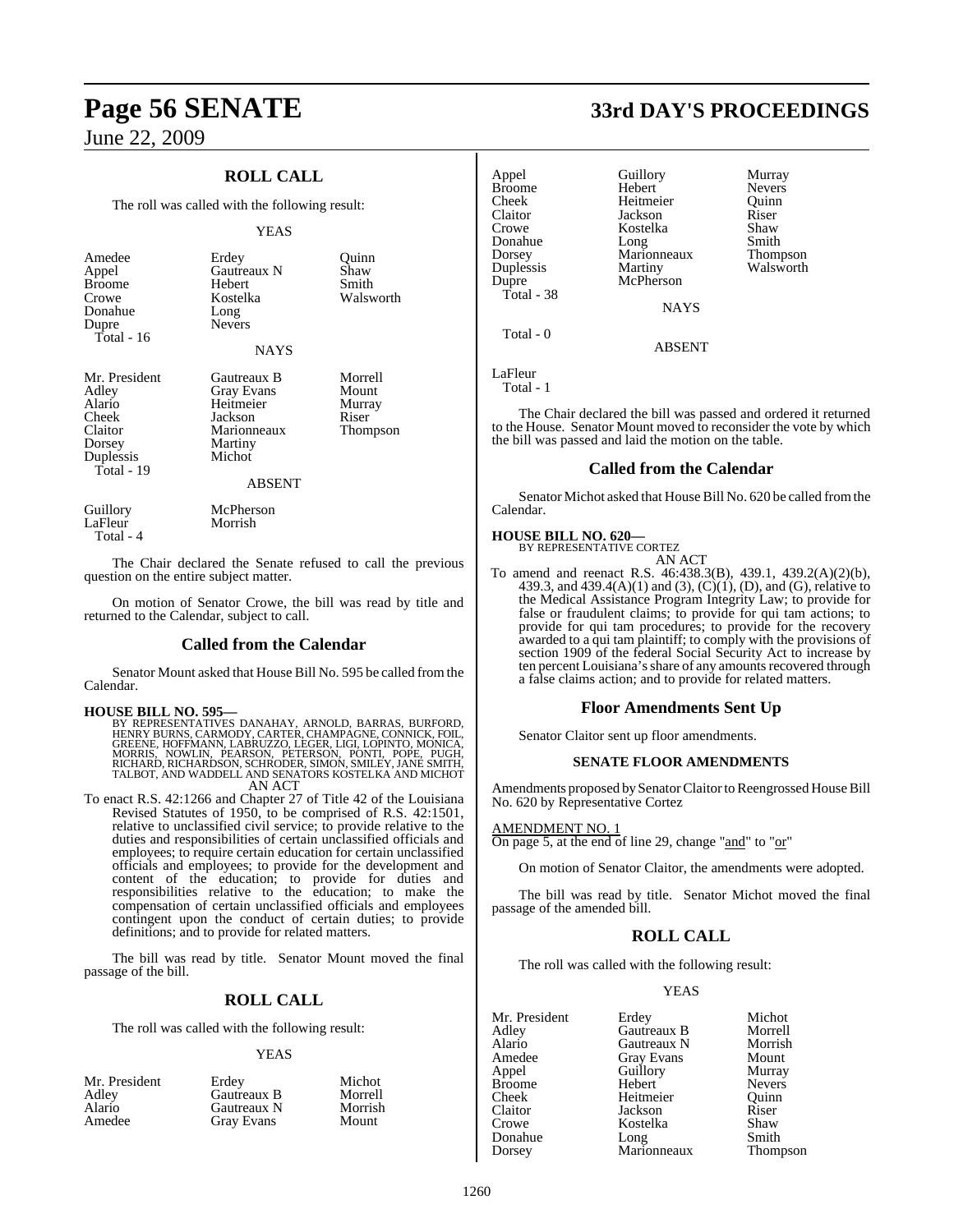# **33rd DAY'S PROCEEDINGS Page 57 SENATE**

Duplessis Martiny Walsworth Total - 38

McPherson **NAYS** 

Total - 0

ABSENT

LaFleur Total - 1

The Chair declared the amended bill was passed and ordered it returned to the House. Senator Michot moved to reconsider the vote by which the bill was passed and laid the motion on the table.

### **Called from the Calendar**

Senator Martiny asked that House Bill No. 880 be called from the Calendar at this time for its reconsideration.

### **HOUSE BILL NO. 880—**

BY REPRESENTATIVES TEMPLET, ARMES, AUBERT, HENRY BURNS, GISCLAIR, GUINN, HOWARD, NORTON, AND POPE AN ACT

To amend and reenact R.S. 40:1322(B), relative to convenience fees; to authorize the Department of Public Safety and Corrections to charge a convenience fee when a customer paysfor a transaction in certain ways; and to provide for related matters.

The bill was read by title. Senator Martiny moved the final passage of the bill.

### **ROLL CALL**

The roll was called with the following result:

### YEAS

| Mr. President | Erdey       | Michot        |
|---------------|-------------|---------------|
| Adley         | Gautreaux B | Morrell       |
| Alario        | Gautreaux N | Morrish       |
| Amedee        | Gray Evans  | Mount         |
| Appel         | Guillory    | Murray        |
| <b>Broome</b> | Hebert      | <b>Nevers</b> |
| Cheek         | Heitmeier   | Ouinn         |
| Claitor       | Jackson     | Shaw          |
| Crowe         | Kostelka    | Smith         |
| Donahue       | Long        | Thompson      |
| Dorsey        | Marionneaux | Walsworth     |
| Duplessis     | Martiny     |               |
| Dupre         | McPherson   |               |
| Total - 37    |             |               |
|               | NAYS        |               |

Riser Total - 1

### ABSENT

LaFleur  $Total - 1$ 

The Chair declared the bill was passed and ordered it returned to the House. Senator Martiny moved to reconsider the vote by which the bill was passed and laid the motion on the table.

### **Called from the Calendar**

Senator Heitmeier asked that House Bill No. 453 be called from the Calendar at this time for its reconsideration.

# June 22, 2009

### **HOUSE BILL NO. 453—**

BY REPRESENTATIVE PUGH AN ACT

To enact R.S. 32:361.2(E), relative to tinting of motor vehicle windows; to provide for a decal to be issued to persons with medical exemptions; to provide for a fee to be imposed; and to provide for related matters.

### **Floor Amendments Sent Up**

Senator Heitmeier sent up floor amendments.

### **SENATE FLOOR AMENDMENTS**

Amendments proposed by Senator Heitmeier to Engrossed House Bill No. 453 by Representative Pugh

AMENDMENT NO. 1

On page 1, line 3, after "exemptions;" delete the remainder of line 3

AMENDMENT NO. 2 On page 1, line 4, delete "imposed;"

### AMENDMENT NO. 3

On page 1, line 13, after "this Section." delete the remainder of line 13 and delete line 14

### AMENDMENT NO. 4

In Senate Committee Amendment No. 1, proposed by the Senate Committee on Transportation, Highways, and Public Works and adopted by the Senate on June 8, 2009, on page 1, line 3, change "32:361.2(E) and (F)" to "R.S. 32:361.2(E)"

### AMENDMENT NO. 5

In Senate Committee Amendment No. 1, proposed by the Senate Committee on Transportation, Highways, and Public Works and adopted by the Senate on June 8, 2009, on page 1, line 4, after "check;" delete the remainder of line 4 and delete line 5

### AMENDMENT NO. 6

In Senate Committee Amendment No. 2, proposed by the Senate Committee on Transportation, Highways, and Public Works and adopted by the Senate on June 8, 2009, on page 1, line 8, after "amended" delete the remainder of line 8 and insert the following: "and R.S. 32:361.2(E) is"

### AMENDMENT NO. 7

In Senate Committee Amendment No. 3, proposed by the Senate Committee on Transportation, Highways, and Public Works and adopted by the Senate on June 8, 2009, on page 1, delete lines 24 through  $26$ 

### AMENDMENT NO. 8

Delete Senate Committee Amendment No. 4, proposed by the Senate Committee on Transportation, Highways, and Public Works and adopted by the Senate on June 8, 2009

On motion of Senator Heitmeier, the amendments were adopted.

The bill was read by title. Senator Heitmeier moved the final passage of the amended bill.

### **ROLL CALL**

The roll was called with the following result:

### YEAS

Appel Gray Evans Mount<br>Broome Guillory Murray

Mr. President Duplessis Martiny<br>Adley Dupre McPher: Adley Dupre McPherson Alario Erdey Michot Amedee Gautreaux B Morrish<br>
Appel Gray Evans Mount Guillory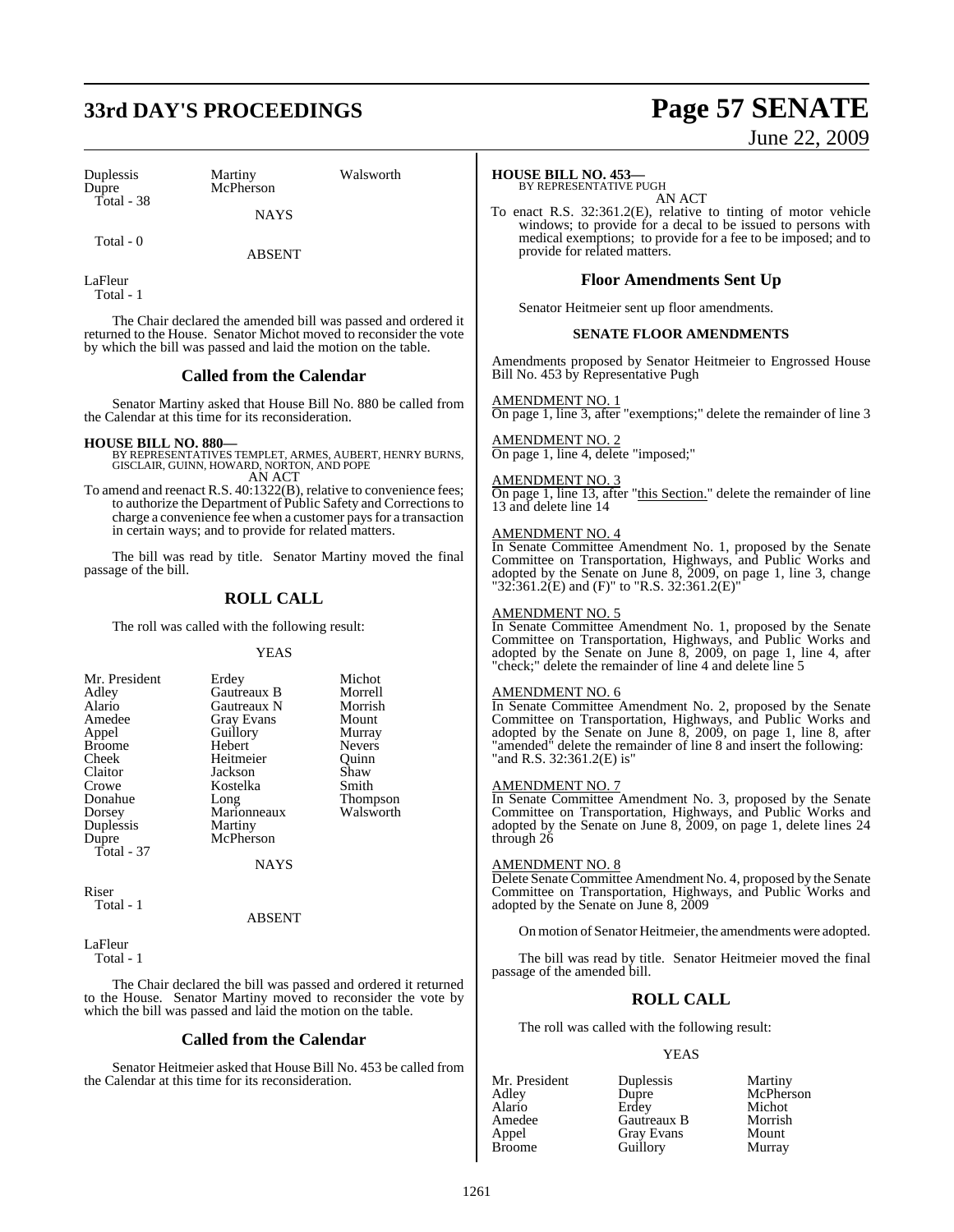| Cheek<br>Claitor<br>Crowe<br>Donahue<br>Dorsey<br>Total - 33 | Heitmeier<br>Jackson<br>Kostelka<br>Long<br>Marionneaux<br><b>NAYS</b> | <b>Nevers</b><br>Ouinn<br>Shaw<br>Smith<br>Walsworth |
|--------------------------------------------------------------|------------------------------------------------------------------------|------------------------------------------------------|
| Hebert<br>Morrell<br>Total - 4                               | Riser<br>Thompson<br><b>ABSENT</b>                                     |                                                      |
| Gautreaux N<br>Total - 2                                     | LaFleur                                                                |                                                      |

The Chair declared the amended bill was passed and ordered it returned to the House. Senator Heitmeier moved to reconsider the vote by which the bill was passed and laid the motion on the table.

### **Called from the Calendar**

Senator Hebert asked that House Bill No. 777 be called from the Calendar.

# **HOUSE BILL NO. 777—** BY REPRESENTATIVE CHAMPAGNE

AN ACT

To amend and reenact R.S. 42:1113(A)(1), relative to public servants and prohibited contractual arrangements; to authorize a municipal or parish governing authority to appoint one of its members to fill certain vacancies and to certain boards or commissions; to provide relative to the eligibility as a candidate in the next election of any governing authority member appointed to fill a vacancy; and to provide for related matters.

On motion of Senator Chaisson, the bill was read by title and returned to the Calendar, subject to call.

### **Rules Suspended**

Senator Mount asked for and obtained a suspension of the rules to revert to the Morning Hour.

### **Petitions, Memorials and Communications**

The following petitions, memorials and communications were received and read:

### **LSU HEALTH SYSTEM** HEALTH CARE SERVICES DIVISION

### May 8, 2009

The Honorable Joel T. Chaisson II, President Louisiana State Senate Post Office Box 94183 Baton Rouge, LA 70804-9183

Dear Senator Chaisson:

In accordance with L. R.S. 17:1519.7B the board has appointed the following members to the community advisory committee of the LSU Health Care Services Division. In that regard, I hereby acknowledge the following appointments effective May 6, 2009 and submit to you the names for consideration of Senate confirmation as required by law.

Shelia S. Champagne 4710 Ponderosa Drive Lake Charles, LA 70605 Vice: Self

# **Page 58 SENATE 33rd DAY'S PROCEEDINGS**

Seat: Represents area served by Dr. Walter O. Moss Regional Medical Center Term: Pleasure

Alice Duhon-Ross 4703 W. Quail Hollow Lane Lake Charles, LA 70605 Vice: Self Seat: Represents area served by Dr. Walter O. Moss Regional Medical Center Term: Pleasure

Colleau A. Polak 2628 Lorraine Lane Lake Charles, LA 70605 Vice: Self Seat: Represents area served by Dr. Walter O. Moss Regional Medical Center Term: Pleasure

Nancy Seger Roach 161 E. Greenway Street Lake Charles, LA 70605 Vice: Charles Monlezun Seat: Represents area served by Dr. Walter O. Moss Regional Medical Center Term: Pleasure

Thank you in advance for your attention to this important matter, and please contact me should you have any questions or need additional information.

> Sincerely, MICHAEL BUTLER, MD, MHA, CPE Chief Execuive Officer

### **Message from the House**

### **PASSED SENATE BILLS AND JOINT RESOLUTIONS**

June 22, 2009

To the Honorable President and Members of the Senate:

I am directed to inform your honorable body that the House of Representatives has finally passed the following Senate Bills and Joint Resolutions:

### **SENATE BILL NO. 2—**

BY SENATORS CHAISSON, ALARIO, BROOME, CHEEK, DONAHUE, N.<br>GAUTREAUX, JACKSON, LAFLEUR, MICHOT, MURRAY, SMITH,<br>THOMPSON AND WALSWORTH AND REPRESENTATIVE BALDONE AN ACT

To repeal R.S. 39:75(F), relative to the avoidance of budget deficits; to repeal the limitation on the cumulative percentage reduction in constitutionally or statutorily protected or mandated appropriations, allocations, or expenditures; and to provide for an effective date.

Reported without amendments.

## **SENATE BILL NO. 324—** BY SENATOR LAFLEUR

AN ACT To amend and reenact R.S. 33:2721.8, relative to the Evangeline Parish School Board; to authorize any school district in Evangeline Parish, to levy and collect an additional sales and use tax; to provide for the purpose of the tax; and to provide for related matters.

Reported without amendments.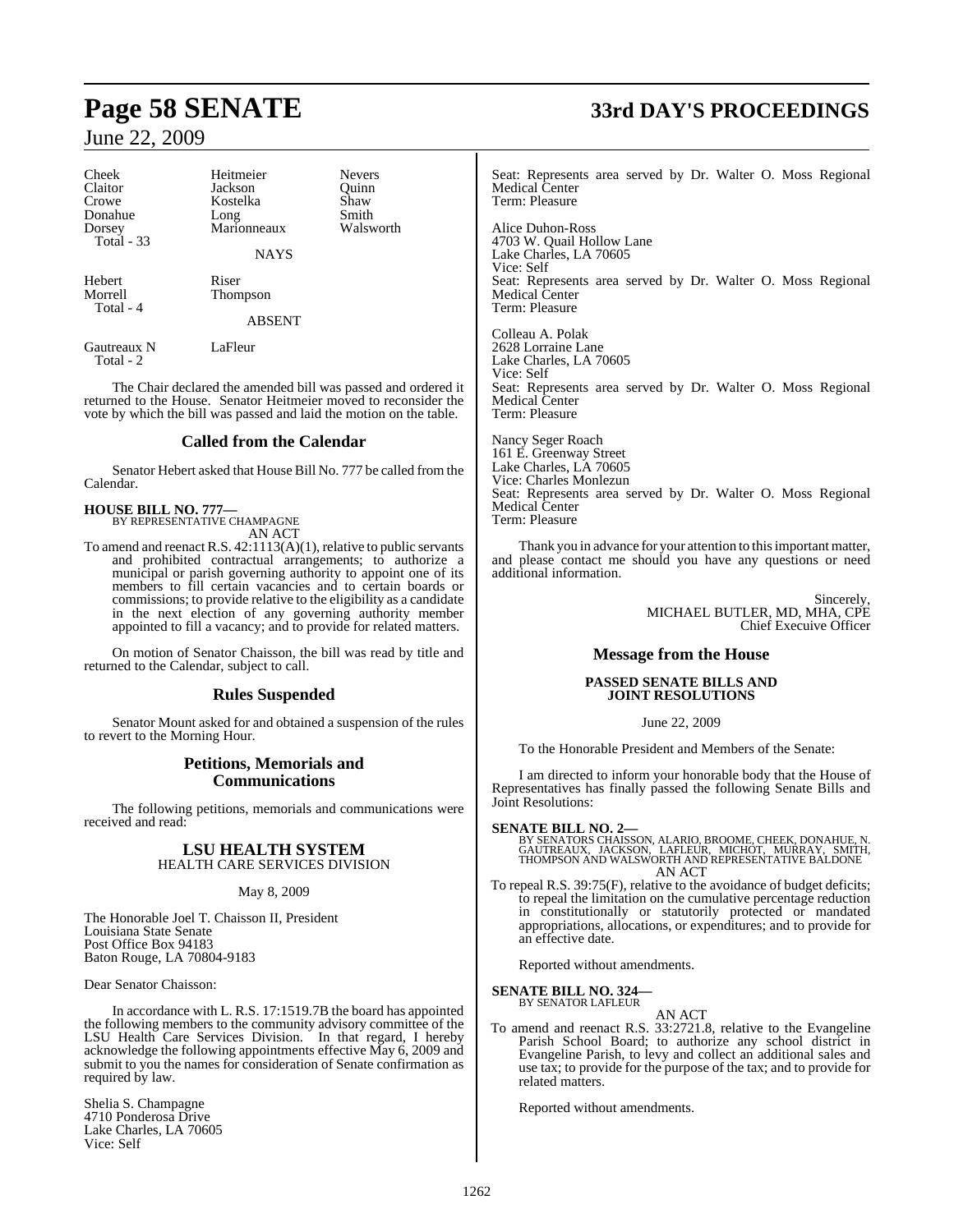# **33rd DAY'S PROCEEDINGS Page 59 SENATE**

# June 22, 2009

**SENATE BILL NO. 278—**

BY SENATORS AMEDEE, ALARIO, APPEL, CHEEK, CROWE,<br>DONAHUE, DUPLESSIS, DUPRE, ERDEY, N. GAUTREAUX, HEBERT,<br>HEITMEIER, LAFLEUR, LONG, MARIONNEAUX, MARTINY,<br>MCPHERSON,MICHOT,MOUNT,NEVERS,RISER,SHAW,THOMPSON<br>AND WALSWORTH

AN ACT

To amend and reenact R.S. 44:5, relative to public records; to provide for the application of laws relative to public records; and to provide for related matters.

Reported with amendments.

### **SENATE BILL NO. 231** BY SENATOR N. GAUTREAUX

AN ACT

To amend and reenact R.S. 4:214.1, relative to horse racing; to provide for a minimum number of live quarter horse racing dates; and to provide for related matters.

Reported with amendments.

### **SENATE BILL NO. 235—**

BY SENATOR N. GAUTREAUX AN ACT

To enact R.S.  $33:381(C)(29)$ , relative to the town of Duson; to provide that the chief of police of the town shall be appointed; to provide for the time of the initial appointment; to provide for the method of appointment and for the salary, term, duties, and supervision of the police chief; and to provide for related matters.

Reported with amendments.

### **SENATE BILL NO. 261—**

BY SENATORS DONAHUE AND THOMPSON

AN ACT To enact Part II of Chapter 2 of Title 24 of the Louisiana Revised Statutes of 1950, to be comprised of R.S. 24:101 through 109, relative to streamlining state government; to create the Commission on Streamlining Government and provide for the membership, powers, duties, and functions of the commission; to provide a procedure for the submission, consideration, approval, and implementation of recommendations of the Commission on Streamlining Government; to provide for staff support and finances for the commission; to provide for cooperation with and support for the commission; to provide for the applicability of other laws; to provide for termination; and to provide for related matters.

Reported with amendments.

### **SENATE BILL NO. 209—** BY SENATOR WALSWORTH

A JOINT RESOLUTION

Proposing to amend Sections 2(B)(11) and (12) and to add Section 2  $(B)(13)$  of Article X of the Constitution of Louisiana, relative to public officials and employees; to provide that the director, deputy director and all employees of the Governor's Office of Homeland Security and Emergency Preparedness shall serve in unclassified service of the state civil service; and to specify an election for submission of the proposition to electors and provide a ballot proposition.

Reported with amendments.

### **SENATE BILL NO. 279—**

BY SENATOR WALSWORTH AND REPRESENTATIVE PETERSON AN ACT

To enact R.S. 29:726.2, relative to the use of public facilities as emergency evacuation shelters; to provide for terms; to provide for certain entities to identify and maintain a list of public facilities suitable for use as emergency evacuation shelters; to provide for duties; and to provide for related matters.

Reported with amendments.

### **SENATE BILL NO. 320—** BY SENATOR ALARIO

AN ACT

To amend and reenact R.S. 13:621.42.1(B), the introductory paragraph of (E)(1) and (E)(3), and 998(B), the introductory paragraph of  $(E)(1)$  and  $(E)(3)$ , 1414 $(B)$  and the introductory paragraph of  $(E)(1)$  and  $(E)(3)$ , R.S. 30:2455 and the introductory paragraph of 2456(A), R.S. 36:401(C)(1)(b)(i), 405  $(A)(1)(b)$ , and  $642(D)(2)$ , R.S. 39:15.3(A), the introductory paragraph of (B), and (B)(12) through (18), R.S. 46:2122, 2123, and  $\tilde{2}124$ (A) and (B), and R.S. 49:1053(B), 1054(1) and (2) and 1054.1(A) and (B)(3), to enact R.S. 36:4.1(D)(18), 408(I),  $409(C)(10)$ ,  $477(C)(3)$ , and  $651(BB)$  and R.S.  $39:15.3(B)(19)$ , and to repeal R.S. 36:4(M) and 4.1(B)(1), Subpart D of Part I of Chapter 1 of Subtitle I of Title 39 of the Louisiana Revised Statutes of 1950, comprised of R.S. 39:16.1 through 16.5, and R.S. 46:2522(11), relative to the organization of the executive branch of state government; to transfer certain agencies in the executive branch of state government; to provide relative to the transfer and exercise of the powers, duties, functions, and responsibilities of certain agencies in the executive branch; to abolish the office of electronic services within the office of information technology in the division of administration; to provide for an effective date; and to provide for related matters.

Reported with amendments.

### **SENATE BILL NO. 272—**

BY SENATORS HEITMEIER AND WALSWORTH AN ACT

To amend and reenact R.S. 14:329.6(A)(9) and to enact R.S. 29:732(E) and (F) and R.S. 51:422.1(C)(5), relative to fuel; to prohibit excessive fuel pricing during a declared state of emergency; to allow sales below costs during such time; to provide for definitions; to provide for civil and criminal penalties; to provide for exceptions; and to provide for related matters.

Reported with amendments.

**SENATE BILL NO. 1—**<br>BY SENATORS CHAISSON, ALARIO, BROOME, CHEEK, DONAHUE, N.<br>GAUTREAUX, JACKSON, LAFLEUR, MICHOT, MURRAY, SMITH,<br>THOMPSON AND WALSWORTH A JOINT RESOLUTION

- 
- Proposing to amend Article VII, Section 10(F)(2)(a) and (b) of the Constitution of Louisiana, relative to the expenditure of state funds; to authorize the limited redirection and transfer of funds supporting appropriations or allocations from the state general fund and dedicated funds, including those constitutionally protected or mandated, to be used for other nonmandatory purposes under certain circumstances; to provide for submission of the proposed amendment to the electors; and to provide for related matters.

Reported with amendments.

### **SENATE BILL NO. 26—**

BY SENATORS N. GAUTREAUX, ADLEY, ALARIO, CHEEK, DUPRE,<br>HEBERT, KOSTELKA, LONG, MARIONNEAUX, MARTINY, MICHOT,<br>MORRISH, MURRAY, RISER, SHAW, SMITH AND WALSWORTH AND<br>REPRESENTATIVES ' JANE ' SMITH, BILLIOT, BURFORD, HENRY<br>BUR

AN ACT

To enact R.S. 47:6035 and to repeal R.S. 47:38 and 287.757 and R.S. 51:2458(2), relative to individual income and corporate income tax credits; to increase the tax credit for the cost of qualified clean-burning motor vehicle fuel property; to increase the tax credit for the purchase of a motor vehicle with qualified cleanburning motor vehicle property installed by the vehicle's manufacturer; to provide relative to certain definitions; to provide for the refund of the tax credit under certain circumstances; to authorize the promulgation of rules and regulations under certain circumstances; to authorize a qualified employer who receives a rebate in the Louisiana Quality Jobs Program to also claim the tax credit for the conversion of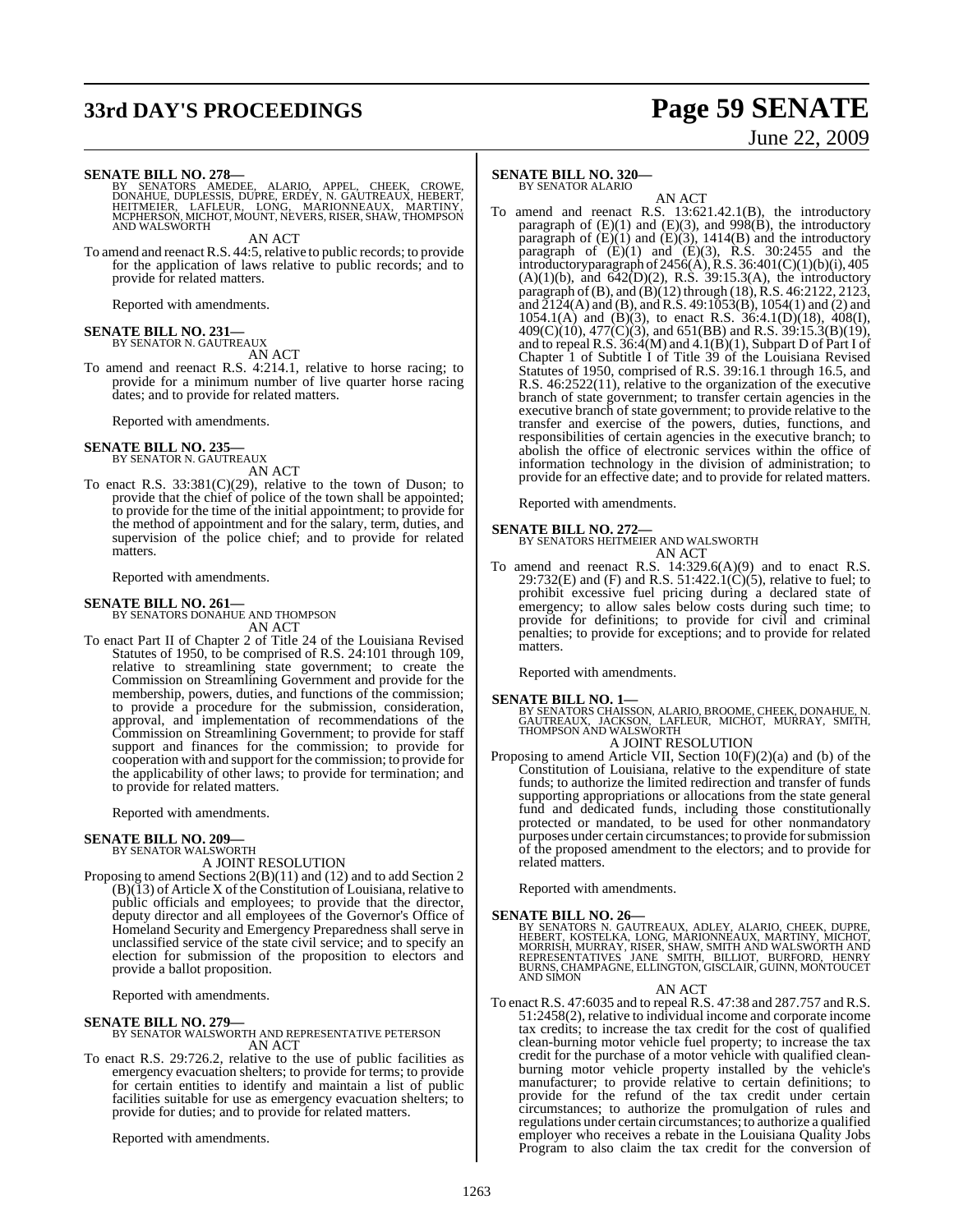# **Page 60 SENATE 33rd DAY'S PROCEEDINGS**

### June 22, 2009

vehicles to alternative fuel usage; to provide for an effective date; and to provide for related matters.

Reported with amendments.

Respectfully submitted, ALFRED W. SPEER Clerk of the House of Representatives

### **Introduction of Senate Resolutions**

Senator Cheek asked for and obtained a suspension of the rules to read Senate Resolutions a first and second time.

### **SENATE RESOLUTION NO. 118—**

BY SENATOR CHEEK A RESOLUTION To designate June 22, 2009, as "Shrine Awareness Day" in

Louisiana.

### **Floor Amendments Sent Up**

Senator Cheek sent up floor amendments.

### **SENATE FLOOR AMENDMENTS**

Amendments proposed by Senator Cheek to Original Senate Resolution No. 118 by Senator Cheek

### AMENDMENT NO. 1

At the top of the page 1, change "Senator Cheek" to "Senators Jackson and Cheek

On motion of Senator Cheek, the amendments were adopted.

On motion of Senator Cheek the amended resolution was read by title and adopted.

### **SENATE RESOLUTION NO. 119—** BY SENATOR NEVERS

A RESOLUTION

To commend and congratulate Kimberlyn J. "Kim" Denson upon her selection as East Baton Rouge Parish High School Teacher of the Year and Region II High School Teacher of the Year, and upon her standing as a regional finalist for the prestigious Louisiana Teacher of the Year Award in 2009.

On motion of Senator Nevers the resolution was read by title and adopted.

### **SENATE RESOLUTION NO. 120—** BY SENATOR BROOME

A RESOLUTION

To urge and request the Louisiana Recovery Authority to provide new action plans to spend Community Development Block Grant funds allowing nonprofit organizations to perform cost, construction and case management and emergency rental assistance and to use unallocated Community Development Block Grant or other identified funds to fill discrepancies for Louisiana recipients receiving housing grants.

On motion of Senator Broome the resolution was read by title and adopted.

### **SENATE RESOLUTION NO. 121—** BY SENATOR HEITMEIER

A RESOLUTION

To urge and request the Department of Transportation and Development Crescent City Connection Division to redesignate the Gretna-Jackson Avenue Ferry route to operate from the city of Gretna to the Canal Street Ferry Landing.

On motion of Senator Heitmeier the resolution was read by title and adopted.

### **SENATE RESOLUTION NO. 122—**

BY SENATOR N. GAUTREAUX A RESOLUTION

To commend Admiral James M. Loy on his accomplishments and his service to the United States of America.

On motion of Senator N. Gautreaux the resolution was read by title and adopted.

### **Introduction of Senate Concurrent Resolutions**

Senator Erdey asked for and obtained a suspension of the rules to read Senate Concurrent Resolutions a first and second time.

### **SENATE CONCURRENT RESOLUTION NO. 138—** BY SENATOR ERDEY

A CONCURRENT RESOLUTION To urge and request the Senate Committee on Judiciary B and the House Committee on the Administration of Criminal Justice to meet and to function as a joint committee to study and make recommendations with respect to allowing certain persons to have concealed weapons at a place of worship.

The resolution was read by title. Senator Erdey moved to adopt the Senate Concurrent Resolution.

### **ROLL CALL**

The roll was called with the following result:

YEAS

Mr. President Erdey McPherson<br>Alario Gautreaux B Michot Alario Gautreaux B Michot Amedee Gautreaux N Morrell<br>
Appel Gray Evans Morrish Appel Gray Evans Morrish<br>Broome Guillory Nevers Broome Guillory Nevers<br>
Cheek Hebert Ouinn Cheek Hebert Quinn<br>Crowe Heitmeier Riser Donahue Kostelka Shaw<br>Dorsey Long Thompson Dorsey Long Thompson Duplessis Marionneaux Walsworth Dupre Martiny Total - 32

Heitmeier Riser<br>Kostelka Shaw

Total - 0

Total - 7

| <b>ADJENI</b>              |       |
|----------------------------|-------|
| LaFleur<br>Mount<br>Murray | Smith |
|                            |       |

The Chair declared the Senate adopted the Senate Concurrent Resolution and ordered it sent to the House.

NAYS

ABSENT

### **SENATE CONCURRENT RESOLUTION NO. 139—** BY SENATOR CHAISSON

A CONCURRENT RESOLUTION

To support the progress of the Department of Health and Hospitals, the Louisiana Public Health Institute, its local partner administering the Primary Care Access and Stabilization Grant (which expires September 30, 2010), and the 25 public and private not-for-profit organizations participating in the grant in meeting essential primary medical and behavioral health care needs in Greater New Orleans Region and continuing efforts at the local, state and federal level to create a sustainable financing model which will support high-quality, community-based health care in the region once the PCASG grant expires.

The resolution was read by title. Senator Chaisson moved to adopt the Senate Concurrent Resolution.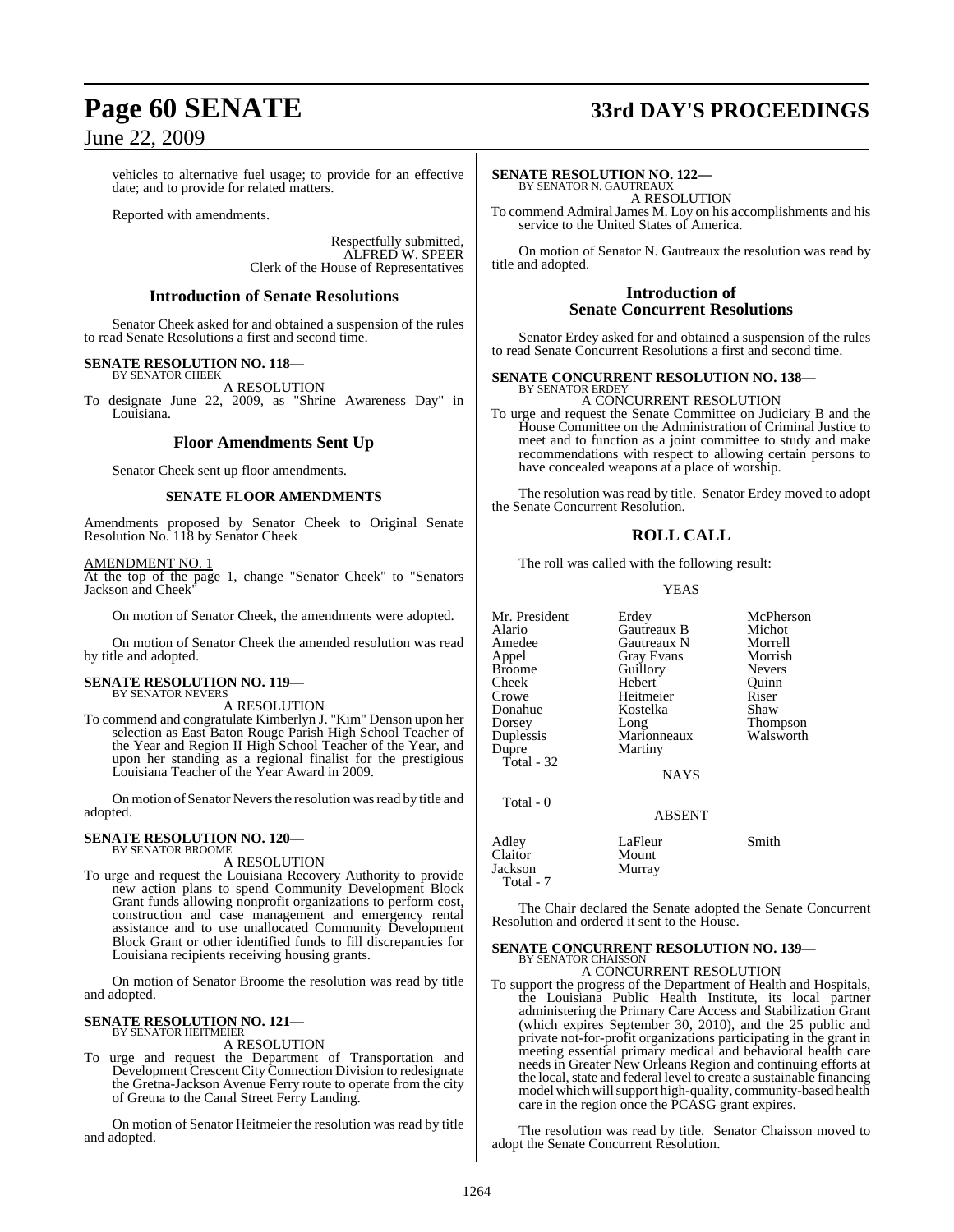### **ROLL CALL**

The roll was called with the following result:

### YEAS

| Mr. President | Erdey         | McPherson     |
|---------------|---------------|---------------|
| Alario        | Gautreaux B   | Michot        |
| Amedee        | Gautreaux N   | Morrell       |
| Appel         | Gray Evans    | Morrish       |
| <b>Broome</b> | Guillory      | Murray        |
| Cheek         | Hebert        | <b>Nevers</b> |
| Claitor       | Heitmeier     | Ouinn         |
| Crowe         | Kostelka      | Riser         |
| Dorsey        | Long          | Shaw          |
| Duplessis     | Marionneaux   | Thompson      |
| Dupre         | Martiny       | Walsworth     |
| Total $-33$   | <b>NAYS</b>   |               |
| Total - 0     | <b>ABSENT</b> |               |
| Adley         | Jackson       | Mount         |
| Donahue       | LaFleur       | Smith         |

Total - 6

The Chair declared the Senate adopted the Senate Concurrent Resolution and ordered it sent to the House.

### **SENATE CONCURRENT RESOLUTION NO. 140—** BY SENATOR DONAHUE

A CONCURRENT RESOLUTION

To create the Republic of West Florida Bicentennial Commission; to provide for its membership, powers, and responsibilities; and to provide for related matters.

The resolution was read by title. Senator Donahue moved to adopt the Senate Concurrent Resolution.

### **ROLL CALL**

The roll was called with the following result:

### YEAS

| Mr. President<br>Alario<br>Amedee<br>Appel<br><b>Broome</b><br>Cheek<br>Claitor<br>Crowe<br>Donahue<br>Dorsey<br>Duplessis<br>Dupre<br>Total - $34$ | Erdey<br>Gautreaux B<br>Gautreaux N<br><b>Gray Evans</b><br>Guillory<br>Hebert<br>Heitmeier<br>Kostelka<br>Long<br>Marionneaux<br>Martiny<br>McPherson | Michot<br>Morrell<br>Morrish<br>Murray<br><b>Nevers</b><br>Ouinn<br>Riser<br>Shaw<br>Thompson<br>Walsworth |
|-----------------------------------------------------------------------------------------------------------------------------------------------------|--------------------------------------------------------------------------------------------------------------------------------------------------------|------------------------------------------------------------------------------------------------------------|
|                                                                                                                                                     | <b>NAYS</b>                                                                                                                                            |                                                                                                            |
| Total - 0                                                                                                                                           | <b>ABSENT</b>                                                                                                                                          |                                                                                                            |
| Adley<br>Jackson<br>Total - 5                                                                                                                       | LaFleur<br>Mount                                                                                                                                       | Smith                                                                                                      |

The Chair declared the Senate adopted the Senate Concurrent Resolution and ordered it sent to the House.

# **33rd DAY'S PROCEEDINGS Page 61 SENATE**

June 22, 2009

### **SENATE CONCURRENT RESOLUTION NO. 141—** BY SENATOR DUPLESSIS

A CONCURRENT RESOLUTION

To create and provide with respect to a special joint legislative committee to study the economic impact that East New Orleans has on the city of New Orleans and the state of Louisiana.

The resolution was read by title. Senator Duplessis moved to adopt the Senate Concurrent Resolution.

### **ROLL CALL**

The roll was called with the following result:

### YEAS

| Mr. President | Gautreaux B | Michot        |
|---------------|-------------|---------------|
| Alario        | Gautreaux N | Morrell       |
| Amedee        | Gray Evans  | Morrish       |
| Appel         | Guillory    | Murray        |
| <b>Broome</b> | Hebert      | <b>Nevers</b> |
| Cheek         | Heitmeier   | Ouinn         |
| Crowe         | Jackson     | Riser         |
| Donahue       | Kostelka    | Shaw          |
| Dorsey        | Long        | Thompson      |
| Duplessis     | Marionneaux | Walsworth     |
| Dupre         | Martiny     |               |
| Erdey         | McPherson   |               |
| Total - 34    |             |               |
|               | <b>NAYS</b> |               |
| Total - 0     |             |               |

### ABSENT

| Adley     | LaFleur | Smith |
|-----------|---------|-------|
| Claitor   | Mount   |       |
| Total - 5 |         |       |

The Chair declared the Senate adopted the Senate Concurrent Resolution and ordered it sent to the House.

# **SENATE CONCURRENT RESOLUTION NO. 142—**<br>BY SENATOR BROOME AND REPRESENTATIVE PATRICIA SMITH A CONCURRENT RESOLUTION

To commend and congratulate the Louisiana State University men's basketball team and Coach Trent Johnson on an outstanding season in the one hundredth year of Tiger Basketball.

The resolution was read by title. Senator Broome moved to adopt the Senate Concurrent Resolution.

### **ROLL CALL**

The roll was called with the following result:

### YEAS

| Mr. President | Erdey             | Michot        |
|---------------|-------------------|---------------|
| Alario        | Gautreaux B       | Morrell       |
| Amedee        | Gautreaux N       | Morrish       |
| Appel         | <b>Gray Evans</b> | Mount         |
| <b>Broome</b> | Guillory          | Murray        |
| Cheek         | Hebert            | <b>Nevers</b> |
| Claitor       | Heitmeier         | Ouinn         |
| Crowe         | Kostelka          | Riser         |
| Donahue       | Long              | Shaw          |
| Dorsey        | Marionneaux       | Thompson      |
| Duplessis     | Martiny           | Walsworth     |
| Dupre         | McPherson         |               |
| Total - 35    |                   |               |

**NAYS** 

Total - 0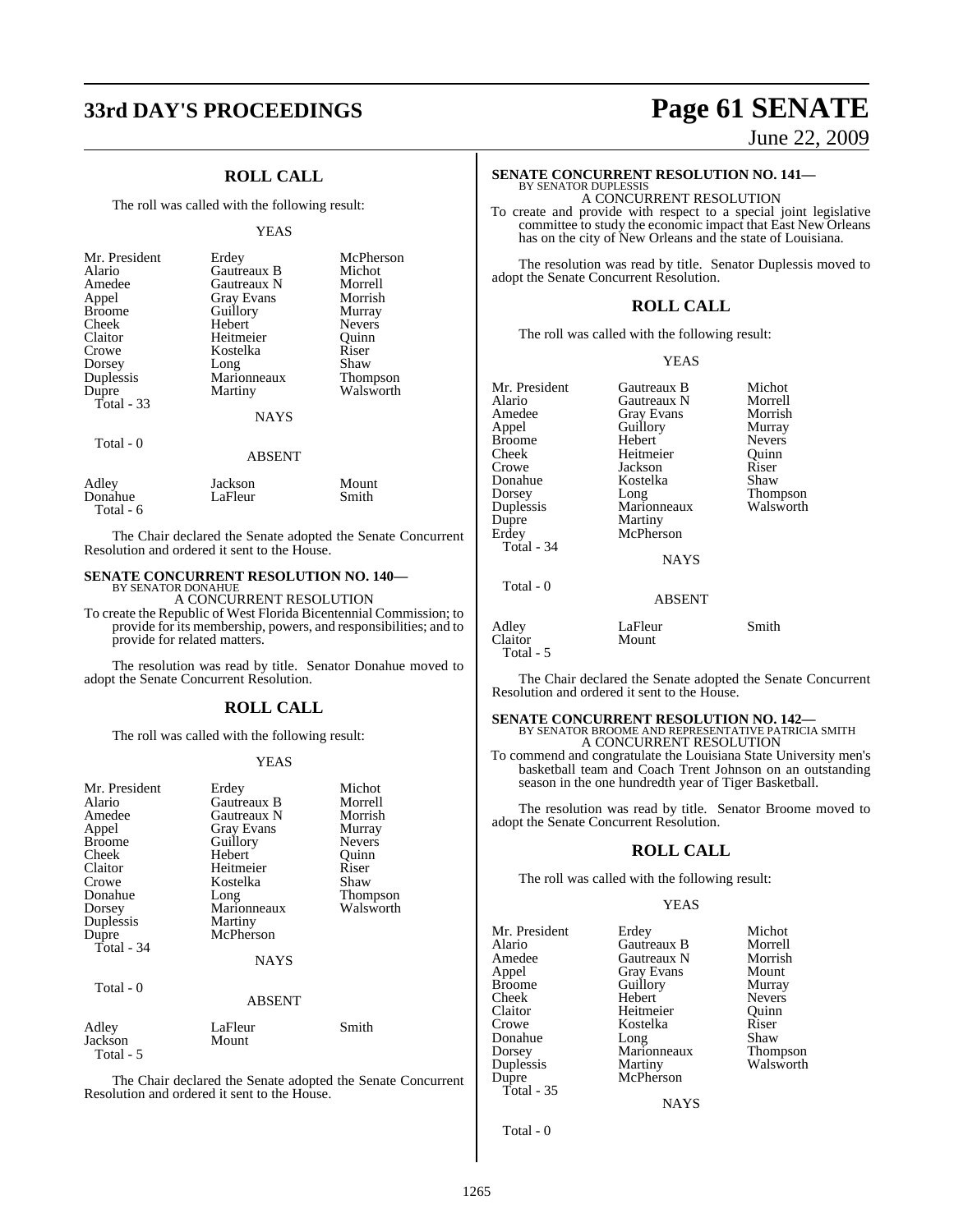### ABSENT

Adley LaFleur<br>Jackson Smith Jackson Total - 4

The Chair declared the Senate adopted the Senate Concurrent Resolution and ordered it sent to the House.

# **SENATE CONCURRENT RESOLUTION NO. 143—**<br>BY SENATOR MARTINY AND REPRESENTATIVE LIGI<br>A CONCURRENT RESOLUTION

To commend G. Frank Purvis, Jr., as the recipient of the 2009 EXCELENCIA Award for Lifetime Achievement in Business by the Hispanic Chamber of Commerce of Louisiana.

The resolution was read by title. Senator Martiny moved to adopt the Senate Concurrent Resolution.

### **ROLL CALL**

The roll was called with the following result:

### **YEAS**

| Mr. President | Gautreaux B   | Michot          |
|---------------|---------------|-----------------|
| Alario        | Gautreaux N   | Morrell         |
| Amedee        | Gray Evans    | Morrish         |
| Appel         | Guillory      | Murray          |
| <b>Broome</b> | Hebert        | <b>Nevers</b>   |
| Cheek         | Heitmeier     | Ouinn           |
| Claitor       | Jackson       | Riser           |
| Crowe         | Kostelka      | Shaw            |
| Donahue       | Long          | <b>Thompson</b> |
| Dorsey        | Marionneaux   | Walsworth       |
| Dupre         | Martiny       |                 |
| Erdey         | McPherson     |                 |
| Total - 34    |               |                 |
|               | <b>NAYS</b>   |                 |
| Total - 0     |               |                 |
|               | <b>ABSENT</b> |                 |

| Adley     | LaFleur | Smith |
|-----------|---------|-------|
| Duplessis | Mount   |       |
| Total - 5 |         |       |

The Chair declared the Senate adopted the Senate Concurrent Resolution and ordered it sent to the House.

### **SENATE CONCURRENT RESOLUTION NO. 144—** BY SENATOR MARTINY AND REPRESENTATIVE LIGI A CONCURRENT RESOLUTION

To commend José S. Suquet as the recipient of the 2009 EXCELENCIA Award as Business Leader of the Year by the Hispanic Chamber of Commerce of Louisiana.

The resolution was read by title. Senator Martiny moved to adopt the Senate Concurrent Resolution.

### **ROLL CALL**

The roll was called with the following result:

### YEAS

| Mr. President | Gautreaux B       | Michot        |
|---------------|-------------------|---------------|
| Alario        | Gautreaux N       | Morrell       |
| Amedee        | <b>Gray Evans</b> | Morrish       |
| Appel         | Guillory          | Murray        |
| <b>Broome</b> | Hebert            | <b>Nevers</b> |
| Cheek         | Heitmeier         | Ouinn         |
| Claitor       | Jackson           | Riser         |
| Crowe         | Kostelka          | Shaw          |

# **Page 62 SENATE 33rd DAY'S PROCEEDINGS**

| Donahue<br>Dorsey<br>Dupre<br>Erdey<br>Total - 34 | Long<br>Marionneaux<br>Martiny<br>McPherson<br>NAYS | Thompson<br>Walsworth |
|---------------------------------------------------|-----------------------------------------------------|-----------------------|
| Total - 0                                         | <b>ABSENT</b>                                       |                       |
| Adley<br>Duplessis                                | LaFleur<br>Mount                                    | Smith                 |

Total - 5

The Chair declared the Senate adopted the Senate Concurrent Resolution and ordered it sent to the House.

SENATE CONCURRENT RESOLUTION NO. 145—BY SENATORS ALARIO, ADLEY, AMEDEE, APPEL, BROOME, CHAISSON, CHEEK, CLAITOR, CROWE, DORSEY, DUPLESSIS, DUPRE, ERDEY, B. GAUTREAUX, N. GAUTREAUX, GRAY EVANS, GÜILLORY, HEBERT, HEITMEIER, A CONCURRENT RESOLUTION

To commend John D. Carpenter for his many years of exemplary public service to the state of Louisiana and to congratulate him upon the occasion of his retirement as director of legislative services for the division of administration.

The resolution was read by title. Senator Alario moved to adopt the Senate Concurrent Resolution.

### **ROLL CALL**

The roll was called with the following result:

### YEAS

| Mr. President | Erdey             | McPherson       |
|---------------|-------------------|-----------------|
| Alario        | Gautreaux B       | Michot          |
| Amedee        | Gautreaux N       | Morrell         |
| Appel         | <b>Gray Evans</b> | Morrish         |
| <b>Broome</b> | Guillory          | Murray          |
| Cheek         | Hebert            | <b>Nevers</b>   |
| Claitor       | Heitmeier         | Ouinn           |
| Crowe         | Jackson           | Riser           |
| Donahue       | Kostelka          | Shaw            |
| Dorsey        | Long              | <b>Thompson</b> |
| Duplessis     | Marionneaux       | Walsworth       |
| Dupre         | Martiny           |                 |
| Total $-35$   |                   |                 |
|               | <b>NAYS</b>       |                 |

Total - 0

Total - 4

Adley Mount<br>LaFleur Smith LaFleur

The Chair declared the Senate adopted the Senate Concurrent Resolution and ordered it sent to the House.

ABSENT

### **Privilege Report of the Committee on Senate and Governmental Affairs**

### **ENROLLMENTS**

Senator Kostelka, Chairman on behalf of the Committee on Senate and Governmental Affairs, submitted the following report: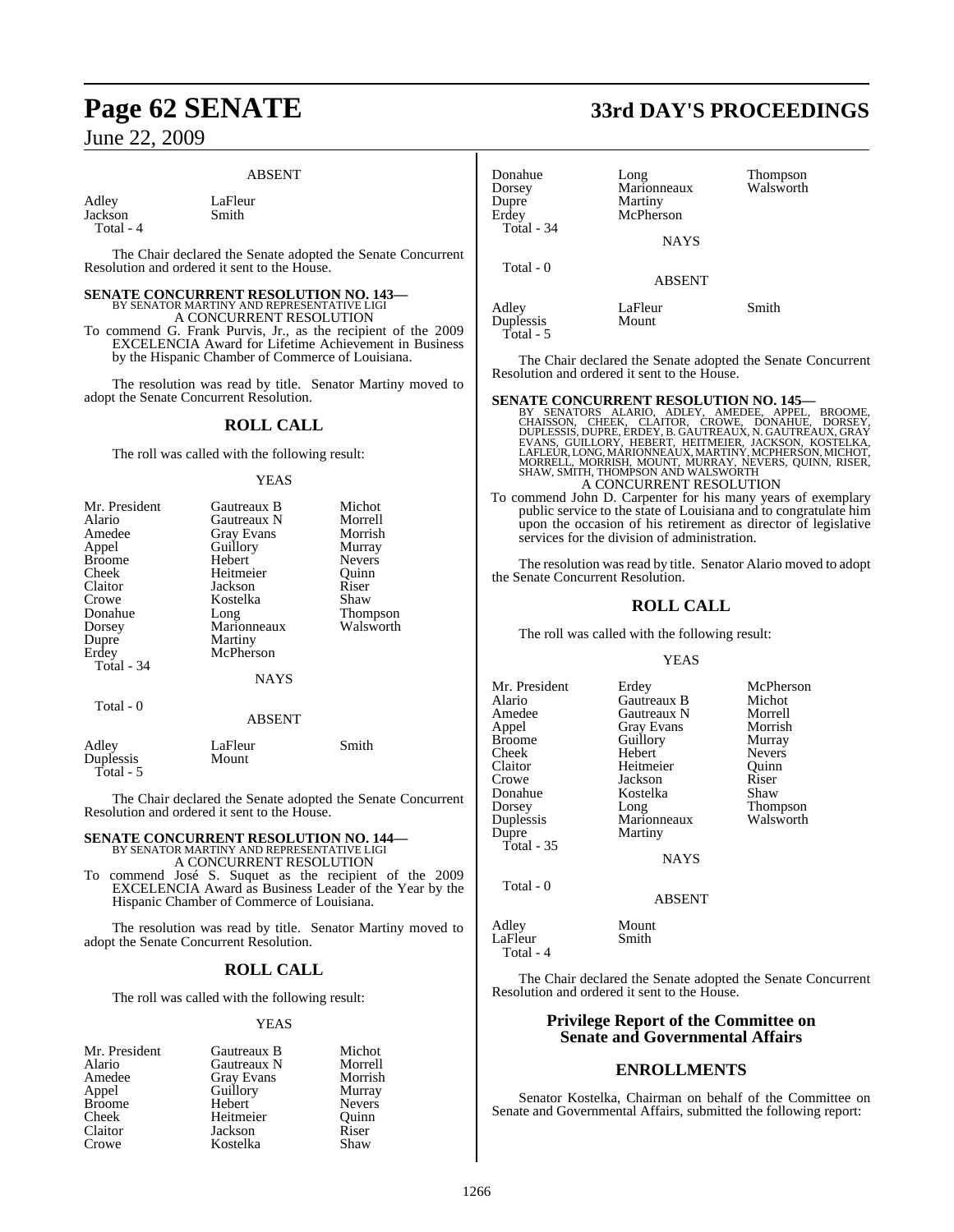# **33rd DAY'S PROCEEDINGS Page 63 SENATE**

# June 22, 2009

### June 22, 2009

To the President and Members of the Senate:

I am directed by your Committee on Senate and Governmental Affairs to submit the following report:

The following Senate Bills have been properly enrolled:

### **SENATE BILL NO. 93—** BY SENATOR THOMPSON

AN ACT

To enact Part I-A of Chapter 4 of Title 40 of the Louisiana Revised Statutes of 1950, to be comprised of R.S. 40:651 through 654, relative to food safety; to provide for definitions; to provide for written plans for food processing and food recalls; to provide for required reporting and testing of adulterated food by food processing plants; to provide for rules and regulations; and to provide for related matters.

## **SENATE BILL NO. 162—** BY SENATOR MARIONNEAUX

AN ACT

To provide forthe continuation of parishwide economic development districts; and to provide for related matters.

**SENATE BILL NO. 212—** BY SENATOR CLAITOR

AN ACT

To amend and reenact R.S. 18:134(A), relative to registrars of voters; to provide for office hours of registrars of voters; and to provide for related matters.

### **SENATE BILL NO. 251—** BY SENATOR ERDEY

### AN ACT

To amend and reenact R.S. 46:1426(C), relative to the Department of Social Services; to provide for disclosure of information by licensed day care centers to parents; and to provide for related matters.

- SENATE BILL NO. 285---<br>BY SENATOR NEVERS AND REPRESENTATIVE HUTTER AND<br>BY SENATOR NEVERS AND REPRESENTATIVE HUTTER AND<br>CLAITOR, CROWE, DONAHUE, DORSEY, DUPLESSIS, ERDEY, B.<br>GAUTREAUX, GRAY EVANS, GUILLORY, HEBERT, JACKSON, PATRICIA SMÍTH, THIBAUT, TUĆKER, WADDELL AND WILLMOTT<br>AN ACT
- To enact Chapter 25-A of Title 17 of the Louisiana Revised Statutes of 1950, to be comprised ofR.S. 17:3161 through 3169, relative to educational institutions and programs; to provide for a comprehensive system of articulation and transfer of credit between and among public secondary and postsecondary educational institutions; to provide for the creation of a statewide articulation and transfer council and its membership, powers, and duties; to provide for a statewide articulation agreement; to provide for a common core curriculum; to provide relative to the length of degree programs; to provide for the transfer of specified courses and associate degrees; to provide relative to admission of transfer students to four-year colleges and universities; to provide for a statewide course numbering system; to provide relative to course levels and designations; to provide relative to accreditation of educational institutions; to provide for voluntary participation of certain independent colleges and universities; to provide relative to a comprehensive student information system; to provide for implementation timelines; to provide for reporting requirements; to provide for program rules; and to provide for related matters.

### **SENATE BILL NO. 289—**

BY SENATORS APPEL AND WALSWORTH AN ACT

To amend and reenact R.S. 47:463.61(C), (D), and (E) and to repeal R.S. 47:463.61 (F), (G) and (H), relative to the dedication of revenue; to provide for the distribution of revenues collected from "Choose Life" prestige license plate fees; and to provide for related matters.

**SENATE BILL NO. 292—** BY SENATOR N. GAUTREAUX

AN ACT

To amend and reenact R.S. 4:185(A), relative to amusements and sports; to provide for certain investments of monies in the Horsemen's Bookkeeper Account; to provide for an effective date; and to provide for related matters.

### **SENATE BILL NO. 348— (Substitute of Senate Bill No. 275 by**

**Senator McPherson)** BY SENATOR MCPHERSON

AN ACT

To enact Part II-I of Chapter 11 of Title 40 of the Louisiana Revised Statutes of 1950, to be comprised of R.S. 40:2120.51 thru 2120.57, relative to employees providing nursing services; to provide for certified nurse aides in nursing facilities; to provide for state registration of certified nurse aides in nursing homes and skilled nursing facility units; to provide for medical staffing agencies; to provide for minimum requirements to maintain certification; to provide for rules and regulations; to provide for complaint investigations and restricted registrations; and to provide for related matters.

### **SENATE BILL NO. 23—** BY SENATOR DORSEY

AN ACT

To amend and reenact R.S.  $33:9097.1(F)(1)$  and  $(F)(3)(b)$ , relative to neighborhood improvement districts; to provide relative to the Concord Estates Crime Prevention District; to increase the parcel fee; to extend the term of the imposition of the parcel fee; and to provide for related matters.

### **SENATE BILL NO. 182—** BY SENATOR CROWE

AN ACT

To authorize and provide for the transfer of certain state property; to authorize the transfer of certain state property in St. Tammany Parish; to provide for the property description; to provide for reservation of mineral rights; to provide terms and conditions; and to provide for related matters.

## **SENATE BILL NO. 105—** BY SENATOR DUPLESSIS

AN ACT

To enact R.S. 14:71.3, relative to mortgage fraud; to provide for elements of the crime; to provide for penalties; and to provide for related matters.

### **SENATE BILL NO. 129—** BY SENATOR DORSEY

AN ACT

To amend and reenact R.S. 17:3048.1(C)(2)(g) and (W), relative to the Taylor Opportunity Program for Students; to authorize the administering agency to promulgate rules to provide for the receipt and consideration of applications from students returning from out-of-state colleges and universities under certain circumstances and conditions; and to provide for related matters.

### **SENATE BILL NO. 284—** BY SENATOR HEBERT

AN ACT

To enact R.S. 26:74(E), relative to local license and permit fees; to provide for wholesaler of beverages of high alcoholic content; to provide for restrictions; and to provide for related matters.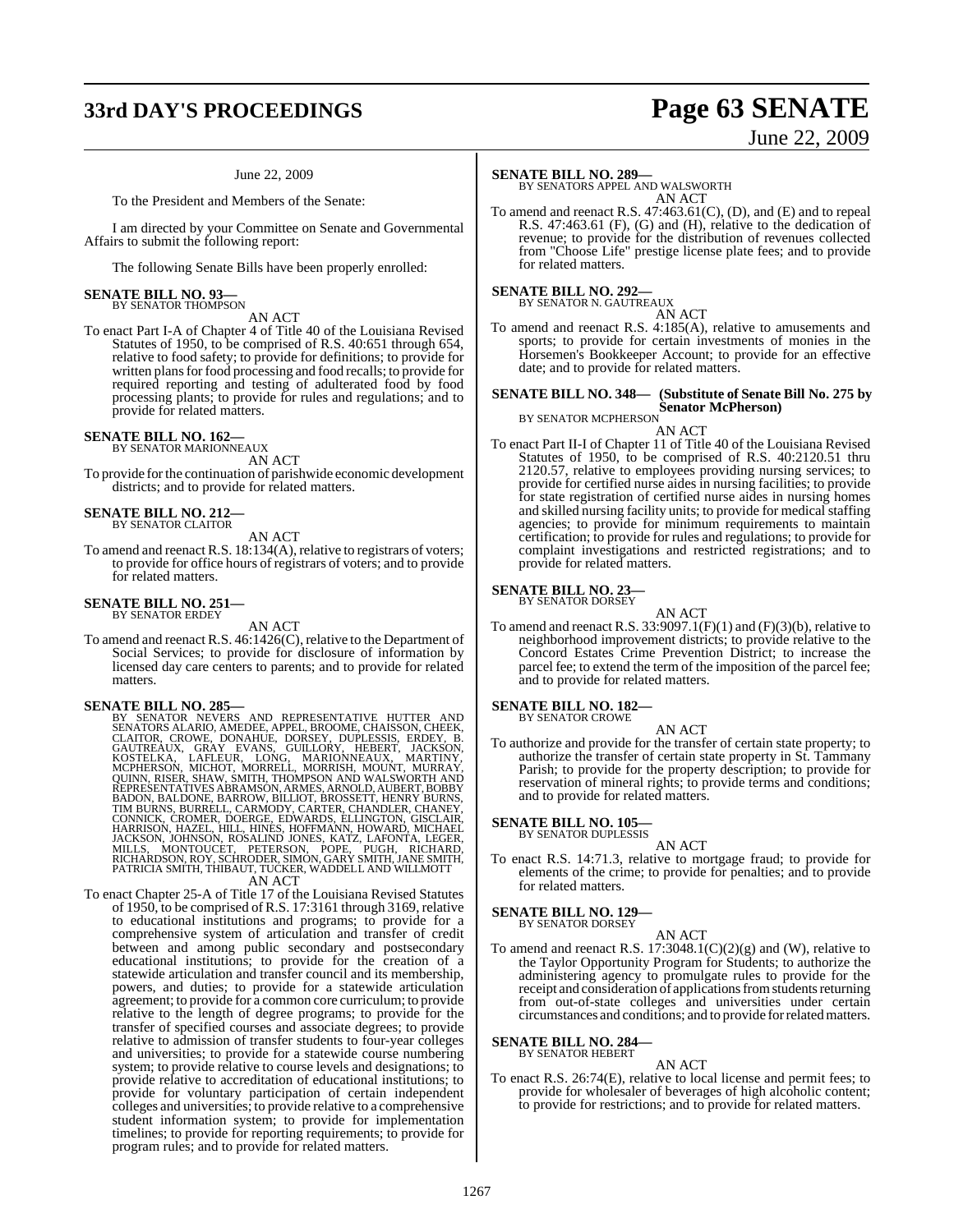# **Page 64 SENATE 33rd DAY'S PROCEEDINGS**

### June 22, 2009

### **SENATE BILL NO. 321—** BY SENATOR HEBERT

AN ACT

To enact R.S. 47:1925.10, relative to the assessor in the Iberia Parish Assessment District; to authorize the assessor in such district to receive an automobile expense allowance; and to provide for related matters.

> Respectfully submitted, ROBERT W. "BOB" KOSTELKA Chairman

The foregoing Senate Bills were signed by the President of the Senate.

### **Privilege Report of the Committee on Senate and Governmental Affairs**

### **ENROLLMENTS**

Senator Kostelka, Chairman on behalf of the Committee on Senate and Governmental Affairs, submitted the following report:

### June 22, 2009

To the President and Members of the Senate:

I am directed by your Committee on Senate and Governmental Affairs to submit the following report:

The following Senate Concurrent Resolution has been properly enrolled:

### **SENATE CONCURRENT RESOLUTION NO. 90—** BY SENATOR BROOME

A CONCURRENT RESOLUTION

To urge and request the Louisiana Office of Student Financial Assistance and the Board of Regents to jointly study the benefits of the Go Grant program and to identify the adequacy of current funding sources provided to the program and to the students.

> Respectfully submitted, ROBERT W. "BOB" KOSTELKA Chairman

The foregoing Senate Concurrent Resolution was signed by the President of the Senate.

### **Message from the House**

### **SIGNED HOUSE BILLS AND JOINT RESOLUTIONS**

June 22, 2009

To the Honorable President and Members of the Senate:

I am directed to inform your honorable body that the Speaker of the House of Representatives has signed the following House Bills and Joint Resolutions:

### **HOUSE BILL NO. 622—** BY REPRESENTATIVE WILLMOTT

AN ACT

To amend and reenact R.S. 33:4762(A) and (C), relative to the removal of dangerous structures; to provide for the type of notice required prior to the removal of dangerous structures by certain political subdivisions; to provide additional procedures for notice in cases of grave public emergency; to provide for applicability and effectiveness in certain parishes; and to provide for related matters.

## **HOUSE BILL NO. 666—** BY REPRESENTATIVE HENRY

AN ACT

To amend and reenact R.S.  $32:387(H)(1)(c)$  and  $(J)(1)$  and  $(2)(a)$ , relative to permits for transportation of sealed containers; to provide for a single-trip permit for a sealed ocean container to be issued for the container rather than the transport vehicle; to require certain information on the permit application form; to provide for transfer of the permit to another vehicle under certain circumstances; and to provide for related matters.

## **HOUSE BILL NO. 670—** BY REPRESENTATIVE ERNST

AN ACT To amend and reenactR.S. 40:600.62(2) and (3), 600.63, 600.65, and 600.67, relative to The Road Home Program and The Road Home Corporation; to provide relative to the purpose of the corporation; to provide relative to the sale of property by the corporation; to provide for audit of the corporation by the legislative auditor; to provide relative to the nature of the corporation with respect to the state and its subdivisions; and to provide for related matters.

HOUSE BILL NO. 731—<br>BY REPRESENTATIVES DOWNS, ARMES, AUBERT, HENRY BURNS, TIM BURNS, CARMODY, CARTER, CHAMPAGNE, CONNICK, CORTEZ,<br>DIXON, DOVE, FOIL, HARDY, HOFFMANN, LITTLE, PERRY, PUGH,<br>RITCHIE, ROBIDEAUX, SIMON, SMILEY,

To amend and reenact R.S. 14:92.2(A)(2)(c) and R.S. 17:221(A)(1) and (2) and Children's Code Article 728(4) and to enact R.S. 14:92.2(B)(4) and R.S. 17:233(B)(1)(d)(iii) and (iv), all relative to the habitual absence and tardiness of students from school; to provide relative to the crime of improper supervision of a minor as it relates to habitually absent or tardy students; to provide penalties and minimum conditions of probation for certain violations by parents or legal custodians of such students including fines, school or community service, attendance in parenting classes and family counseling programs, and the suspension of certain licenses; to provide relative to multiple offenses committed by parents or legal guardians; to provide relative to definitions; and to provide for related matters.

**HOUSE BILL NO. 741—**<br>BY REPRESENTATIVES AUSTIN BADON, ARMES, BALDONE, BILLIOT,<br>HENRY BURNS, TIM BURNS, CARTER, CHAMPAGNE, CHANDLER,<br>CONNICK, CORTEZ, DOVE, DOWNS, FOIL, GISCLAIR, MICKEY<br>GUILLORY, HARDY, HINES, HOFFMANN, KA WALSWORTH

### AN ACT

To amend and reenact R.S. 17:81.9(A), (B), and (C) and to enact R.S. 17:81.9(L) and 430, relative to hiring procedures for public school employees; to provide relative to procedures and requirements for the disclosure of information regarding certain instances of sexual misconduct, abuse, and neglect committed by applicants for public school employment; to provide that violation of such disclosure requirements by any such applicant shall be a misdemeanor offense; to provide for penalties; to require applicants to sign certain statements prior to being hired; to provide for exceptions; to provide for definitions; and to provide for related matters.

### **HOUSE BILL NO. 767—**

- BY REPRESENTATIVES WILLIAMS AND SIMON AND SENATORS GRAY EVANS AND WALSWORTH AN ACT
- To amend and reenact R.S. 17:197.1(B)(2), relative to school nutrition; to provide relative to beverages offered for sale to studentsin public high schools; to provide for effectiveness; and to provide for related matters.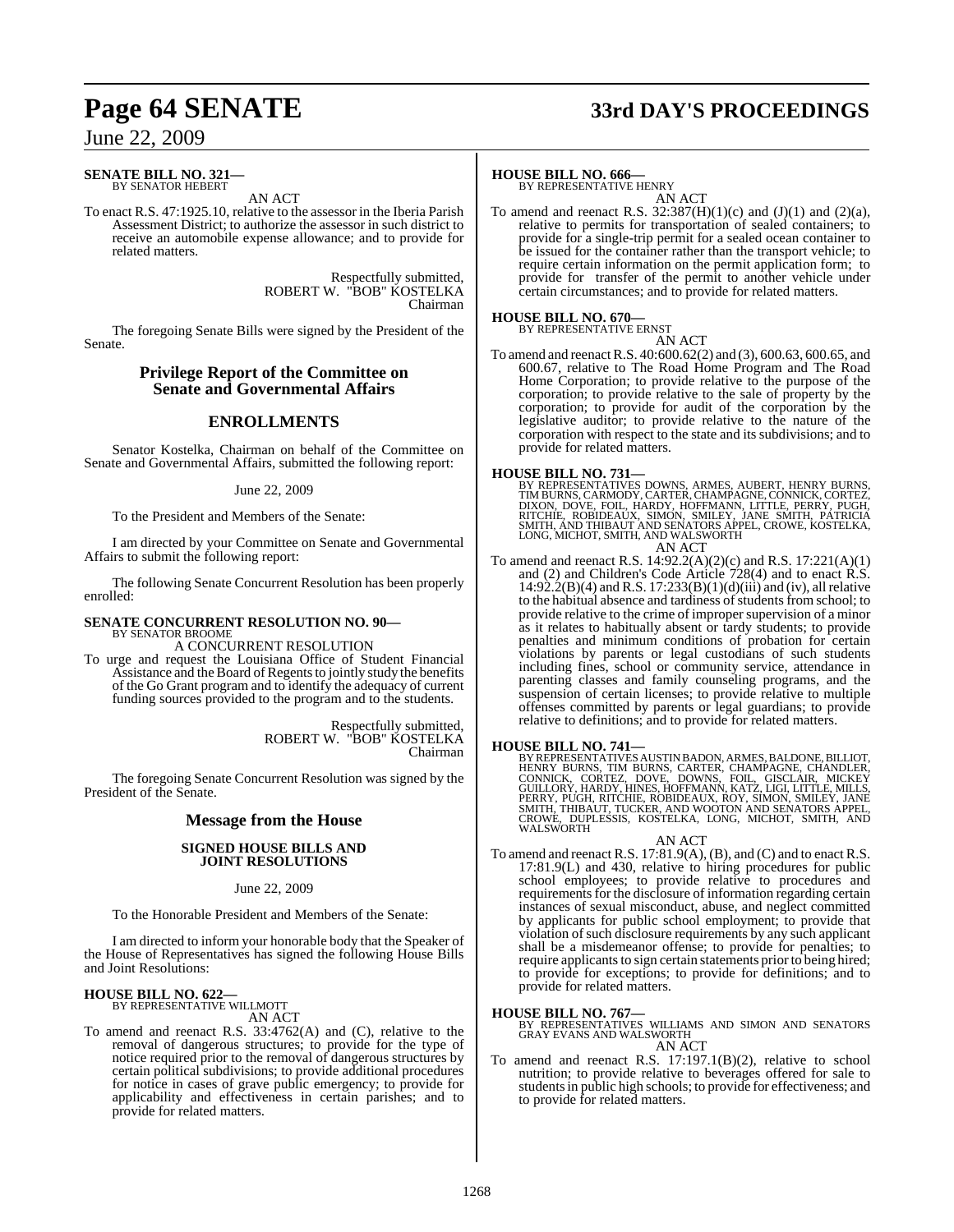# **33rd DAY'S PROCEEDINGS Page 65 SENATE**

# June 22, 2009

**HOUSE BILL NO. 787—**<br>BY REPRESENTATIVES BALDONE, AUBERT, BILLIOT, HENRY BURNS,<br>DIXON, DOVE, GUINN, HOWARD, AND WOOTON AND SENATORS<br>DUPRE AND MORRISH

AN ACT

To amend and reenact R.S. 38:301.1, relative to coastal area levee districts and parish governing authorities; to provide for certain levee districts and local parish governments to submit elevation reports; to provide for the name change of the office of public works, hurricane flood protection, and intermodal transportation; to provide for the authority to establish adequate drainage, flood control, and water resource development; to provide authority to enter into contracts or other agreements; and to provide for related matters.

### **HOUSE BILL NO. 883—** BY REPRESENTATIVE PERRY

AN ACT

To repeal Part VI of Chapter 3 of Title 25 of the Louisiana Revised Statutes of 1950, comprised of R.S. 25:295 through 295.3, relative to the Vermilion Parish Law Library Commission; to repeal such commission and the powers, rights, and duties of such commission; to provide for the transfer of any assets or liabilities of the commission; and to provide for related matters.

# **HOUSE BILL NO. 14—** BY REPRESENTATIVE BURFORD

- AN ACT
- To amend and reenact R.S.  $33:1448(G)$  and to enact R.S.  $33:1448(U)$ , relative to the premium costs of group hospital and health insurance for retired sheriffs and retired deputy sheriffs in DeSoto Parish; to provide for eligibility for payment of premium costs; and to provide for related matters.

### **HOUSE BILL NO. 95—**

BY REPRESENTATIVE MILLS AN ACT

To amend and reenactR.S. 33:1448(G) and to enactR.S. 33:1448(U), relative to the premium costs of group hospital and health insurance for retired sheriffs and retired deputy sheriffs in St. Martin Parish; to provide for eligibility; and to provide for related matters.

### **HOUSE BILL NO. 112—**

BY REPRESENTATIVE MONTOUCET AN ACT

To amend and reenact R.S.  $11:701(33)(a)(x)$  and  $(xi)$  and  $(b)(v)$  and to enact R.S. 11:701(33)(a)(xii), relative to the Teachers' Retirement System of Louisiana; to provide that membership in such system includes certain foreign teachers who are teaching in Louisiana on J visas; and to provide for related matters.

### **HOUSE BILL NO. 162—** BY REPRESENTATIVES SAM JONES AND CHAMPAGNE AN ACT

To enact R.S. 56:796 and R.S. 36:610(F) and 917, relative to the Atchafalaya Basin Program; to create an advisory board in the Department of Wildlife and Fisheries to advise the secretary regarding the Lake Fausse Point and Grand Avoille Cove area; to provide relative to board composition, meetings, and functions; and to provide for related matters.

### **HOUSE BILL NO. 179—**

BY REPRESENTATIVES STIAES, BALDONE, BARROW, BURRELL,<br>DIXON, FRANKLIN, GISCLAIR, HARDY, HINES, NORTON, AND<br>PATRICIA.SMITH

### AN ACT

To amend and reenact R.S. 17:24.4(F)(4)(a), relative to requirements for pupil progression; to provide with regard to the impact of established proficiency levels on certain tests on the progress of students in grades four and eight; to require the state superintendent of education to submit recommendations to the State Board of Elementary and Secondary Education relative to expanding opportunities for student promotion in limited circumstances; to require implementation of such recommendations; to provide for effectiveness; and to provide for related matters.

### **HOUSE BILL NO. 191—**

BY REPRESENTATIVE DOVE

AN ACT To amend and reenact R.S. 56:700.13(C), relative to the Oyster Lease Damage Evaluation Board; to provide relative to selection of a biologist to survey oyster beds to determine quality, condition, and value of said beds; and to provide for related matters.

**HOUSE BILL NO. 320—** BY REPRESENTATIVES GALLOT AND DOWNS AND SENATORS KOSTELKA, THOMPSON, AND WALSWORTH AN ACT

To amend and reenact R.S.  $47:301(16)(m)(i)$  and  $(ii)$  and  $337.10(I)$ , to exempt from state and local sales and use taxes certain machinery and equipment used by glass container manufacturers; to authorize the granting of exemptions by a political subdivision; to provide for the duration of the exclusion; to provide for an effective date; and to provide for related matters.

### **HOUSE BILL NO. 347—**

BY REPRESENTATIVE DOWNS

AN ACT To amend and reenact R.S. 44:4.1(B)(10) and to enact R.S. 22:42.1, relative to the Department of Insurance; to provide with respect to the confidentiality of certain health information; to provide for the definition of protected health information; to provide for limited disclosures by the department; and to provide for related matters.

## **HOUSE BILL NO. 349—** BY REPRESENTATIVE HAZEL

AN ACT

To amend and reenact R.S. 32:663(A) and (C), relative to chemical lab analyses; to authorize the use of out-of-state chemical labs; and to provide for related matters.

**HOUSE BILL NO. 354—** BY REPRESENTATIVE GIROD JACKSON AND SENATOR MURRAY AN ACT

To amend and reenact R.S. 38:2225.2.1(A), relative to public contracts; to extend the time relative to the utilization of designbuild contracts under certain circumstances; to authorize other public entities to utilize the design-build method under certain circumstances; and to provide for related matters.

**HOUSE BILL NO. 390—** BY REPRESENTATIVES HENDERSON AND BALDONE AN ACT

To enact R.S. 40:5.3.1, relative to molluscan shellfish sanitation requirements; to authorize the Department of Health and Hospitals to grant exemptions from certain of the molluscan shellfish sanitation requirements; and to provide for related matters.

### **HOUSE BILL NO. 400—**

BY REPRESENTATIVES WILLIAMS, ARNOLD, AUSTIN BADON,<br>BOBBY BADON, BALDONE, BARRAS, BARROW, BILLIOT, BURFORD,<br>HENRY BURNS, TIM BURNS, BURRELL, CARMODY, CARTER,<br>CONNICK, CORTEZ, DIXON, DOWNS, ELLINGTON, FOIL, GALLOT,<br>GISCLAIR,

### AN ACT

To amend and reenact R.S. 17:17.1(A)(1) and to enact R.S. 17:17.1(D), relative to required physical activity for students; to require public schools to provide at least thirty minutes of physical activity each school day for students in grades seven and eight; to provide for the establishment of school health advisory councils; to provide for council purposes, membership, and compensation; to provide for effectiveness; and to provide for related matters.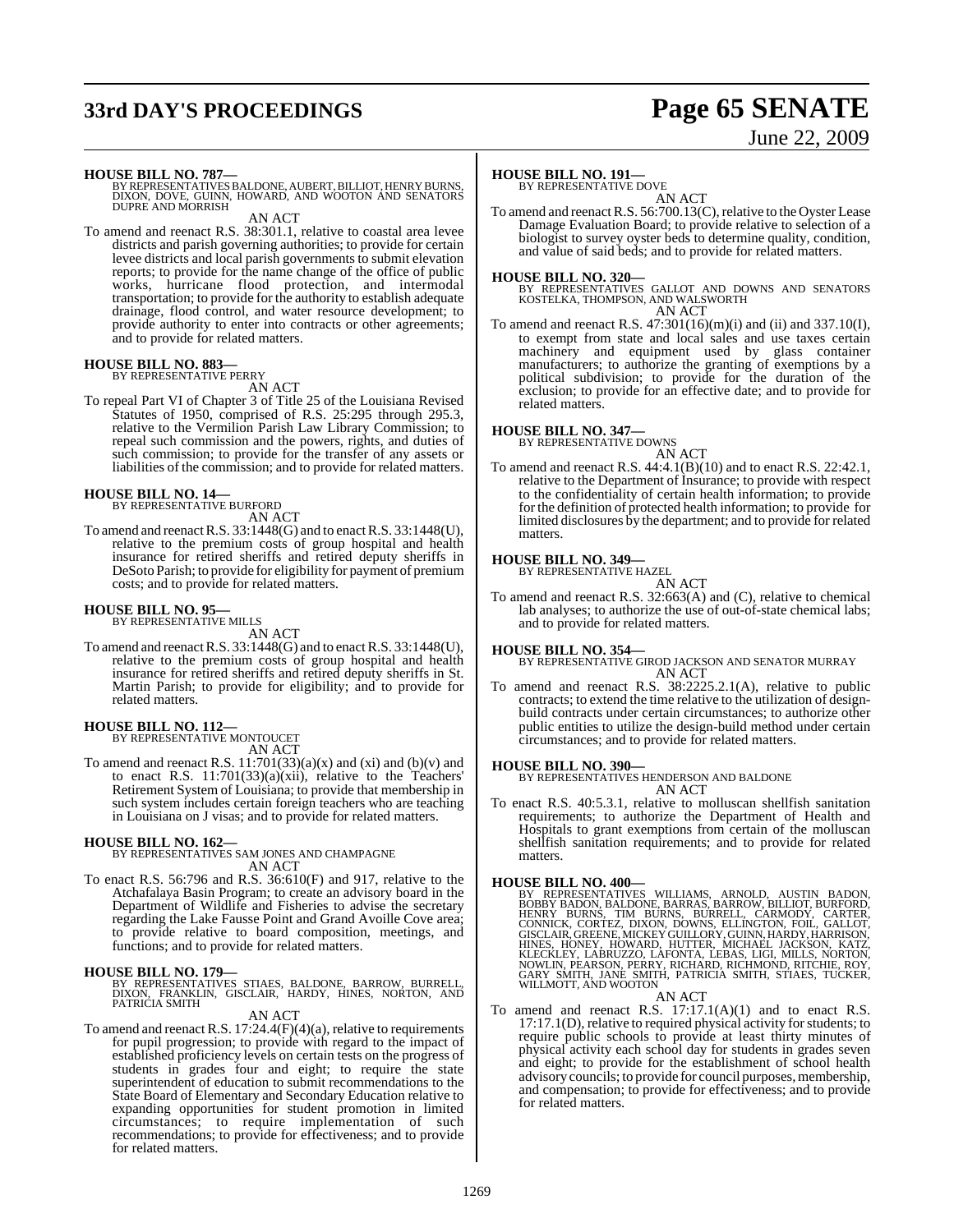# **Page 66 SENATE 33rd DAY'S PROCEEDINGS**

June 22, 2009

### **HOUSE BILL NO. 481—** BY REPRESENTATIVE ST. GERMAIN

AN ACT

To amend and reenact R.S. 33:2181(A) and (B), relative to the investigation of fire employees; to provide definitions; to provide minium standards for investigations; and to provide for related matters.

### **HOUSE BILL NO. 501—**

BY REPRESENTATIVE HOFFMANN AND SENATORS THOMPSON AND WALSWORTH

### AN ACT

To enact R.S. 33:2491.4, relative to municipal fire and police civil service; to provide relative to the establishment and maintenance of promotional employment lists for the various classes of positions in the classified police service in the city of West Monroe; to provide relative to the period of time a name may remain on any such list; to provide relative to tests to determine the eligibility of applicants for entry upon any such list; and to provide for related matters.

**HOUSE BILL NO. 540—** BY REPRESENTATIVES BOBBY BADON AND MONTOUCET AND SENATOR B. GAUTREAUX

AN ACT

To amend and reenact R.S. 11:103(B)(3)(introductory paragraph) and (e)(introductory paragraph) and (i)(aa) and to enact R.S. 11:103(B)(3)(e)(i)(cc), relative to the Firefighters' Retirement  $System$ ; to provide with respect to extending the period of amortizing actuarial gains and losses; to provide an effective date; and to provide for related matters.

### **HOUSE BILL NO. 546—** BY REPRESENTATIVE PERRY

AN ACT

To enact R.S. 41:727.1, relative to the transfer of certain sixteenth section lands by the Vermilion Parish School Board; to authorize the school board to sell certain specified sixteenth section properties; to provide relative to proceeds of the sales; and to provide for related matters.

**HOUSE BILL NO. 557—** BY REPRESENTATIVE HOWARD

AN ACT

To amend and reenact R.S. 47:302.37(B), relative to the Sabine Parish Tourism Improvement Fund; to change the name of the recipient of the monies in the fund to the Sabine Parish Tourist and Recreation Commission; to provide for an effective date; and to provide for related matters.

### **HOUSE BILL NO. 568—**

BY REPRESENTATIVE HUTTER AND SENATORS DORSEY, THOMPSON, AND WALSWORTH

AN ACT

To enact R.S. 17:3129.9 through 3129.15 and R.S. 36:651(BB) and 801.5(C), relative to public postsecondary education institutions; to provide for a comprehensive system of articulation and transfer of credit between and among public education institutions; to provide for the creation of a statewide articulation and transfer council and its membership, powers, and duties; to provide for a statewide articulation agreement; to provide for a common core curriculum; to provide relative to the length of degree programs; to provide for the transfer of specified courses and associate degrees; to provide relative to admission of transfer students to four-year colleges and universities; to provide forimplementation timelines; to provide for reporting requirements; to provide for program rules; to provide for effectiveness; and to provide for related matters.

**HOUSE BILL NO. 570—**<br>BY REPRESENTATIVES HOFFMANN, HENRY BURNS, CHAMPAGNE,<br>CORTEZ, DOVE, FOIL, LITTLE, PERRY, PUGH, ROBIDEAUX, SIMON,<br>SMILEY, JANE SMITH, AND THIBAUT AND SENATORS APPEL,<br>CROWE, DUPLESSIS, KOSTELKA, MICHOT,

### AN ACT

To enact R.S.  $17:81(Q)$  and  $3996(B)(21)$ , to require the governing authority of a public elementary or secondary school to

formulate, develop, adopt, and implement policies, procedures, and practices applicable to school employees relative to electronic communications by an employee at a school to a student enrolled at that school; to provide policy guidelines and requirements; to provide limitations and exceptions; to provide that the occurrence of certain electronic communications be reported by the school employee; to provide for immunity from civil liability; to provide an effective date; and to provide for related matters.

### **HOUSE BILL NO. 582—**

BY REPRESENTATIVE BURRELL AND SENATOR JACKSON AN ACT

To amend and reenact R.S. 33:2740.38(B), relative to the Shreveport Downtown Development District; to change the boundaries of the district; and to provide for related matters.

### **HOUSE BILL NO. 593—** BY REPRESENTATIVE BILLIOT

AN ACT

To enact R.S. 33:2955(A)(1)(j), relative to investments by political subdivisions; to provide for investment in debt instruments issued by the state; to provide for investment in debt instruments issued by other political subdivisions; to provide restrictions on such types of investment; and to provide for related matters.

**HOUSE BILL NO. 636—** BY REPRESENTATIVE MONICA AND SENATORS AMEDEE, DUPRE, N. GAUTREAUX, AND MICHOT AN ACT

To amend and reenact R.S.  $32:415.1(A)(1)(a)$  and (B) and R.S. 34:851.24(F)(2) and 851.36(A) and to enactR.S. 32:414(V) and 667(B)(5) and R.S. 34:851.8 and 851.31(B), relative to boat safety; to provide for suspension of the privilege and prohibition to operate a watercraft upon certain waterways; to provide for suspension of driver's license; to provide for hardship appeal; to provide for boating safety equipment; to provide for boating safety education; and to provide for related matters.

**HOUSE BILL NO. 651—** BY REPRESENTATIVE ARMES AND SENATOR SMITH AN ACT

To amend and reenact R.S. 11:1007(C) and (F), relative to the Louisiana School Employees' Retirement System; to provide relative to the reemployment of retired school bus drivers; to require the submission of certain information relative to such persons; to require certification of a school bus driver shortage by the employer; to provide for actuarial costs associated with reemploying such school bus drivers; to provide an effective date; and to provide for related matters.

### **HOUSE BILL NO. 829—** BY REPRESENTATIVE CORTEZ

AN ACT To amend and reenact R.S. 38:3092(6), 3093, 3094(A)(introductory paragraph) and  $(1)$  through  $(5)$ ,  $(B)$ (introductory paragraph) and (7), (C)(introductory paragraph) and (1),  $3097.3(\text{C})(4)(\text{a})(\text{introductory} \text{paragnah})$  and  $(F)(1)$  and (2)(introductory paragraph), 3098(A)(introductory paragraph) and  $(B)$ , 3098.1(4), 3098.2(A)(introductory paragraph),  $(2)$ , and (5) and (B), 3098.4(7), 3098.5, 3098.6, and 3098.7(B), to enact R.S. 38:3092(7) and 3097.3(F)(2)(h) and (i), and to repeal R.S. 38:3096, 3097, 3098.3, and 3098.7(C), relative to ground water resources, water wells and drillers; to transfer duties and responsibilities relative to ground water resources, water wells and drillers from the Department of Transportation and Development, office of public works, to the office of conservation, Department of Natural Resources; and to provide for related matters.

**HOUSE BILL NO. 34—** BY REPRESENTATIVES FANNIN, CHANDLER, HARDY, ROY, AND SIMON AND SENATOR SHAW AN ACT

To amend and reenactR.S. 33:1448(G) and to enactR.S. 33:1448(U), relative to the premium costs of group hospital and health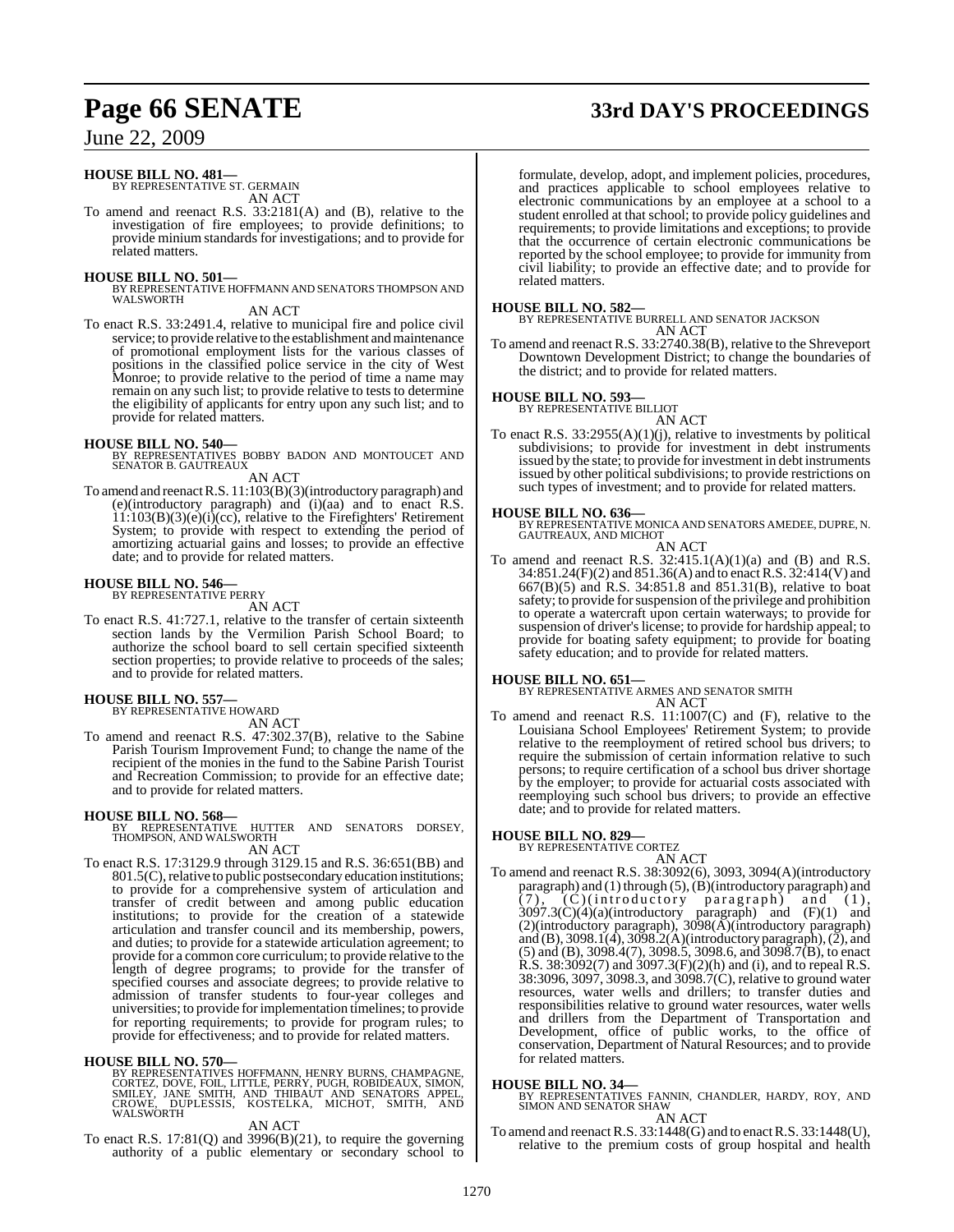# **33rd DAY'S PROCEEDINGS Page 67 SENATE**

# June 22, 2009

insurance for retired sheriffs and retired deputy sheriffs in Bienville Parish; to provide for eligibility for payment of premium costs; and to provide for related matters.

# **HOUSE BILL NO. 66—** BY REPRESENTATIVE GUINN

AN ACT

To repeal R.S. 37:3112(B)(2) and 3115.1, relative to continuing education of auctioneers; to repeal the requirement that licensed auctioneers take six hours of continuing education annually.

## **HOUSE BILL NO. 88—** BY REPRESENTATIVE MCVEA

AN ACT

To amend and reenact R.S. 42:63(A)(3), relative to dual officeholding and dual employment; to authorize an employee of the United States government to serve as a part-time elected official; to provide for definitions; to provide exceptions; and to provide for related matters.

**HOUSE BILL NO. 90—** BY REPRESENTATIVES LIGI AND LEGER AN ACT

To amend and reenact R.S. 14:102.1(A)(1)(h) and (2)(b) and (B)(5) and to enact R.S. 14:102.1(A)(2)(c) and (d) and (3) and (B)(6), relative to the crime of cruelty to animals; to revise certain elements constituting the crime of simple cruelty to animals and revise penalties for violations thereof; to revise certain elements constituting the crime of aggravated cruelty to animals and revise the penalties for violations thereof; and to provide for related matters.

**HOUSE BILL NO. 110—**<br>BY REPRESENTATIVES AND THE SMITH AND SENATOR N. GAUTREAUX<br>AND REPRESENTATIVES ABRAMSON, ANDERS, ARMES, ARNOLD,<br>BALDONE, BILLIOT, BURFORD, HENRY BURNS, TIM BURNS,<br>BURRELL, CARMODY, CARTER, CHAMPAGNE, C

To enact R.S. 47:6035 and to repeal R.S. 47:38 and 287.757 and R.S. 51:2458(2), relative to individual income and corporate income tax credits; to increase the tax credit for the cost of qualified clean-burning motor vehicle fuel property; to increase the tax credit for the purchase of a motor vehicle with qualified cleanburning motor vehicle fuel property installed by the vehicle's manufacturer; to provide relative to certain definitions; to provide for the refund of the tax credit under certain circumstances; to authorize the promulgation of rules and regulations under certain circumstances; to authorize a qualified employer who receives a rebate in the Louisiana Quality Jobs Program to also claim the tax credit for the conversion of vehicles to alternative fuel usage; to provide for an effective date; and to provide for related matters.

### **HOUSE BILL NO. 111—** BY REPRESENTATIVE LAMBERT

AN ACT

To enact R.S. 13:2583.4, relative to the appointment of a deputy constable in Ascension Parish; to authorize a constable of a justice of the peace court in Ascension Parish to appoint a deputy; to provide for compensation; to provide for qualifications of office; to provide for residency requirements; to provide for prohibitions; and to provide for related matters.

### **HOUSE BILL NO. 194—**

BY REPRESENTATIVE DIXON

AN ACT To amend and reenact R.S. 18:135(A), relative to registration of voters; to provide relative to the close of registration records; to provide relative to application for registration and changes in a registration; to provide for definitions; and to provide for related matters.

### **HOUSE BILL NO. 218—** BY REPRESENTATIVE HARDY

AN ACT

To enact R.S. 17:81(Q) and 3996(B)(21), relative to fire safety and prevention equipment at public elementary and secondary schools; to require the governing authority of a public elementary orsecondary school to adopt and implement policies relative to the inspection and operation of all fire safety and prevention equipment at a school, including but not limited to fire alarm and smoke detection devices; to provide policy guidelines; to provide for the duties of the office of the state fire marshal; to provide an effective date; and to provide for related matters.

### **HOUSE BILL NO. 223—** BY REPRESENTATIVE ARMES

AN ACT

To amend and reenact R.S.  $17:436(A)(2)$  and (E), relative to noncomplex health procedures performed by certain school employees; to change all references to "outside tracheostomy suctioning" to "tracheostomy suctioning"; and to provide for related matters.

## **HOUSE BILL NO. 244—** BY REPRESENTATIVE ROY

- AN ACT
- To amend and reenact R.S. 13:5304(B)(3)(f),R.S. 15:574.4.1(B) and Code of Criminal Procedure Article 900(A)(6)(a) and (b) and to enact R.S. 15:574.4.1(A)(6) and (J) and Code of Criminal Procedure Article  $900(A)(6)(c)$ , relative to the drug division probation program; to authorize the court to order that a defendant who has been placed on probation by the drug division probation program, and who has had his probation revoked for a technical violation, be committed to the custody of the Department of Public Safety and Corrections and be required to serve in the intensive incarceration program; to provide for the period of time the defendant may be sentenced to intensive incarceration; to provide that upon successful completion of intensive incarceration the defendant shall return to active, supervised probation with the drug division probation program; to provide for applicability; to provide for resentencing when a defendant is denied entry into the intensive incarceration program; and to provide for related matters.

**HOUSE BILL NO. 307—** BY REPRESENTATIVE GREENE AND SENATOR THOMPSON AN ACT

To amend and reenact R.S.  $47:305(D)(1)(n)$ , relative to the sales and use tax; to provide relative to the state sales and use tax exemption on food sold for preparation and consumption in the home; to provide relative to certain limitations; to provide for an effective date; and to provide for related matters.

### **HOUSE BILL NO. 451—** BY REPRESENTATIVE FOIL

AN ACT

To amend and reenact R.S. 56:1856(B) and to enact R.S.  $56:1855(M)$ , relative to historic and scenic rivers; to include certain waters within the state historic and scenic rivers system; to provide for exceptions; and to provide for related matters.

### **HOUSE BILL NO. 473—**

BY REPRESENTATIVES LITTLE, BALDONE, HENRY, HOFFMANN,<br>HONEY, NOWLIN, PERRY, RICHARD, RICHMOND, RITCHIE, AND<br>JANE SMITH

AN ACT

To enact R.S. 47:305.62 and 321(H)(3), relative to the sales and use tax; to authorize a state sales and use tax exemption for certain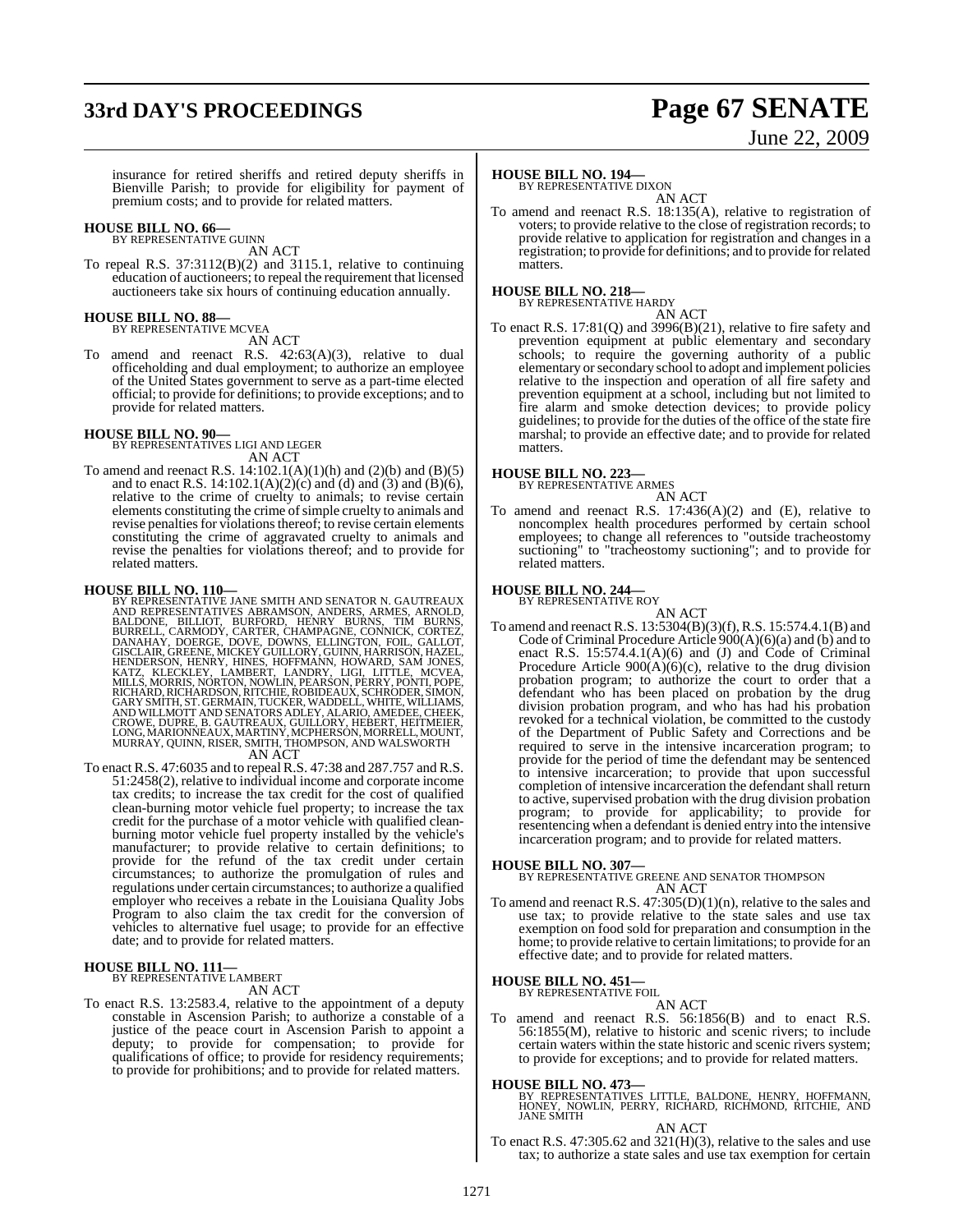# **Page 68 SENATE 33rd DAY'S PROCEEDINGS**

June 22, 2009

commercial farm irrigation equipment; to provide for the effectiveness and applicability of the state sales and use tax exemption; to provide for an effective date; and to provide for related matters.

### **HOUSE BILL NO. 507—**

BY REPRESENTATIVE PUGH AND SENATOR THOMPSON AN ACT

To amend and reenact R.S. 3:3010 and R.S. 18:3(C), 107(B), (C), and (D),  $110(A)(3)$ ,  $112$ ,  $151(A)$  and  $(C)$ ,  $152(A)(1)$ (introductory paragraph), (a), and (b), (B), and (D), 152.1, 176(A)(3)(b), (B), and (C), 198(C), and 564(D)(1)(b) and to repeal R.S. 18:152(A)(2), relative to records of registrars of voters; to provide for the maintenance of records of the registrars of voters; to provide for the form of the records; to provide relative to the retention of the records; to provide relative to changes to the records; to provide for the procedures of registrars relative to the use of the records; and to provide for related matters.

**HOUSE BILL NO. 520—** BY REPRESENTATIVE CROMER

- AN ACT
- To amend and reenact R.S. 18:103(A), 104(A)(15), and 105(A) and to enact R.S. 18:115.1, relative to registration of voters; to provide for electronic registration of voters; to provide relative to changes in registration; to provide relative to the powers and duties of the secretary of state; to provide relative to the powers and duties of registrars of voters; and to provide for related matters.

**HOUSE BILL NO. 541—** BY REPRESENTATIVES MICKEY GUILLORY AND WOOTON AN ACT

To amend and reenact R.S. 21:52, relative to guide dogs; to provide for the access of guide dogs in training to public areas; to provide for trainers of guide dogs; and to provide for related matters.

**HOUSE BILL NO. 574—** BY REPRESENTATIVES RICHMOND AND HARDY AN ACT

To enact R.S. 13:587.4 and 1344, relative to specialized divisions or sections of state district courts; to authorize any district court by vote of the judges to adopt specialized divisions or sections having specified subject matter jurisdiction; to authorize a division orsection to provide for an expedited docket for violent crimes involving a dangerous weapon or homicides; to create a homicide section in the Criminal District Court for the parish of Orleans; to authorize the district attorney's office to request an expedited docket for cases involving crimes of violence committed with a dangerous weapon and homicides; to provide for assignment of a judge to a Homicide Section of the Criminal District Court for the parish of Orleans; to provide for cases to be assigned to a homicide section; to authorize the judges en banc to assign other crimes committed using a firearm to the homicide section; to provide for transfer of cases; to provide for expedited handling of pretrial writs and appeals from the homicide section; and to provide for related matters.

### **HOUSE BILL NO. 626—** BY REPRESENTATIVE DOWNS

AN ACT

To enact R.S. 32:266, relative to traffic regulation; to provide for the disposition of fines for certain traffic tickets; and to provide for related matters.

**HOUSE BILL NO. 645—** BY REPRESENTATIVE ELLINGTON AND SENATOR APPEL AN ACT

To amend and reenact R.S. 18:192(A)(1)(a), relative to the annual canvass of persons registered to vote; to provide for when the canvass shall be conducted; to provide relative to the duties of registrars of voters and the Department of State; and to provide for related matters.

### **HOUSE BILL NO. 685—**

BY REPRESENTATIVE DIXON AN ACT

To enact Chapter 34 of Title 48 of the Louisiana Revised Statutes of 1950, to be comprised of R.S. 48:2151 through 2162, relative to the Central Louisiana Regional Infrastructure Beltway Commission; to create and provide with respect to the Central Louisiana Regional Infrastructure Beltway Commission; to provide for the territorial boundaries, governance, plans, powers, and duties of the board of commissioners; to authorize the board to contract for certain projects to be performed; to authorize the board to acquire land and utilities; to provide with respect to bonds and other revenue for funding; and to provide for related matters.

### **HOUSE BILL NO. 696—**

BY REPRESENTATIVE BARROW AN ACT

To amend and reenact R.S. 33:2740.67(B), relative to the Greenwell Springs-Airline Economic Development District in East Baton Rouge Parish; to change the boundaries of the district; and to provide for related matters.

### **HOUSE BILL NO. 823—** BY REPRESENTATIVE DANAHAY

AN ACT

To enact R.S.  $38:2212(A)(1)(f)(v)$  and  $2212.1(B)(4)(e)$ , relative to public contracts through the receipt of electronic bids; to exempt any special service district created by a parish with a police jury form of government from the requirements relating to the receipt of bids via high speed Internet access; and to provide for related matters.

### **HOUSE BILL NO. 901— (Substitute for HouseBill No. 206 by Representative Lopinto)** BY REPRESENTATIVE LOPINTO AN ACT

To amend and reenact R.S. 33:2002(B), relative to state supplemental pay for fire protection officers; to provide for qualifications of individuals eligible for such supplemental pay; to provide for an effective date; and to provide for related matters.

### **HOUSE BILL NO. 905— (Substitute for HouseBill No. 838 by Representative Landry)** BY REPRESENTATIVE LANDRY

AN ACT

To enact R.S. 46:1414.1, relative to child care facilities; to mandate the disclosure of recordation on the state central registry for owners, operators, current or prospective employees, and volunteers in child care facilities licensed by the department; to require any such persons to sign certain statements prior to and during employment, volunteering, ownership, or operation of or in a child care facility licensed by the department; to provide that falsification of such statements shall be a misdemeanor offense; to provide for penalties; to provide for a process of appeal; and to provide for related matters.

### **HOUSE BILL NO. 5—**

BY REPRESENTATIVES GUINN, BALDONE, BARRAS, GISCLAIR,<br>HARRISON, HENDERSON, HENRY, JOHNSON, MILLS, MONTOUCET,<br>PERRY, RICHARD, RITCHIE, JANE SMITH, PATRICIA SMITH, ST.<br>GERMAIN, AND WOOTON AND SENATORS GUILLORY AND HEBERT AN ACT

To amend and reenact R.S.  $47:305(A)(5)$  and to enact R.S.  $47:302(T)$ ,  $321(J)$ , and  $331(R)$ , relative to exemptions to sales and use tax; to provide with respect to exemptions for crawfish bait and feed; and to provide for related matters.

### **HOUSE BILL NO. 9—**

BY REPRESENTATIVES BALDONE AND LEGER AN ACT

To enact R.S. 47:301(6)(c), relative to sales and use tax; to exclude fromthe definition of "hotel" certain temporary lodging services provided by a nonprofit corporation to a homeless person; to authorize rulemaking; to provide an effective date; and to provide for related matters.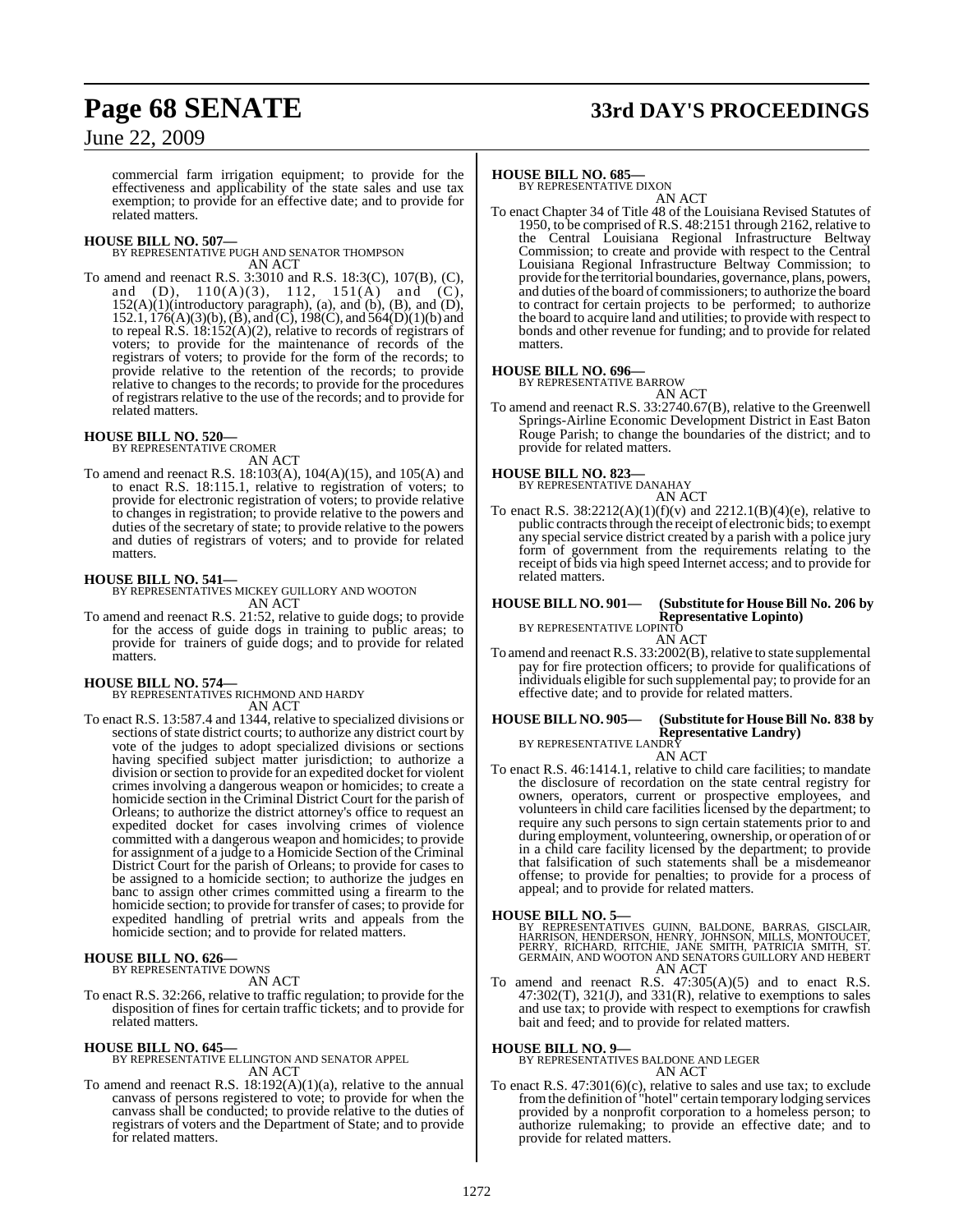# **33rd DAY'S PROCEEDINGS Page 69 SENATE**

# June 22, 2009

### **HOUSE BILL NO. 70—**

BY REPRESENTATIVE HARDY AN ACT

To enact R.S. 13:10.4, relative to witness protection; to provide for the assessment of court costs to be used for the witness protection program; to provide for the collection and disbursement of monies; to provide for an annual audit; to provide for a contingent effective date; and to provide for related matters.

### **HOUSE BILL NO. 106—**

BY REPRESENTATIVES GREENE, BALDONE, BARRAS, CARTER,<br>HENRY, HOFFMANN, GIROD JACKSON, NOWLIN, RICHARD, RITCHIE,<br>ROBIDEAUX, AND JANE SMITH AND SENATORS ADLEY, ALARIO,<br>AMEDEE, APPEL, BROOME, CHEEK, DONAHUE, DORSEY, DUPLESSIS,<br>

### AN ACT

To amend and reenact R.S. 47:293(10) and to enact R.S.  $47:293(9)(a)(xvii)$ , relative to the individual income tax; to provide for a deduction for net capital gains; to provide for an effective date; and to provide for related matters.

**HOUSE BILL NO. 261—** BY REPRESENTATIVE CONNICK AND SENATOR THOMPSON AN ACT

To amend and reenact R.S. 20:1(A)(2) and to enact R.S. 13:3851.1, relative to the exemption from seizure and sale of a homestead; to provide for an increase in the amount of the homestead exemption; to provide relative to the seizure and sale of a homestead in the execution of a judgment for credit card charges; to provide relative to judicial mortgages; to provide for exceptions; to provide for prescription; to provide for an effective date; and to provide for related matters.

### **HOUSE BILL NO. 389—**

BY REPRESENTATIVES GREENE, BALDONE, BARRAS, CARTER, HENRY, NOWLIN, RICHARD, AND ROBIDEAUX AND SENATOR **THOMPSON** 

AN ACT

To amend and reenact Section 2 of Act No. 15 of the 1996 Regular Session of the Legislature, as amended by Act No. 47 of the 1998 Regular Session ofthe Legislature, Act No. 33 of the 2000 Regular Session of the Legislature, Act No. 141 of the 2003 Regular Session of the Legislature, and Act No. 357 of the 2005 Regular Session of the Legislature; to delete the termination date regarding certain transactionsinvolving certain private and parochial elementary and secondary schools; to provide for an effective date; and to provide for related matters.

**HOUSE BILL NO. 495—** BY REPRESENTATIVE DIXON AND SENATOR DORSEY AN ACT

To amend and reenact R.S. 17:10.5(A)(1), to enact R.S. 17:10.5(F), and to repeal R.S. 17:10.5(F), relative to school and district accountability; to exempt a school that meets specified criteria from being transferred to the Recovery School District; to provide for effectiveness; and to provide for related matters.

# **HOUSE BILL NO. 518—** BY REPRESENTATIVE AUSTIN BADON

AN ACT

To amend and reenact R.S. 48:756(C) and to enact R.S. 48:756(G), relative to the Parish Transportation Fund; to provide for definitions of certain terms relative to the distribution formula; to exempt certain transit systems with a limited number of bus waivers from certain reporting requirements; and to provide for related matters.

**HOUSE BILL NO. 630—** BY REPRESENTATIVES HONEY, RICHMOND, AND LEGER AN ACT

To enact R.S. 15:574.4(A)(4) and R.S. 40:966(H), relative to parole eligibility; to provide with respect to eligibility for parole consideration for certain offenders convicted of certain controlled dangerous substances violations involving heroin; and to provide for related matters.

### **HOUSE BILL NO. 658—**

BY REPRESENTATIVE ROY

AN ACT To amend and reenact R.S. 23:1209(A)(3), relative to the prescriptive period for claiming workers' compensation benefits; to provide for an interruption of prescription for developmental injuries; and to provide for related matters.

### **HOUSE BILL NO. 761—** BY REPRESENTATIVE BILLIOT

AN ACT

To amend and reenact Section 2 of Act No. 300, Section 2 of Act No. 516, Section 3 of Act No. 594, Section 3 of Act No. 645, Section 3 of Act No. 667, Section 3 of Act No. 688, and Section 2 of Act No. 757, all of the 2008 Regular Session of the Louisiana Legislature, relative to motor vehicles; to provide relative to driving; to provide relative to traffic violations; to provide relative to penalties; and to provide for related matters.

**HOUSE BILL NO. 801—** BY REPRESENTATIVES SIMON AND WILLIAMS AN ACT

To amend and reenact R.S. 38:2212.7 and R.S. 39:1496.2 and 1594.3, relative to procurement; to provide exceptions in the prohibition of bids or proposals for public contracts by certain contract consultants; and to provide for related matters.

**HOUSE BILL NO. 896— (Substitute for House Bill No. 49 by Representative Richard)** BY REPRESENTATIVE RICHARD AN ACT

To amend and reenact R.S. 42:1124.3(A) and to enact R.S. 42:1124.2(G)(4) and (J) and 1124.3(D)(3), relative to financial disclosure; to require certain disclosures by certain public servants; to provide for the content of such disclosures; to provide for effectiveness; and to provide for related matters.

**HOUSE BILL NO. 899— (Substitute for HouseBill No. 656 by Representative Chaney)** BY REPRESENTATIVES CHANEY, BALDONE, BURRELL, CARMODY, CONNICK, GISCLAIR, HINES, HOFFMANN, AND GARY SMITH AN ACT

To amend and reenact R.S. 40:1851(E), relative to the Liquefied Petroleum Gas Commission; to provide for collection, receipt, and use of funds by the Liquefied Petroleum Gas Commission; and to provide for related matters.

and asked that the President of the Senate affix his signature to the same.

> Respectfully submitted, ALFRED W. SPEER Clerk of the House of Representatives

The House Bills and Joint Resolutions contained herein were signed by the President of the Senate.

### **ATTENDANCE ROLL CALL**

### PRESENT

McPherson

Mr. President Erdey Michot<br>Adlev Gautreaux B Morrell Adley Gautreaux B Morrell Alario Gautreaux N Morrish Amedee Gray Evans Mount<br>
Appel Guillory Murray Broome Hebert Nevers<br>
Cheek Heitmeier Quinn Cheek Heitmeier Quinn Claitor Jackson Riser Crowe Kostelka Shaw Donahue Long Smith Dorsey Marionneaux Thompson Duplessis Martiny Walsworth Total - 38

Appel Guillory<br>
Hebert Mevers